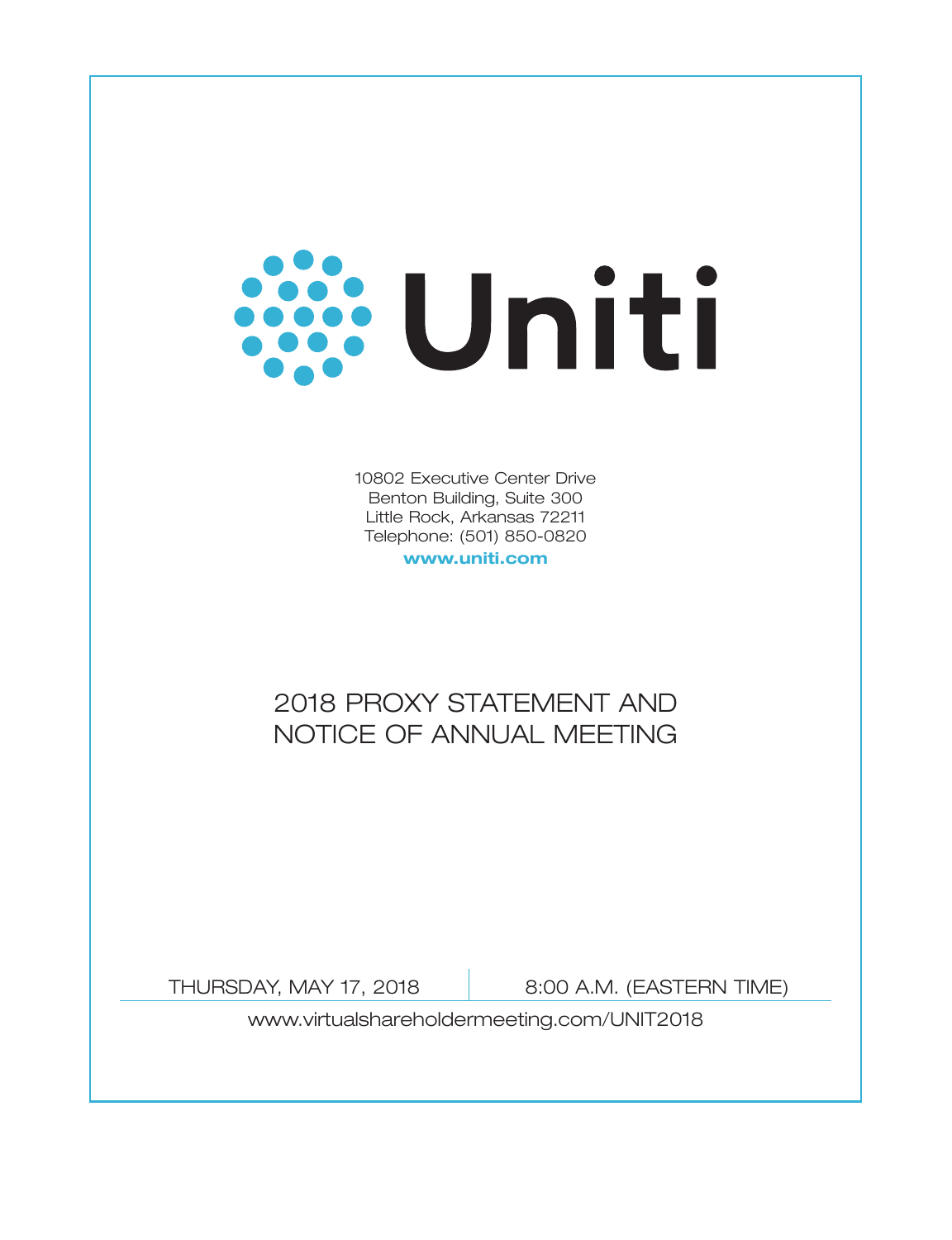# **NOTICE OF ANNUAL MEETING OF STOCKHOLDERS**

NOTICE IS HEREBY GIVEN that the Annual Meeting of Stockholders (the ''Annual Meeting'') of Uniti Group Inc., a Maryland corporation (the ''Company''), will be held on Thursday, May 17, 2018, at 8:00 a.m. (Eastern time). The Annual Meeting will be completely virtual, which means stockholders will be able to attend the Annual Meeting, vote and submit questions during the live webcast of the Annual Meeting by visiting . **www.virtualshareholdermeeting.com/UNIT2018**

## **Items of Business**

At the Annual Meeting, holders of our common stock will be asked to consider and vote upon the following proposals, all of which are discussed in greater detail in the accompanying proxy statement:

- 1. To elect the six director nominees named in the attached proxy statement to serve until the 2019 annual meeting of stockholders and until successors are duly elected or until the earliest of their removal, resignation or death;
- 2. To approve, on an advisory basis, the compensation of the Company's named executive officers;
- 3. To approve the Uniti Group Inc. Employee Stock Purchase Plan;
- 4. To approve an amendment to the Company's charter to provide stockholders with the power to amend the Company's bylaws;
- 5. To ratify the appointment of PricewaterhouseCoopers LLP as the Company's independent registered public accountant for the year ending December 31, 2018; and
- 6. To transact such other business as may properly come before the Annual Meeting or any postponement or adjournment thereof.

Only stockholders of record at the close of business on March 16, 2018, the record date for the Annual Meeting, will be entitled to vote at the Annual Meeting and any adjournments or postponements thereof.

We are pleased to take advantage of the rules of the U.S. Securities and Exchange Commission that allow companies to furnish their proxy materials over the Internet. As a result, beginning on April 5, 2018, we began mailing a Notice of Internet Availability of Proxy Materials to our stockholders rather than a full paper set of the proxy materials. The Notice of Internet Availability of Proxy Materials contains instructions on how to access our proxy materials over the Internet, as well as instructions on how stockholders may obtain a paper copy of our proxy materials.

To make it easier for you to vote, both Internet and telephone voting are available. The instructions on the Notice of Internet Availability of Proxy Materials or, if you received a paper copy of the proxy materials, the proxy card describe how to use these convenient services.

Your vote is important to us and to our business. Whether or not you plan to participate in the Annual Meeting, we encourage you to read the accompanying proxy statement and submit your proxy or voting instructions as soon as possible.

By Order of the Board of Directors,

Executive Vice President—General Counsel and **Secretary** Daniel L. Heard

Little Rock, Arkansas April 5, 2018

**Important notice regarding the availability of proxy materials for the 2018 Annual Meeting of Stockholders to be held on May 17, 2018: The Company's Proxy Statement and Annual Report on Form 10-K for the fiscal year ended December 31, 2017 are available electronically at http://investor.uniti.com and www.proxyvote.com.**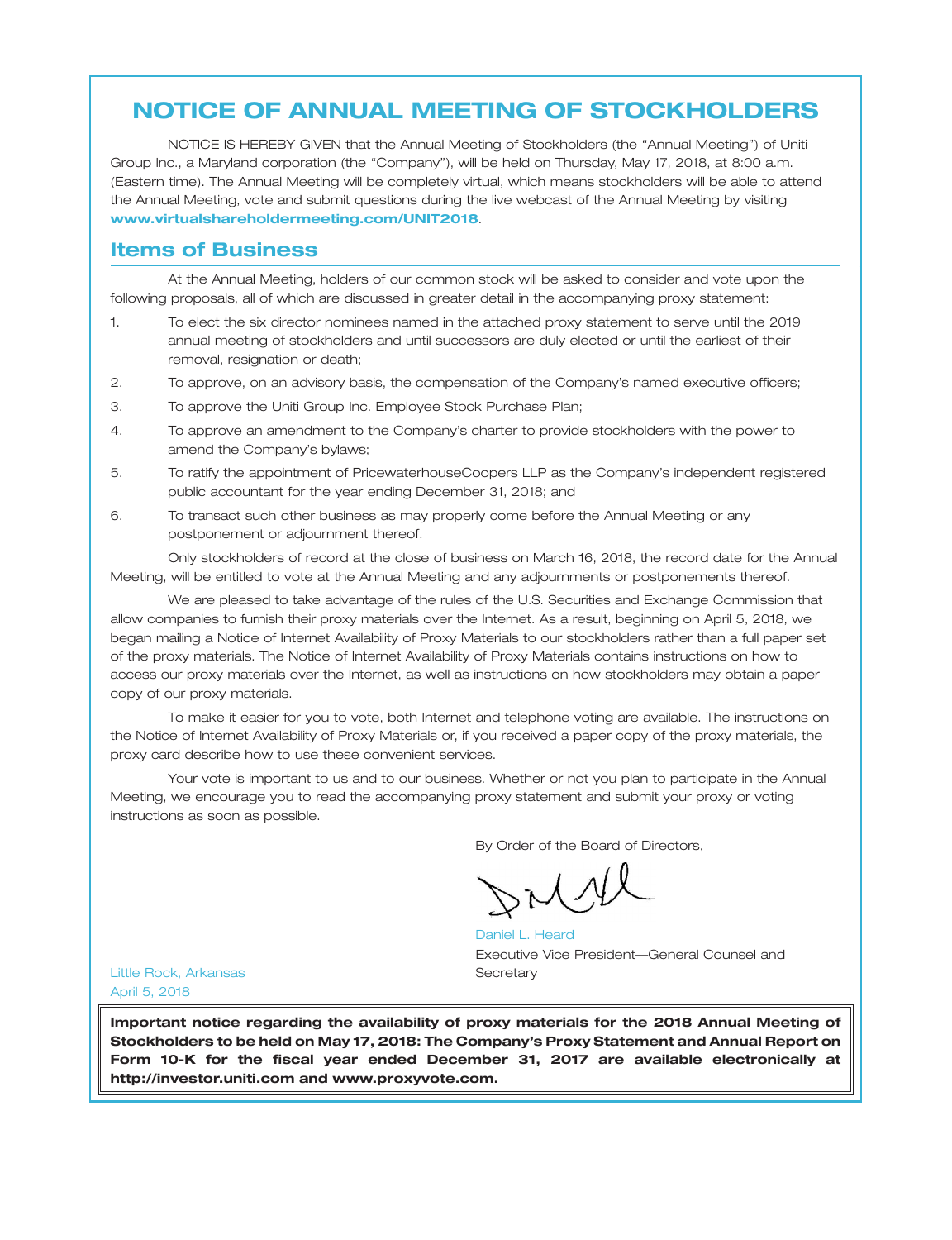# **PROXY SUMMARY**

This summary highlights certain information contained elsewhere in the accompanying proxy statement, but does not contain all of the information you should consider before voting your shares. For more complete information regarding the proposals to be voted upon at the Annual Meeting and our fiscal year 2017 performance, please review the entire proxy statement and our Annual Report on Form 10-K for the fiscal year ended December 31, 2017. We use the terms "Uniti," "the Company," "we," "our" and "us" in this summary to refer to Uniti Group Inc.

# **Annual Meeting**

| Date:               | May 17, 2018                                            |
|---------------------|---------------------------------------------------------|
| Time:               | 8:00 a.m. (Eastern time)                                |
| Location:           | Via the Internet:                                       |
|                     | www.virtualshareholdermeeting.com/UNIT2018              |
| <b>Record Date:</b> | Holders of our common stock at the close of business on |
|                     | March 16, 2018                                          |

# **Voting Matters**

| <b>Proposals</b>                                                                            | <b>Required</b><br><b>Approval</b>         | Board<br><b>Recommendation Reference</b> | Page |
|---------------------------------------------------------------------------------------------|--------------------------------------------|------------------------------------------|------|
| Election of directors                                                                       | Majority of Votes Cast<br>for Each Nominee | FOR each<br>nominee                      | 13   |
| Advisory vote to<br>2. approve executive<br>compensation                                    | Majority of Votes Cast                     | FOR                                      | 48   |
| Approval of the Uniti<br>3. Group Inc. Employee<br>Stock Purchase Plan                      | Majority of Votes Cast                     | <b>FOR</b>                               | 49   |
| Charter amendment to<br>provide stockholders<br>4.<br>with the power to<br>amend the bylaws | Majority of<br><b>Outstanding Shares</b>   | FOR                                      | 53   |
| 5. Ratification of auditors                                                                 | Majority of Votes Cast                     | FOR                                      | 55   |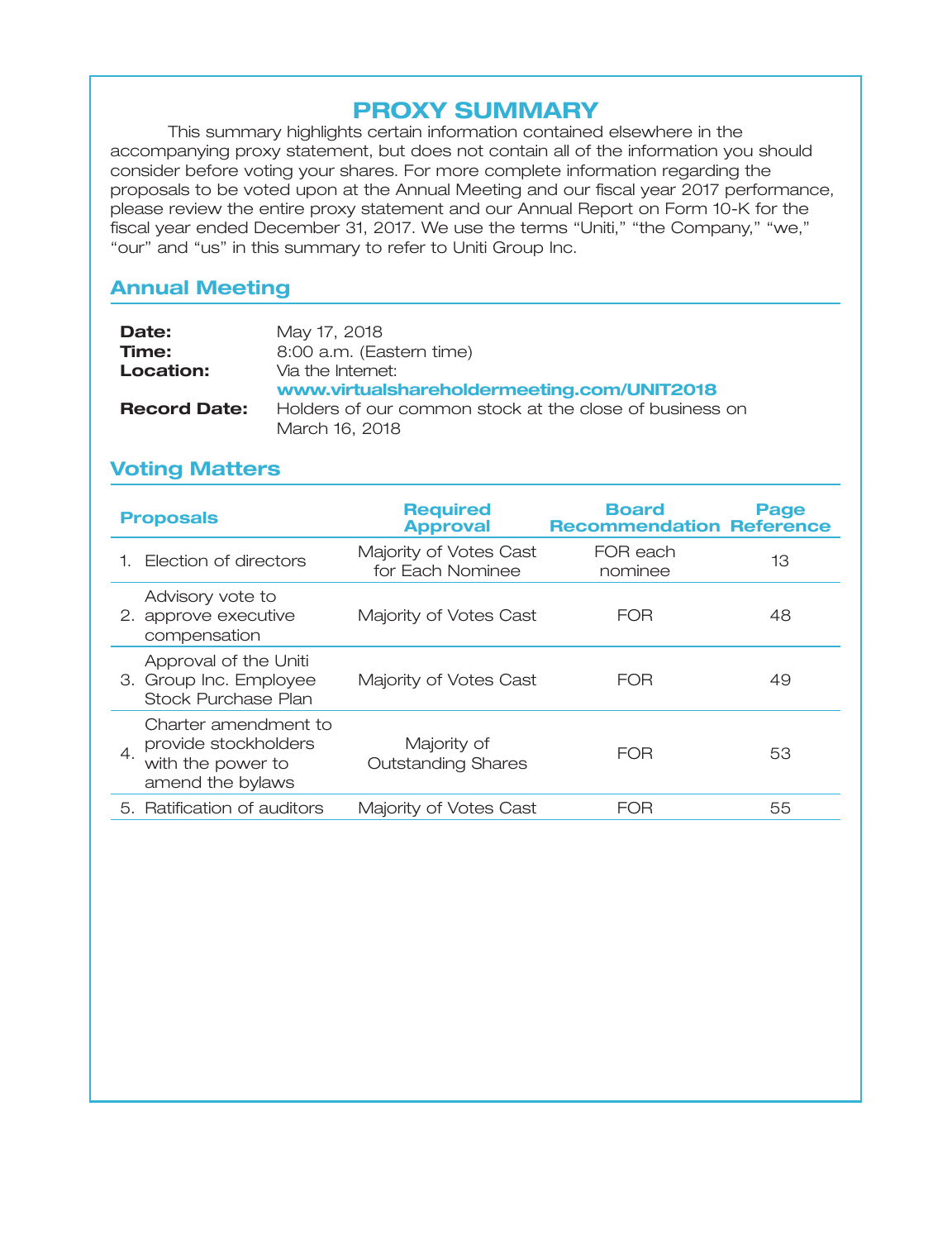# **Corporate Governance Highlights (see page 7)**

Uniti is committed to strong corporate governance practices and policies, which promote both the long-term interests of our stockholders and the accountability of the Board of Directors and management. The following table summarizes certain of our corporate governance practices and policies:

|  | Annual election of directors                                                                | Active stockholder engagement                                 |
|--|---------------------------------------------------------------------------------------------|---------------------------------------------------------------|
|  | Majority voting and resignation policy<br>for director elections                            | Policies prohibiting hedging of<br>Company shares             |
|  | Independent directors regularly meet<br>without management present                          | Board is 83% independent (CEO is<br>only management director) |
|  | Board regularly assesses its<br>performance through board and<br>committee self-evaluations | No poison pill                                                |
|  | Independent Chairman                                                                        | Robust stock ownership guidelines                             |

We value an open and active dialogue with our stockholders and we believe that regular communication with our stockholders is vital to our long-term success. We strive to foster strong stockholder relationships that lead to a mutual understanding of issues and approaches. During 2017, members of our management team met and communicated with many of our stockholders to ensure that we fully understand our stockholders' concerns with respect to governance and compensation-related matters.

# **Director Nominees (see page 13)**

The following table contains information about the six candidates who have been nominated for election to the Board of Directors of Uniti. Each nominee is currently a director of Uniti.

|                               |            |                                 |                                                              |                                   | <b>Committee Memberships</b>         |  |
|-------------------------------|------------|---------------------------------|--------------------------------------------------------------|-----------------------------------|--------------------------------------|--|
| <b>Name</b>                   | <b>Age</b> | <b>Director</b><br><b>Since</b> | <b>Principal</b><br><b>Occupation</b>                        | <b>Financial</b><br><b>Expert</b> | <b>Audit Compensation Governance</b> |  |
| Jennifer S.<br>Banner         | 58         | 2015                            | CEO of Schaad<br>Companies, LLC                              | E                                 |                                      |  |
| Scott G. Bruce                | 56         | 2016                            | Managing Director of<br>Associated Partners, LP              | E                                 |                                      |  |
| Francis X. ("Skip")<br>Frantz | 64         | 2015                            | Chairman of the Board<br>of Uniti                            |                                   |                                      |  |
| Andrew Frey                   | 42         | 2016                            | Partner of Searchlight<br>Capital Partners, L.P.             | 噩                                 |                                      |  |
| Kenneth A.<br>Gunderman       | 47         | 2015                            | President and CEO<br>of Uniti                                |                                   |                                      |  |
| David L. Solomon              | 58         | 2015                            | Founder and Managing<br>Director of Meritage<br><b>Funds</b> | 噩                                 |                                      |  |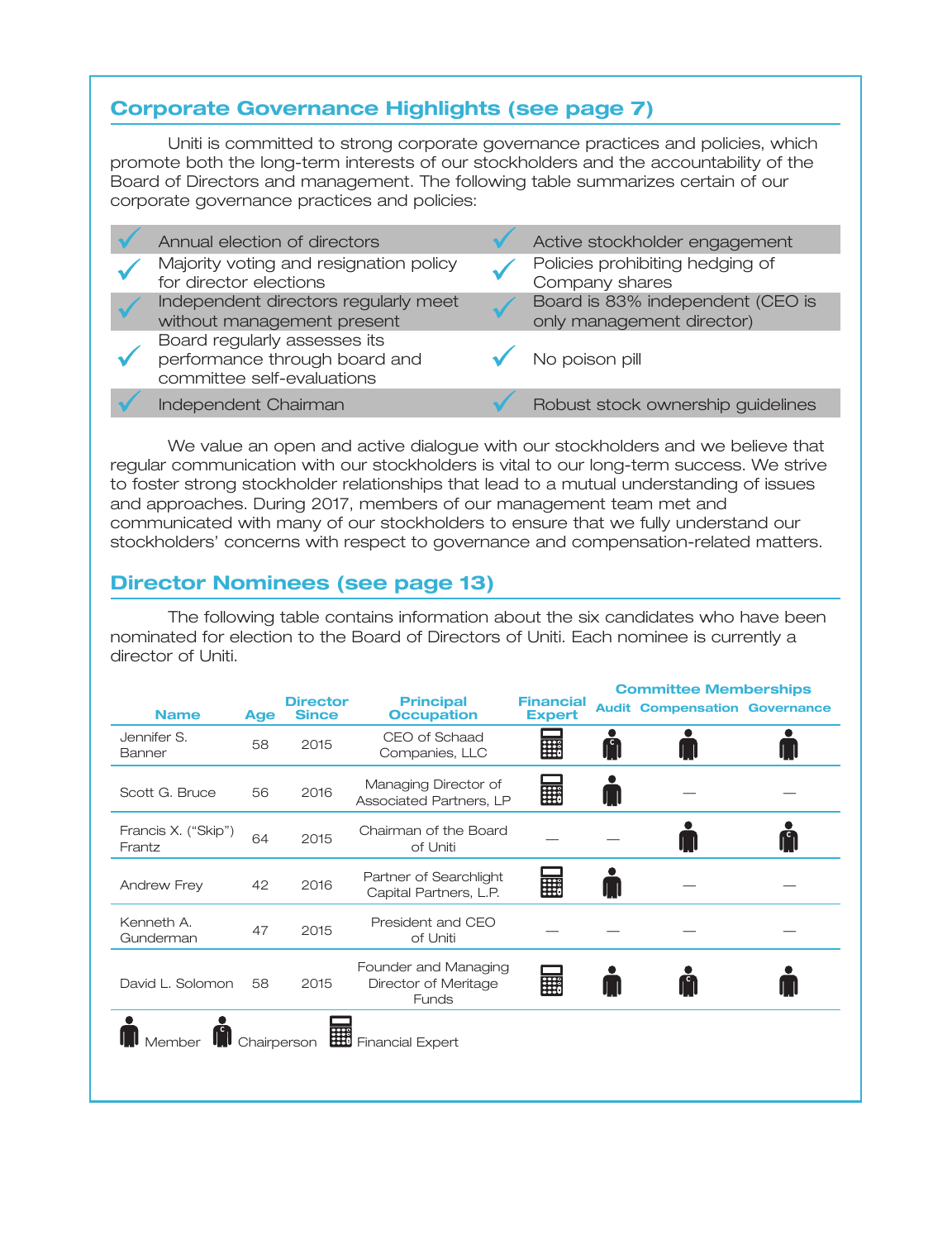# **2017 Executive Compensation (see page 21)**

Compensation decisions regarding executive compensation are made by the Compensation Committee. The Compensation Committee believes that a sensiblystructured, incentive-aligning compensation program is critical to the creation of long-term stockholder value. The following table summarizes certain highlights of our compensation practices:

| <b>What We Do:</b>                                                                                                                        | <b>What We Don't Do:</b>                                                                                                       |
|-------------------------------------------------------------------------------------------------------------------------------------------|--------------------------------------------------------------------------------------------------------------------------------|
| Align pay with performance by linking<br>a substantial portion of compensation<br>to the achievement of predefined<br>performance metrics | Do NOT provide tax gross-ups in any<br>circumstance                                                                            |
| Retain an independent compensation<br>consultant                                                                                          | Do NOT provide excessive<br>perquisites for executives                                                                         |
| Require compliance with stock<br>ownership guidelines for executives<br>and non-employee directors                                        | Do NOT provide guaranteed bonuses                                                                                              |
| Include double-trigger<br>change-in-control provisions in equity<br>awards                                                                | Do NOT provide discount stock<br>options or stock appreciation rights                                                          |
| Place caps on incentive award<br>opportunities and conduct annual risk<br>assessment                                                      | Do NOT pay dividends on<br>performance-based restricted stock<br>units prior to vesting                                        |
| Maintain a clawback policy                                                                                                                | Do NOT permit unapproved pledging<br>of our common stock                                                                       |
| Prohibit hedging of Company shares<br>and option trading                                                                                  | Do NOT add back to our equity<br>compensation plan reserves any<br>shares tendered as payment for<br>shares withheld for taxes |

At the 2017 annual meeting of stockholders, approximately 90% of votes cast in the annual "say-on-pay" vote were in favor of the compensation of the Company's named executive officers (''NEOs''). In light of this strong support, the Compensation Committee decided to maintain the core design of our compensation program for 2017.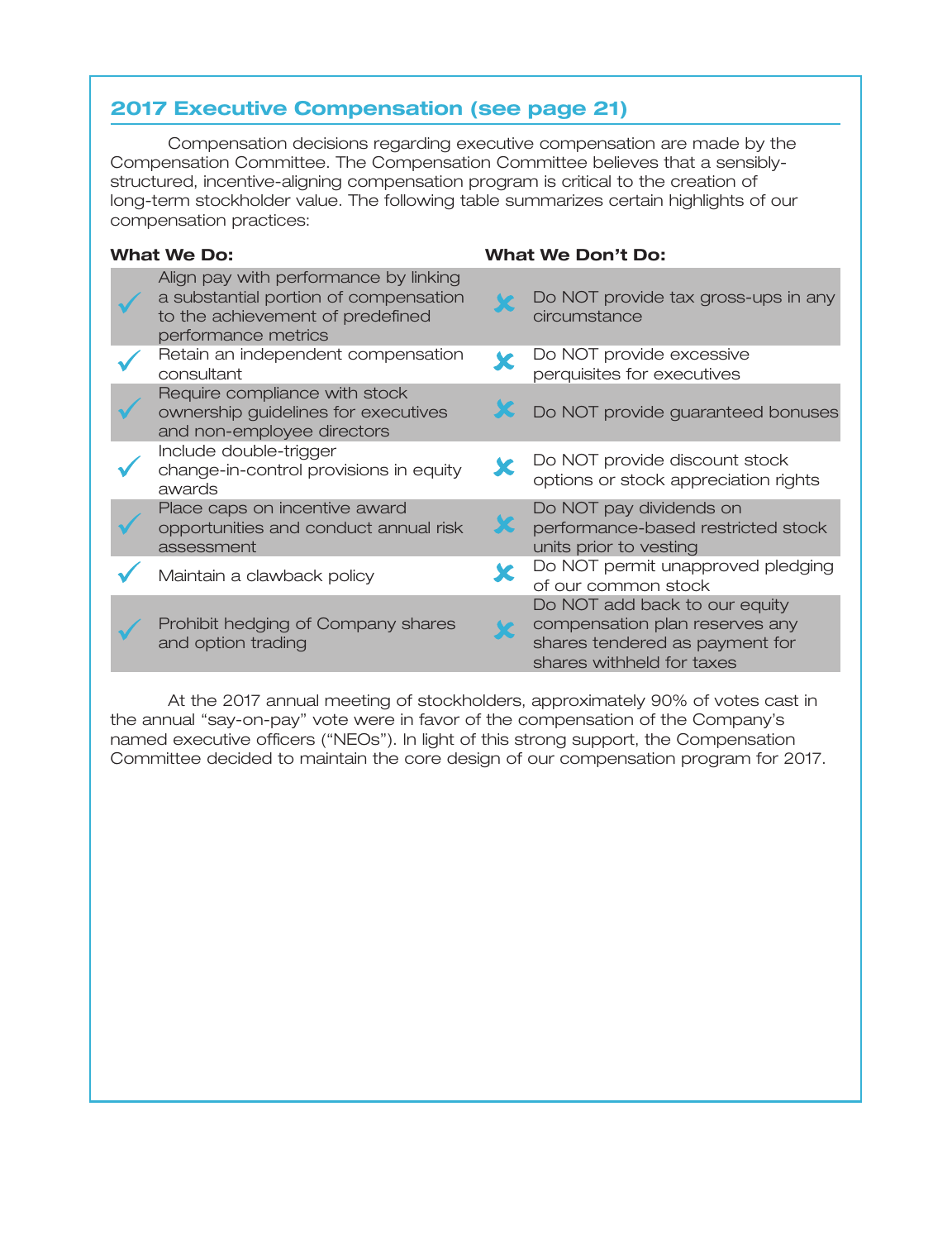## TABLE OF CONTENTS

| QUESTIONS AND ANSWERS ABOUT OUR ANNUAL MEETING                                | $\mathbf{1}$   |
|-------------------------------------------------------------------------------|----------------|
| BOARD AND BOARD COMMITTEE MATTERS                                             | $\overline{7}$ |
|                                                                               | $\overline{7}$ |
|                                                                               | $\overline{7}$ |
|                                                                               | $\overline{7}$ |
|                                                                               | $\Theta$       |
|                                                                               | $\Theta$       |
|                                                                               | 9              |
|                                                                               | 10             |
|                                                                               | 10             |
| Code of Business Conduct and Ethics & Whistleblower Policy                    | 11             |
|                                                                               | 11             |
|                                                                               | 13             |
| SECURITY OWNERSHIP OF CERTAIN BENEFICIAL OWNERS AND MANAGEMENT                | 17             |
|                                                                               | 19             |
|                                                                               | 20             |
|                                                                               | 21             |
|                                                                               | 21             |
| Compensation Committee Report on Executive Compensation                       | 34             |
|                                                                               | 35             |
|                                                                               | 37             |
| Outstanding Equity Awards at Fiscal Year-End                                  | 38             |
|                                                                               | 39             |
|                                                                               | 40             |
|                                                                               | 41             |
| Potential Payments upon Termination or Change in Control                      | 43             |
| PROPOSAL NO. 2 Advisory Vote to Approve Compensation of the Company's         | 48             |
| PROPOSAL NO. 3 Approval of the Uniti Group Inc. Employee Stock Purchase Plan. | 49             |
| PROPOSAL NO. 4 Amendment to Provide Stockholders With the Power to Amend      | 53             |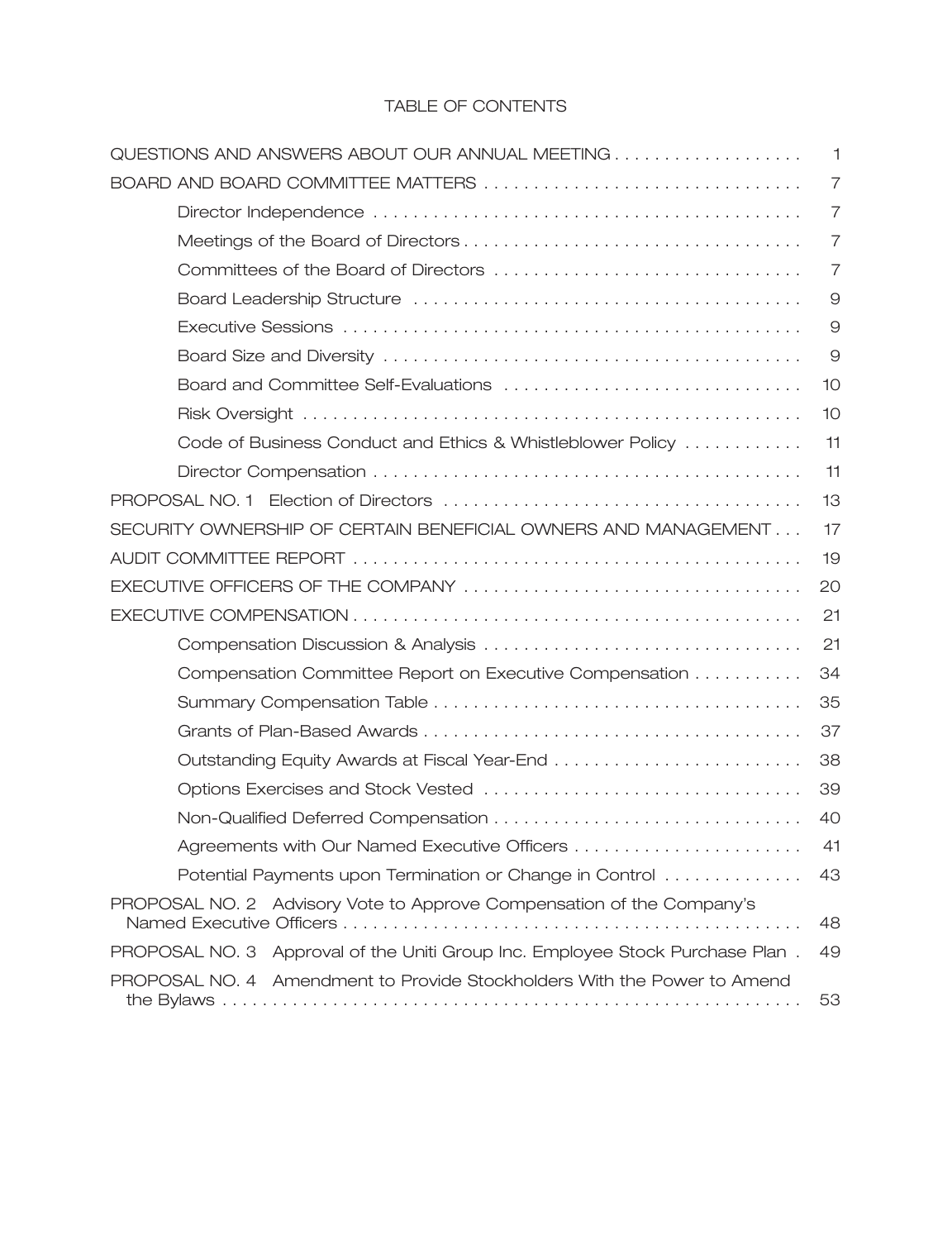| PROPOSAL NO. 5 Ratification of Selection of Independent Registered Public |  |
|---------------------------------------------------------------------------|--|
| 55                                                                        |  |
| 57                                                                        |  |
| Stockholder Proposals for the 2019 Annual Meeting<br>57                   |  |
| Stockholder Communications with the Board of Directors 57                 |  |
| 57                                                                        |  |
| Section 16(a) Beneficial Ownership Reporting Compliance<br>58             |  |
| 58                                                                        |  |
|                                                                           |  |
| Appendix A                                                                |  |
| Appendix B                                                                |  |

Appendix C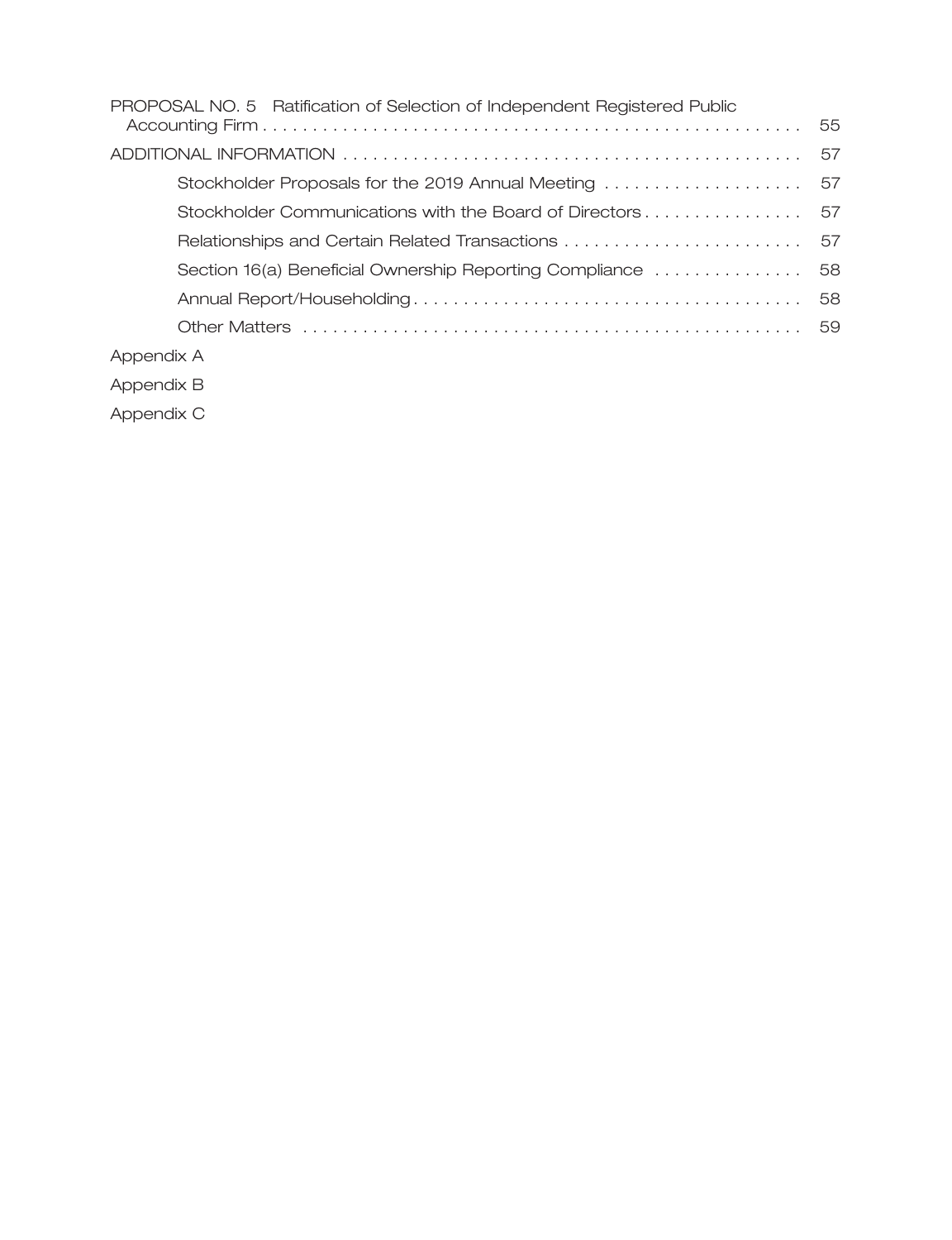

10802 Executive Center Drive Benton Building, Suite 300 Little Rock, Arkansas 72211 Telephone: (501) 850-0820 **www.uniti.com**

## **PROXY STATEMENT**

This proxy statement (this ''Proxy Statement'') is being furnished to stockholders beginning on April 5, 2018 in connection with the solicitation of proxies by the Board of Directors of Uniti Group Inc. ("Uniti," "the Company," "we," "our" and "us") to be used at its 2018 annual meeting of stockholders (the ''Annual Meeting'') to be held on May 17, 2018 at 8:00 a.m. (Eastern time), and at any postponement or adjournment thereof.

We are excited to once again offer our stockholders a completely ''virtual'' Annual Meeting. We believe a virtual Annual Meeting provides our stockholders expanded access to participate in the meeting, improves communication between stockholders and management and results in cost savings for the Company and our stockholders. Hosting a virtual meeting enables increased stockholder attendance and participation, because more stockholders can attend and participate in the Annual Meeting, including the ability to vote and ask questions, from almost any location around the world. You will be able to attend the Annual Meeting as well as vote and submit your questions during the live webcast of the meeting by visiting **www.virtualshareholdermeeting.com/UNIT2018** and entering the control number included in your Notice of Internet Availability of Proxy Materials, on your proxy card or in the instructions that accompanied your proxy materials. **Because the Annual Meeting is entirely virtual and being webcast live over the Internet, stockholders will not be able to attend the Annual Meeting in person.**

Please read this Proxy Statement carefully and then vote your shares promptly by telephone, by Internet or by signing, dating and returning your proxy card.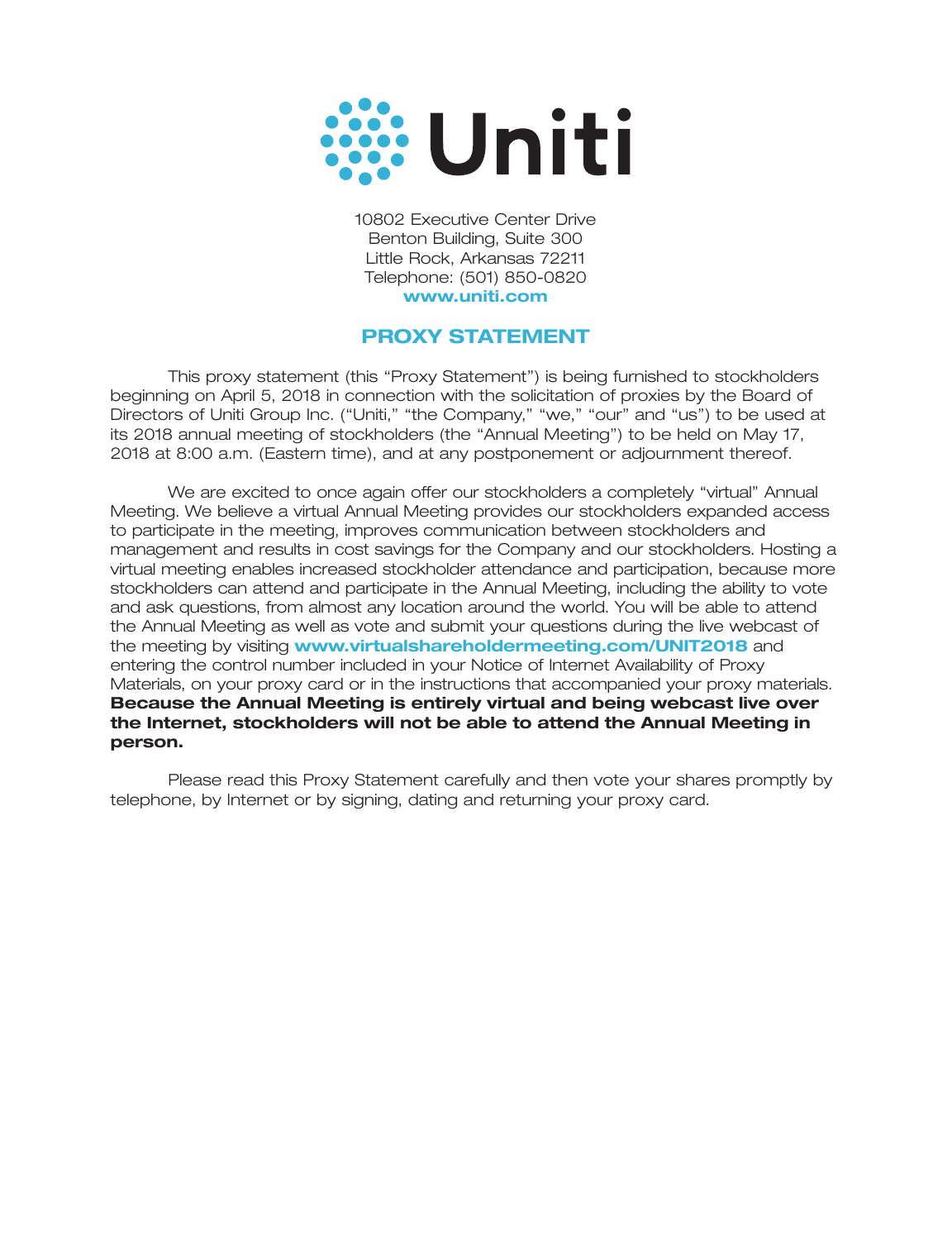## **QUESTIONS AND ANSWERS ABOUT OUR ANNUAL MEETING**

## **Q: What is included in the proxy materials?**

- A: The internet version of the proxy materials includes:
	- This Proxy Statement for the Annual Meeting; and
	- Our 2017 annual report to stockholders, which includes our Annual Report on Form 10-K for the fiscal year ended December 31, 2017 (the "Annual Report").

If you received a printed copy of these materials by mail, the proxy materials also include a proxy card or a voting instruction form for the Annual Meeting.

## **Q: What items of business will be conducted at the Annual Meeting?**

- A: The following matters will be presented for stockholder consideration and voting at the Annual Meeting:
	- The election of six nominees to serve as directors of the Company until the 2019 annual meeting of stockholders and until their successors are duly elected and qualified (Proposal No. 1);
	- An advisory vote to approve the compensation of the Company's NEOs (Proposal No. 2);
	- A vote to approve the Uniti Group Inc. Employee Stock Purchase Plan (Proposal No. 3);
	- A vote to approve an amendment to the Company's charter to provide stockholders with the power to amend the Company's bylaws (Proposal No. 4); and
	- The ratification of the appointment of PricewaterhouseCoopers LLP (''PwC'') as our independent public accounting firm for the year ending December 31, 2018 (Proposal No. 5).

## **Q: How does the Board of Directors recommend that I vote?**

- A: The Board of Directors of Uniti recommends you vote:
	- "FOR" the election of each of the six nominees to serve as directors of the Company (Proposal No. 1);
	- "FOR" approval of the resolution regarding compensation of the Company's NEOs (Proposal No. 2);
	- "FOR" approval of the Uniti Group Inc. Employee Stock Purchase Plan (Proposal No. 3);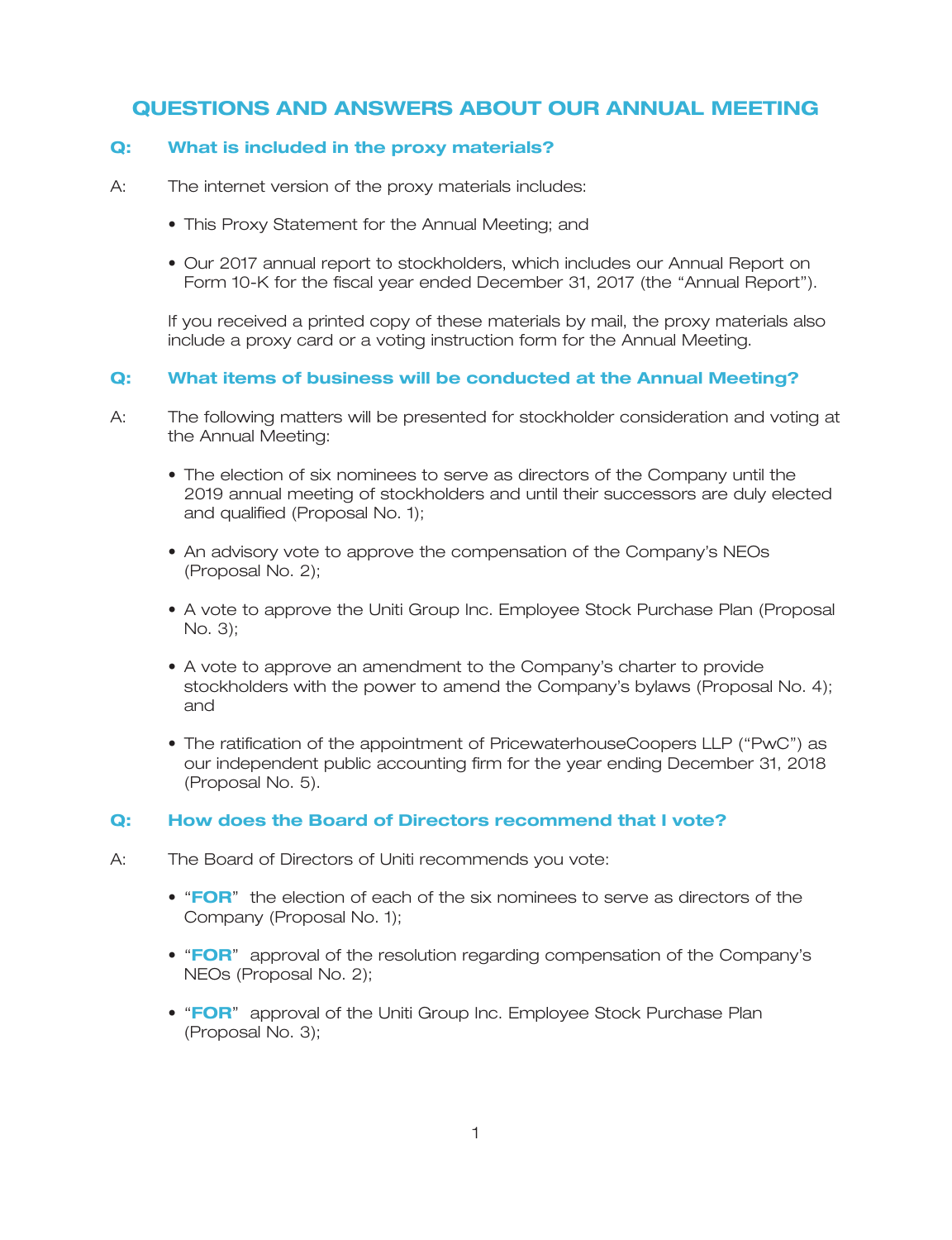- "FOR" approval of an amendment to the Company's charter to provide stockholders with the power to amend the Company's bylaws (Proposal No. 4); and
- "FOR" the ratification of the appointment of PwC as our independent public accounting firm for the year ending December 31, 2018 (Proposal No. 5).

#### **Q: Who is entitled to vote at the Annual Meeting?**

A: Each share of Uniti common stock is entitled to one vote on each proposal presented at the Annual Meeting. Holders of record of our common stock at the close of business on March 16, 2018 (the ''Record Date'' for the Annual Meeting) are entitled to receive notice of the Annual Meeting and to vote their shares of common stock held on that date at the Annual Meeting or any postponements or adjournments of the Annual Meeting. On the Record Date, 175,779,917 shares of common stock of Uniti were outstanding.

#### **Q: How can I attend and participate in the Annual Meeting?**

A: Stockholders may attend and participate in the Annual Meeting online by visiting www.virtualshareholdermeeting.com/UNIT2018. The Annual Meeting will begin promptly at 8:00 a.m. (Eastern time). We encourage you to access the Annual Meeting prior to the start time. Online check-in will begin at 7:50 a.m. (Eastern time), and you should allow ample time for the check-in procedures.

While all Uniti stockholders will be permitted to attend the Annual Meeting, only stockholders of record and beneficial owners as of the close of business on the Record Date, March 16, 2018, may vote and ask questions during the Annual Meeting. In order to vote or submit a question during the meeting, you will need to follow the instructions posted at

www.virtualshareholdermeeting.com/UNIT2018 and will also need the control number included on your Notice of Internet Availability of Proxy Materials or proxy card.

Broadridge Financial Solutions, Inc. is hosting the Annual Meeting and, on the date of the Annual Meeting, will be available via telephone at 1-855-449-0991 to answer your questions regarding how to attend and participate in the Annual Meeting virtually via the Internet.

#### **Q: What is the difference between a stockholder of record and a beneficial owner of shares held in street name?**

#### A: *Stockholder of record.*

If your shares are registered directly in your name with our transfer agent, Wells Fargo Bank, National Association, you are considered the stockholder of record with respect to those shares, and we sent a Notice of Internet Availability of Proxy Materials or a printed set of the proxy materials, together with a proxy card, directly to you.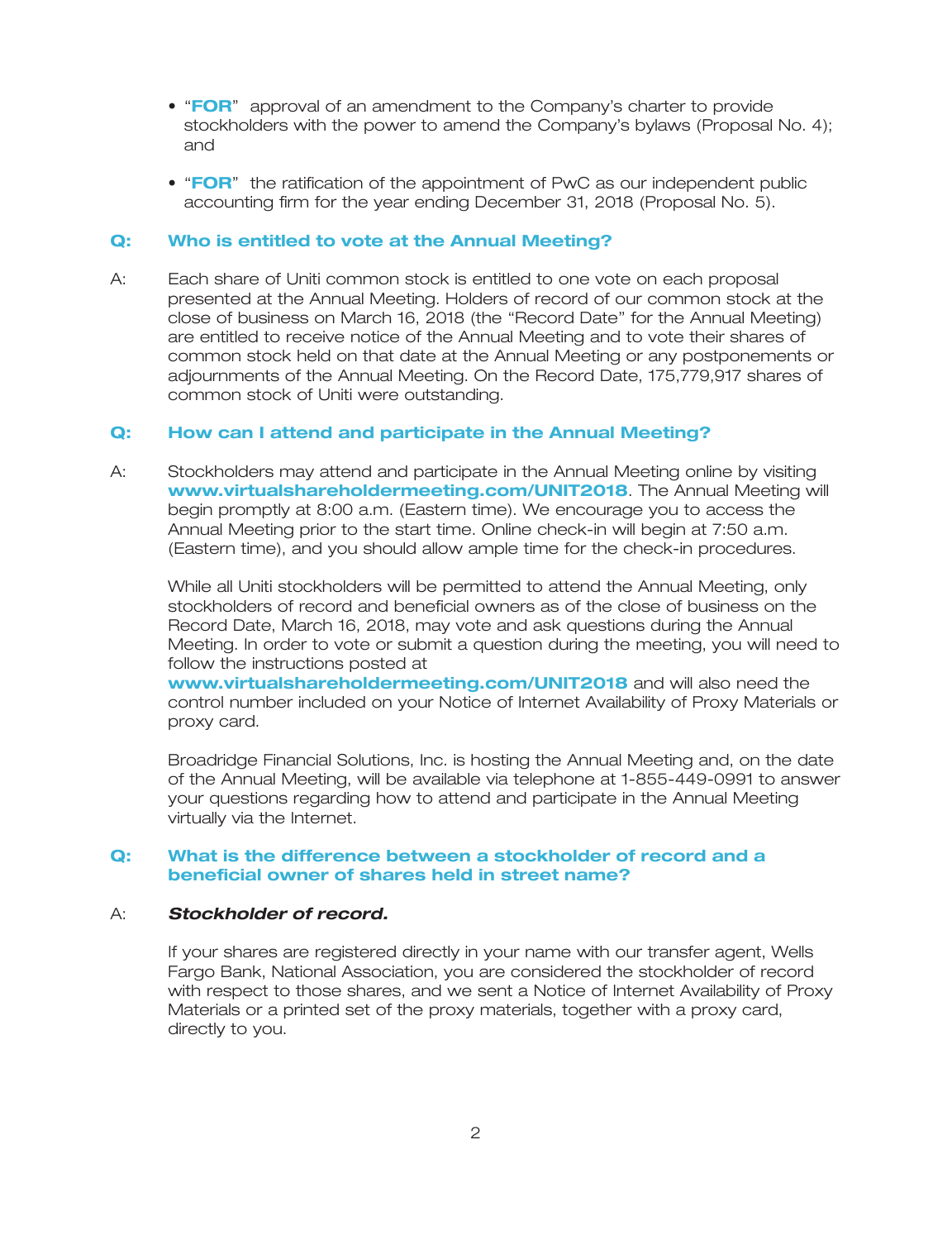### *Beneficial owner of shares held in street name.*

If your shares are held in an account at a broker, bank or other nominee, then you are the beneficial owner of those shares held in ''street name,'' and a Notice of Internet Availability of Proxy Materials or a printed set of the proxy materials, together with a voting instruction form, was forwarded to you by your broker, bank or other nominee who is considered the stockholder of record with respect to those shares. As a beneficial owner, you have the right to instruct your broker, bank or other nominee on how to vote the shares held in your account by following the instructions in the Notice of Internet Availability of Proxy Materials or on the voting instruction form you received.

#### **Q: How can I vote my shares?**

A: The process for voting your shares depends on how your shares are held. Generally, as discussed above, you may hold shares as a ''record holder'' (that is, in your own name) or in ''street name'' (that is, through a nominee, such as a broker or bank). As explained above, if you hold shares in ''street name,'' you are considered to be the ''beneficial owner'' of those shares.

**Voting by record holders.** If you are a record holder, you may vote by proxy prior to the Annual Meeting or you may vote during the Annual Meeting by joining the live webcast and following the instructions at www.virtualshareholdermeeting.com/UNIT2018. If you are a record holder and would like to vote your shares by proxy prior to the Annual Meeting, you have three ways to vote:



go to the website **www.proxyvote.com** and follow the instructions at that website;



call 1-800-690-6903 and follow the instructions provided on the call; or



if you received a proxy card in the mail, complete, sign, date, and mail the proxy card in the return envelope provided to you.

Please note that telephone and internet proxy voting will close at 11:59 p.m. (Eastern time) on May 16, 2018. If you received a proxy card in the mail and wish to vote by completing and returning the proxy card via mail, please note that your completed proxy card must be received before the polls close for voting at the Annual Meeting.

*Voting by beneficial owners of shares held in "street name."* **If your** shares are held in the name of a broker, bank, or other nominee (that is, your shares are held in ''street name''), you should receive separate instructions from your broker, bank or other nominee describing how to vote.

#### **Q: What constitutes a quorum?**

A: The presence at the Annual Meeting, virtually or by proxy, of stockholders entitled to cast a majority of all the votes entitled to be cast at the Annual Meeting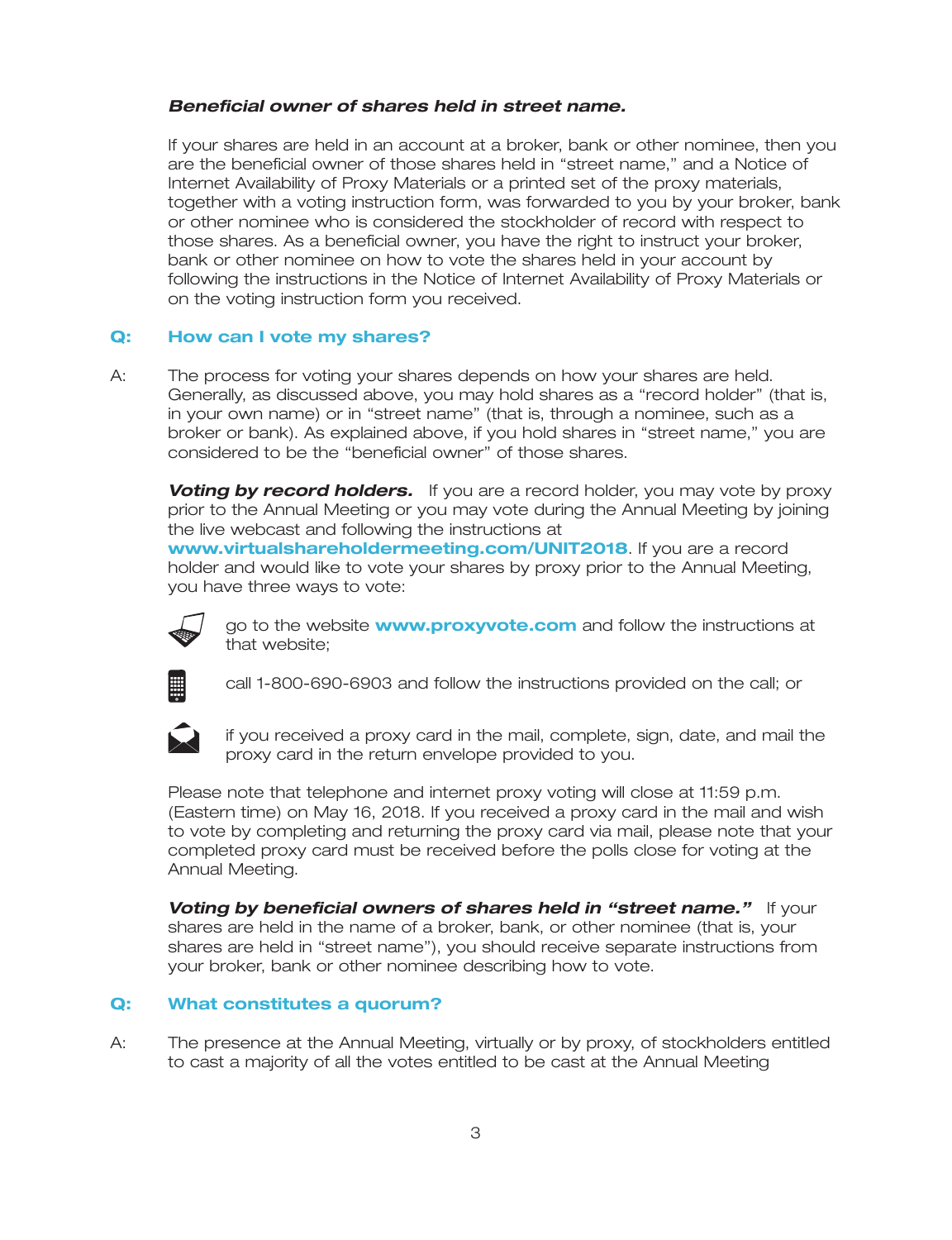constitutes a quorum. If a quorum is established, each holder of common stock will be entitled to one vote on each matter to be voted on at the Annual Meeting for each issued and outstanding share of common stock owned on the Record Date. Proxies received but marked as abstentions and broker ''non-votes'' will be included in the calculation of the number of votes considered to be present at the Annual Meeting and will be counted for quorum purposes. If a quorum is not present, the Annual Meeting may be adjourned until a quorum is obtained.

## **Q: How many votes are needed to approve each proposal?**

A: The stockholder vote required to approve each proposal is set forth below:

|                 | <b>Proposals</b>                                                                | <b>Required</b><br><b>Approval</b>         |
|-----------------|---------------------------------------------------------------------------------|--------------------------------------------|
|                 | Election of directors                                                           | Majority of Votes Cast<br>for Each Nominee |
| $\mathcal{P}$ . | Advisory vote to approve executive<br>compensation                              | Majority of Votes Cast                     |
| З.              | Approval of the Uniti Group Inc. Employee Stock<br>Purchase Plan                | Majority of Votes Cast                     |
| 4.              | Charter amendment to provide stockholders with<br>the power to amend the bylaws | Majority of Outstanding<br><b>Shares</b>   |
| 5.              | Ratification of auditors                                                        | Majority of Votes Cast                     |

**Director Resignation Policy.** In accordance with our bylaws with respect to an uncontested election of directors, a director nominee must receive more votes cast ''for'' than ''against'' his or her election in order to be elected to the Board. Pursuant to our bylaws and Corporate Governance Guidelines, each director promptly following his or her failure to receive a majority of votes cast for his or her election is required to tender a contingent, irrevocable resignation. If this occurs, the Governance Committee will consider such resignation and make a recommendation to the Board regarding whether to accept or reject such resignation. The Board will act on the Governance Committee's recommendation within 90 days of the date the election results are certified and publicly disclose its decision.

*Advisory Vote on Executive Compensation.* As noted above, approval of the compensation of our NEOs (Proposal No. 2) requires the affirmative vote of a majority of votes cast. This proposal, however, is merely advisory and is not binding on the Company, the Board or its Compensation Committee. Despite the fact it is non-binding, the Board and the Compensation Committee will take the proposal's voting results under advisement when making future decisions regarding the Company's executive compensation program.

## **Q: How are proxies voted?**

A: All shares represented by valid proxies received prior to the Annual Meeting will be voted, and where a stockholder specifies by means of the proxy a choice with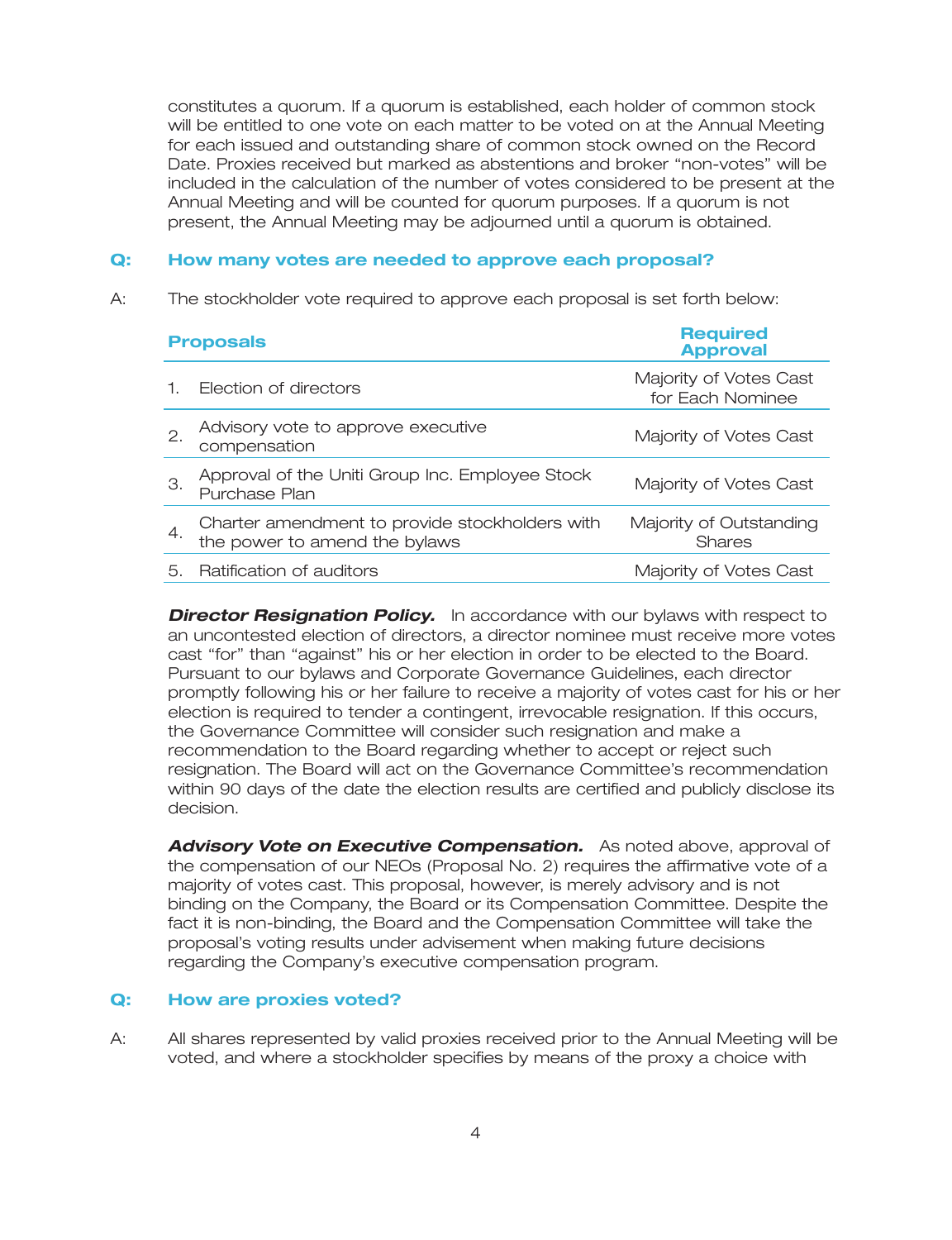respect to any matter to be acted upon, the shares will be voted in accordance with the stockholder's instructions.

## **Q: What happens if I do not give specific voting instructions?**

## *A: Stockholders of record.*

If you are a stockholder of record and you sign and return a proxy card without giving specific voting instructions or you indicate when voting on the Internet or by telephone that you wish to vote as recommended by the Board, then the proxy holders will vote your shares in the manner recommended by the Board on all matters presented in this Proxy Statement and as the proxy holders may determine in their discretion with respect to any other matters properly presented for a vote at the Annual Meeting.

## *Beneficial owners of shares held in street name.*

If you are a beneficial owner of shares held in street name and do not join and vote at the Annual Meeting or provide the broker, bank or other nominee that holds your shares with specific voting instructions, under the rules of various national and regional securities exchanges, the broker, bank or other nominee that holds your shares may generally vote on routine matters but cannot vote on non-routine matters. If the broker, bank or other nominee that holds your shares does not receive instructions from you on how to vote your shares on a non-routine matter, the broker, bank or other nominee that holds your shares will inform the inspector of election that it does not have the authority to vote on such matter with respect to your shares. This is generally referred to as a ''broker non-vote.''

## **Q: Which ballot measures are considered ''routine'' or ''non-routine''?**

A: The ratification of PwC as our independent registered public accounting firm for the year ending December 31, 2018 (Proposal No. 5) is considered a routine matter under applicable rules, and no broker non-votes will occur in connection with Proposal No. 5. The election of directors (Proposal No. 1), the approval of the compensation of our NEOs (Proposal No. 2), the approval of the Uniti Group Inc. Employee Stock Purchase Plan (Proposal No. 3), and the amendment to our charter to provide stockholders with the power to amend the bylaws (Proposal No. 4) are considered non-routine matters under applicable rules, and therefore broker non-votes may exist in connection with these proposals.

## **Q: How are abstentions and broker non-votes counted?**

A: Abstentions and broker non-votes will be counted to determine whether there is a quorum present at the Annual Meeting. With respect to Proposals No. 1-3 and Proposal No. 5, abstentions and broker non-votes will not be considered votes cast for voting purposes and will have no effect on such proposals. Abstentions and broker non-votes will, however, constitute a vote AGAINST the corporate governance proposal set forth in Proposal No. 4. The effect of abstentions and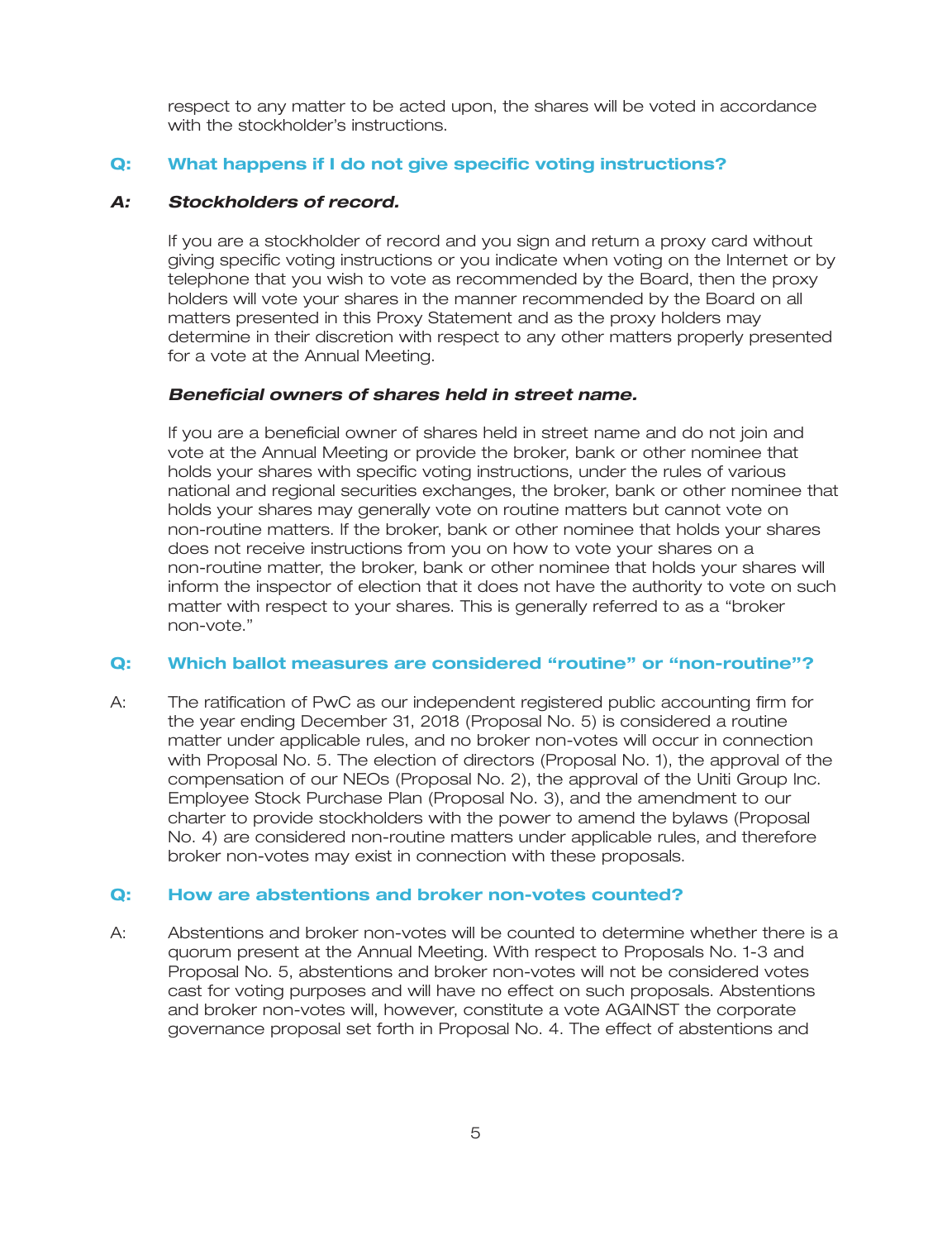broker non-votes on each of the proposals presented in this Proxy Statement is as follows:

|    | <b>Proposals</b>                                                                   | <b>Abstentions</b> | <b>Broker Non-Votes</b> |
|----|------------------------------------------------------------------------------------|--------------------|-------------------------|
|    | Election of directors                                                              | No Effect          | No Effect               |
| 2. | Advisory vote to approve<br>executive compensation                                 | No Effect          | No Effect               |
| З. | Approval of the Uniti Group Inc.<br>Employee Stock Purchase Plan                   | No Effect          | No Effect               |
| 4. | Charter amendment to provide<br>stockholders with the power to<br>amend the bylaws | Vote Against       | Vote Against            |
| 5. | Ratification of auditors                                                           | No Effect          | Not Applicable          |

#### **Q: Can I change my vote after I have voted?**

A: Yes. You may revoke your proxy and change your vote at any time before the final vote at the Annual Meeting. After you submit your proxy, you may change your vote via the Internet or by telephone (in which case only your latest Internet or telephone proxy submitted prior to the Annual Meeting will be counted), by signing and returning a new proxy card or voting instruction form with a later date, or by attending the Annual Meeting and voting. However, your virtual attendance at the Annual Meeting will not automatically revoke your proxy unless you properly vote during the Annual Meeting or specifically request that your prior proxy be revoked by delivering written notice to Uniti's Secretary prior to the Annual Meeting at 10802 Executive Center Drive, Benton Building, Suite 300, Little Rock, Arkansas 72211.

## **Q: What does it mean if I receive more than one proxy card or voting instruction form?**

A: If your shares are registered differently, or if they are held in more than one account, you will receive more than one proxy card or voting instruction form. Please follow the instructions on each proxy card or voting instruction form to ensure that all of your shares are voted. Please sign each proxy card exactly as your name appears on the card. For joint accounts, each owner must sign the proxy card. When signing as executor, administrator, attorney, trustee, guardian, etc., please print your full title on the proxy card.

## **Q: Where can I find the voting results of the Annual Meeting?**

A: Uniti will announce preliminary voting results at the Annual Meeting and disclose final results in a Current Report on Form 8-K filed with the U.S. Securities and Exchange Commission (the ''SEC'') within four business days after the Annual Meeting.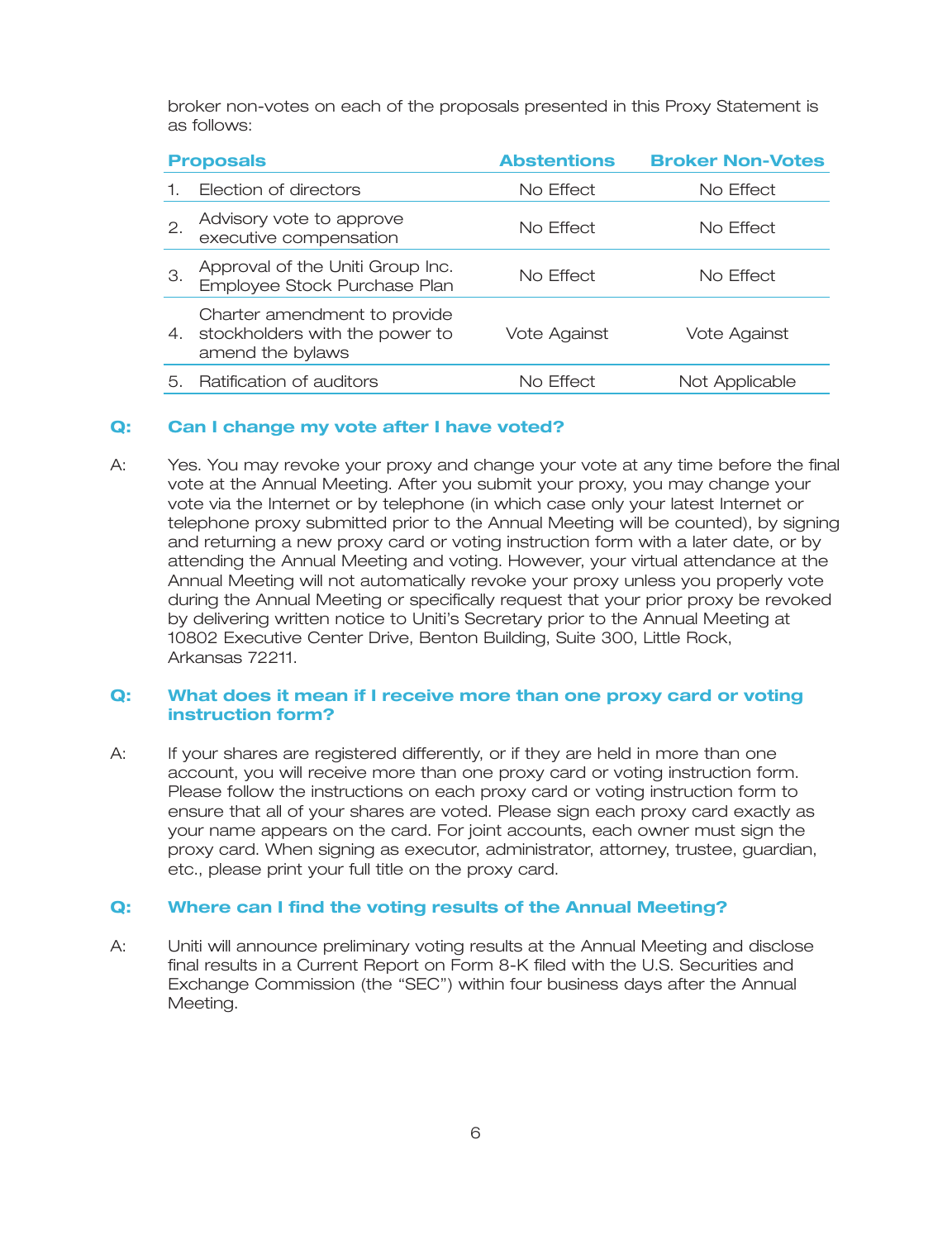## **BOARD AND BOARD COMMITTEE MATTERS**

Our governing documents provide that our Board of Directors must consist of not less than two nor more than nine directors. The number of directors who serve on the Board is currently set at six and may be fixed from time to time by the Board in the manner provided in the Company's bylaws. The current members of our Board are: Jennifer S. Banner, Scott G. Bruce, Francis X. (''Skip'') Frantz (Chairman), Andrew Frey, Kenneth A. Gunderman, and David L. Solomon. Biographical information regarding each of the current directors is available below under ''Proposal No. 1—Election of Directors.''

## **Director Independence**

Our Board has affirmatively determined that Ms. Banner and Messrs. Bruce, Frantz, Frey and Solomon qualify as independent directors under applicable NASDAQ listing standards and SEC rules. In making this determination, the Board reviewed each of the nominee's relationships, if any, with Uniti and determined that there are no relationships that would impair any nominee's ability to exercise independent judgment in carrying out his or her responsibilities as a director.

## **Meetings of the Board of Directors**

During 2017, the Board met six times and acted by unanimous written consent five times. All of the directors attended at least 75% of the meetings of the Board and Board committees on which they served during the periods in which they served. Directors are expected to attend each annual meeting of stockholders, and all of the directors then serving on the Board joined the 2017 annual meeting of stockholders.

#### **Committees of the Board of Directors**

The Board has three standing committees: the Audit Committee, the Compensation Committee and the Governance Committee. Each committee has a written charter that is available on our website at **www.uniti.com** under the "About Us—Corporate Governance'' tab and is comprised entirely of directors whom the Board has determined are independent under applicable NASDAQ listing standards and SEC rules. A brief description of the function of each committee is set forth below. Members of each committee are as follows:

|                                        | <b>Committee Memberships</b> |                                |  |  |
|----------------------------------------|------------------------------|--------------------------------|--|--|
| <b>Board Member</b>                    | <b>Audit</b>                 | <b>Compensation Governance</b> |  |  |
| Jennifer S. Banner                     |                              |                                |  |  |
| Scott G. Bruce                         |                              |                                |  |  |
| Francis X. ("Skip") Frantz             |                              |                                |  |  |
| <b>Andrew Frey</b>                     |                              |                                |  |  |
| Kenneth A. Gunderman                   |                              |                                |  |  |
| David L. Solomon                       |                              |                                |  |  |
| Number Of Meetings Held In Fiscal 2017 |                              |                                |  |  |
|                                        |                              |                                |  |  |

**In**I Member **In**I Chairperson

7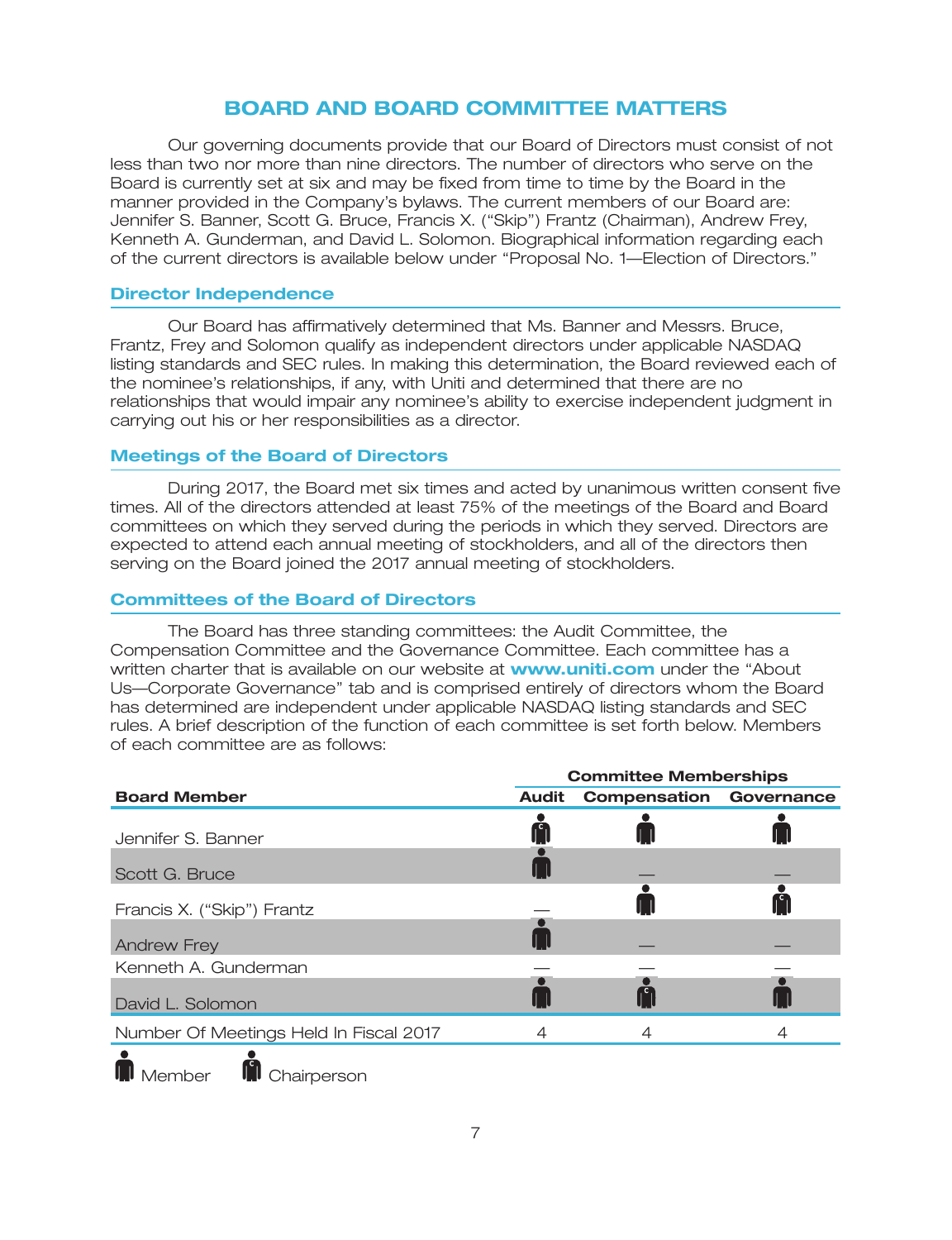#### Audit Committee

Our Audit Committee consists of Ms. Banner, as Chair, and Messrs. Bruce, Frey and Solomon. Our Board has determined that each member of the Audit Committee is an ''audit committee financial expert,'' as defined by the rules of the SEC. The primary duties of the Audit Committee include, among other things: (i) overseeing both the external and internal audit processes; (ii) establishing procedures for the receipt of complaints regarding accounting, internal accounting controls or auditing matters; (iii) overseeing and interacting with our independent auditors regarding the auditor's engagement and/or dismissal, duties, compensation, qualifications and performance; (iv) reviewing and discussing with our independent auditors the scope of audits and our accounting principles, policies and practices; (v) reviewing and discussing our financial statements with our independent auditors and management; (vi) monitoring the ongoing review of the Company's systems of disclosure controls and procedures; and (vii) reviewing and approving (or disapproving) related party transactions.

#### Compensation Committee

Our Compensation Committee consists of Mr. Solomon, as Chair, Ms. Banner and Mr. Frantz. The Compensation Committee assists the Board in fulfilling its oversight responsibility related to the compensation programs, plans and awards for Uniti's directors and executive officers. For more information regarding the Compensation Committee, see ''Compensation Discussion & Analysis'' below in this Proxy Statement.

#### Compensation Committee Interlocks and Insider Participation

No member of the Compensation Committee serving during 2017 had any relationship requiring disclosure under the section titled ''Relationships and Certain Related Transactions'' in this Proxy Statement. During 2017, none of our executive officers served on the compensation committee (or its equivalent) or board of directors of another entity whose executive officer served on either our Compensation Committee or our Board of Directors.

#### Governance Committee

Our Governance Committee consists of Mr. Frantz, as Chair, Ms. Banner and Mr. Solomon. The Governance Committee's primary duties include, among other things: (i) establishing and reviewing the criteria for the skills and characteristics required of Board members; (ii) identifying individuals qualified to become directors consistent with the Governance Committee's membership criteria; (iii) recommending director nominees to the Board for election at each annual meeting of stockholders and to fill vacancies; (iv) reviewing Uniti's Corporate Governance Guidelines; (v) assisting the Chairman of the Board with an annual evaluation of the Board and its committees; and (vi) annually, in consultation with the Chairman of the Board and our Chief Executive Officer, reviewing management succession plans.

The Governance Committee identifies potential Board candidates through various methods, including recommendations from directors, management and stockholders, and has the sole authority to retain, compensate and terminate search firms to be used to identify director candidates. The Governance Committee periodically reviews, in consultation with our President and Chief Executive Officer, the appropriate skills and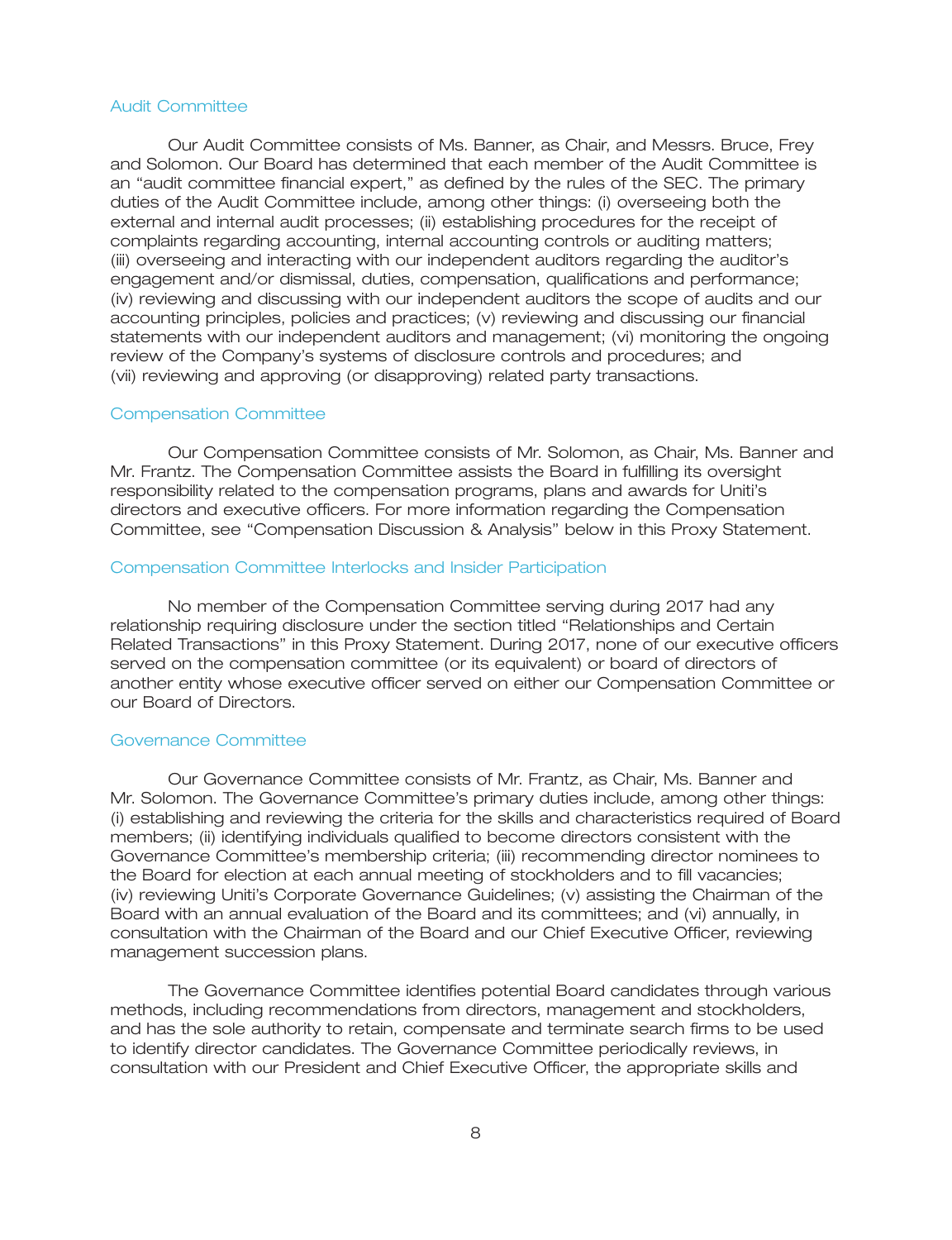characteristics required of Board members in the context of the composition and needs of the Board from time to time. In reviewing potential candidates, the Governance Committee considers applicable Board and Board committee independence requirements imposed by Uniti's Corporate Governance Guidelines, NASDAQ listing standards and applicable law. The Governance Committee actively seeks candidates with an inquisitive and objective perspective, practical wisdom and mature judgment, who possess high personal and professional ethics, character, integrity and values and who will be committed to representing the long-term interests of the Company's stockholders. Among the various criteria for selection as a Board member are the level of a potential candidate's relevant career experience, training and experience at the policy-making level in business, leadership and communication skills, and willingness to devote sufficient time and effort to Board duties. The Governance Committee also seeks candidates who demonstrate a willingness to evaluate management's performance objectively and who have no activities or interests that could conflict with their responsibilities to Uniti.

The Governance Committee will consider director candidates recommended by stockholders. To qualify for such consideration, stockholder recommendations must be submitted to the Governance Committee at the address provided below in the section of this Proxy Statement titled ''Stockholder Communications with the Board of Directors'' and received by the Company's Secretary no later than 120 calendar days prior to the first anniversary of the mailing date of the proxy statement for the preceding year's annual meeting. The Governance Committee does not have a specific policy regarding the consideration of stockholder recommendations for director candidates because the Governance Committee intends to evaluate stockholder recommendations in the same manner as it evaluates director candidates recommended by other sources.

#### **Board Leadership Structure**

The roles of the Chairman of the Board of Directors and Chief Executive Officer are performed by separate individuals. The Board of Directors believes this leadership structure improves the ability of the Board of Directors to exercise its oversight role over management and ensures a significant role for independent directors in the leadership of Uniti. Having an independent Chairman also strengthens Uniti's corporate governance structure by allowing the Chairman to convene executive sessions with independent directors.

#### **Executive Sessions**

Uniti's Corporate Governance Guidelines specify that the independent directors of the Board of Directors must meet at regularly scheduled executive sessions without management and that the Chairman of the Board of Directors shall preside at executive sessions of independent directors. During 2017, executive sessions of the independent directors generally occurred at the end of each regular meeting of the Board.

#### **Board Size and Diversity**

As set forth in Uniti's Corporate Governance Guidelines, the Board believes that our board of directors should be comprised of four to seven members depending upon the relevant circumstances prevailing from time to time. Six directors currently serve on the Board.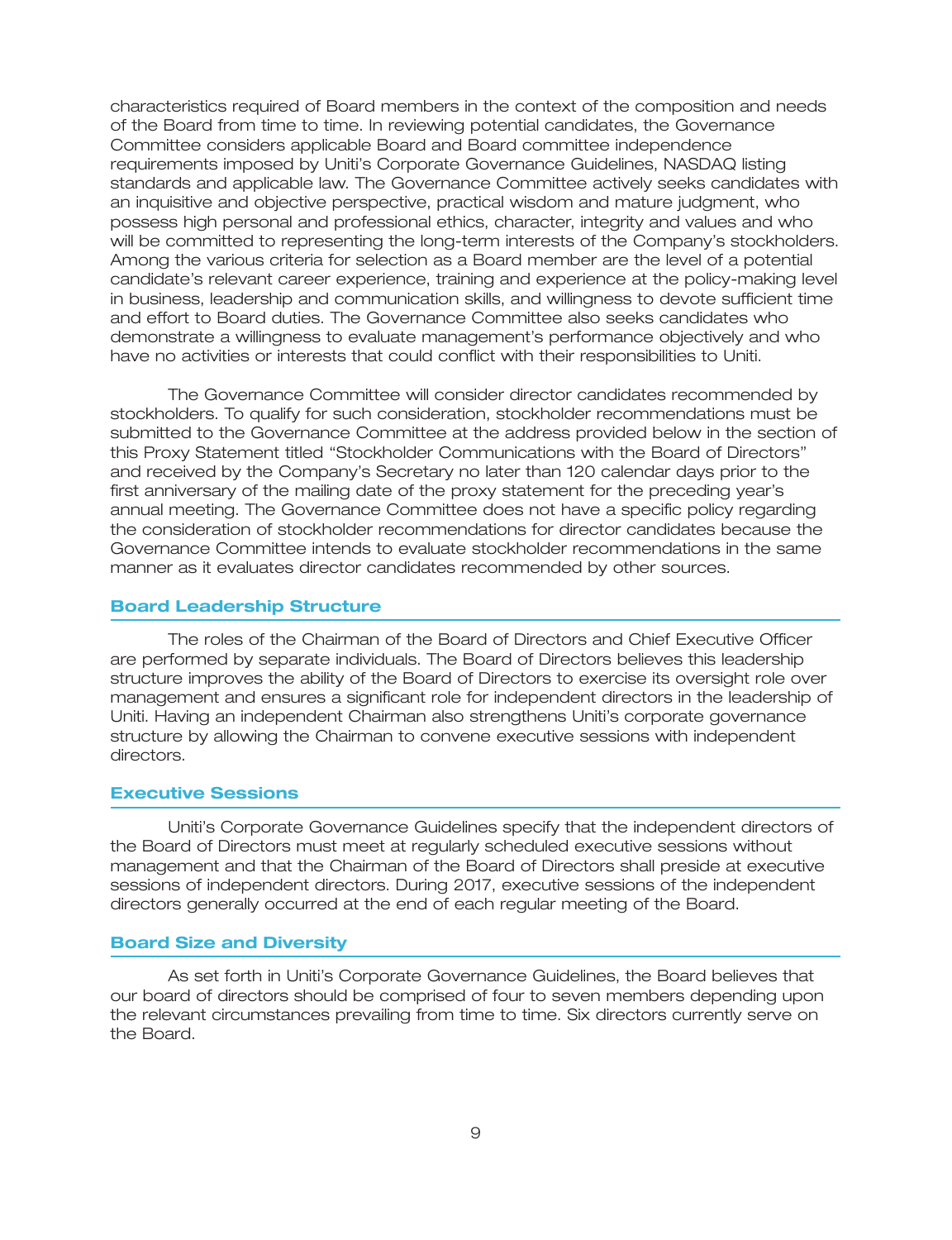We believe our Board is most effective when it embodies a diverse range of views, backgrounds and experience. Diversity is considered in the broadest sense, including, among other attributes, age, leadership, experience, skills, perspectives, gender, ethnicity and geography. While the Governance Committee does not have a formal policy on diversity with regard to consideration of director nominees, the Governance Committee considers diversity in its selection of nominees and proactively seeks diverse director candidates to ensure a representation of varied perspectives and experience in the boardroom. We are particularly committed to increasing the representation of women on our Board. If and when the Board determines to appoint additional directors, the level of representation by women on the Board will be an important consideration.

We presently have one female director which, given the small size of our board, represents 17% of our full Board and 20% of our non-employee directors. Our Board members' ages range from 42 to 64. In addition, our current Board members represent a broad range of skills and experience:



Based on the foregoing, the Governance Committee concluded that our current Board members represent a broad range of viewpoints, backgrounds and relevant expertise that aligns with Uniti's long-term strategy.

## **Board and Committee Self-Evaluations**

As set forth in Uniti's Corporate Governance Guidelines, the Board conducts an annual self-evaluation to determine whether the Board and committees are functioning effectively. Each self-evaluation is coordinated by the chairperson of the Board or committee, as applicable, in executive sessions during the last regular meeting of the year. The Board believes that this self-evaluation process is fundamental in supporting continued improvement through thoughtful and comprehensive discussions.

#### **Risk Oversight**

The Board maintains an active role, including at the committee level, in overseeing management of the Company's various risk exposures. While the Board is ultimately responsible for overall risk oversight at our Company, certain of the Board's committees assist the Board of Directors in fulfilling its oversight responsibilities in certain areas of risk. The Audit Committee oversees the Company's enterprise risk management and periodically reviews with management and the Company's auditors major financial and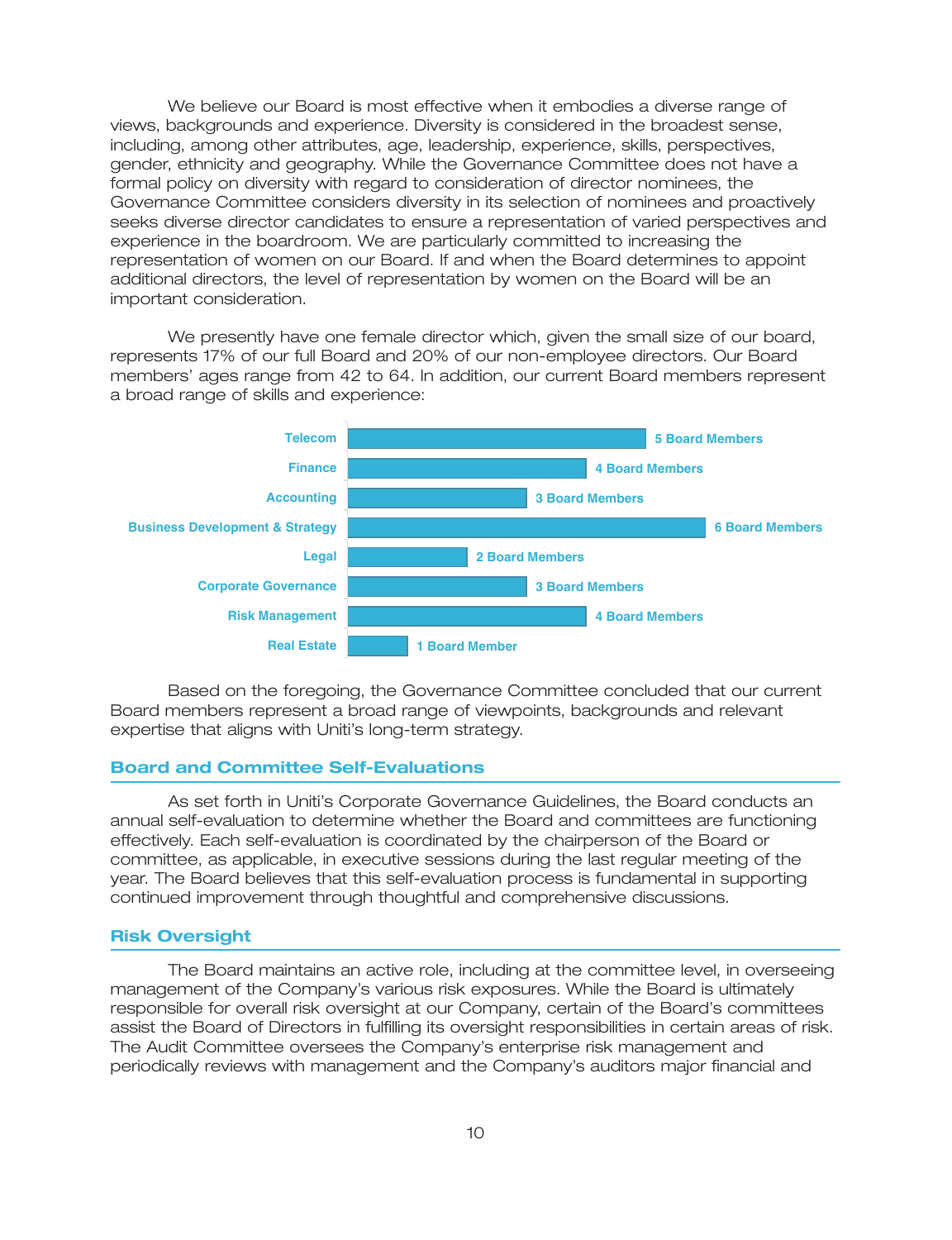auditing risks. The Compensation Committee oversees risks relating to the design and implementation of the Company's compensation policies and procedures.

The Board's discharge of its risk oversight role has not specifically affected its leadership structure discussed above. Rather, in establishing the current leadership structure, risk oversight was one factor among many considered. The Board will regularly review its leadership structure and evaluate whether it, and the Board as a whole, is functioning effectively. If in the future the Board believes that a change in its leadership structure is required to, or potentially could, improve the Board's risk oversight role, it may make any change it deems appropriate.

## **Code of Business Conduct and Ethics & Whistleblower Policy**

Our Code of Business Conduct and Ethics & Whistleblower Policy confirms our commitment to conduct our affairs in compliance with all applicable laws and regulations and observe the highest standards of business ethics and seeks to identify and mitigate conflicts of interest between our directors, officers and employees, on the one hand, and Uniti on the other hand. The Code of Business Conduct and Ethics & Whistleblower Policy applies to ensure compliance with stock exchange requirements and to ensure accountability at a senior management level for that compliance. We intend that the spirit, as well as the letter, of the Code of Business Conduct and Ethics & Whistleblower Policy be followed by all of our directors, officers, employees and subsidiaries. This is communicated to each new officer, director and employee. Any waiver of our Code of Business Conduct and Ethics & Whistleblower Policy with respect to our executive officers and directors may only be authorized by our Board of Directors. Our Code of Business Conduct and Ethics & Whistleblower Policy is available on our website, www.uniti.com, under the "About Us-Corporate Governance" tab.

#### **Director Compensation**

The current non-employee director compensation program consists of: (i) an annual cash retainer of \$75,000; (ii) a one-time restricted stock grant of \$100,000 that vests ratably in equal installments over four years; (iii) an annual restricted stock grant of \$100,000 subject to one-year vesting; (iv) an additional annual cash retainer of \$75,000 for the Chair of the Board of Directors; (v) annual restricted stock grants of \$20,000, \$15,000 and \$10,000 for the Chairs of the Audit, Compensation and Governance Committees, respectively, each subject to one-year vesting; and (vi) annual restricted stock grants of \$10,000, \$7,500 and \$5,000 for non-chair members of the Audit, Compensation and Governance Committees, respectively, each subject to one-year vesting. The number of time-based restricted shares granted to the non-employee directors during 2017 was based on the average closing price of our common stock as reported on NASDAQ for the 20 trading days prior to the grant date.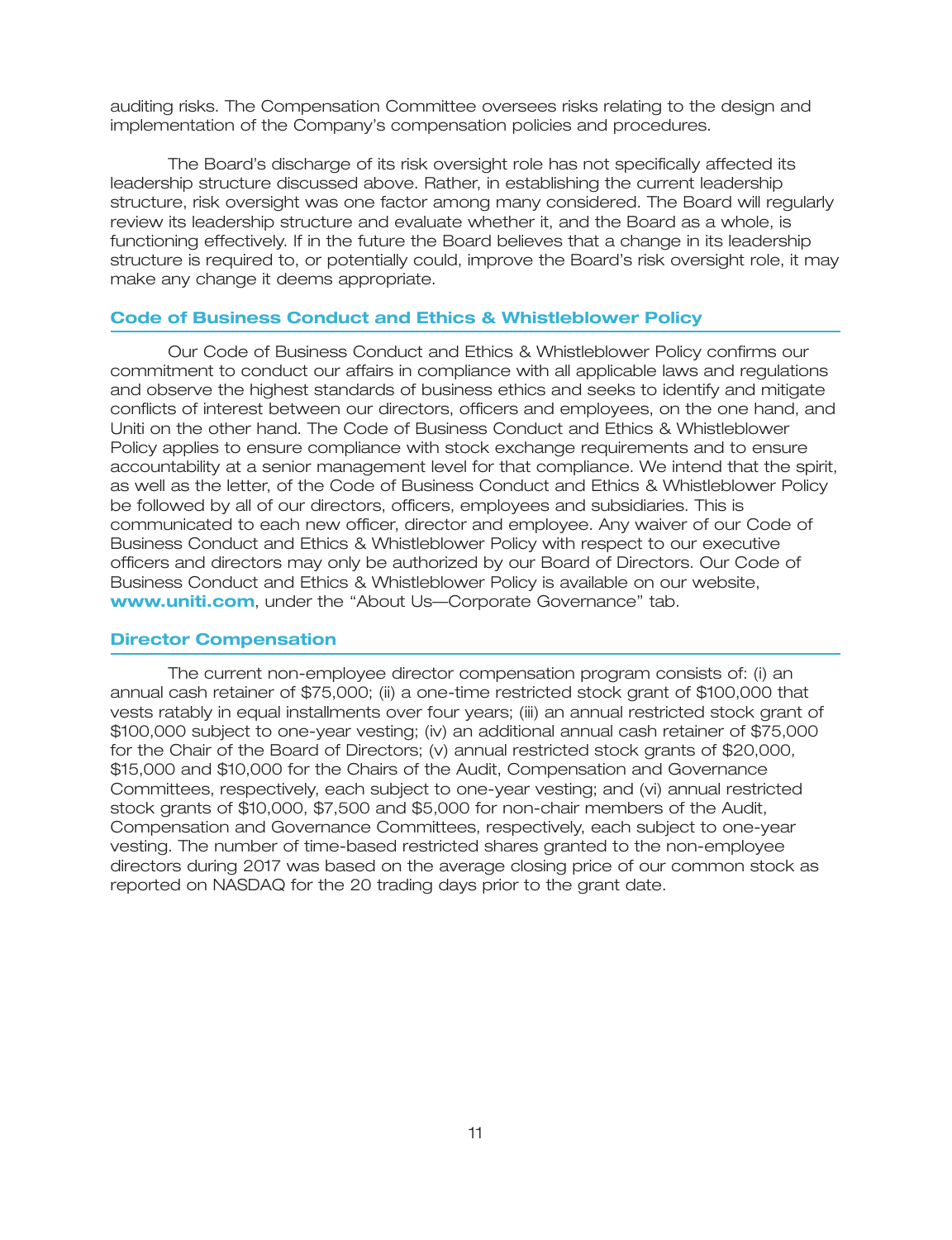The following table shows the compensation paid to our non-employee directors during 2017:

| <b>Name</b>                | <b>Fees Earned or</b><br><b>Paid in Cash</b><br>(\$) | <b>Stock</b><br><b>Awards</b><br>$($ \$)(1) | <b>All Other</b><br>Compensation<br>(\$) | Total $(\$)$ |
|----------------------------|------------------------------------------------------|---------------------------------------------|------------------------------------------|--------------|
| Jennifer S. Banner         | 75,000                                               | 134.623                                     |                                          | 209,623      |
| Scott G. Bruce             | 75,000                                               | 111,753                                     |                                          | 186,753      |
| Francis X. ("Skip") Frantz | 150,000                                              | 119.385                                     |                                          | 269,385      |
| <b>Andrew Frey</b>         | 75,000                                               | 111,753                                     |                                          | 186,753      |
| David L. Solomon           | 75,000                                               | 132.079                                     |                                          | 207.079      |

(1) All stock award amounts in the table above reflect the aggregate fair value on the grant date based on the closing per share price of the Company's common stock on the date of grant of the restricted stock, computed in accordance with FASB ASC Topic 718. At December 31, 2017, non-employee directors held the following number of unvested shares of restricted stock: Ms. Banner, 6,834; Mr. Bruce, 6,951; Mr. Frantz, 11,685; Mr. Frey, 6,615; and Mr. Solomon, 6,739.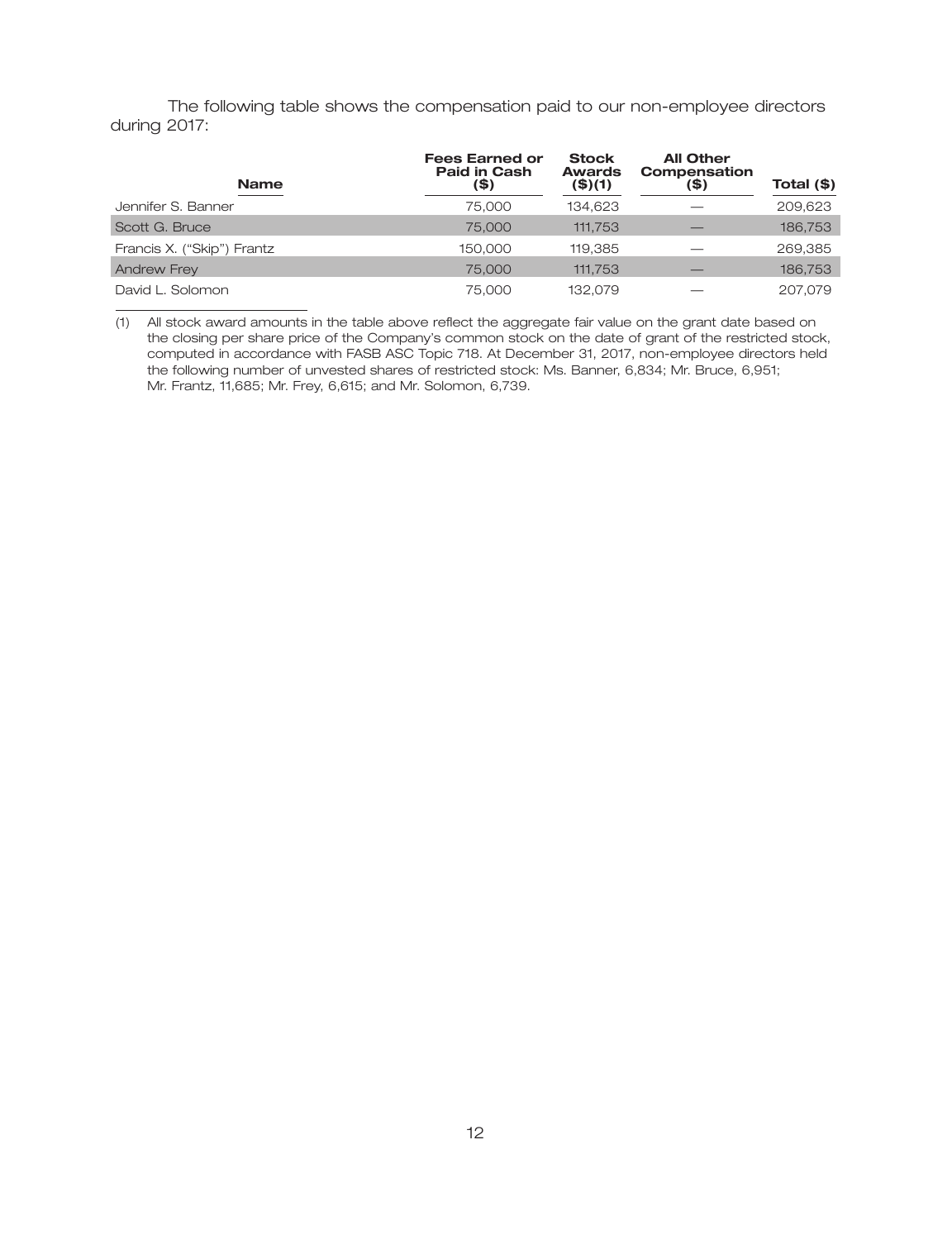## **PROPOSAL NO. 1**

## **Election of Directors**

There are currently six directors serving on the Board, all of whose terms expire at the Annual Meeting. Upon the recommendation of our Governance Committee, the Board has nominated all current Board members to stand for election at the Annual Meeting. In accordance with the Company's bylaws and Maryland law, each nominee elected will serve until the 2019 annual meeting of stockholders and until their successors are duly elected and qualified or until the earliest of their removal, resignation or death. Each of the current Board members were elected at the 2017 annual meeting of stockholders.

Searchlight II CLS, L.P., an affiliate of Searchlight Capital Partners, L.P. (''Searchlight''), has once again designated Mr. Frey for election to the Board pursuant to the terms of the letter agreement, dated June 15, 2016, between the Company and Searchlight, entered into to facilitate Searchlight's acquisition of 10 million shares of our common stock disposed of by Windstream Holdings, Inc. (''Windstream''). The letter agreement entitles Searchlight to annually designate a director candidate for election to the Board, provided that Searchlight maintains ownership of at least 5% of our common stock through June 15, 2019 and 8% thereafter.

Except as set forth above, there is no arrangement or understanding between any of the six nominees and any other person, including officers, pursuant to which the director was nominated for election to the Board.

Holders of proxies solicited by this Proxy Statement will vote the proxies they receive as directed on the proxy card, or, if no direction is made, for the election of the Board's six nominees. If any nominee is unable or declines to serve as a director at the time of the Annual Meeting, the proxy holders will vote for a nominee designated by the present Board to fill the vacancy or, in the event no such designation is made, proxies will be voted for a lesser number of nominees.

Set forth below is biographical information for each nominee, including age, a brief listing of principal occupations for at least the past five years, other major affiliations, and the specific experience, qualifications, attributes and skills that qualify each candidate to serve on the Board.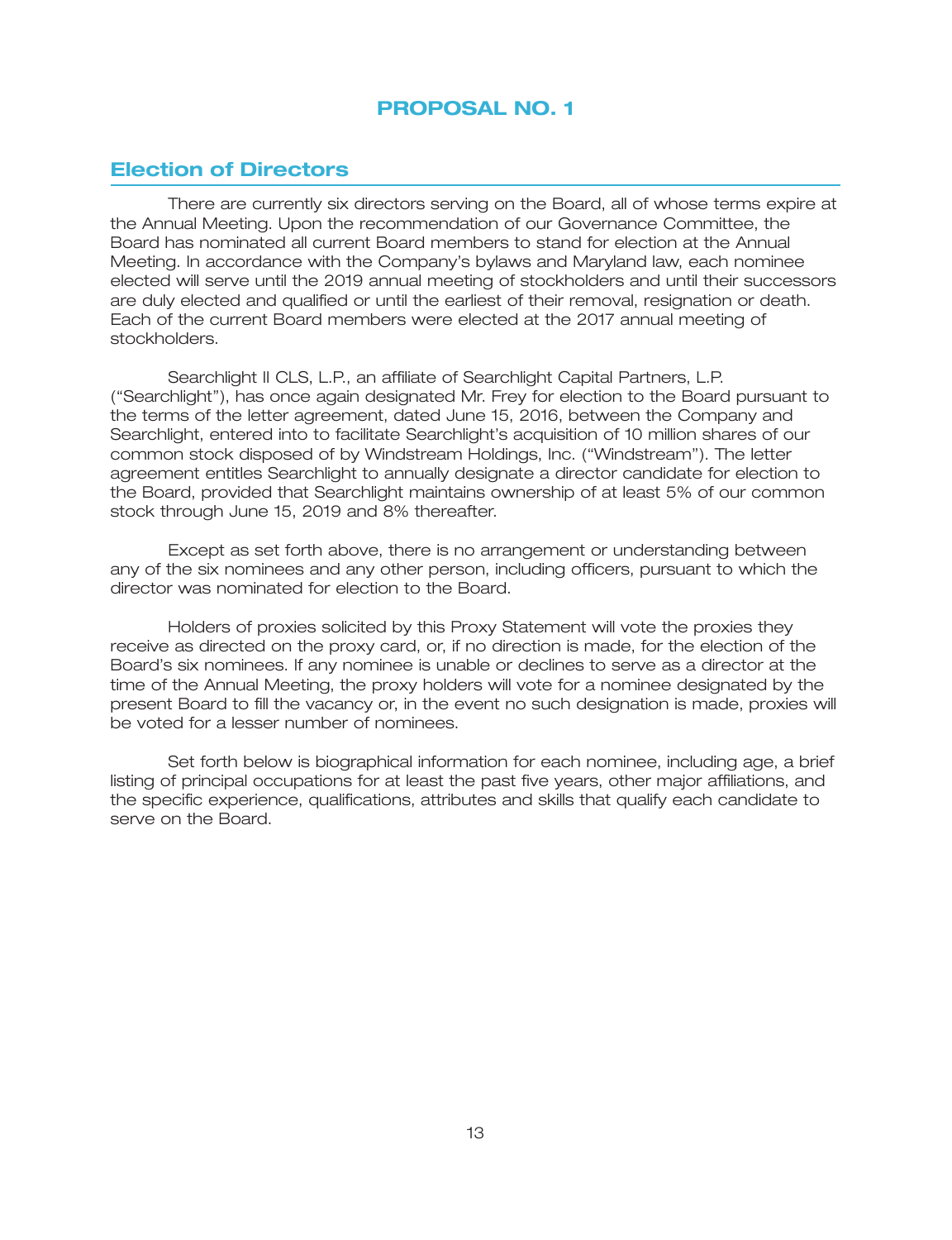**Jennifer S. Banner**, age 58, was appointed to the Board of Directors on June 1, 2015. Ms. Banner has served as Chief Executive Officer of Schaad Companies, LLC since 2008. Schaad Companies is a 107-year-old privately held real estate holding company with businesses in residential and commercial construction, development, property management and leasing, real estate brokerage and land investments. In addition, Ms. Banner has served as Chief Executive Officer and Manager of the Schaad Family Office, LLC since 2012 and as President and Chief Executive Officer of SchaadSource, LLC (a shared services company) since 2006. Previously, she spent 22 years in public accounting, practicing in the tax area with Ernst & Whinney (now Ernst & Young LLP) in Florida and Pershing Yoakley & Associates in Tennessee. Ms. Banner has been a director of BB&T Corporation since 2003 (presently serving as lead director and as a member of the executive and risk committees) and Branch Banking and Trust Company since 2013 and is a past director of Federal Reserve Bank of Atlanta (Nashville Branch) and First Virginia Banks, Inc. and First Vantage Bank. Ms. Banner maintains an active license as a Certified Public Accountant in the State of Tennessee, and she holds a Master of Accountancy and Bachelor of Science in Business Administration from the University of Tennessee.

Ms. Banner's accounting expertise as a Certified Public Accountant, her management experience as Chief Executive Officer of a diversified real estate holding company and her experience in public company board service in the financial services industry qualify her to serve on our Board of Directors and to serve as Chair of the Audit Committee. As a result of this expertise and experience, Ms. Banner is uniquely qualified to advise not only on general accounting and financial matters but on various technical accounting, corporate governance, risk management and real estate matters that the Board of Directors may address from time to time.

**Scott G. Bruce**, age 56, was appointed to the Board of Directors on June 29, 2016. Mr. Bruce has served as Managing Director of Associated Partners, LP, a private investment partnership focusing on creating, operating and investing in wireless communications companies, since its inception in 2007. In addition, Mr. Bruce has served as Managing Director and General Counsel of Liberty Associated Partners, LP, a predecessor investment vehicle, since 2000. He is also the Chief Executive Officer and a Director of AP WIP Investments, LLC and AP Tower Investments, LLC, both wireless infrastructure holding companies. Previously, Mr. Bruce was General Counsel and Secretary of Associated Group, Inc., a publicly traded company that owned various communications businesses, from 1994 to 2000, when it was sold to AT&T/Liberty Media. He also served as Vice President and General Counsel of Associated Communications Corporation, a publicly traded predecessor company to Associated Group, from 1992 to 1994, when the company sold its cellular telephone businesses to SBC/AT&T. Prior to joining Associated, Mr. Bruce practiced corporate law at Wolf, Block, Schorr and Solis-Cohen in Philadelphia, Pennsylvania from 1987 to 1992. Prior to that, he worked as an auditor in the New York office of Touche Ross & Co. (predecessor to Deloitte) from 1983 to 1985. In connection with Mr. Bruce's responsibilities at Associated, he has held various board memberships at private companies. Mr. Bruce holds an A.B. in History from Colgate University, an M.S. (Accounting) from the New York University Stern School of Business and a J.D. from the Villanova University School of Law.

Mr. Bruce's operational, management and investment expertise gained through years of experience as both an executive and lawyer in the telecommunications and communications infrastructure industries qualifies him to serve on our Board. The Board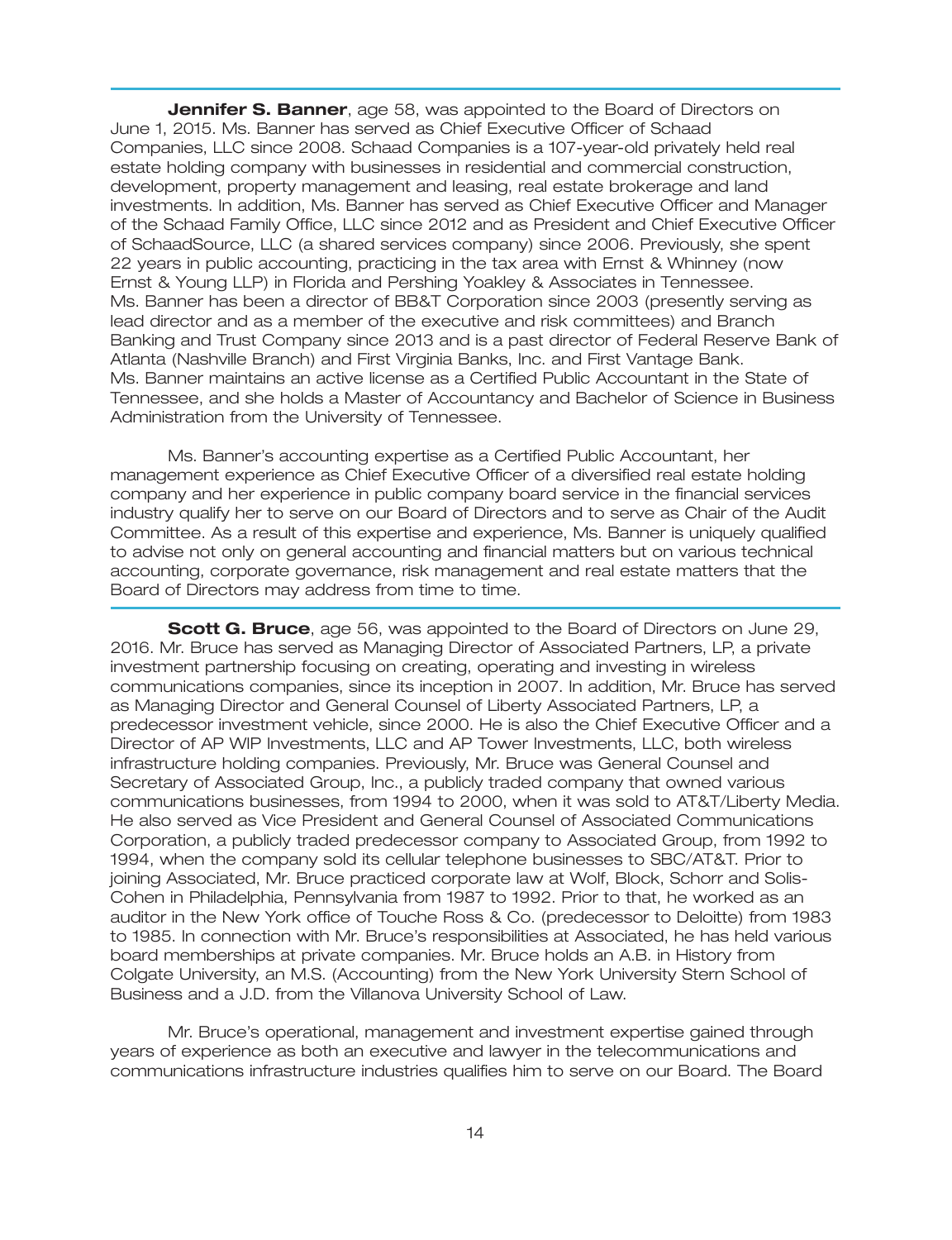believes that Mr. Bruce has a valuable understanding of, and is equipped to assist the Board in navigating, the challenges of the segment of the communications industry in which Uniti competes.

**Francis X. (''Skip'') Frantz**, age 64, has served as Chairman of the Board of Directors since our spin-off from Windstream. He previously served as a director of Windstream from 2006 until the spin-off, serving as Chairman of its Audit Committee at the time of his resignation from the Windstream board of directors. From July 2006 to February 2010, he served as Chairman of the Windstream board. Mr. Frantz served as the 2006 and 2007 Chairman of the Board and of the Executive Committee of the United States Telecom Association. Mr. Frantz served as Chairman of a community bank in Little Rock, Arkansas from February 2007 until May 2014 and serves as a director of a number of other privately held companies. Prior to January 2006, Mr. Frantz was Executive Vice President–External Affairs, General Counsel and Secretary of Alltel Corporation (''Alltel''). Mr. Frantz joined Alltel in 1990 as Senior Vice President and General Counsel and was appointed Secretary in January 1992 and Executive Vice President in July 1998. While with Alltel, he was responsible for Alltel's merger and acquisition negotiations, wholesale services group, federal and state government and external affairs, corporate communications, administrative services and corporate governance, in addition to serving as Alltel's chief legal officer.

Mr. Frantz's qualifications for election to the Board and to serve as Chair of the Governance Committee include his ability to provide insight and perspective on a wide range of issues facing business enterprises based on his long tenure as a senior executive in the telecommunications industry. Mr. Frantz's over-15-year career as a senior telecom executive in various capacities provides him with a thorough understanding of all aspects of Uniti's target market, and his service as a director and chairman of the United States Telecom Association provides Mr. Frantz with additional experience and insight in communications policy and regulation. Through his current involvement with a number of private companies and his prior role as Chairman of Windstream and, before that, as senior executive of Alltel, Mr. Frantz has extensive experience in corporate governance, mergers and acquisitions, risk management, government policy and regulation, and capital markets transactions, in addition to the specific aspects of the telecommunications industry.

**Andrew Frey**, age 42, was appointed to the Board of Directors on August 9, 2016. Mr. Frey is a Partner at Searchlight Capital Partners, a global private equity firm. Prior to joining Searchlight in 2011, Mr. Frey was a Managing Principal at Quadrangle Group where he primarily focused on telecommunications and technology investments. Mr. Frey serves on the boards of Hemisphere Media Group, Inc., Liberty Cablevision Puerto Rico and Shift4 Payments LLC. Mr. Frey received a B.S. in Finance and B.A.S. in Systems Engineering from the University of Pennsylvania.

Mr. Frey's qualifications for election to the Board include his financial and investment experience, particularly his investment experience in other telecommunications and technology companies. Through this experience, and his service on the boards of other companies (including one public company), Mr. Frey brings to the Board a significant amount of experience in making and managing investments in the telecommunications industry.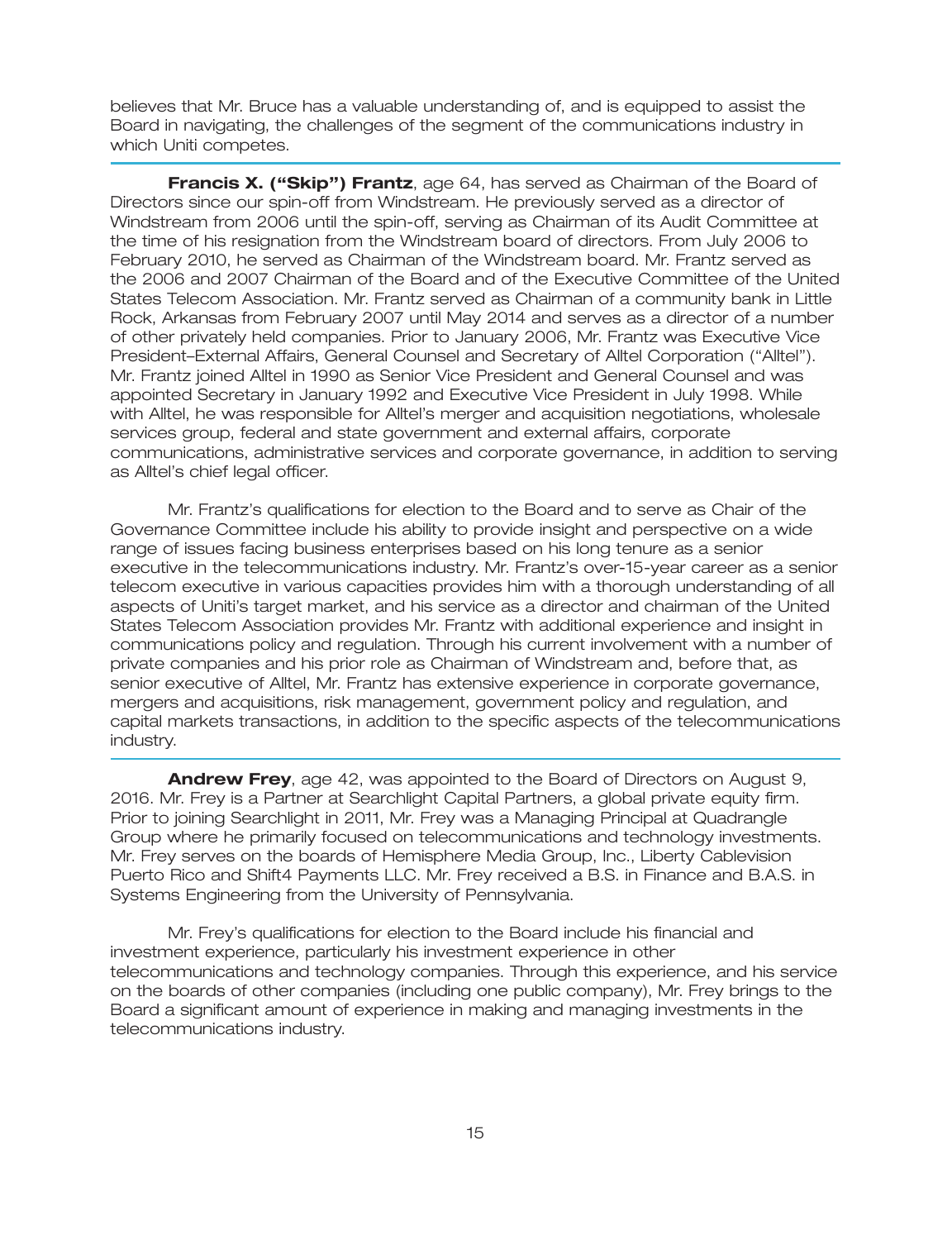**Kenneth A. Gunderman**, age 47, was appointed to the Board of Directors and has served as President and Chief Executive Officer since March 2, 2015. Mr. Gunderman has 17 years of investment banking experience in the telecommunications industry. Prior to his appointment as President and Chief Executive Officer of Uniti, he served as the co-head of investment banking at Stephens Inc., where he was responsible for the strategic direction of the investment banking department and advised on many of the firm's notable investment banking transactions. From July 2014 to August 2017, Mr. Gunderman served on the board of America's Car-Mart, Inc. Prior to joining Stephens Inc., Mr. Gunderman was a member of the telecom investment banking group at Lehman Brothers, where he advised on various transactions and financings totaling more than \$125 billion. He also worked as a Certified Public Accountant at KPMG and holds an MBA from Yale and a Bachelor of Arts from Hendrix College.

The Board believes it is important that Uniti's Chief Executive Officer serve on the Board of Directors, as the position of Chief Executive Officer puts Mr. Gunderman in a unique position to understand the challenges and issues facing the Company. Mr. Gunderman's qualifications for service on our Board of Directors include the same demonstrated skills and experience that qualify him to serve as Chief Executive Officer of Uniti.

**David L. Solomon**, age 58, was appointed to the Board of Directors on June 1, 2015. Mr. Solomon is a founder and Managing Director of Meritage Funds, a Denverbased manager of private investment funds. Previously, he served as Chief Executive Officer and Executive Chairman of NuVox Communications, Inc. until it was acquired by Windstream in 2010. A Certified Public Accountant (inactive status) with a strong operational and financial background, Mr. Solomon served as Executive Vice President and Chief Financial Officer at Brooks Fiber Properties (''Brooks'') immediately following its formation in 1993 until its sale to MCI/WorldCom in 1998. As Chief Financial Officer at Brooks, Mr. Solomon led numerous private and public debt and equity transactions, including Brooks' initial public offering. Mr. Solomon worked in the audit practice of KPMG from 1981 until he joined Brooks. When Mr. Solomon departed KPMG, he was a Partner in the audit practice. In connection with Mr. Solomon's responsibilities at Meritage Funds, he currently serves as a board member of several private companies. Mr. Solomon is a member of the American Institute and Tennessee Society of CPAs and serves on the board of trustees for his alma mater, Lipscomb University in Nashville, Tennessee.

Mr. Solomon's financial, accounting and management expertise gained through his long tenure as a senior executive in the telecommunications industry qualifies him to serve on our Board of Directors and to serve as Chair of the Compensation Committee. As a result of his extensive management experience, Mr. Solomon has a deep understanding of corporate planning, risk management, executive compensation and capital markets, which is an invaluable asset to our Board of Directors.

## **BOARD RECOMMENDATION**

THE BOARD OF DIRECTORS UNANIMOUSLY RECOMMENDS THAT STOCKHOLDERS VOTE "**FOR**" EACH OF THE FOREGOING NOMINEES.

PROXIES SOLICITED BY THE BOARD OF DIRECTORS WILL BE VOTED "**FOR**" EACH OF THE FOREGOING NOMINEES UNLESS STOCKHOLDERS SPECIFY A CONTRARY VOTE.

23MAR201803003012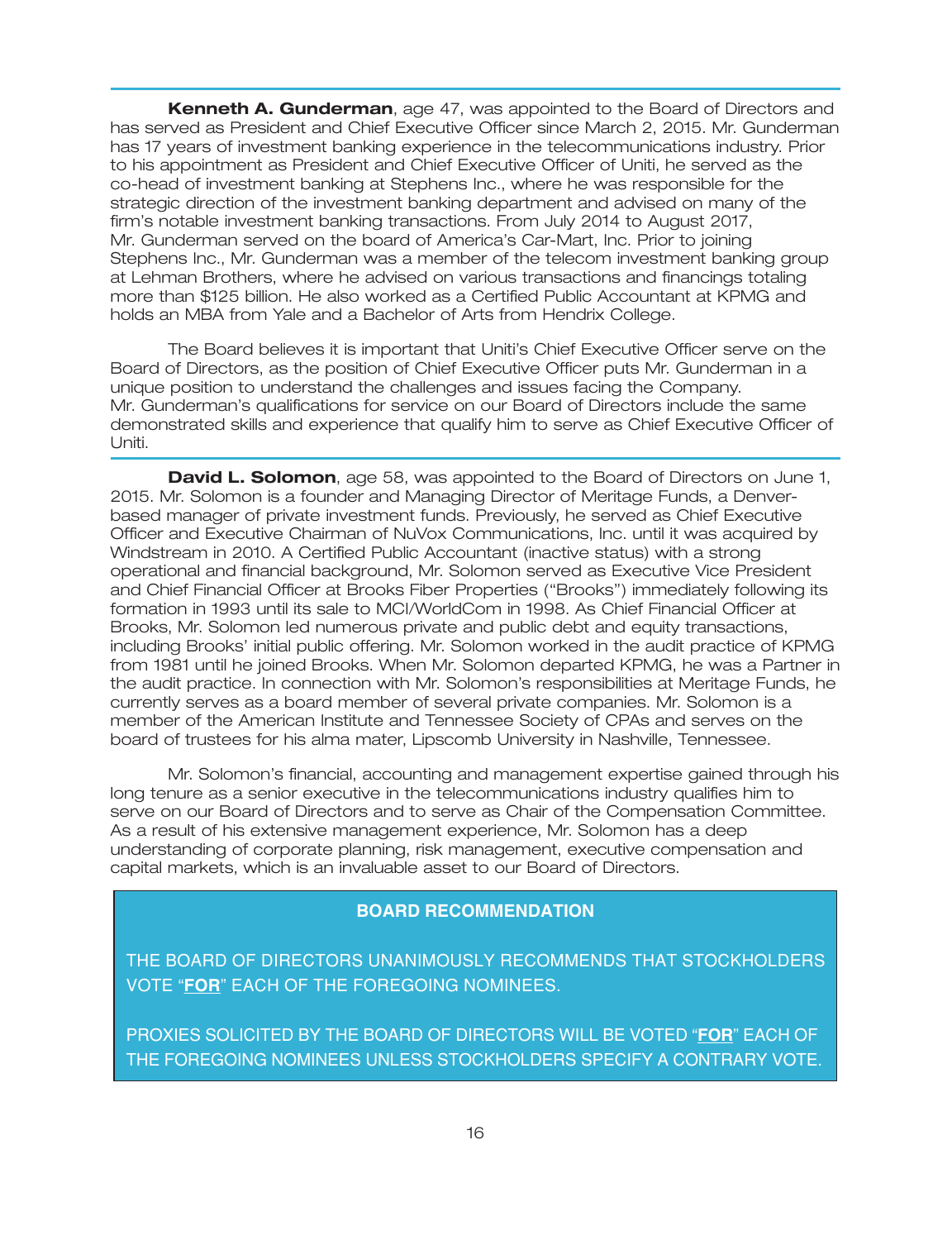## **SECURITY OWNERSHIP OF CERTAIN BENEFICIAL OWNERS AND MANAGEMENT**

The following table sets forth information with respect to the beneficial ownership of our common stock, as of March 16, 2018, by:

- our directors (all of whom are director nominees);
- our named executive officers;
- all of our current directors and executive officers as a group; and
- each other person, or group of affiliated persons, who is known by us to beneficially own more than 5% of our common stock.

The percentages in the tables below are based on 175,779,917 shares of common stock outstanding as of March 16, 2018.

The amounts and percentages of common stock beneficially owned are reported on the basis of regulations of the SEC governing the determination of beneficial ownership of securities. Under the rules of the SEC, a person is deemed to be a ''beneficial owner'' of a security if that person has or shares ''voting power,'' which includes the power to vote or to direct the voting of the security, or ''investment power,'' which includes the power to dispose of or to direct the disposition of the security. A person is also deemed to be a beneficial owner of any securities of which that person has a right to acquire beneficial ownership within 60 days. Under these rules, more than one person may be deemed a beneficial owner of the same securities and a person may be deemed to be a beneficial owner of securities as to which that person has no economic interest. Except as otherwise noted, the persons and entities listed in the table below have sole voting and investing power with respect to all of the shares of our common stock they beneficially own, subject to community property laws where applicable. Except as otherwise set forth below, the address of the beneficial owner is c/o Uniti Group Inc., 10802 Executive Center Drive, Benton Building, Suite 300, Little Rock, Arkansas 72211.

| Name and Address of<br><b>Beneficial Owner</b>                             | <b>Amount and Nature</b><br>of Beneficial<br><b>Ownership</b> | <b>Percentage of Shares</b><br>of Common Stock<br><b>Beneficially Owned</b> |
|----------------------------------------------------------------------------|---------------------------------------------------------------|-----------------------------------------------------------------------------|
| Jennifer S. Banner                                                         | 27,355                                                        | $\star$                                                                     |
| Scott G. Bruce                                                             | 17,120                                                        | $\star$                                                                     |
| Francis X. ("Skip") Frantz                                                 | 175,446 (1)                                                   | $\star$                                                                     |
| Andrew Frey                                                                | 15,885 (2)                                                    | $\star$                                                                     |
| Kenneth A. Gunderman                                                       | 342,622                                                       | $\star$                                                                     |
| Daniel L. Heard                                                            | 52.919                                                        | $\star$                                                                     |
| Ronald J. Mudry                                                            | 47,744                                                        | $\star$                                                                     |
| David L. Solomon                                                           | 28,207                                                        | $\star$                                                                     |
| Mark A. Wallace                                                            | 74,284                                                        | $\star$                                                                     |
| All current directors and executive<br>officers as a group (eight persons) | 733,838                                                       | $\star$                                                                     |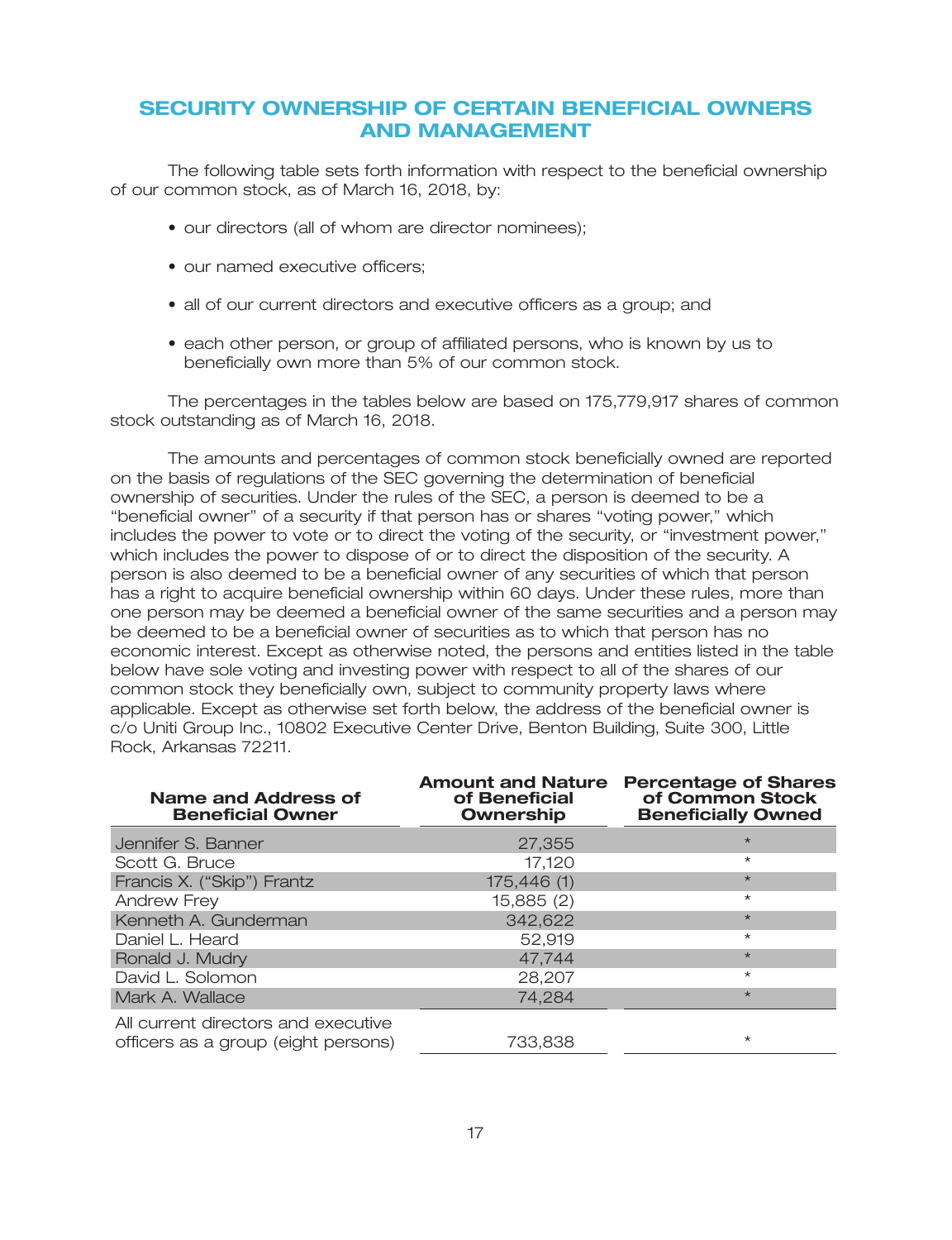| The Vanguard Group<br>100 Vanguard Blvd.<br>Malvern, PA 19355                                                            | 14,097,238 (3) | 8.02% |
|--------------------------------------------------------------------------------------------------------------------------|----------------|-------|
| Blackrock, Inc.<br>55 East 52nd Street<br>New York, NY 10022                                                             | 14,268,505 (4) | 8.12% |
| Searchlight II CLS, L.P.<br>c/o Searchlight Capital<br>Partners, L.P.<br>745 5th Avenue—27th Floor<br>New York, NY 10151 | 10,632,293(5)  | 6.05% |

- Indicates less than 1%.
- (1) Includes 140 shares held in trust for the benefit of Mr. Frantz's spouse and children. Mr. Frantz's spouse is the trustee of the trust. These shares are deemed beneficially owned by Mr. Frantz under SEC rules, but Mr. Frantz disclaims beneficial ownership.
- (2) Mr. Frey holds these shares as a nominee, and for the benefit, of Searchlight II CLS, L.P. (''Searchlight II CLS'') and thus disclaims beneficial ownership of such shares. Mr. Frey, a partner of Searchlight Capital Partners, L.P., an affiliate of Searchlight II CLS, serves as a director of the Company as a nominee of Searchlight II CLS. Excludes 10,616,408 shares owned by Searchlight II CLS as Mr. Frey does not have or share voting or dispositive power over such shares.
- (3) Based solely upon the information contained in a Schedule 13G/A filed on February 8, 2018. According to that Schedule 13G/A, The Vanguard Group has sole voting power over 111,989 of the reported shares, shared voting power over 73,104 of the reported shares, sole dispositive power over 13,949,445 of the reported shares, and shared dispositive power over 147,793 of the reported shares.
- (4) Based solely upon the information contained in a Schedule 13G/A filed on January 23, 2018. According to that Schedule 13G/A, Blackrock, Inc. has sole voting power over 13,632,401 of the reported shares, no shared voting power or shared dispositive power with respect to any reported shares, and sole dispositive power over all reported shares.
- (5) Based in part upon the information in a Schedule 13D/A filed on August 8, 2017. According to that Schedule 13D/A, Searchlight II CLS and certain of its affiliates have sole voting and dispositive power over 10,616,408 shares. Includes 15,885 shares of restricted stock held by Mr. Frey for the benefit of Searchlight II CLS.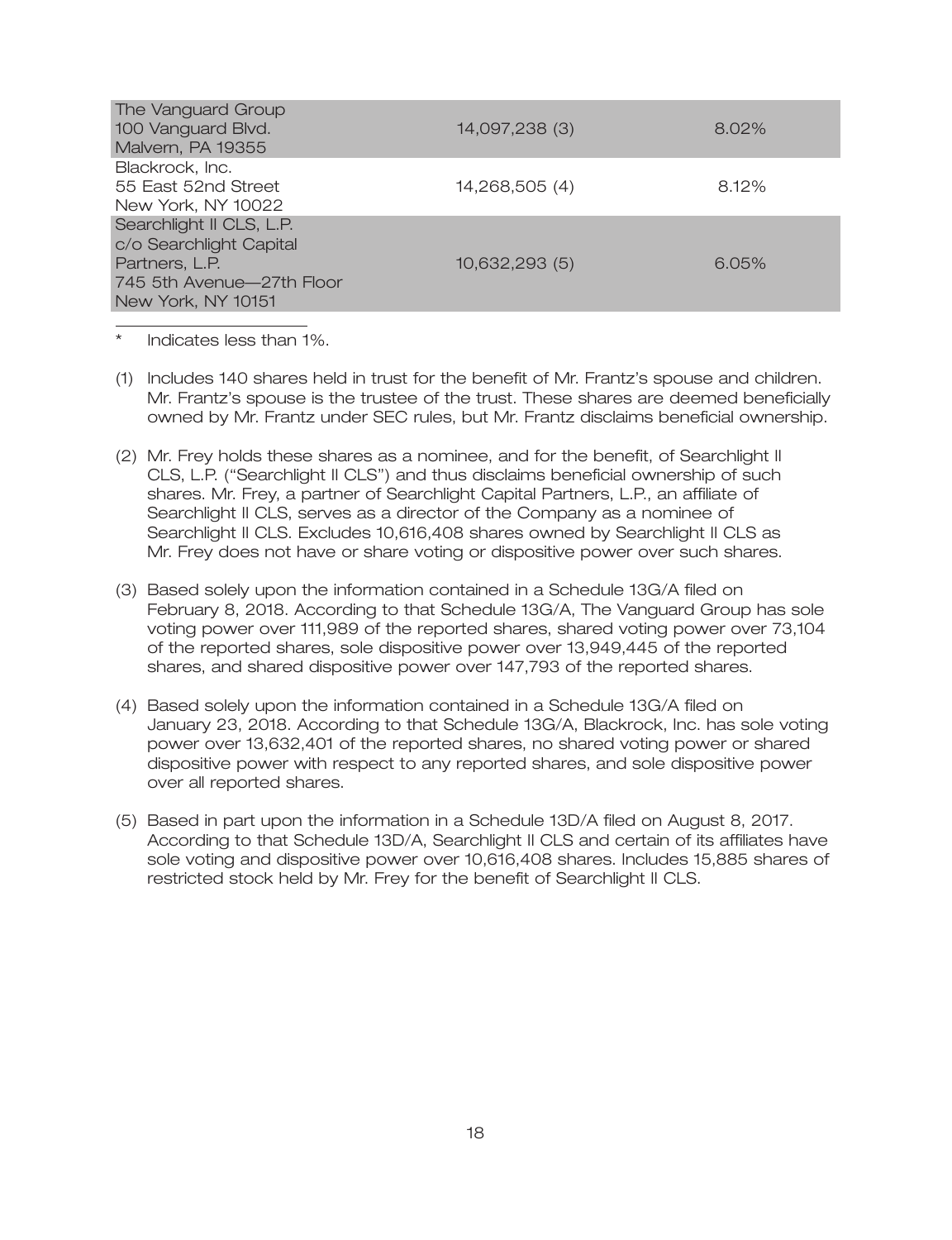## **AUDIT COMMITTEE REPORT**

The primary purposes of the Audit Committee are to oversee on behalf of the Board: (i) the Company's accounting and financial reporting processes and the integrity of its financial statements; (ii) the audits of the Company's financial statements and the appointment, compensation, qualifications, independence and performance of the Company's independent auditors; (iii) the Company's compliance with legal and regulatory requirements; and (iv) the performance of the Company's internal audit function, if any, internal accounting controls, disclosure controls and procedures and internal control over financial reporting. The Audit Committee also manages the Company's relationship with its independent registered public accounting firm (which reports directly to the Audit Committee). The Audit Committee has the authority to obtain advice and assistance from outside legal, accounting or other advisors as the Audit Committee deems necessary to carry out its duties and receives appropriate funding, as determined by the Audit Committee, from the Company for such advice and assistance.

The Company's independent registered public accounting firm, PricewaterhouseCoopers LLP (''PwC''), is responsible for performing an independent audit of the Company's financial statements and issuing opinions on the conformity of those audited financial statements with United States generally accepted accounting principles. The Audit Committee's responsibility is to supervise and review these processes.

In this context, the Audit Committee hereby reports as follows:

- 1. The Audit Committee has reviewed and discussed the audited financial statements with the Company's management.
- 2. The Audit Committee has discussed with PwC the matters required to be discussed under the rules adopted by the Public Company Accounting Oversight Board ("PCAOB").
- 3. The Audit Committee has received from PwC the written disclosures and the letter required by the applicable requirements of the PCAOB regarding PwC's communications with the Audit Committee concerning independence and has discussed with PwC its independence and considered the compatibility of non-audit services with PwC's independence.
- 4. Based on the review and discussions referred to in paragraphs (1) through (3) above, the Audit Committee recommended to the Board, and the Board has approved, that the audited financial statements be included in the Company's Annual Report on Form 10-K for the fiscal year ended December 31, 2017, for filing with the Securities and Exchange Commission.

The undersigned members of the Audit Committee have submitted this Report to the Board of Directors.

## **AUDIT COMMITTEE:**

Jennifer S. Banner, *Chair* Scott G. Bruce Andrew Frey David L. Solomon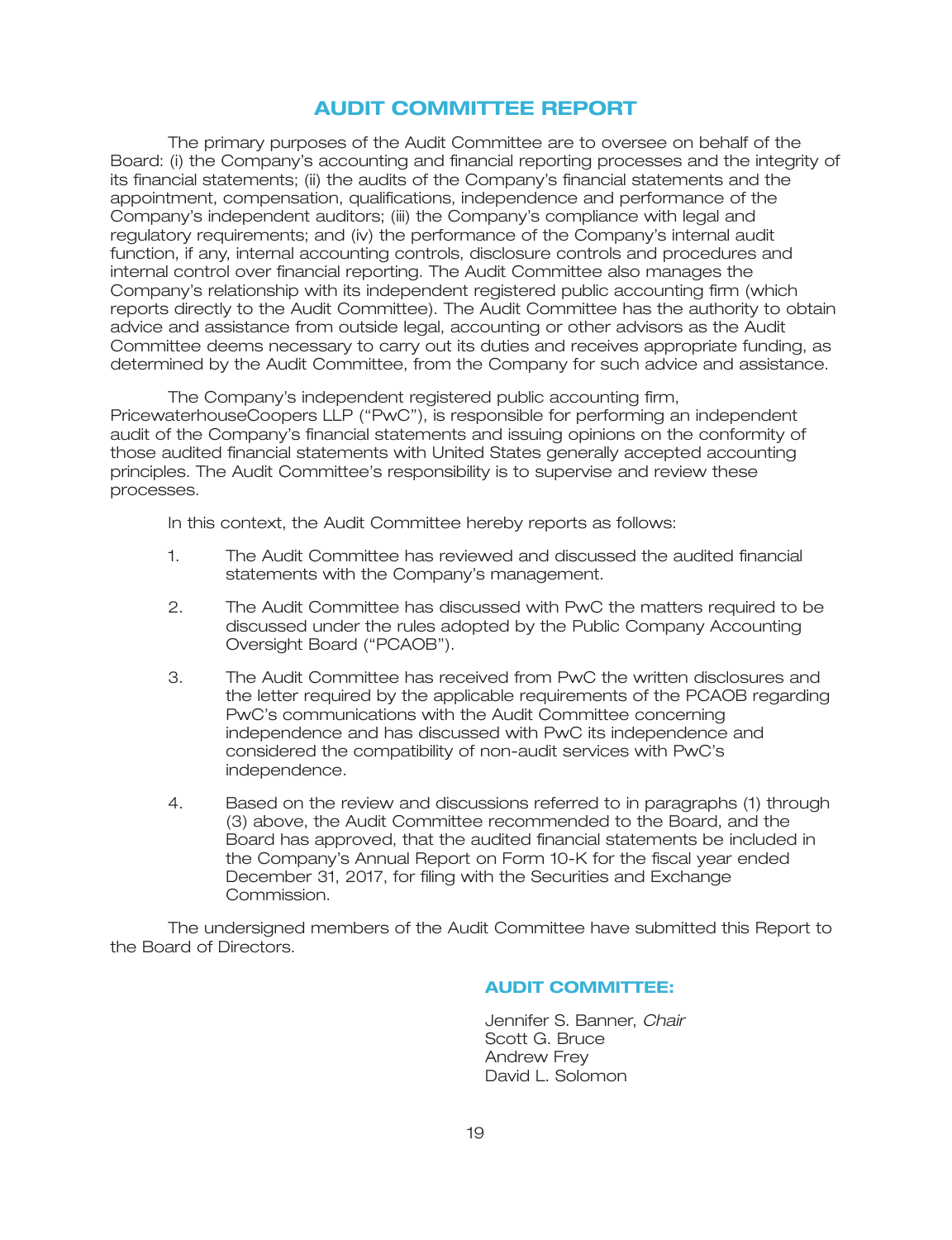## **EXECUTIVE OFFICERS OF THE COMPANY**

Set forth below is biographical information with respect to each current executive officer of the Company. In addition to the executive officers listed below, Mr. Gunderman, who also serves as a director of the Company, is an executive officer of the Company. Biographical information regarding Mr. Gunderman is available above under ''Proposal No. 1—Election of Directors.''

**Mark A. Wallace**, age 60, has served as the Executive Vice President—Chief Financial Officer and Treasurer of Uniti since April 1, 2015. Mr. Wallace previously served as Managing Director of Fortress Investment Group LLC (NYSE: FIG) and affiliates from May 2014 to December 2014, and served as the Chief Financial Officer and Treasurer of New Senior Investment Group (NYSE: SNR), a publicly traded REIT managed by Fortress from October 2014 until December 2014. Mr. Wallace was previously the Senior Vice President, Chief Financial Officer and Treasurer of Westwood Holdings Group, a Dallas-based asset management firm which he joined in November 2012. Mr. Wallace served as Chief Financial Officer of Leading Edge Aviation Services, Inc., a privately-held aerospace services company, from September to November 2012, as a financial consultant to a private telecommunication services company from May 2011 to August 2012 and as Chief Financial Officer of Westcore Properties, a private real estate firm, from August to December 2010. Mr. Wallace served as EVP—Chief Financial Officer & Treasurer of HCP, Inc., an S&P 500 healthcare REIT, from March 2004 until March 2009, where his responsibilities included capital markets, SEC reporting, technology, taxes, acquisition evaluation and integration, and financial planning and analysis. He was Chair of the Operating Committee of HCP, and served on both the Executive and Investment Committees. Mr. Wallace's experience includes private and publicly traded NYSE real estate and industrial companies including Titanium Metals Corporation, Tremont Corporation and Valhi, Inc. and 11 years with Arthur Andersen LLP. Mr. Wallace has a bachelor's degree in business administration from Texas Tech University and an MBA from Colorado State University. He is a Certified Public Accountant in Texas.

**Daniel L. Heard**, age 43, has served as the Executive Vice President—General Counsel and Secretary of Uniti since April 1, 2015. Most recently he was a partner in the law offices of Kutak Rock LLP. Mr. Heard joined Kutak Rock LLP in 2000, where he represented public companies in corporate, securities and merger and acquisition transactions. His clients comprised a wide range of industries, including telecommunications, information technology and food processing. Mr. Heard has more than 17 years' experience in negotiating, structuring and consummating mergers and acquisitions, public offerings of debt and equity securities and other corporate finance transactions. Mr. Heard graduated from the William H. Bowen School of Law at the University of Arkansas at Little Rock and has a Bachelor of Arts from the University of Central Arkansas. Mr. Heard is responsible for the Company's legal affairs and corporate governance.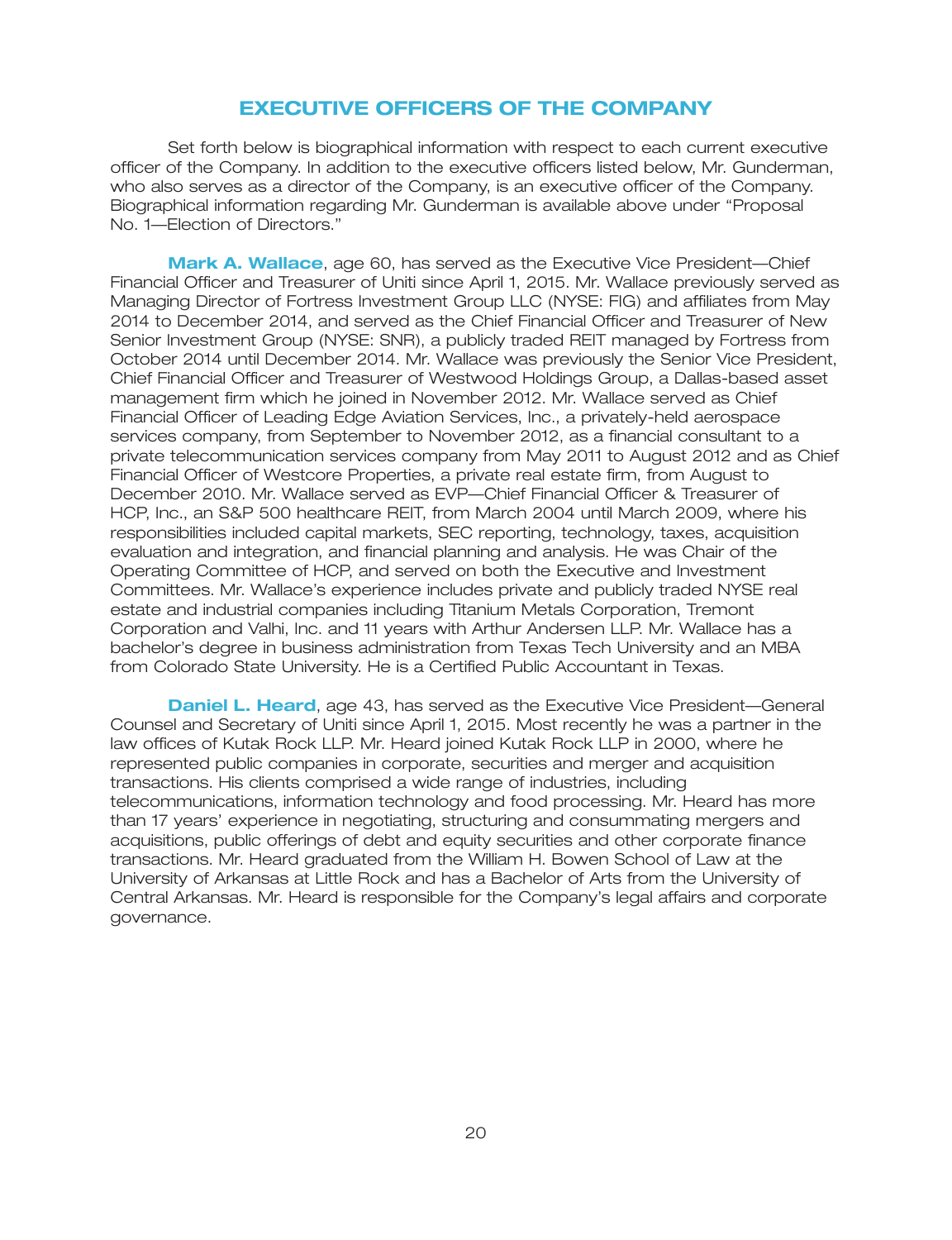# **EXECUTIVE COMPENSATION**

## **Compensation Discussion & Analysis**

This Compensation Discussion and Analysis describes our current executive compensation program and provides information regarding the compensation paid to our named executive officers (or NEOs) in 2017, who were:

- **Kenneth A. Gunderman, President and Chief Executive Officer;**
- **Mark A. Wallace**, Executive Vice President—Chief Financial Officer and Treasurer;
- **Daniel L. Heard**, Executive Vice President—General Counsel and Secretary; and
- **Ronald J. Mudry**, President of Sales and Business Development of Uniti Fiber.

Mr. Mudry served as Executive Vice President—Fiber Operations until July 3, 2017, when he assumed his current role as President of Sales and Business Development of Uniti Fiber in connection with the acquisition of Hunt Telecommunications, LLC and Southern Light, LLC.

#### Compensation Philosophy

Our current compensation program includes annual base salaries, annual short-term cash incentive opportunities, and long-term equity awards. Our executive compensation program is intended to support the following objectives:

- align pay with performance through the use of variable incentives (84% variable for CEO and 70% variable for other NEOs in 2017);
- reinforce key business objectives in support of long-term value creation;
- align management's interests with the long-term interests of our stockholders;
- provide compensation and incentives at or near the 50th percentile of market data provided by our compensation consultant; and
- to not create or encourage unnecessary risk taking.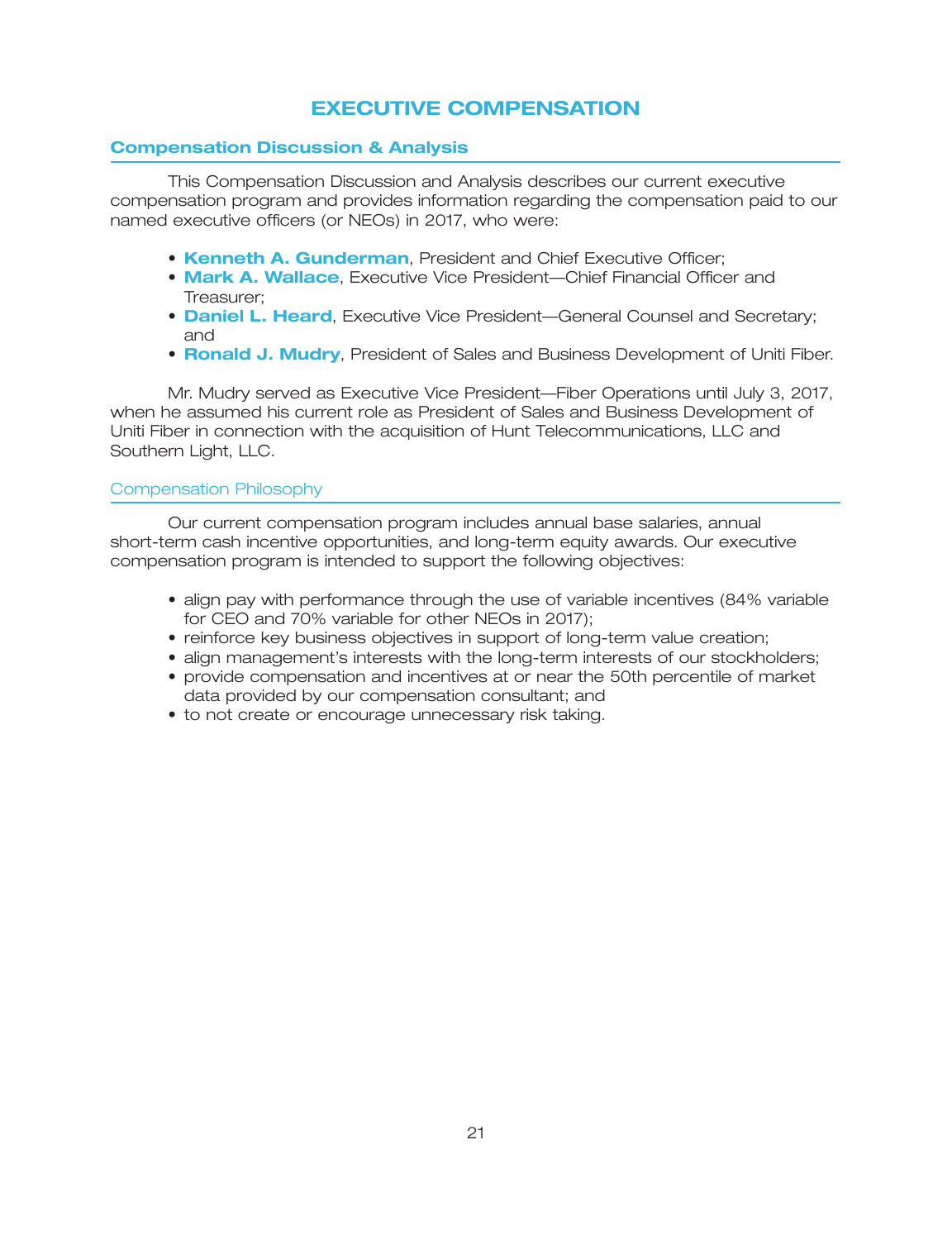To further these objectives, we adhere to the following compensation and corporate governance practices:

| <b>What We Do:</b>                                                                                                                        | <b>What We Don't Do:</b>                                                                                                       |
|-------------------------------------------------------------------------------------------------------------------------------------------|--------------------------------------------------------------------------------------------------------------------------------|
| Align pay with performance by linking a<br>substantial portion of compensation to<br>the achievement of predefined<br>performance metrics | Do NOT provide tax gross-ups in any<br>circumstance                                                                            |
| Retain an independent compensation<br>consultant                                                                                          | Do NOT provide any excessive<br>perquisites for executives                                                                     |
| Require compliance with stock<br>ownership guidelines for executives<br>and non-employee directors                                        | Do NOT provide guaranteed bonuses                                                                                              |
| Include double-trigger<br>change-in-control provisions in equity<br>awards                                                                | Do NOT provide discount stock options<br>or stock appreciation rights                                                          |
| Place caps on incentive award<br>opportunities and conduct an annual<br>risk assessment                                                   | Do NOT pay dividends on<br>performance-based restricted stock<br>units prior to vesting                                        |
| Maintain a clawback policy                                                                                                                | Do NOT permit unapproved pledging of<br>our common stock                                                                       |
| Prohibit hedging of our common stock<br>and option trading                                                                                | Do NOT add back to our equity<br>compensation plan reserves any<br>shares tendered as payment for shares<br>withheld for taxes |
|                                                                                                                                           |                                                                                                                                |

#### 2017 Compensation

#### How We Structured the 2017 Compensation Program

**Compensation Committee. Our Compensation Committee is comprised of** David L. Solomon, as Chair, Francis X. (''Skip'') Frantz and Jennifer S. Banner. Our Board of Directors has determined that each member of the Compensation Committee is an independent director under NASDAQ listing standards, a ''non-employee director'' for purposes of Section 16 of the Securities Exchange Act of 1934.

The Compensation Committee oversees and administers our compensation programs, plans and awards for Uniti's directors and executive officers and is primarily responsible for reviewing and approving (or recommending to the Board of Directors for approval) our compensation policies and the compensation paid to our executive officers. The Compensation Committee's responsibilities are set forth in its written charter that is available on our website at **www.uniti.com** under the "About Us—Corporate Governance'' tab.

With respect to our 2017 compensation program, the Compensation Committee reviewed and approved the compensation opportunities for Messrs. Gunderman, Wallace, Heard and Mudry with input from its independent compensation consultant, Pearl Meyer & Partners, LLC (''Pearl Meyer''). In approving such compensation, the Compensation Committee focused on a number of metrics to evaluate our performance, in addition to elements of strategic performance, as discussed below.

*Management.* Our CEO provides performance context and recommendations based on the analysis supplied by Pearl Meyer regarding the compensation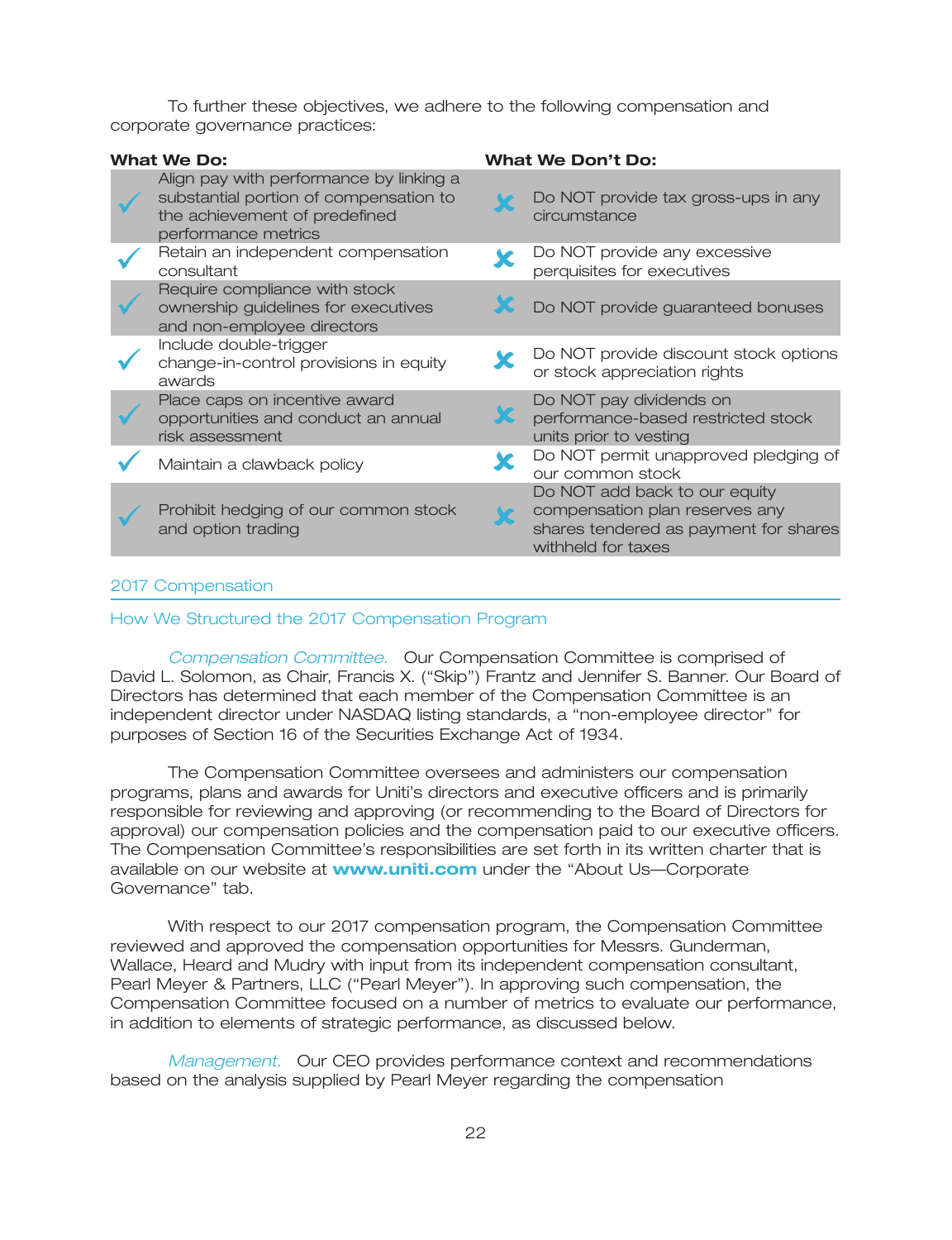arrangements for the NEOs, other than himself. While the Compensation Committee values the judgment and input from the CEO, and considers his recommendations, the Compensation Committee ultimately retains sole discretion to approve the compensation packages for each executive officer.

Independent Consultant. The Compensation Committee has the authority to retain and terminate any compensation consultant, legal counsel or other adviser as it determines appropriate to assist it in the performance of its responsibilities and to approve such consultant's fees and other retention terms. It is the policy of the Compensation Committee that the compensation consultant should not perform any services for us other than services as a consultant to the Compensation Committee.

The Compensation Committee engaged Pearl Meyer to assist in the review and design of our 2017 executive compensation program after considering its experience in assisting both telecommunications companies and other REITs in designing competitive, well-balanced compensation programs that align the interests of management and stockholders. Pearl Meyer assisted the Compensation Committee in reviewing the Company's existing short- and long-term compensation programs and structuring awards under such programs, provided data on current compensation ''best practices'' and trends in the REIT industry, and assisted with a review of the Company's peer group for use in structuring our 2017 executive compensation program. A description of the process and rationale utilized for selecting our 2017 peer group is described below.

Pearl Meyer reports directly to the Compensation Committee and regularly participates in committee meetings. Prior to engagement, the Compensation Committee reviewed the independence of Pearl Meyer pursuant to the applicable SEC rules and concluded no conflict of interest exists that would preclude Pearl Meyer from serving as an independent advisor to the Compensation Committee.

Competitive Market Analysis; Formulation of Peer Group. In designing our 2017 executive compensation program, the Compensation Committee, with the assistance of Pearl Meyer and senior management, gathered and reviewed information about the compensation program and processes of other publicly traded REITs (the ''Peer Group''). In selecting the Peer Group, the Compensation Committee and Pearl Meyer considered many factors, focusing particularly on REITs with comparable revenues and enterprise values to Uniti and net-lease REITs that focus on unique market segments or niches and/or employ a similar business model to Uniti. Management assisted Pearl Meyer and the Compensation Committee in the process by providing additional REIT-industry insight. Applying these criteria, Pearl Meyer recommended, and the Compensation Committee approved, inclusion of the following companies in the Peer Group:

#### **Peer Group for Evaluating Fiscal 2017 Executive Compensation**

| National Retail Properties, Inc.   |
|------------------------------------|
| Omega Healthcare Investors Inc.    |
| Realty Income Corporation          |
| Retail Properties of America, Inc. |
| SBA Communications Corporation     |
| Spirit Realty Capital, Inc.        |
|                                    |
|                                    |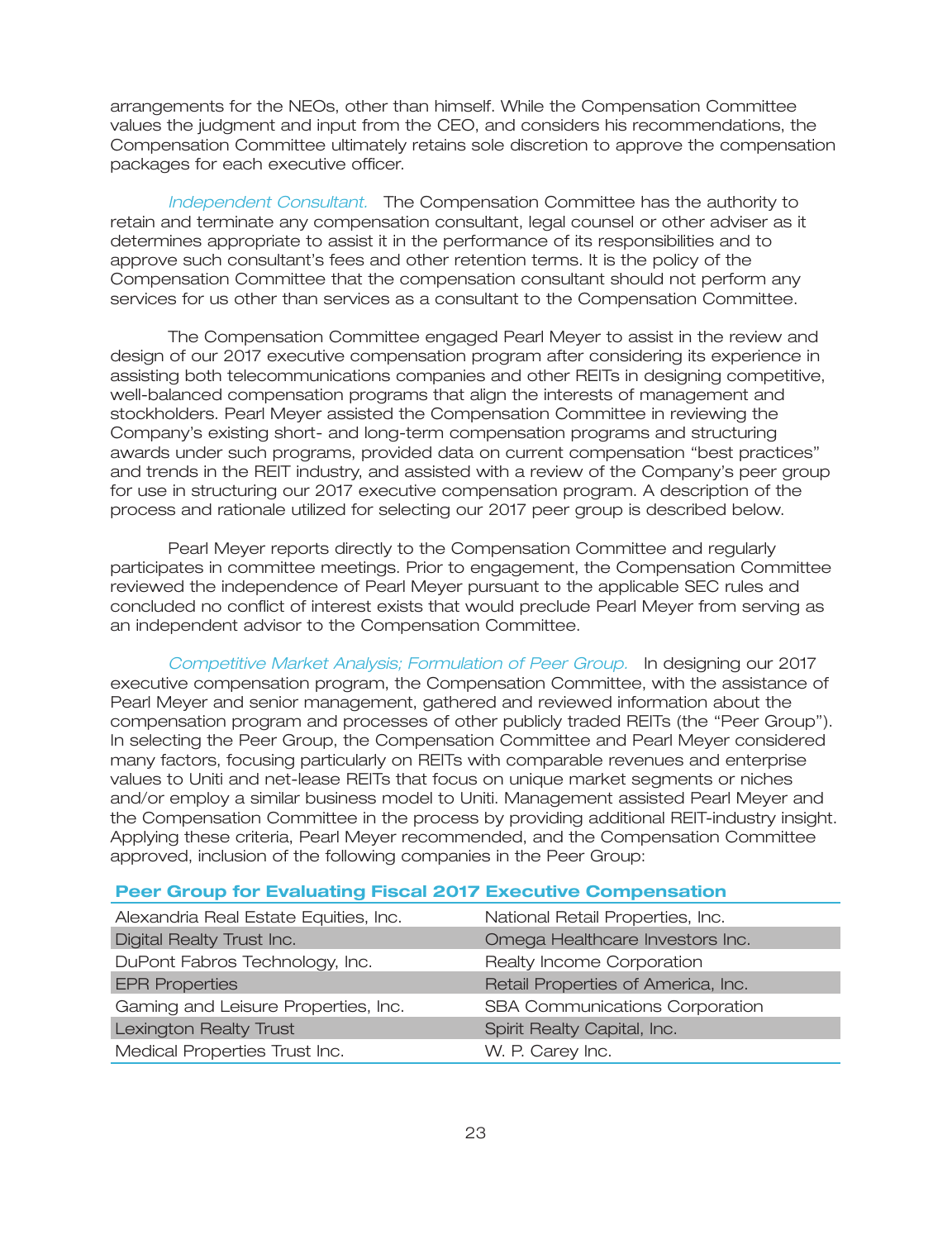The Peer Group is identical to the peer group used for 2016, except that SBA Communications Corporation was added.

To provide additional perspective, the Compensation Committee also reviews, with the assistance of Pearl Meyer, pay levels for comparable positions within the broader REIT industry, as reported in the NAREIT Compensation Survey. Peer Group compensation data and data for size-appropriate companies collected from the NAREIT survey were blended to create composite market values for each position (the ''Market Data''). In determining appropriate pay opportunities for our NEOs, the Compensation Committee also considers a variety of other factors in addition to the Market Data, such as each executive's qualifications, responsibilities, past performance and expected future contributions.

In designing our 2017 executive compensation program, the Compensation Committee reviewed each compensation element and aggregate target total direct compensation (the sum of base salary, target cash incentives and target long-term incentives) for Messrs. Gunderman, Wallace and Heard compared to the Market Data, targeting such compensation at or near the 50th percentile. For 2017, such executive officers' target total direct compensation was as follows:

| <b>Name</b>          | <b>Target Total Direct</b><br>Compensation |
|----------------------|--------------------------------------------|
| Kenneth A. Gunderman | \$4,531,250                                |
| Mark A. Wallace      | \$1,687,500                                |
| Daniel L. Heard      | \$1,218,750                                |
| Ronald J. Mudry      | \$1,050,000                                |

Target total direct compensation set forth above for Messrs. Gunderman, Wallace, Heard and Mudry approximated the median of the Market Data on both an individual role basis as well as for the entire NEO group.

Compensation Mix. Because of the ability of executive officers to directly influence the overall performance of the Company, and consistent with our philosophy of linking pay to performance, it is our goal to allocate a significant portion of compensation paid to our executive officers to performance-based, short- and long-term incentive programs. In addition, as an executive officer's responsibility and ability to affect financial results of the Company increase, base salary will become a smaller component of total compensation and long-term, equity-based compensation will become a larger component of total compensation, further aligning the executive officer's interests with those of the Company and its stockholders. The following charts illustrate the mix of target total direct compensation for Mr. Gunderman, individually, and Messrs. Wallace, Heard and Mudry, as a group, based on compensation opportunities provided in fiscal year 2017.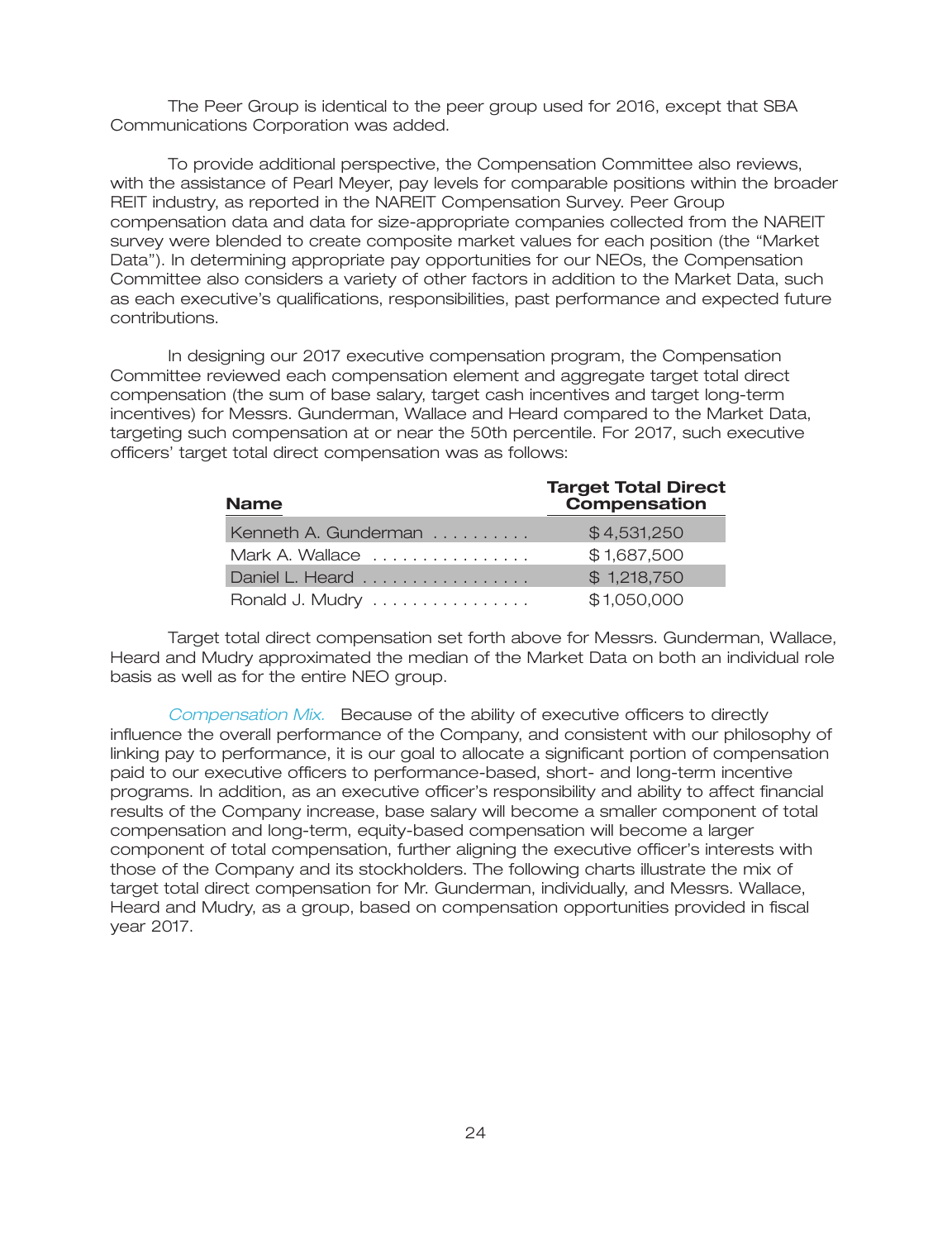#### **Target Pay Mix for Mr. Gunderman Target Pay Mix for Other NEOs**





Variable pay represents 84% of target total direct compensation for Mr. Gunderman and 70.3% for Messrs. Wallace, Heard and Mudry.

Results of Stockholder Advisory Vote on Executive Compensation. At the 2017 annual meeting of stockholders, we held our annual ''say-on-pay'' vote pursuant to which stockholders were given the opportunity to approve the compensation of the Company's NEOs. Approximately 90% of votes cast on the proposal were in favor of our executive compensation. In light of this strong support, the Compensation Committee decided to maintain the core design of our compensation program for 2017. The Compensation Committee plans to evaluate and consider the outcome of each annual advisory vote on executive compensation, in addition to various other factors, when making future compensation decisions.

#### Elements of 2017 Compensation

The Company's executive compensation program consists of:

- annual base salary;
- annual performance incentive payments; and
- equity-based compensation.

Annual Base Salaries. Base salaries for the NEOs were initially established in connection with their hiring based on the executive's position, responsibilities, personal expertise and experience, internal pay equity, and the Market Data. The Compensation Committee views base salary as the fixed compensation necessary to attract and retain qualified executives and to provide a reasonable base level of compensation for the executives' ongoing performance throughout the year. Annual base salaries are a key component of an NEO's total compensation as both short- and long-term incentive payments are calculated as a multiple of base salary. The executive officers' base salaries are subject to annual review and adjustment to ensure that an NEO's total compensation (as reported in the Summary Compensation Table) is at or near the 50th percentile of the Peer Group data. As an executive's responsibilities and ability to affect the financial results of the Company increase, base salary becomes a smaller component of total compensation and long-term, equity-based compensation becomes a larger component, further aligning the executive's interests with those of our stockholders.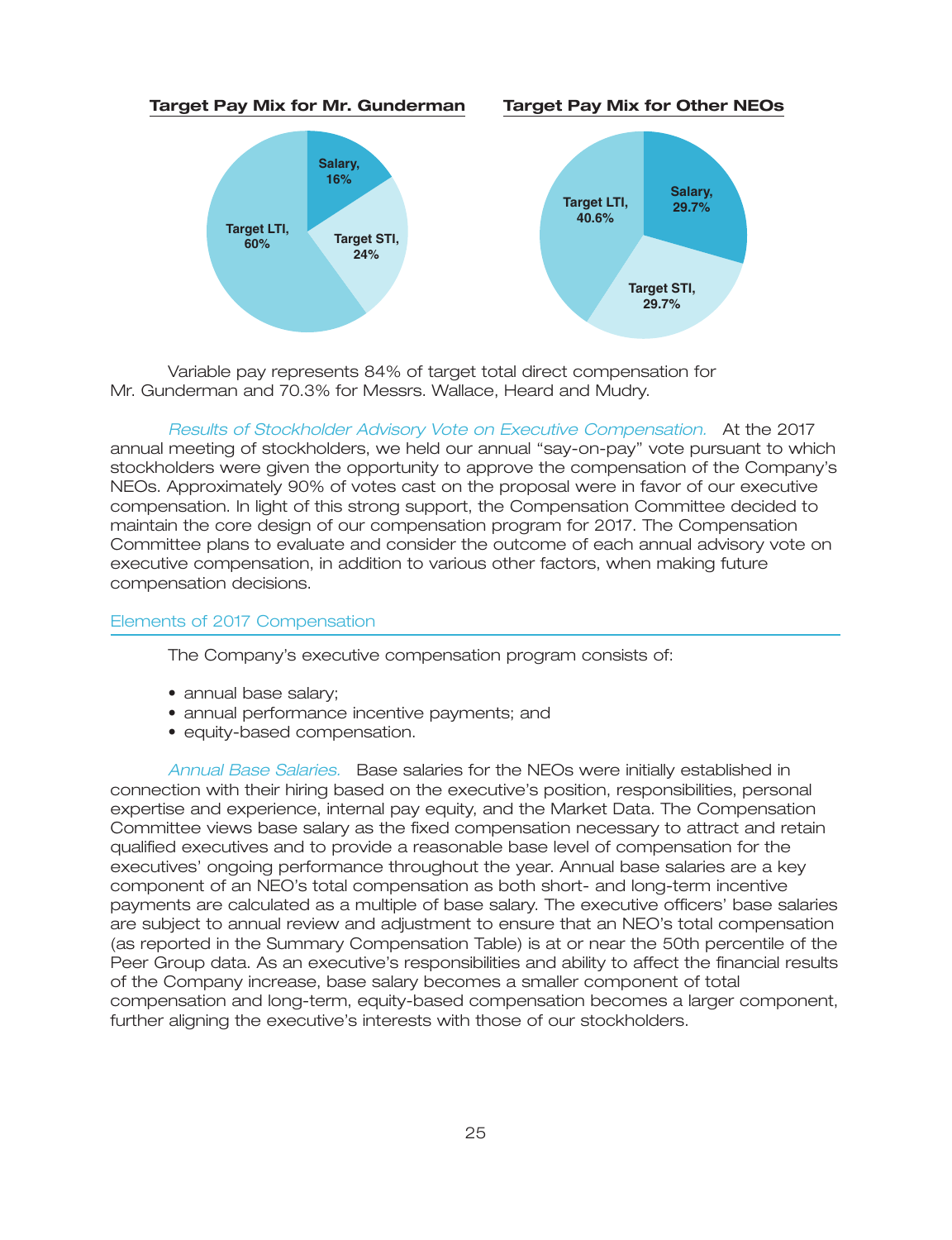The following table sets forth the base salaries for the NEOs for 2016 and 2017:

| <b>Name</b>          | 2016<br><b>Base Salary</b> | 2017<br><b>Base Salary</b> |  |
|----------------------|----------------------------|----------------------------|--|
| Kenneth A. Gunderman | \$700,000                  | \$725,000                  |  |
| Mark A. Wallace      | \$425,000                  | \$450,000                  |  |
| Daniel L. Heard      | \$350,000                  | \$375,000                  |  |
| Ronald J. Mudry      | \$350,000                  | \$350,000                  |  |

The Compensation Committee approved \$25,000 base salary increases for Mr. Gunderman (a 3.6% increase), Mr. Wallace (a 5.9% increase) and Mr. Heard (a 7.1% increase) to better align their target total compensation with the Market Data median.

*Short-Term Incentives.* In February 2017, the Compensation Committee approved the Communications Sales & Leasing, Inc. 2017 Cash Incentive Plan (the ''Short-Term Incentive Plan''). The Short-Term Incentive Plan permits the Compensation Committee to award and pay performance-based cash bonuses to our executive officers upon the attainment of certain performance goals. The Short-Term Incentive Plan is designed to reward and motivate the Company's executive officers to achieve performance goals that reinforce our annual business plan, to assist the Company in attracting and retaining qualified executives and to promote the alignment of the executive officers' interests with those of the Company's stockholders.

The following table sets forth the target cash incentive opportunities for the NEOs under the Short-Term Incentive Plan:

|                      | Target Cash Incentive <sup>(1)</sup> |             |  |  |  |
|----------------------|--------------------------------------|-------------|--|--|--|
| <b>Name</b>          | % of Base Salary                     | Amount      |  |  |  |
| Kenneth A. Gunderman | 150%                                 | \$1,087,500 |  |  |  |
| Mark A. Wallace      | 100%                                 | \$450,000   |  |  |  |
| Daniel L. Heard      | 100%                                 | \$375,000   |  |  |  |
| Ronald J. Mudry      | 100%                                 | \$ 350,000  |  |  |  |

(1) The threshold and maximum incentive opportunities for each NEO under the Short-Term Incentive Plan are 50% and 150% of the target incentive opportunity, with linear interpolation between specified levels. No payout is earned under the Short-Term Incentive Plan for below-threshold performance.

The Compensation Committee set the award opportunities for each NEO with the goal of maintaining total direct compensation at the median of the Market Data. Mr. Gunderman's award opportunities are greater than the other NEOs in light of his role and responsibility as CEO and his greater ability to affect financial results of the Company relative to the other NEOs.

For 2017, awards under the Short-Term Incentive Plan were based on Company-wide financial and performance measures (for Messrs. Gunderman, Wallace and Heard) and business unit financial measures (for Mr. Mudry) as discussed in greater detail below. The Compensation Committee selected the specific financial measures because it believes they are each consistent with Uniti's overall strategy and are among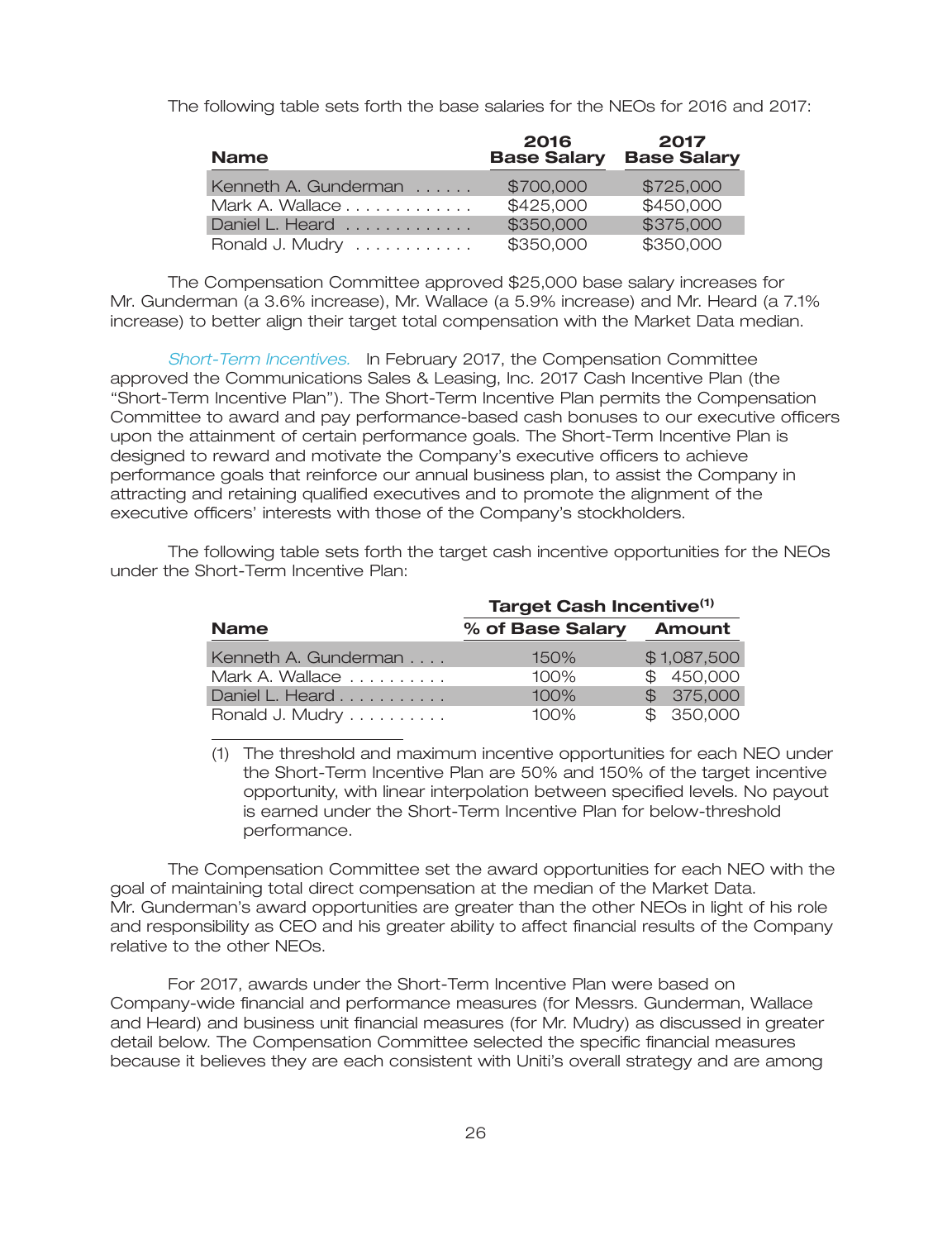the most important and closely followed measures of our performance by the investing community and our stockholders.

For Messrs. Gunderman, Wallace and Heard, awards under the Short-Term Incentive Plan were tied to the following quantitative measures of Company financial performance:

| <b>Performance Measure</b>                            | Weighting | <b>Description</b>                                                                                                                                                                                                                                        |
|-------------------------------------------------------|-----------|-----------------------------------------------------------------------------------------------------------------------------------------------------------------------------------------------------------------------------------------------------------|
| Consolidated Normalized AFFO per<br>diluted share     | 25%       | Represents our consolidated funds<br>from operation per diluted common<br>share, adjusted to exclude the<br>impact of capital markets and<br>merger and acquisition transactions.                                                                         |
|                                                       |           | A reconciliation of Consolidated<br>Normalized AFFO to net loss for the<br>year ended December 31, 2017 is<br>included in Appendix A to this Proxy<br>Statement.                                                                                          |
| Consolidated 4Q17 Annualized<br>Adjusted EBITDA       | 25%       | Represents consolidated Adjusted<br>EBITDA for the fourth quarter of<br>2017 as publicly reported, multiplied<br>by four.                                                                                                                                 |
|                                                       |           | A reconciliation of Consolidated<br>Adjusted EBITDA to net income for<br>the fourth quarter of 2017 is<br>included in Appendix A to this Proxy<br>Statement.                                                                                              |
| Capital markets transactions                          | 20%       | Represents volume of capital<br>markets transactions closed during<br>2017, including expansion of<br>revolving credit facilities, equity and<br>debt financings, structured<br>financings and 33% of the<br>transaction value of any loan<br>repricings. |
| Cumulative 4Q17 Annualized<br>Revenue Diversification | 30%       | Annualized Revenue Diversification<br>(expressed as a percentage) is a<br>comparison of revenue from<br>sources other than the Master<br>Lease with Windstream for the<br>fourth quarter of 2016 and the<br>fourth quarter of 2017.                       |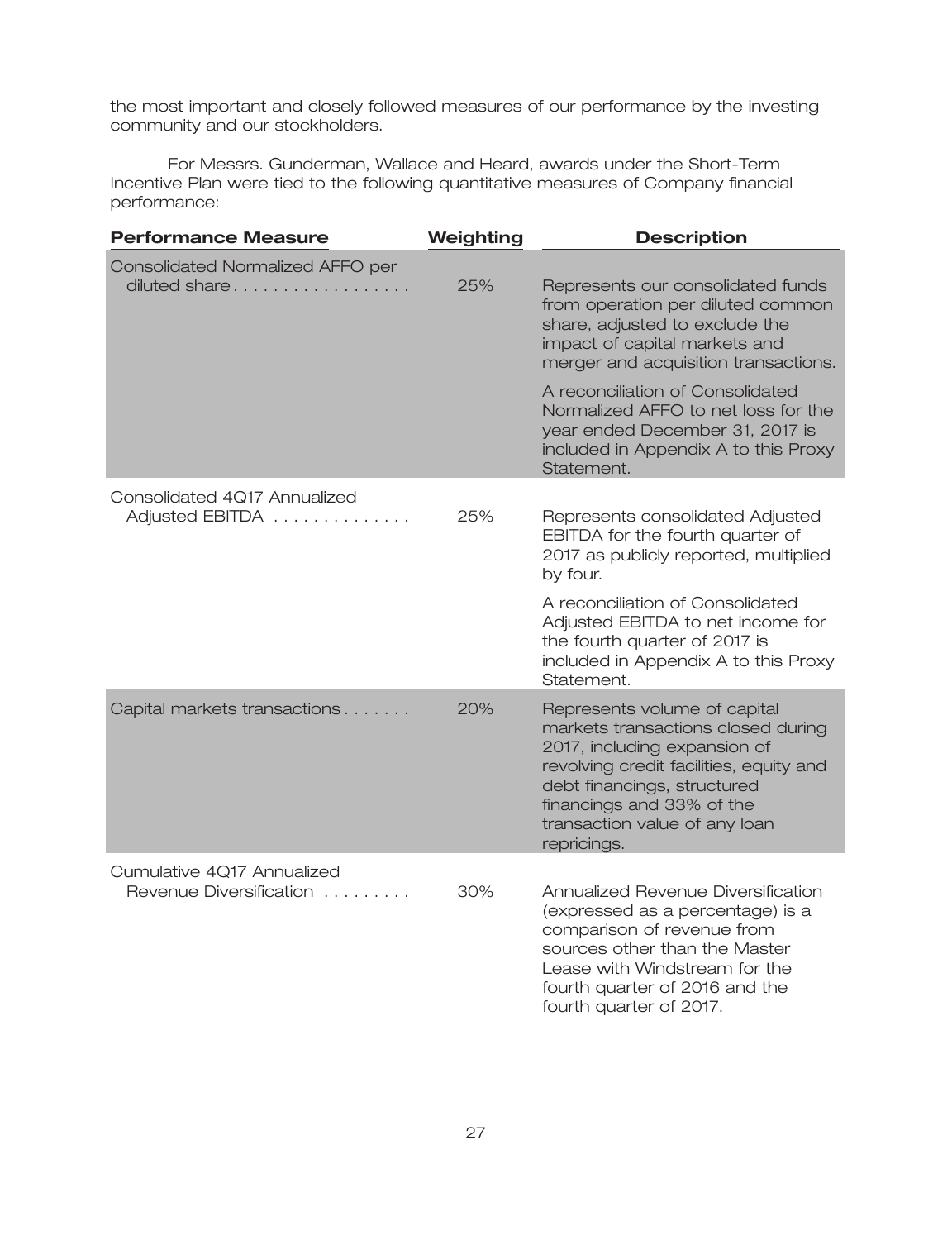The table below sets forth the performance goal levels, as well as actual results, for each performance measure described above:

| Performance<br><b>Measure</b>                      | <b>Threshold</b>        | <b>Target</b>               | Maximum                  | <b>Actual</b><br><b>Results</b> |
|----------------------------------------------------|-------------------------|-----------------------------|--------------------------|---------------------------------|
| Consolidated Normalized AFFO per diluted share     | \$2.59                  | \$2.61                      | \$2.65                   | \$2.61                          |
| Consolidated 4Q17 Annualized Adjusted EBITDA       | \$710M                  | \$745M                      | \$780M                   | \$792M                          |
|                                                    | \$250M                  | \$500M                      | \$750M                   | \$1.662M                        |
| Cumulative 4Q17 Annualized Revenue Diversification | 25%                     | 27.5%                       | 30%                      | 30%                             |
| Payout Opportunity                                 | 50% of<br><b>Target</b> | $100\%$ of<br><b>Target</b> | 150% of<br><b>Target</b> | 138% of<br><b>Target</b>        |

As reflected in the table above, the Company met the target performance goal for Consolidated Normalized AFFO per diluted share and met or exceeded the maximum performance goals for Consolidated 4Q17 Annualized Adjusted EBITDA, capital markets transaction volume and Cumulative 4Q17 Annualized Revenue Diversification. Based on such performance, the NEOs were eligible to receive, and the Compensation Committee awarded payouts to each of the NEOs equal to, 138% of their target cash incentives. The following table shows the actual payouts under the Short-Term Incentive Plan:

| <b>NEO</b>           | <b>Actual Payout</b> |
|----------------------|----------------------|
| Kenneth A. Gunderman | \$1,495,313          |
| Mark A. Wallace      | \$ 618,750           |
| Daniel L. Heard      | \$515.625            |

Mr. Mudry's award opportunity under the Short-Term Incentive Plan was tied to the three quantitative measures applicable to Uniti Fiber:

| <b>Performance Measure</b> | Weighting | <b>Description</b>                                                                 |
|----------------------------|-----------|------------------------------------------------------------------------------------|
| Sales bookings             | 40%       | Represents sales bookings for Uniti<br>Fiber based on recurring monthly<br>revenue |
| Normalized Adjusted EBITDA | 40%       | Represents Adjusted EBITDA for<br>Uniti Fiber                                      |
| Normalized Revenue         | 20%       | Represents revenue for Uniti Fiber                                                 |

The table below sets forth the performance goal levels, as well as actual results, for each performance measure:

| Performance<br><b>Measure</b> | <b>Threshold Target Maximum</b> |                          |                          | Actual<br><b>Results</b> |
|-------------------------------|---------------------------------|--------------------------|--------------------------|--------------------------|
|                               | \$1.5M                          | \$2.0M                   | \$2.5M                   | \$1.4M                   |
|                               | \$50M                           | \$52M                    | \$54M                    | \$51.1M                  |
|                               | \$132M                          | \$136M                   | \$140M                   | ∥ \$141.2M               |
|                               | 50% of<br><b>Target</b>         | 100% of<br><b>Target</b> | 150% of<br><b>Target</b> | 61% of<br><b>Target</b>  |

As reflected in the table above, Uniti Fiber exceeded the maximum performance goal for Normalized Revenue, finished between the threshold and target performance goals for Normalized Adjusted EBITDA and did not achieve the threshold level of performance for sales bookings. Based on such performance, Mr. Mudry was eligible to receive a payout equal to \$214,235 (or 61% of his target cash incentive). The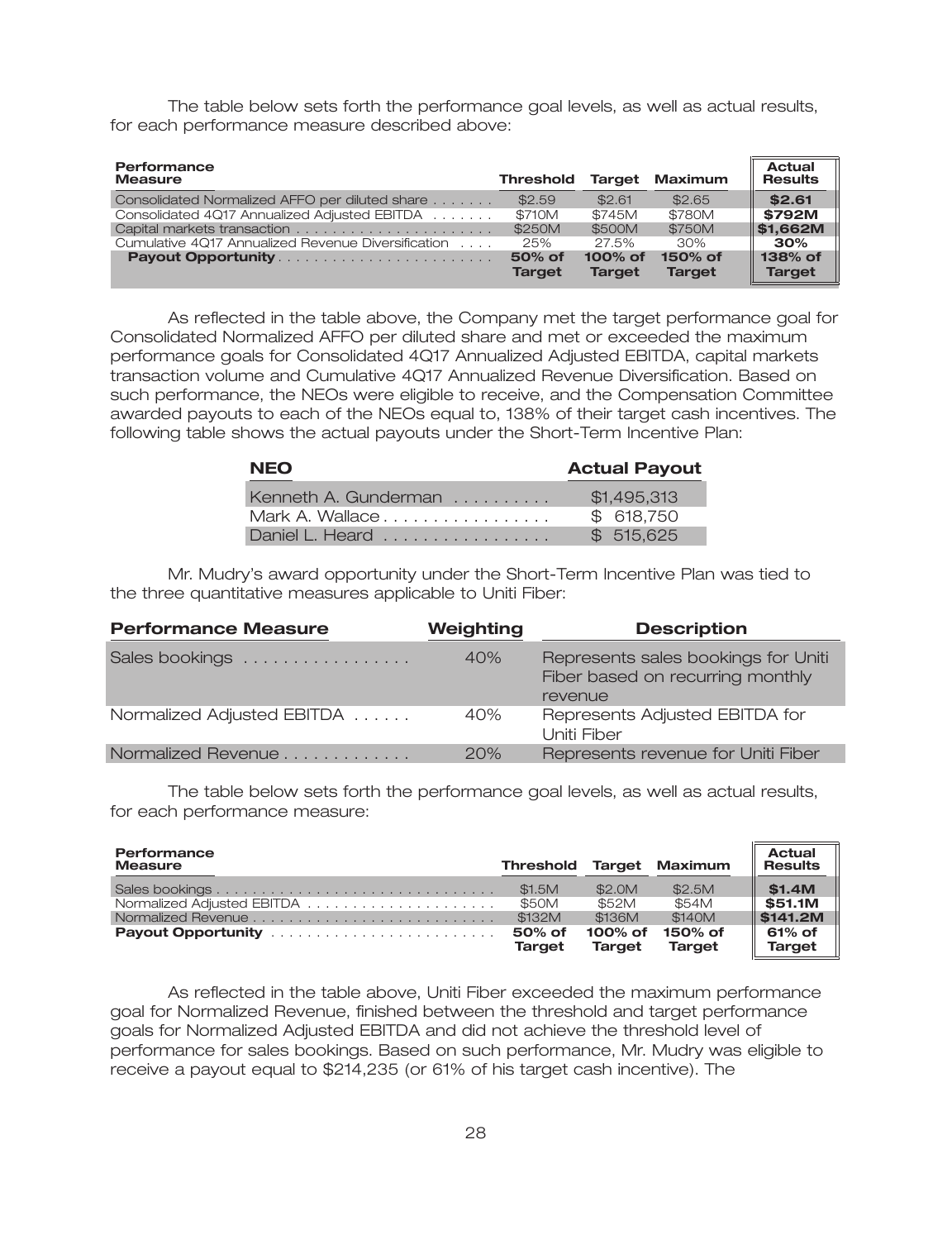Compensation Committee adjusted the actual payout to Mr. Mudry upward to \$264,235 to reflect changes at Uniti Fiber resulting from the acquisition of Hunt Telecommunications, LLC and Southern Light, LLC that impacted the three quantitative measures applicable to Uniti Fiber.

Equity-Based Compensation. The Uniti Group Inc. 2015 Equity Incentive Plan (the ''Long-Term Incentive Plan'') permits us to make grants of equity awards to our employees, including our executive officers. We make equity grants to our executive officers as part of our annual compensation program to align their long-term interests with that of our stockholders and to maintain the competitiveness of our total compensation package. It is the Compensation Committee's policy to review and grant all annual equity compensation awards to directors, executive officers, and all other eligible employees at its first regularly scheduled meeting of each year, which it expects to occur in February of each year, with each such grant based on the average closing price of our common stock as reported on NASDAQ for the 20 trading days prior to the grant date. During 2017, we granted time-based restricted stock and performance-based restricted stock units (''RSUs'') to our executive officers. Holders of time-based restricted stock are entitled to dividends when paid by the Company and performance-based RSUs accrue a dividend equivalent that is paid in cash, when and solely to the extent that the underlying RSUs vest. The Compensation Committee believes restricted stock and performance-based RSUs are a more meaningful tool for compensating our executive officers as compared to stock options because the value of our stock, as is the case with other REITs, is principally determined by its dividend yield relative to market interest rates rather than by its potential for capital appreciation. Because the incentive value of stock options is tied to future appreciation in stock price and because the high dividend rate of REIT stocks tends to diminish the potential future appreciation in the price of such stocks, the Compensation Committee believes stock options may not provide appropriate incentives for management. The Compensation Committee also views restricted stock and performance-based RSUs as being more effective in managing equity plan dilution.

During 2017, we made the following equity grants to Messrs. Gunderman, Wallace, Heard and Mudry, of which (i) 50% was in the form of performance-based RSUs that are eligible for vesting in March 2020 if we meet specified relative total shareholder return (''TSR'') performance goals, as further described below, and (ii) 50% was in the form of time-based restricted stock that vests in three equal installments on March 1 of each year, beginning on March 1, 2017.

| <b>Name</b>          | <b>Target Value of</b><br>Restricted<br><b>Shares and</b><br><b>RSUs</b><br>(5) |
|----------------------|---------------------------------------------------------------------------------|
| Kenneth A. Gunderman | \$2,718,750                                                                     |
| Mark A. Wallace      | \$787,500                                                                       |
| Daniel L. Heard      | \$468,750                                                                       |
| Ronald J. Mudry      | \$ 350,000                                                                      |

The actual amount of the performance-based RSUs that may be earned and become vested will be between 0% and 200% (or 150% in the case of Mr. Mudry) of the target amount, depending on our achievement of relative TSR over a three-year period from March 1, 2017 to March 1, 2020. In measuring our relative TSR, 50% will be weighted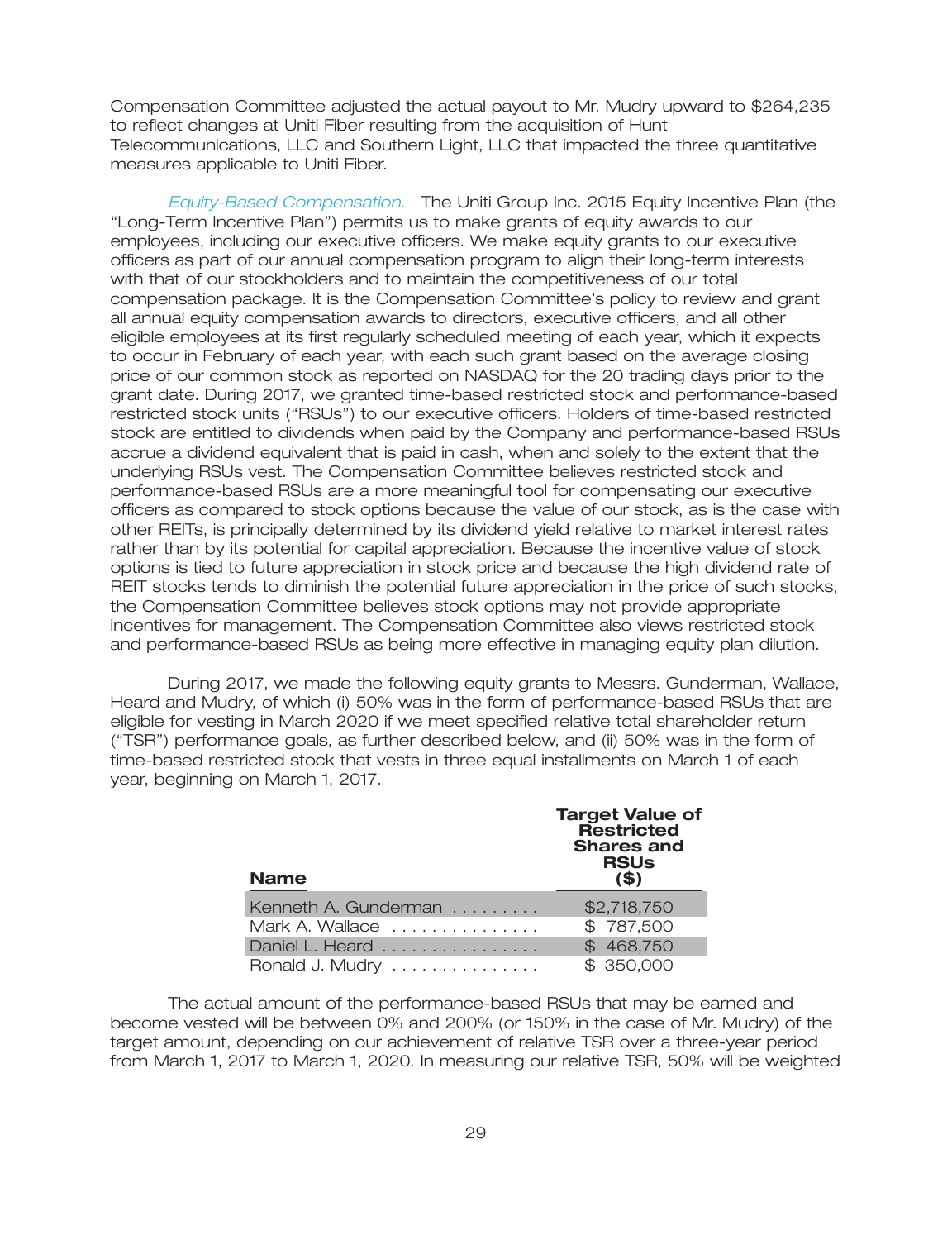to our performance against the Peer Group, and 50% will be weighted to our performance against a select group of other publicly traded telecommunications companies (the ''Telecom Peer Group''), in each case measured by percentile ranking. Specifically, the metrics for the three-year performance cycle ending March 1, 2020 are:

| <b>Performance</b><br><b>Criteria</b>                                                      | Weight | <b>Below</b><br><b>Threshold</b>                                                                                        | <b>Threshold</b>                                        | <b>Target</b>                | <b>Maximum</b>                                                  |
|--------------------------------------------------------------------------------------------|--------|-------------------------------------------------------------------------------------------------------------------------|---------------------------------------------------------|------------------------------|-----------------------------------------------------------------|
| TSR position within the Peer<br>$Group \ldots \ldots \ldots \ldots$                        | 50%    | $\langle 33^{\text{rd}}$ percentile $33^{\text{rd}}$ percentile $50^{\text{th}}$ percentile $75^{\text{th}}$ percentile |                                                         |                              |                                                                 |
| TSR position within the Telecom<br>Peer Group <sup>(1)</sup> $\ldots \ldots \ldots \ldots$ | 50%    | <33rd percentile                                                                                                        | 33 <sup>rd</sup> percentile 50 <sup>th</sup> percentile |                              | 75 <sup>th</sup> percentile                                     |
| <b>Payout Opportunity Administration</b>                                                   |        | 0% of Target                                                                                                            |                                                         | 50% of Target 100% of Target | $200%$ of<br>Target (or<br>150% in the<br>case of<br>Mr. Mudry) |

(1) The Telecom Peer Group is comprised of the following companies: American Tower Corporation, ATN International, Inc., CenturyLink, Inc., Consolidated Communications Holdings, Inc., Crown Castle International Corp., Frontier Communication Corporation, Landmark Infrastructure Partners LP, Level 3 Communications, Inc., Lumos Network Corp., Windstream Holdings, Inc. and Zayo Group Holdings, Inc. The Telecom Peer Group is identical to the publicly traded telecommunications company peer group used for equity grants in 2016, except that Outfront Media Inc. was removed to better align the Telecom Peer Group with our business focus.

Threshold, target and maximum performance result in the executive officers earning 50%, 100% or 200% (or 150% in the case of Mr. Mudry) of the target number of performance-based RSUs associated with each component, with linear interpolation between specified levels. No performance shares are earned for below-threshold performance, and payout is capped at 200% (or 150% in the case of Mr. Mudry) of target even if performance exceeds the maximum goal.

As noted later in this CD&A, our NEOs are subject to robust stock ownership guidelines to reinforce a focus on long-term shareholder value creation.

The number of time-based restricted shares and performance-based RSUs granted during 2017 were both based on the average closing price of our common stock as reported on NASDAQ for the 20 trading days prior to the grant date. Under SEC rules, for purposes of this Proxy Statement we are required to value these awards using different calculations in the compensation tables following this CD&A. For ease of reference, the table below reconciles the values of these awards from the amount reported in this CD&A to the amounts reported in the compensation tables.

| <b>Name</b>          | <b>Award Amount</b><br>(at target level) | <b>Grant Date Fair Value</b><br>(as reported in the<br><b>Summary</b><br><b>Compensation Table)</b> |
|----------------------|------------------------------------------|-----------------------------------------------------------------------------------------------------|
| Kenneth A. Gunderman | \$2,718,750                              | \$3,192,182                                                                                         |
| Mark A. Wallace      | \$787,500                                | \$924,597                                                                                           |
|                      | \$468,750                                | \$550,350                                                                                           |
|                      | \$350,000                                | \$360,497                                                                                           |

While the Short-Term Incentive Plan is designed to incentivize our executive officers to achieve specific near-term financial and operational performance goals, the Long-Term Incentive Plan's incentive opportunity is designed to focus our executive officers on long-term performance by linking a substantial portion of an NEO's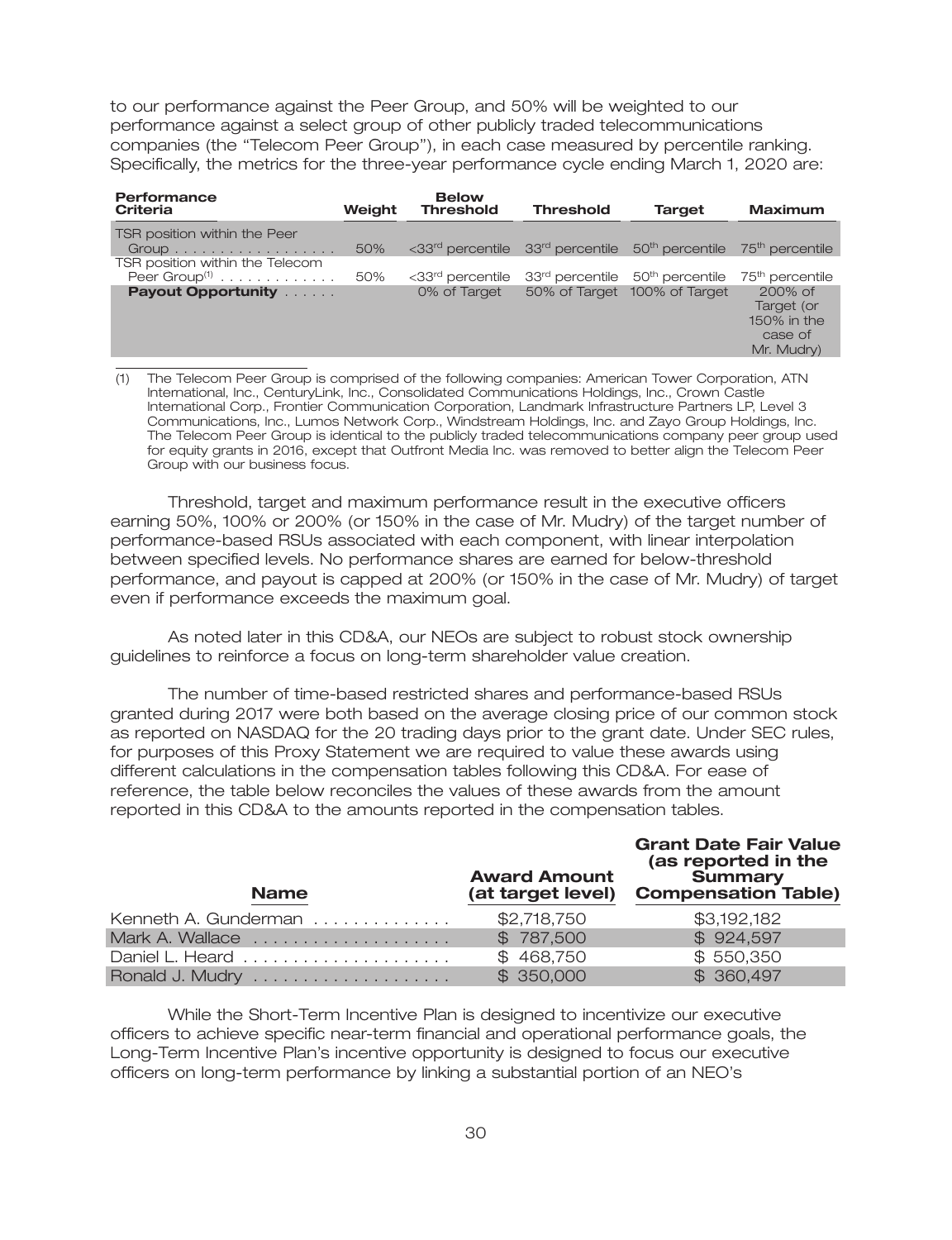compensation to the long-term stability and success of our Company. The Compensation Committee believes that the equity awards granted in 2017 appropriately align the long-term interests of our executive officers with that of our stockholders. The Compensation Committee further believes that equity compensation is a critical tool in attracting and retaining qualified executives who we believe are integral to our success.

Other Benefit Plans. Similar to all of our employees, executive officers are entitled to receive health, welfare, life insurance and 401(k) retirement benefits from Uniti. The Company also maintains the Uniti Group Inc. Deferred Compensation Plan, a non-qualified deferred compensation plan that offers participants the ability to defer compensation above the IRS qualified plan limits. Amounts deferred under the plan accrue interest at the lesser of the Company's weighted average cost of capital or the then current yield on the United States 10 year Treasury Note. As of December 31, 2017, the applicable rate under the plan was 2.4%. The Compensation Committee adopted such plan as part of its effort to provide a competitive total compensation package.

In 2017, we did not provide any perquisites to our NEOs.

Severance and Change-in-Control Provisions. We have entered into agreements with our executive officers that provide for severance benefits upon qualifying termination of employment, including enhanced severance if the termination occurs in connection with a change in control. These agreements are described below under ''Agreements with our Named Executive Officers." We believe the arrangements are reasonable and were an important part of the recruitment and expected long-term retention of our executive management team.

Clawback Policy. We maintain a clawback policy (the "Clawback Policy") that may require an executive officer to repay or forfeit certain compensation in the event that our financial statements become subject to restatement and the Audit Committee determines (i) that fraud caused or significantly contributed to the need for the restatement, regardless of whether the executive officer engaged in such conduct, (ii) that the compensation was based on the achievement of financial results that were the subject of the restatement and would have been lower had the financial results been properly reported and (iii) that it is in the best interests of us and our stockholders for the executive officer to repay or forfeit the compensation. The Clawback Policy applies to annual or short-term incentive compensation, performance-based restricted stock, and other performance-based compensation, in each case granted or awarded during the three fiscal years preceding the restatement, and any other compensation as the Audit Committee of our Board of Directors may designate as subject to the Clawback Policy. We will periodically review our clawback policy and amend it as necessary to comply with any future mandates from the SEC.

#### Risk Considerations in our Overall Compensation Program

The Compensation Committee has assessed the risks that could arise from our compensation policies for all employees, including employees who are not officers, and has concluded that such policies are not reasonably likely to have a material adverse effect on us. To the extent that our compensation programs create a potential misalignment of risk incentives, the Compensation Committee believes that it has adequate compensating controls to mitigate against the potential impact of any such misalignment. These compensating controls include robust stock ownership guidelines,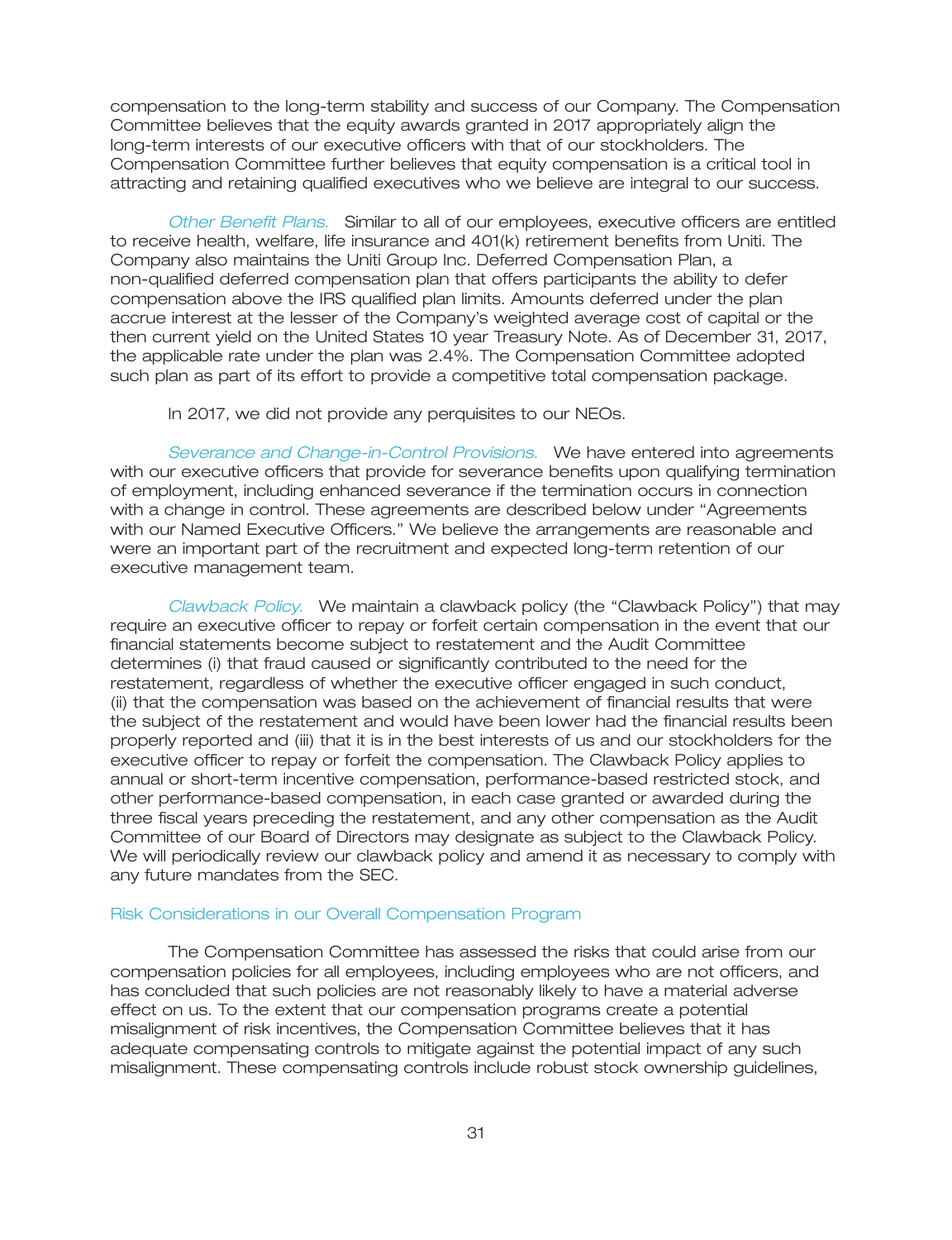the Clawback Policy, capped incentive award opportunities, a three-year vesting cycle for equity-based compensation and oversight by the Compensation Committee.

#### Stock Ownership Guidelines

We believe that share ownership by our directors and senior officers helps to align their interests with our stockholders' interests. We have adopted minimum stock ownership guidelines applicable to our directors and executive officers. Directors who are not executive officers are expected to maintain beneficial ownership of shares of our common stock valued at \$500,000. Our executive officers are expected to maintain beneficial ownership of shares of our common stock with a value equal to the following:

| <b>Officer</b>                          | <b>Ownership Level</b> |
|-----------------------------------------|------------------------|
|                                         |                        |
| Other Officers  three times base salary |                        |

Directors and executive officers have a transition period of five and four years, respectively, from their initial election (or from the first annual meeting of stockholders following their election) to meet the applicable ownership guidelines and, thereafter, one year (measured from the date of each annual meeting) to meet any increased ownership requirements resulting from changes in stock price, annual retainer, annual base salary, or applicable ownership levels occurring since the initial deadline. During the transition period and until the director or officer satisfies the specified ownership levels, the guidelines require that each officer and director retain 100% of the shares received, net of tax payment obligations, upon the vesting of any stock or equity awards granted to such director or officer. For the purposes of the guidelines, (i) shares of common stock owned by a stockholder of the Company having contractual director nomination rights will be included in the calculation of shares beneficially owned by any director that is designated for election by such stockholder and (ii) stock options and unvested shares or units of restricted stock are not considered to be owned.

The table below sets forth the applicable ownership guideline amount for each of our directors and executive officers and the number of shares of common stock that each such officer or director is deemed to own under the guidelines as of March 1, 2018.

| <b>Name</b>                | <b>Guideline</b> | <b>Share Amount Shares Owned</b> |
|----------------------------|------------------|----------------------------------|
|                            | 20.947           | 17,323                           |
|                            | 20,687           | 7,514                            |
| Francis X. ("Skip") Frantz | 20,947           | 155,426                          |
|                            | 20,687           | 10,006,615                       |
| Kenneth A. Gunderman       | 146,628          | 88,401                           |
|                            | 43,988           | 14,404                           |
| David L. Solomon           | 20,947           | 18,330                           |
| Mark A. Wallace            | 53,414           | 14,439                           |

The applicable ownership guideline amount reflected in the table above for Ms. Banner and Messrs. Frantz, Gunderman, Heard, Solomon and Wallace are calculated in accordance with the stock ownership guidelines based upon the closing price on the date of the 2016 annual meeting of stockholders, \$23.87. Ms. Banner and Mr. Solomon have until the 2021 annual meeting of stockholders, and Messrs. Gunderman, Heard and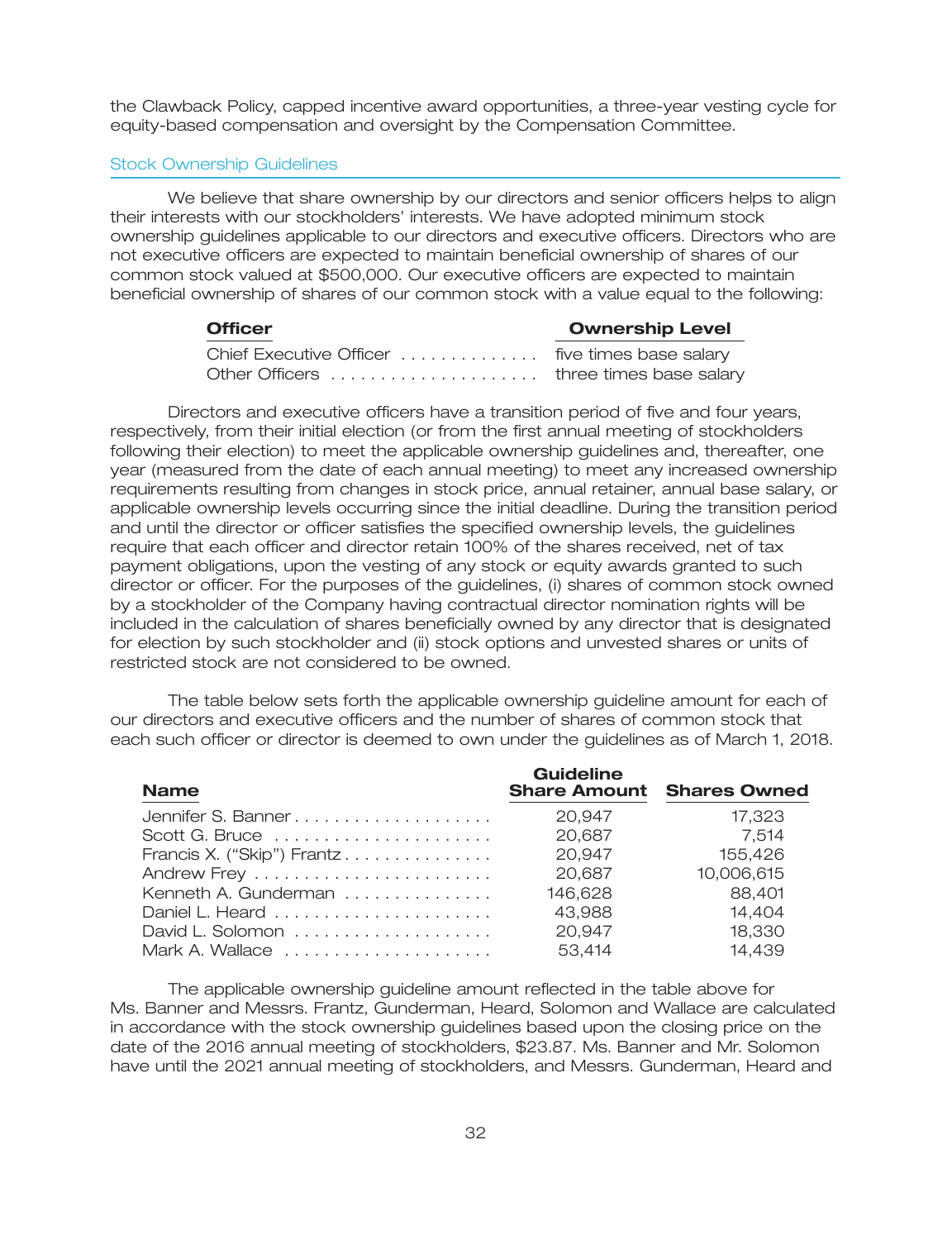Wallace have until the 2020 annual meeting of stockholders, to meet the applicable ownership guidelines. The applicable ownership guideline amount reflected in the table above for Messrs. Bruce and Frey are calculated in accordance with the stock ownership guidelines based upon the closing price on the date of the 2017 annual meeting of stockholders, \$24.17. Mr. Bruce will have until the 2022 annual meetings of stockholders to meet the applicable ownership guidelines.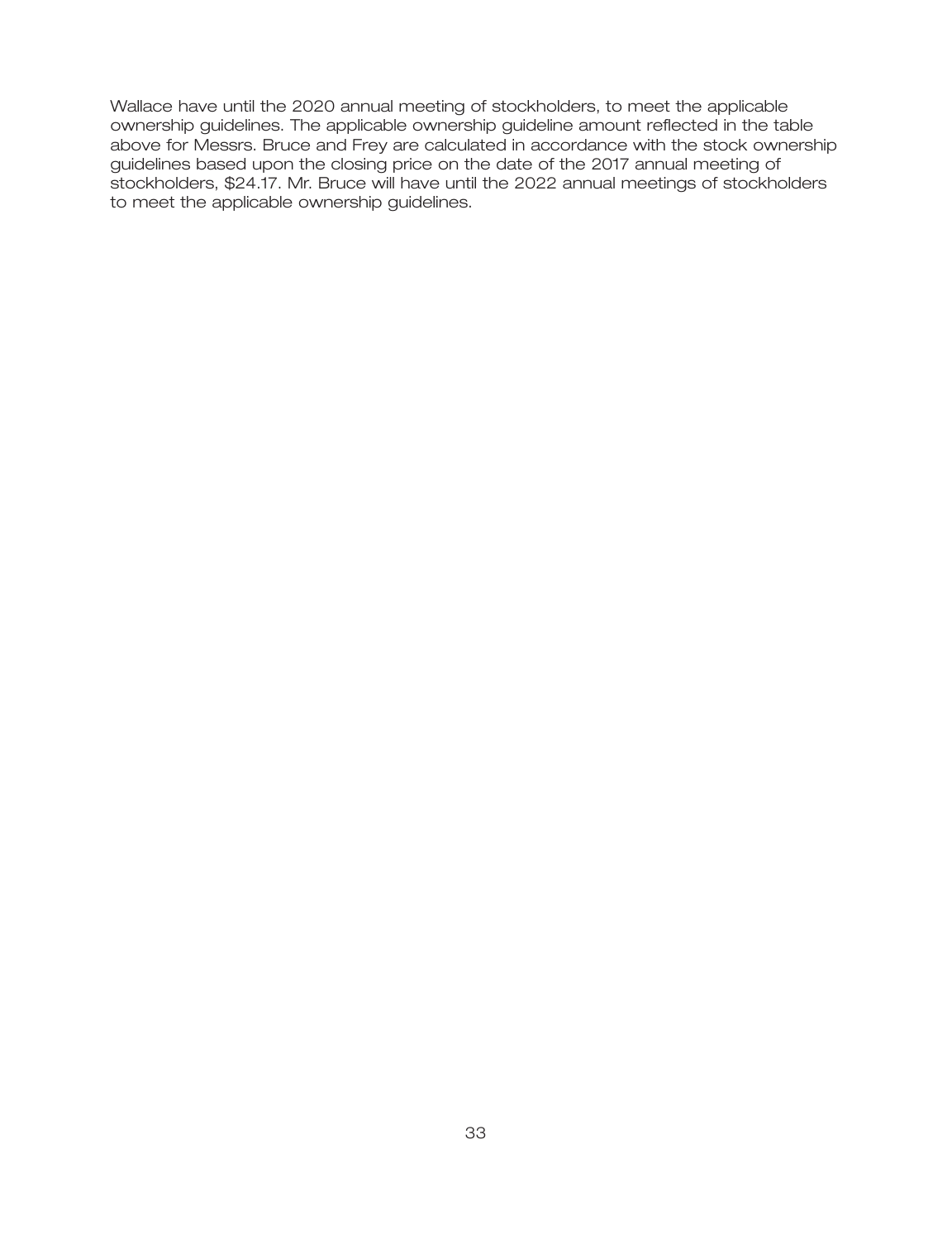## **Compensation Committee Report on Executive Compensation**

The Compensation Committee has reviewed the disclosures under the caption ''Compensation Discussion & Analysis'' contained in this Proxy Statement for the 2018 Annual Meeting of Stockholders and has discussed such disclosures with the management of Uniti. Based on such review and discussion, the Compensation Committee recommended to the Uniti Board of Directors that the ''Compensation Discussion & Analysis'' be included in Uniti's Annual Report on Form 10-K for the fiscal year ended December 31, 2017 and Proxy Statement on Schedule 14A for the 2018 Annual Meeting of Stockholders for filing with the SEC.

The undersigned members of the Compensation Committee have submitted this Report to the Board of Directors.

### **COMPENSATION COMMITTEE:**

David L. Solomon, *Chair* Jennifer S. Banner Francis X. ("Skip") Frantz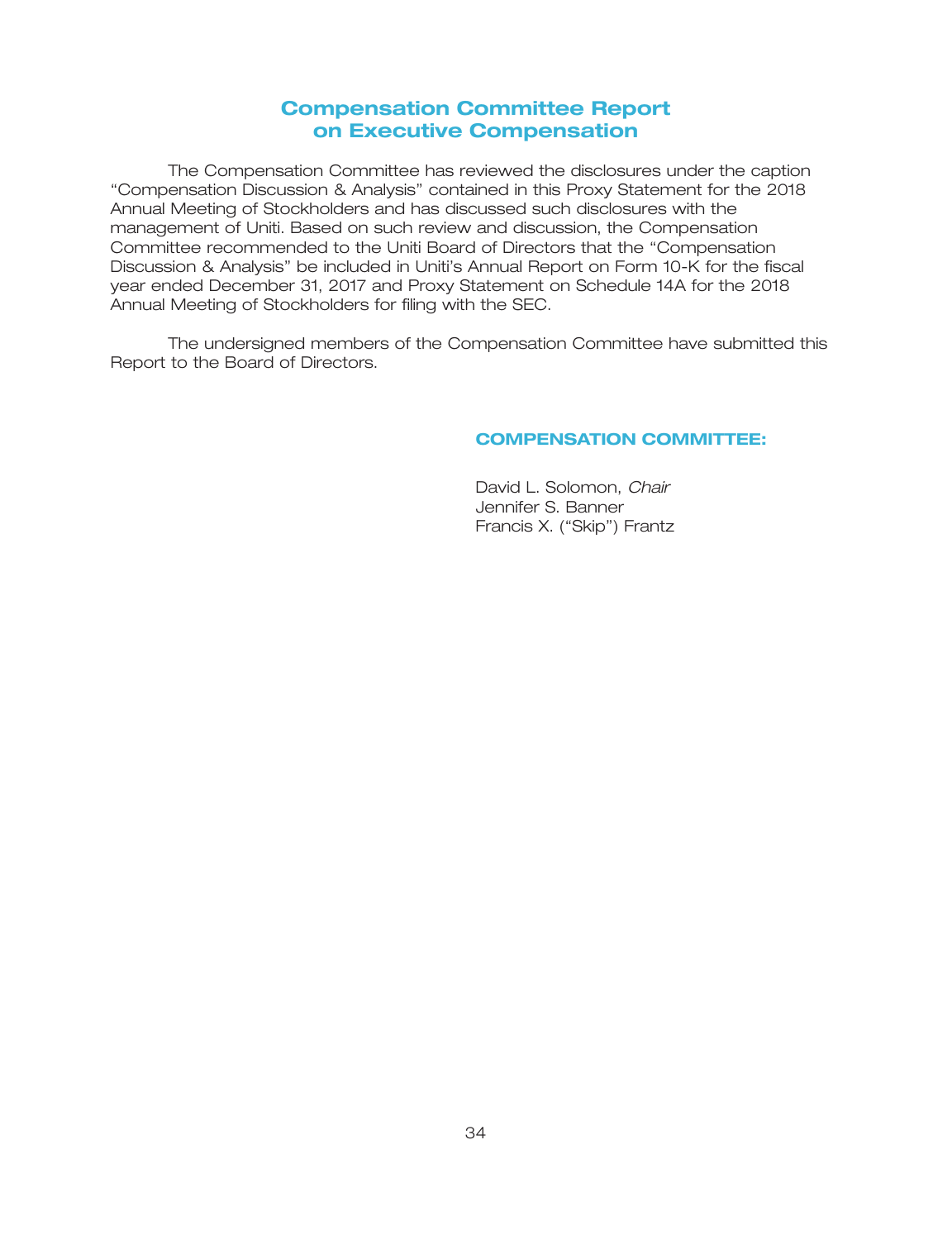#### **Summary Compensation Table**

The following table shows the compensation awarded to, earned by or paid to Uniti's NEOs in fiscal year 2017.

| <b>Name and Principal</b><br>Position                                   | Year | Salary<br>$($ \$) | <b>Bonus</b><br>$($ \$)         | <b>Stock</b><br>Awards<br>$($ \$)(1) | Option<br>$($ \$)        | Non-Equity<br><b>Incentive</b><br>Plan<br><b>Awards Compensation</b><br>$($ \$)(2) | Change in<br>Pension<br>Value and<br><b>Nongualified</b><br><b>Deferred</b><br>Compensation<br>Earnings<br>$($ \$) | <b>All Other</b><br>Compensation<br>$($ \$) $($ 3) | Total<br>$($ \$) |
|-------------------------------------------------------------------------|------|-------------------|---------------------------------|--------------------------------------|--------------------------|------------------------------------------------------------------------------------|--------------------------------------------------------------------------------------------------------------------|----------------------------------------------------|------------------|
| Kenneth A. Gunderman                                                    |      | 2017 721.635      |                                 | 3.192.182                            |                          | 1,495,313                                                                          |                                                                                                                    | 16.172                                             | 5,425,302        |
| President and CEO                                                       | 2016 | 700.000           |                                 | 3.011.149                            | $\overline{\phantom{m}}$ | 1,400,264                                                                          |                                                                                                                    | 15,170                                             | 5,126,583        |
|                                                                         | 2015 | 578.872           |                                 | $-4,740,420$                         | $\overline{\phantom{m}}$ | 1,050,000                                                                          |                                                                                                                    | 1.571                                              | 6,370,863        |
| Mark A. Wallace                                                         |      | 2017 446,635      | $\qquad \qquad -$               | 924,597                              | $\overline{\phantom{m}}$ | 618,750                                                                            |                                                                                                                    | 22,426                                             | 2,012,408        |
| <b>Executive Vice</b>                                                   | 2016 | 421.154           | $\qquad \qquad -$               | 609.184                              |                          | 566,773                                                                            |                                                                                                                    | 20.358                                             | 1.617.469        |
| President-CFO and<br>Treasurer                                          |      | 2015 296.952      | $\qquad \qquad -$               | 816,475                              |                          | 400,000                                                                            |                                                                                                                    | 52,971                                             | 1,566,398        |
| Daniel L. Heard $\ldots$ , $\ldots$                                     | 2017 | 369.711           | $\hspace{0.1mm}-\hspace{0.1mm}$ | 550,350                              |                          | 515,625                                                                            |                                                                                                                    | 15,555                                             | 1,451,241        |
| <b>Executive Vice</b>                                                   |      | 2016 350,000      | $\hspace{0.05cm}$               | 401.336                              |                          | 466.755                                                                            |                                                                                                                    | 10,278                                             | 1,228,369        |
| President-General<br>Counsel and Secretary                              | 2015 | 259.814           | $\overline{\phantom{m}}$        | 632,106                              |                          | 350,000                                                                            |                                                                                                                    | 8.860                                              | 1,250,780        |
| Ronald J. Mudry                                                         | 2017 | 350,000           | 50,000                          | 360,497                              |                          | 214.235                                                                            |                                                                                                                    | 11.980                                             | 986,712          |
| President of Sales and<br><b>Business Development of</b><br>Uniti Fiber | 2016 | 135,731           | 17.828                          | 518,107                              |                          | 32,172                                                                             |                                                                                                                    | 4,091                                              | 707,929          |

(1) The amounts included in this column reflect the aggregate grant date fair value calculated in accordance with FASB ASC Topic 718 for restricted stock and performance-based restricted stock unit awards granted during 2017. The fair values in this column reflect the expected future cash flows of dividends and therefore dividends on unvested shares are not separately disclosed. The assumptions used in the calculation of the amounts shown are included in Note 10 to our audited consolidated financial statements, which are included in our Annual Report on Form 10-K for the fiscal year ended December 31, 2017. Additional information regarding the Long-Term Incentive Plan is discussed in further detail in the Compensation Discussion & Analysis under the heading ''Elements of 2017 Compensation—Equity-Based Compensation.''

The grant date fair values of performance-based restricted stock units (or PSUs) are based upon the probable levels of achievement of the performance goals related to those awards. The resulting number of PSUs that vest, if any, depends on whether we achieve the specified level of performance with respect to the performance measures tied to these awards. The grant date fair values of PSUs are reported in the table above at target payout, representing the probable outcome of performance conditions as calculated at the time of grant, which is less than the maximum possible payout. The table below shows the grant date fair values of the PSUs granted to each NEO during fiscal year 2017 at the probable payout and the maximum payout that would result if the highest levels of performance goals are achieved.

| <b>Name</b>          | <b>Grant Date Fair Value of PSUs</b><br>(Probable Payout)<br>(\$) | <b>Grant Date Value of PSUs</b><br>(Maximum Payout)<br>(\$) |  |  |
|----------------------|-------------------------------------------------------------------|-------------------------------------------------------------|--|--|
| Kenneth A. Gunderman | 1.811.137                                                         | 2,762,089                                                   |  |  |
| Mark A. Wallace      | 524.584                                                           | 800,026                                                     |  |  |
| Daniel L. Heard      | 312.249                                                           | 476.202                                                     |  |  |
| Ronald J. Mudry      | 182.705                                                           | 266,622                                                     |  |  |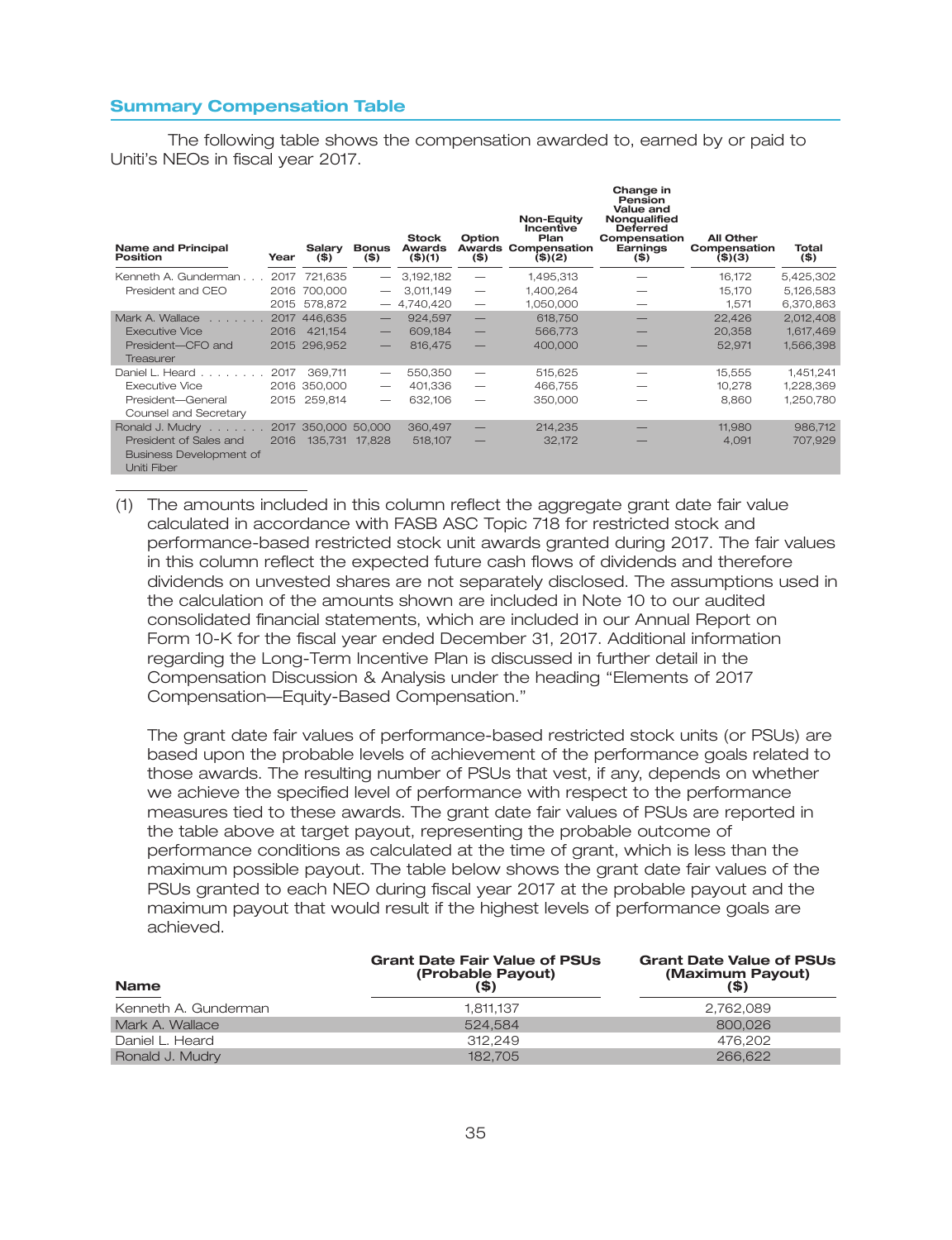- (2) The amounts reflect cash payments for 2017 pursuant to the Short-Term Incentive Plan. Additional information regarding the Short-Term Incentive Plan is discussed in further detail in the Compensation Discussion & Analysis under the heading ''Elements of 2017 Compensation—Short-Term Incentives.''
- (3) The amounts reflected in this column represent the sum of all other compensation received by the NEOs and are comprised of (i) company matching contributions under Uniti's 401(k) plan for Messrs. Gunderman, Wallace, Heard and Mudry of \$14,462, \$18,357, \$14,265 and \$10,432, respectively, (ii) imputed income for value over \$50,000 of life insurance coverage provided by Uniti, and (iii) cell phone allowances.

Pay Ratio Disclosure. In 2017, the SEC adopted rules (as required by the Dodd-Frank Act) requiring disclosure of the (i) the annual total compensation of our median employee (excluding our President and Chief Executive Officer (or CEO)), (ii) the annual total compensation of our CEO, and (iii) the ratio of the annual total compensation of our median employee to the annual total compensation of our CEO. In 2017, the total compensation of our CEO was \$5,425,302 (as reported in the Summary Compensation Table), and the total compensation of our median employee was \$75,448. The total compensation of our CEO was approximately 72 times that of the median employee.

We identified the median employee using actual W-2 compensation of all employees who were employed as of December 31, 2017, including full-time, part-time, seasonal and temporary employees (other than our CEO). Our total number of employees as of December 31, 2017 was 654. For purposes of determining our pay ratio, we excluded 21 non-U.S. employees, including 16 employees located in Mexico and 5 employees located in Colombia, and 356 employees that became employees as a result of the acquisitions of Hunt Telecommunications, LLC and Southern Light, LLC in 2017. The 21 non-U.S. employees as a percentage of the total 654 U.S. and non-U.S. employees was 3.2%. After identifying the median employee, we calculated the annual total compensation for the median employee using the same methodology we used for calculating our CEO's compensation as reported in the Summary Compensation Table.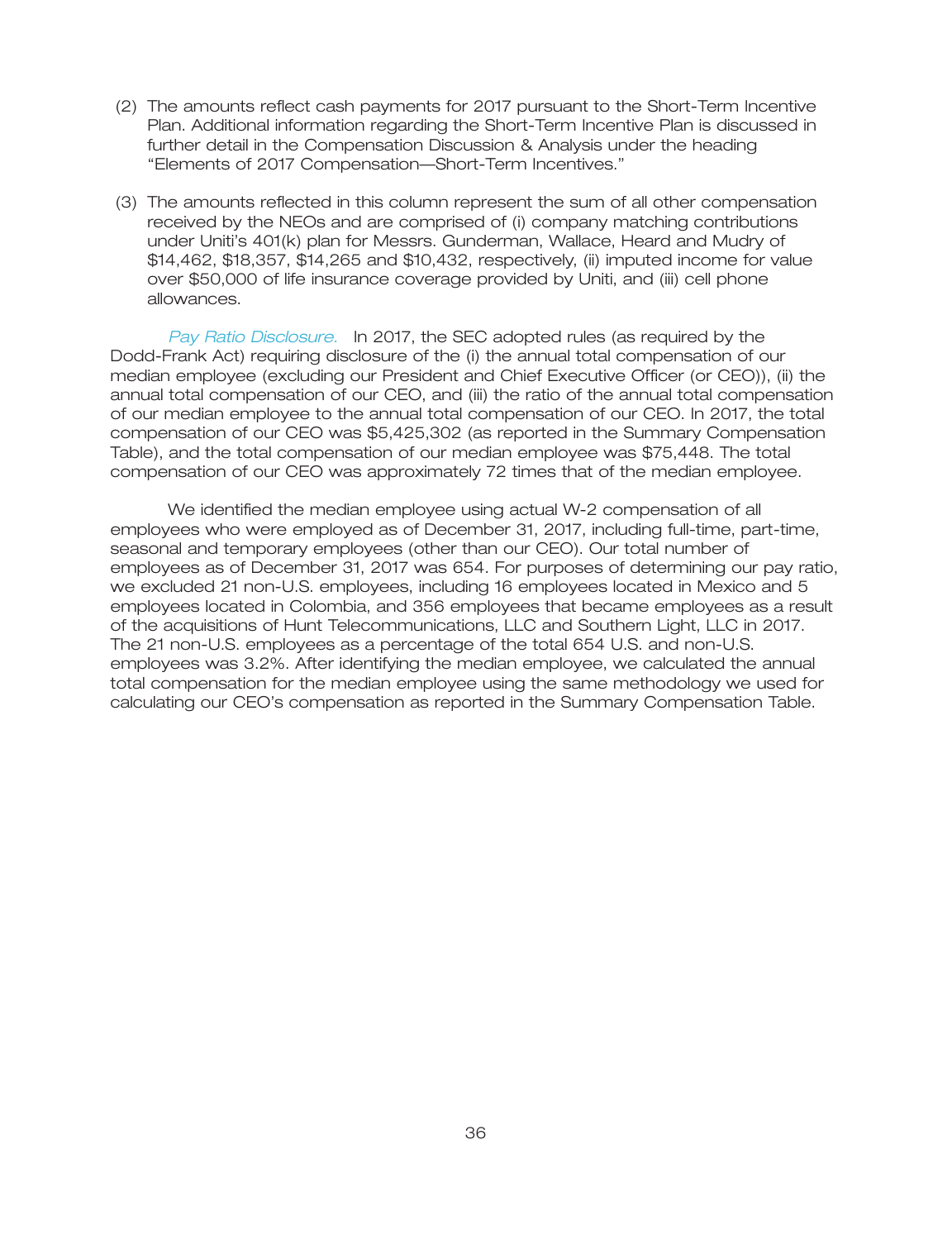### **Grants of Plan-Based Awards**

The following table shows information regarding grants of plan-based awards, including equity and non-equity incentive plans, made by Uniti during 2017 to the individuals named below.

|                         |                               | Non-Equity Incentive Plan Awards (\$)(1) | <b>Estimated Future Payouts Under</b> |                    |                            | <b>Estimated Future Payouts Under</b> | Equity Incentive Plan Awards (#)(2) | All<br>Other<br><b>Stock</b><br>Awards:<br><b>Number</b><br>of<br><b>Shares</b><br>of<br>Stock or | Grant<br>Date<br>Fair<br>Value of<br><b>Stock and</b>  |
|-------------------------|-------------------------------|------------------------------------------|---------------------------------------|--------------------|----------------------------|---------------------------------------|-------------------------------------|---------------------------------------------------------------------------------------------------|--------------------------------------------------------|
| <b>Name</b>             | Grant<br>Date                 | <b>Threshold</b><br>$($ \$)              | <b>Target</b><br>$($ \$)              | Maximum<br>$($ \$) | <b>Threshold</b><br>(  # ) | Target<br>$($ #)                      | <b>Maximum</b><br>(  # )            | <b>Units</b><br>(4)(3)                                                                            | Option<br>Awards(4)                                    |
| Kenneth A.<br>Gunderman | 2/13/17<br>2/13/17<br>2/13/17 | 543,750                                  | 1,087,500                             | 1,631,250          | 25,785                     | 51,570                                | 103,140                             | 51,570                                                                                            | \$1,381,045<br>1,811,137<br>\$                         |
| Mark A.<br>Wallace      | 2/13/17<br>2/13/17<br>2/13/17 | 225,000                                  | 450,000                               | 675,000            | 7,469                      | 14,937                                | 29,874                              | 14,937                                                                                            | $\mathfrak{B}$<br>400,013<br>524,584<br>\$             |
| Daniel L.<br>Heard      | 2/13/17<br>2/13/17<br>2/13/17 | 187,500                                  | 375,000                               | 562,500            | 4,446                      | 8,891                                 | 17,782                              | 8,891                                                                                             | 238,101<br>\$<br>\$<br>312,249                         |
| Ronald J.<br>Mudry      | 2/13/17<br>2/13/17<br>2/13/17 | 175,000                                  | 350,000                               | 525,000            | 3,320                      | 6,639                                 | 9,959                               | 6,639                                                                                             | $\mathfrak{B}$<br>177,792<br>$\mathfrak{B}$<br>182,705 |

- (1) The amounts reported in these columns represent potential performance-based cash bonuses that each NEO could have earned based upon the Company's achievement of certain quantitative performance criteria set forth in the Short-Term Incentive Plan. For further discussion regarding these quantitative metrics, see the information regarding the Short-Term Incentive Plan under the heading ''Elements of 2017 Compensation—Short-Term Incentives.'' Based on the Company's 2017 performance, the Compensation Committee awarded payouts under the Short-Term Incentive Plan to Messrs. Gunderman, Wallace and Heard at 138% and to Mr. Mudry at 61% of their target cash payout levels, which amounts are included in the ''Non-Equity Incentive Plan Compensation'' of the Summary Compensation Table above.
- (2) The amounts reported in these columns represent potential share payouts with respect to PSU awards that were made in connection with the 2017 annual equity grant program under the Long-Term Incentive Plan. PSU awards will vest, if at all, at the end of the three-year performance period based on the Company's achievement of metrics related to relative TSR over a three-year period ending March 1, 2020. Threshold, target or maximum performance will result in the NEOs earning 50%, 100% or 150% of the target number of the PSUs, respectively.
- (3) The amounts reported in this column represent time-based restricted stock awards under the Long-Term Incentive Plan made in connection with the 2017 annual equity grant program. The reported restricted stock grants will vest in three equal installments on March 1 of each year, beginning on March 1, 2018, subject to continued employment at each vesting date.
- (4) The amounts reported in this column reflect the aggregate grant date fair value calculated in accordance with FASB ASC Topic 718 for restricted stock and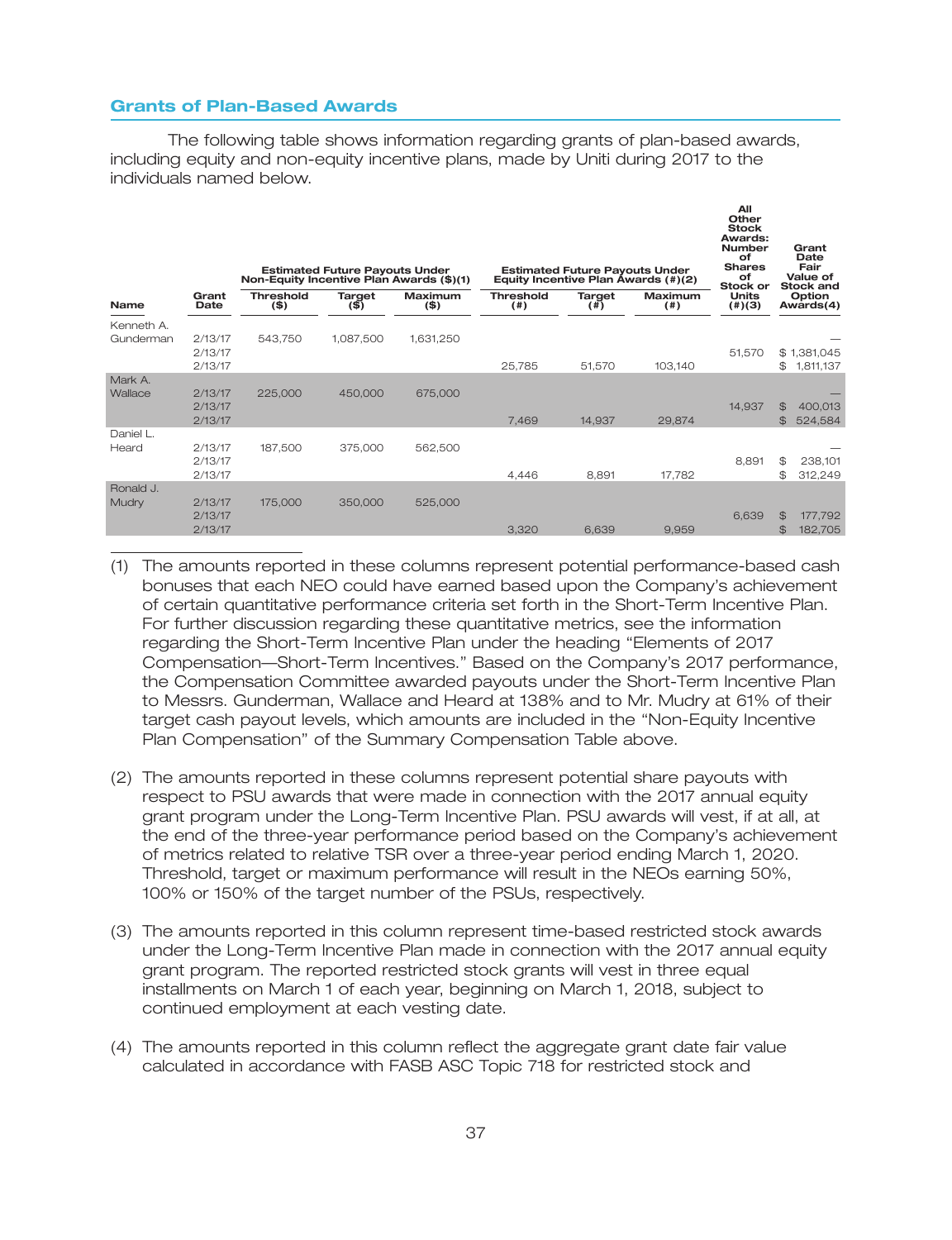performance-based restricted stock unit awards granted during 2017 pursuant to the Long-Term Incentive Plan. The fair values in this column reflect the expected future cash flows of dividends and therefore dividends on unvested shares are not separately disclosed. The assumptions used in the calculation of the amounts shown are included in Note 10 to our audited consolidated financial statements, which are included in our Annual Report on Form 10-K for the fiscal year ended December 31, 2017. Additional information regarding the Long-Term Incentive Plan is discussed in further detail in the Compensation Discussion & Analysis under the heading ''Elements of 2017 Compensation—Equity-Based Compensation.''

#### **Outstanding Equity Awards at Fiscal Year-End**

The following table shows information regarding outstanding awards held by the individuals named below as of December 31, 2017. All awards represent grants of restricted stock or units pursuant to the Long-Term Incentive Plan.

|                      | <b>Stock Awards(1)</b>                                                            |                                                                                                |                                                                                                                                                             |                                                                                                                                                                                                                 |  |  |  |  |
|----------------------|-----------------------------------------------------------------------------------|------------------------------------------------------------------------------------------------|-------------------------------------------------------------------------------------------------------------------------------------------------------------|-----------------------------------------------------------------------------------------------------------------------------------------------------------------------------------------------------------------|--|--|--|--|
| <b>Name</b>          | Number of Shares or<br>Units of<br><b>Stock That Have Not</b><br>Vested $(\#)(2)$ | Market Value of<br><b>Shares or Units of</b><br><b>Stock That Have</b><br>Not Vested $(\$)(3)$ | <b>Equity Incentive</b><br>Plan Awards:<br>Number of<br>Unearned<br><b>Shares, Units or</b><br><b>Other Rights</b><br>That<br><b>Have Not</b><br>Vested (#) | <b>Equity</b><br><b>Incentive</b><br><b>Plan Awards:</b><br>Market or<br><b>Payout Value of</b><br>Unearned<br><b>Shares, Units</b><br>or<br><b>Other Rights</b><br>That<br><b>Have Not</b><br>Vested $(\$)(3)$ |  |  |  |  |
| Kenneth A. Gunderman | 212,956                                                                           | \$3,788,487                                                                                    | 23,710(4)<br>76,116(5)<br>25,785(6)                                                                                                                         | 421,801<br>\$<br>\$1,354,104<br>458,715<br>\$                                                                                                                                                                   |  |  |  |  |
| Mark A. Wallace      | 45,676                                                                            | $\mathfrak{B}$<br>812,576                                                                      | 3,613(4)<br>15,399(5)<br>7,469(6)                                                                                                                           | $\mathfrak{S}$<br>64,275<br>\$273,948<br>132,874<br>$\mathbb{S}$                                                                                                                                                |  |  |  |  |
| Daniel L. Heard      | 30,407                                                                            | \$.<br>540,941                                                                                 | 3,162(4)<br>10,145(5)<br>4,446(6)                                                                                                                           | \$<br>56,252<br>\$<br>180,480<br>79,094<br>\$                                                                                                                                                                   |  |  |  |  |
| Ronald J. Mudry      | 23,245                                                                            | 413,529<br>$\mathbb{S}$                                                                        | 3,320(6)                                                                                                                                                    | \$<br>59,063                                                                                                                                                                                                    |  |  |  |  |

(1) Uniti has not granted stock options and therefore no options were outstanding at December 31, 2017.

(2) The following table sets forth the vesting schedule of the shares reported in this column for each NEO, which shares are subject to time-based vesting only and do not require the achievement of any corporate or individual performance targets to vest:

|           | <b>Named Executive Officer</b>                                                    |        |        |        |  |  |
|-----------|-----------------------------------------------------------------------------------|--------|--------|--------|--|--|
|           | Vesting Date Kenneth A. Gunderman Mark A. Wallace Daniel L. Heard Ronald J. Mudry |        |        |        |  |  |
| 2/13/2018 | 17.190                                                                            | 4.979  | 2.964  | 2,213  |  |  |
| 3/1/2018  | 25,372                                                                            | 5.133  | 3.382  |        |  |  |
| 3/31/2018 | 15,806                                                                            | 20,473 | 14,753 |        |  |  |
| 4/24/2018 | 94,836                                                                            |        |        |        |  |  |
| 2/13/2019 | 17.190                                                                            | 4.979  | 2.964  | 2.213  |  |  |
| 3/1/2019  | 25,372                                                                            | 5.133  | 3,381  |        |  |  |
| 8/31/2019 |                                                                                   |        |        | 16.606 |  |  |
| 2/13/2020 | 17.190                                                                            | 4.979  | 2,963  | 2,213  |  |  |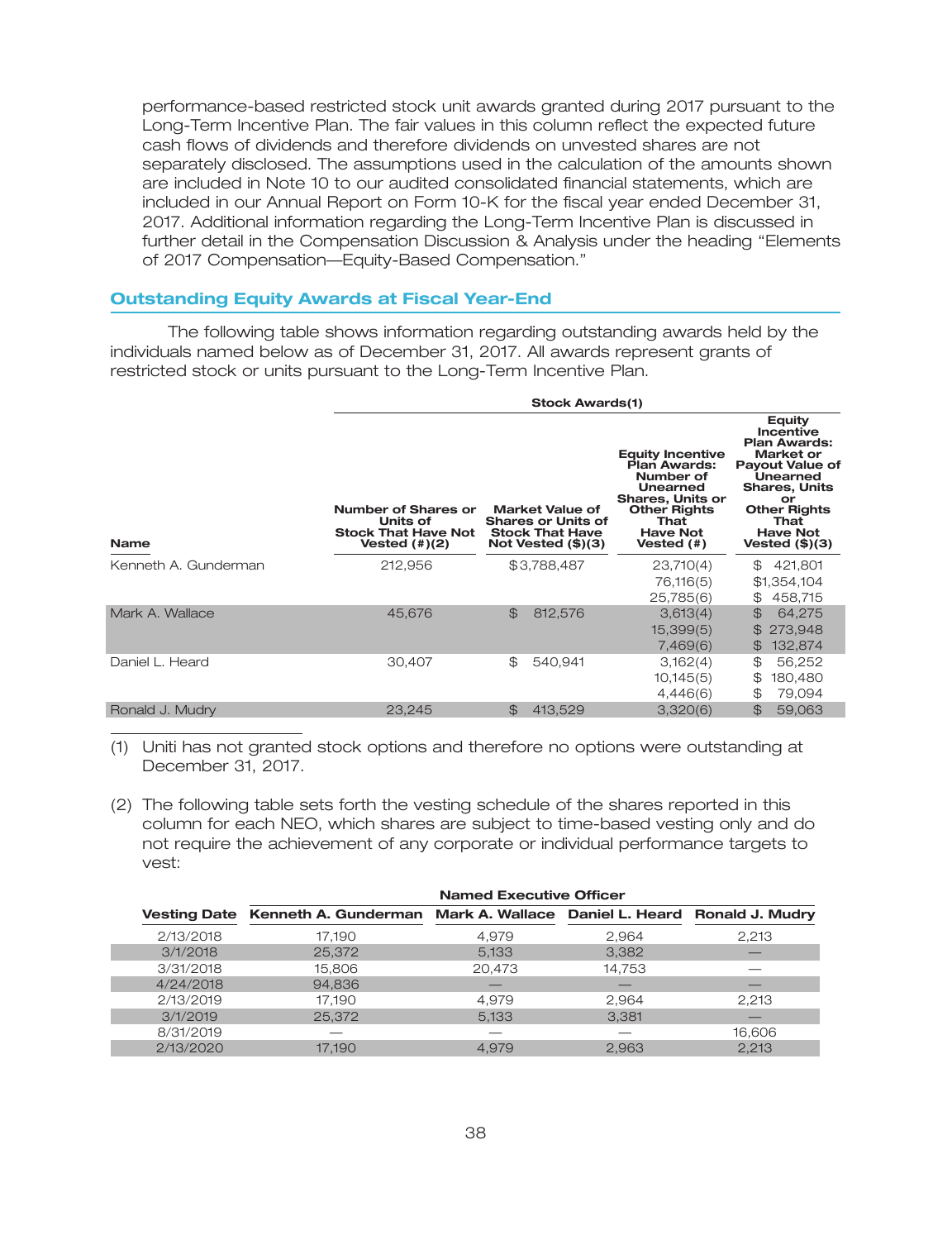- (3) This value was determined by multiplying the number of unvested shares or units by the closing price of our common stock as reported on NASDAQ on December 29, 2017 (the last trading day of 2017), which was \$17.79.
- (4) These amounts represent outstanding and unvested awards of PSUs (at threshold) granted in 2015 scheduled to vest, if at all, based on the Company's achievement of metrics related to relative TSR over a three-year period ending April 27, 2018. In measuring our relative TSR, 50% is weighted to our performance against the MSCI US REIT Index (measured in basis points), and 50% is weighted to our performance against our 2015 peer group (measured by percentile ranking). As a result of actual performance through the mailing date of this Proxy Statement, none of the shares reported are expected to vest.
- (5) These amounts represent outstanding and unvested awards of PSUs (at target) granted in 2016 scheduled to vest, if at all, based on the Company's achievement of metrics related to relative TSR over a three-year period ending March 1, 2019. In measuring our relative TSR, 50% is weighted to our performance against our 2016 peer group, and 50% is weighted to our performance against our 2016 telecom peer group, in each case measured by percentile ranking.
- (6) These amounts represent outstanding and unvested awards of PSUs (at threshold) granted in 2017 scheduled to vest, if at all, based on the Company's achievement of metrics related to relative TSR over a three-year period ending March 1, 2020. In measuring our relative TSR, 50% is weighted to our performance against the Peer Group, and 50% is weighted to our performance against the Telecom Peer Group, in each case measured by percentile ranking, as further discussed in the Compensation Discussion & Analysis under the heading ''Elements of 2017 Compensation—Equity-Based Compensation.''

#### **Options Exercises and Stock Vested**

The following table sets forth certain information regarding the vesting of equity awards held by the individuals named below during 2017.

|                      | <b>Stock Awards(1)</b>                                              |                                                       |  |  |
|----------------------|---------------------------------------------------------------------|-------------------------------------------------------|--|--|
| <b>Name</b>          | Number of<br><b>Shares</b><br><b>Acquired</b><br>on.<br>Vesting (#) | Value<br><b>Realized on</b><br><b>Vesting</b><br>(\$) |  |  |
| Kenneth A. Gunderman | 25,372(2)<br>15,806(3)                                              | \$730,714<br>\$408,585                                |  |  |
| Mark A. Wallace      | 5,133(2)<br>2,408(3)                                                | \$147,830<br>$\mathbb{B}$<br>62.247                   |  |  |
| Daniel L. Heard      | 3,382(2)<br>2,107(3)                                                | \$<br>97,402<br>54,466<br>\$.                         |  |  |
| Ronald J. Mudry      |                                                                     |                                                       |  |  |

(1) Uniti does not currently grant stock options and therefore had no option exercises by any NEO in 2017.

(2) Shares vested on March 1, 2017. The value realized upon vesting calculated by multiplying \$28.80, the closing price of our common stock on the vesting date, by the number of shares that vested.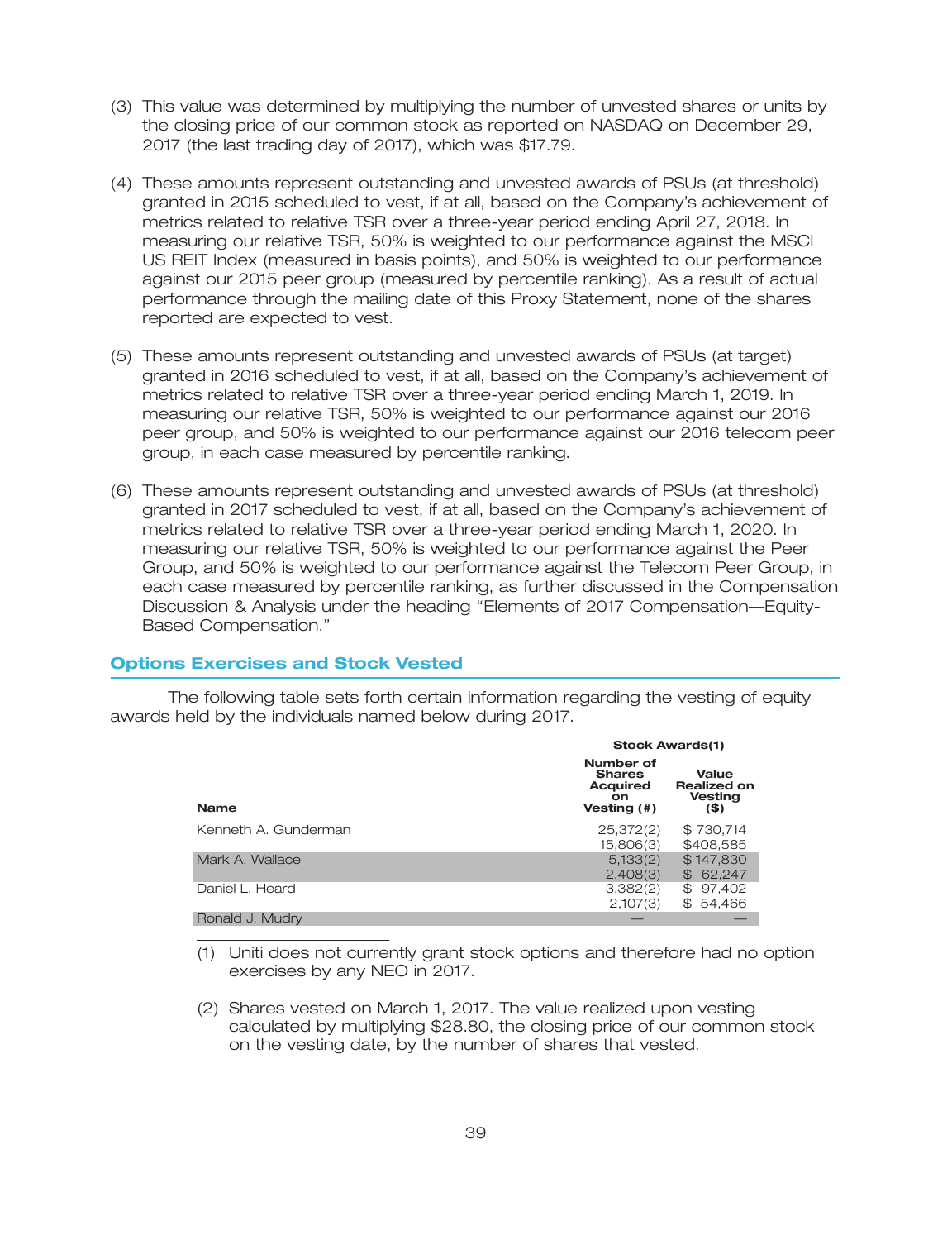(3) Shares vested on March 31, 2017. The value realized upon vesting calculated by multiplying \$25.85, the closing price of our common stock on the vesting date, by the number of shares that vested.

### **Non-Qualified Deferred Compensation**

|                      | <b>Executive</b><br><b>Contributions in</b><br><b>Last Fiscal Year</b><br>(\$)(1) | Uniti<br><b>Contributions</b><br>in Last Fiscal<br>Year<br>(\$) | Aggregate<br>Earnings in<br><b>Last Fiscal</b><br>Year $($)(2)$ | Aggregate<br>Withdrawals/<br>Distributions (\$) | Aggregate<br><b>Balance</b><br>at<br>Last<br><b>Fiscal</b><br>Year-End<br>$($ \$) |
|----------------------|-----------------------------------------------------------------------------------|-----------------------------------------------------------------|-----------------------------------------------------------------|-------------------------------------------------|-----------------------------------------------------------------------------------|
| Kenneth A. Gunderman | 70,000                                                                            |                                                                 | 3.360                                                           |                                                 | 167,210                                                                           |
| Mark A. Wallace      |                                                                                   |                                                                 |                                                                 |                                                 |                                                                                   |
| Daniel L. Heard      |                                                                                   |                                                                 | 840                                                             |                                                 | 47.469                                                                            |

(1) Amounts included in this column are included in the ''Salary'' column of the Summary Compensation Table.

(2) There were no ''above-market earnings'' for 2017 and therefore none of these amounts were included in the Summary Compensation Table.

The Uniti Group Inc. Deferred Compensation Plan (the ''Plan'') permits eligible employees, including the Company's NEOs, to defer payment of up to 75% of their base salary and 90% of their annual bonuses and other cash compensation. Each participant's account is credited annually with interest at a rate equal to the lesser of (i) the Company's Weighted Average Cost of Debt (as defined in the Plan) or (ii) the then current yield on the United States 10-year Treasury Note. A participant's interest in Company contributions will vest 100% after three years of service, or, if earlier, upon the employee's death or disability, upon a Change in Control (as defined in the Plan) or upon the Plan's termination.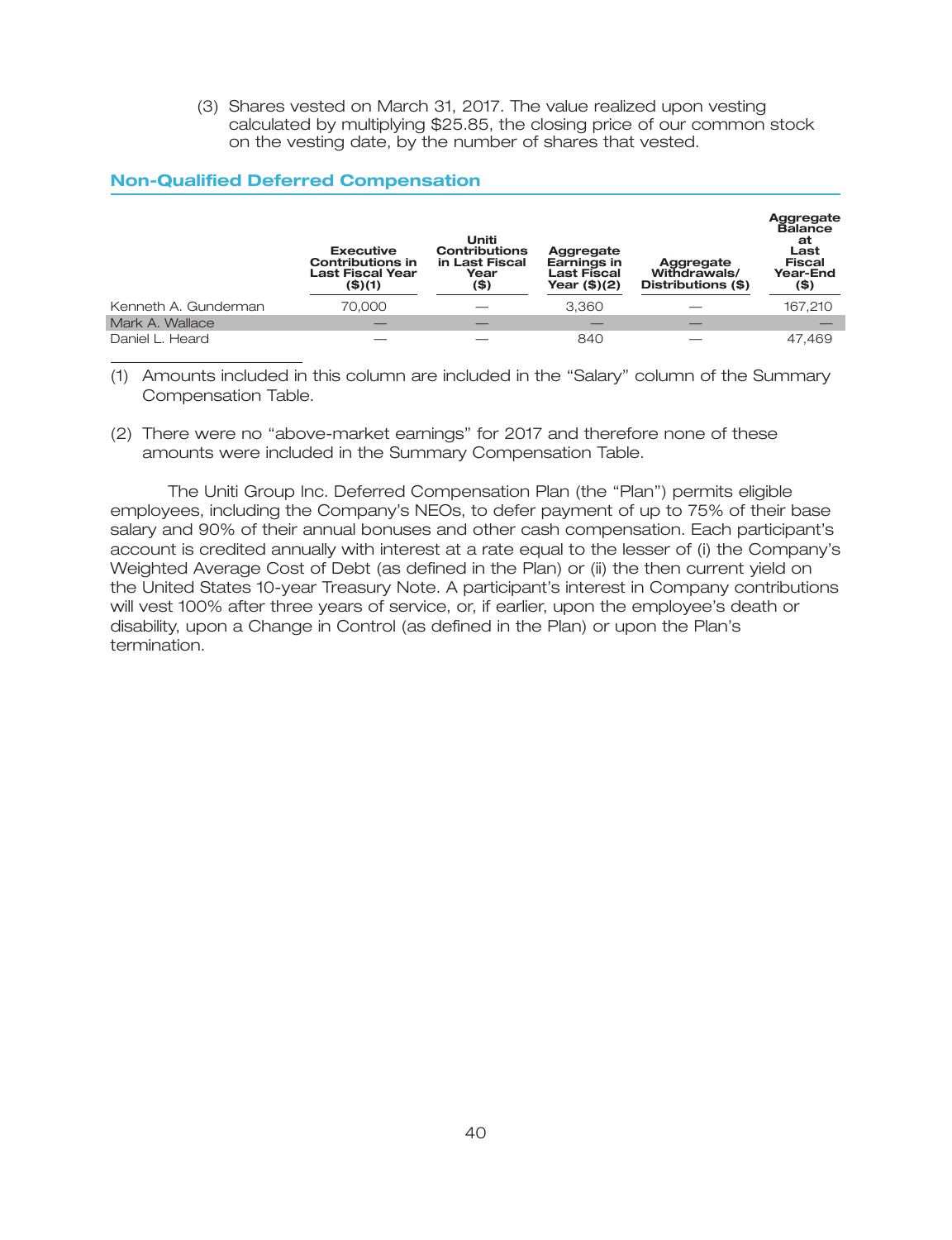### **Agreements with Our Named Executive Officers**

#### *Employment Agreement with Kenneth A. Gunderman*

Effective February 12, 2015, we entered into an Employment Agreement with Mr. Gunderman (the ''Employment Agreement'') pursuant to which he serves as our President and Chief Executive Officer and as a member of our Board of Directors. The original term of the Employment Agreement runs through December 31, 2018, unless earlier terminated, and it will automatically renew for successive one-year intervals after 2018 unless either party gives the other at least 90 days' notice. The Employment Agreement provides Mr. Gunderman a base salary of no less than \$700,000 per year (subject to periodic review and increase) and provides further that he is eligible to participate in any annual compensation plans as may be implemented with a target bonus equal to 150% of his then base salary. The target bonus may be increased to 200% of the then base salary at the discretion of the Compensation Committee.

Pursuant to the Employment Agreement, following the consummation of our spin-off from Windstream, we granted Mr. Gunderman a time-based restricted stock award with a grant date value of \$2,625,000, which will vest in full on the third anniversary of the spin-off. Additionally, we granted Mr. Gunderman restricted stock with a grant date value of \$2,625,000, which consisted of 50% performance-based restricted stock units and 50% time-based restricted stock vesting in three equal installments on March 31 of each year, beginning on March 31, 2016. Mr. Gunderman is further entitled to receive health, welfare and retirement benefits from Uniti.

The Employment Agreement provides that, should Mr. Gunderman's employment be terminated during the term of the Employment Agreement by his death or disability, by the Company for ''cause'' (as defined in the Employment Agreement) or by Mr. Gunderman without ''good reason'' (as defined in the Employment Agreement), then we will pay to Mr. Gunderman his base salary and any accrued vacation pay through the date of termination and any amount payable under any incentive compensation plan with respect to the measuring period ending immediately prior to the measuring period during which the termination occurs, in each case to the extent not already paid.

In the event we terminate Mr. Gunderman's employment during the term of the Employment Agreement without cause or Mr. Gunderman terminates his employment for good reason, then we will pay to Mr. Gunderman a lump-sum severance benefit equal to two times his annual base salary (in addition to any other amounts already due and owing).

Additionally, if Mr. Gunderman is terminated without cause or he terminates his employment with Uniti for good reason, in each case within two years of a ''change in control'' of Uniti (as defined in the Employment Agreement), then we will pay to Mr. Gunderman, in a lump sum, the following amounts (in addition to any other amounts already due and owing): (i) a pro rata annual bonus for the year of termination at target;  $(iii)$  a severance benefit equal to two times the sum of  $(x)$  the higher of his annual base salary in effect prior to the change in control or his annual base salary in effect prior to his termination and (y) the higher of his annual target bonus in effect prior to the change in control or his target annual bonus in effect prior to his termination; and (iii) an amount equivalent to the cost of two years' health and dental insurance continuation. No severance payable following a change in control is subject to gross-up for golden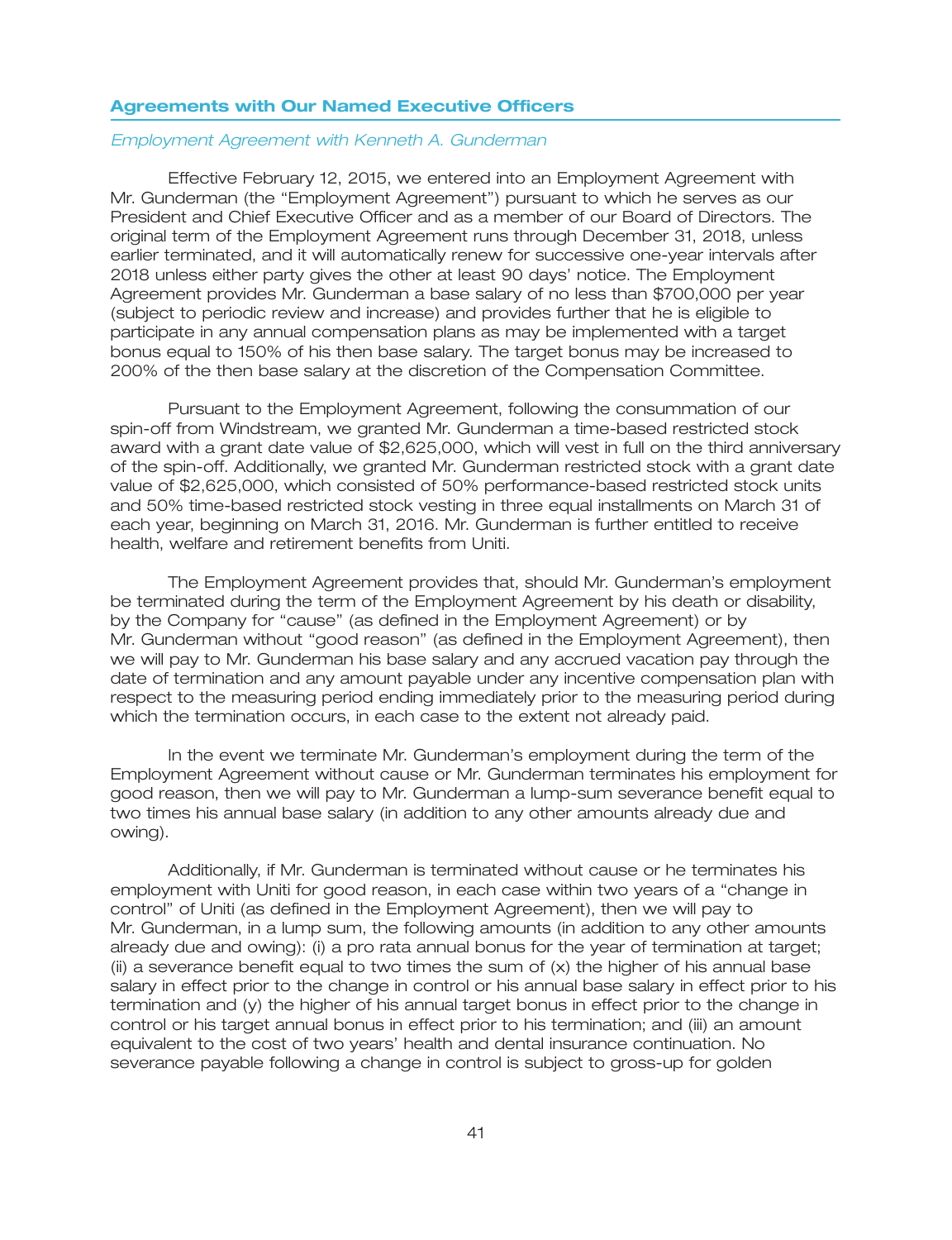parachute excise taxes, and the severance payable to Mr. Gunderman will be reduced to the amount that is not subject to such taxes if doing so would result in a greater after-tax payment to him. In any event, any severance payable to Mr. Gunderman will be subject to his execution of a release of claims, and the Employment Agreement also imposes one-year post termination noncompetition/nonsolicitation obligations.

#### *Severance Agreements with Mark A. Wallace and Daniel L. Heard*

We entered into Severance Agreements with each of Mr. Wallace and Mr. Heard, the terms of which continue until the earliest of (i) prior to a change in control, the date of termination determined in accordance with the Severance Agreements or June 1, 2018, or (ii) after a change in control, the Company's performance of its obligations under the Severance Agreements if a payment trigger has occurred or the expiration of the period for a payment trigger to occur if such expiration occurs after June 1, 2018.

The Severance Agreements provide that should the executive officer's employment be terminated: (i) whether due to his death or disability, by the Company for cause, or by him with or without good reason, the Company must pay to the executive officer his base salary and any accrued vacation pay through the date of termination in a lump sum within 30 days, to the extent not already paid; or (ii) by the Company without cause and such termination does not occur at the same time or within two years following a change in control of the Company, the Company must pay, in lieu of any other post-termination benefits, (x) the executive officer's annual base salary and any accrued vacation pay through the date of termination in a lump sum within 30 days, to the extent not already paid, and (y) an amount no less than his annual base salary in effect on the date of termination in equal installments over a period of one year.

Should the executive officer's employment be terminated by the Company without cause or by him with good reason and such termination occurs at the same time as or within two years following a change in control of the Company, the Company must pay to the executive officer the following:

- his base salary and any accrued vacation pay through the date of termination;
- any incentive compensation that has been awarded to him for the completed fiscal year or other completed measuring period prior to the date of termination but not yet paid to him;
- an amount equal to the annual incentive target in effect prior to the payment trigger pro-rated through the date of termination, reduced by any amount paid or payable for the fiscal year during which the date of termination occurs;
- an amount equal to two times the sum of: (x) the higher of (1) his annual base salary immediately prior to the change in control and (2) his annual base salary in effect immediately prior to the payment trigger and (y) the higher of (1) his annual incentive target in effect immediately prior to the change in control and (2) his annual incentive target in effect immediately prior to the payment trigger;
- his health and dental insurance benefits for 24 months; and
- certain outplacement services.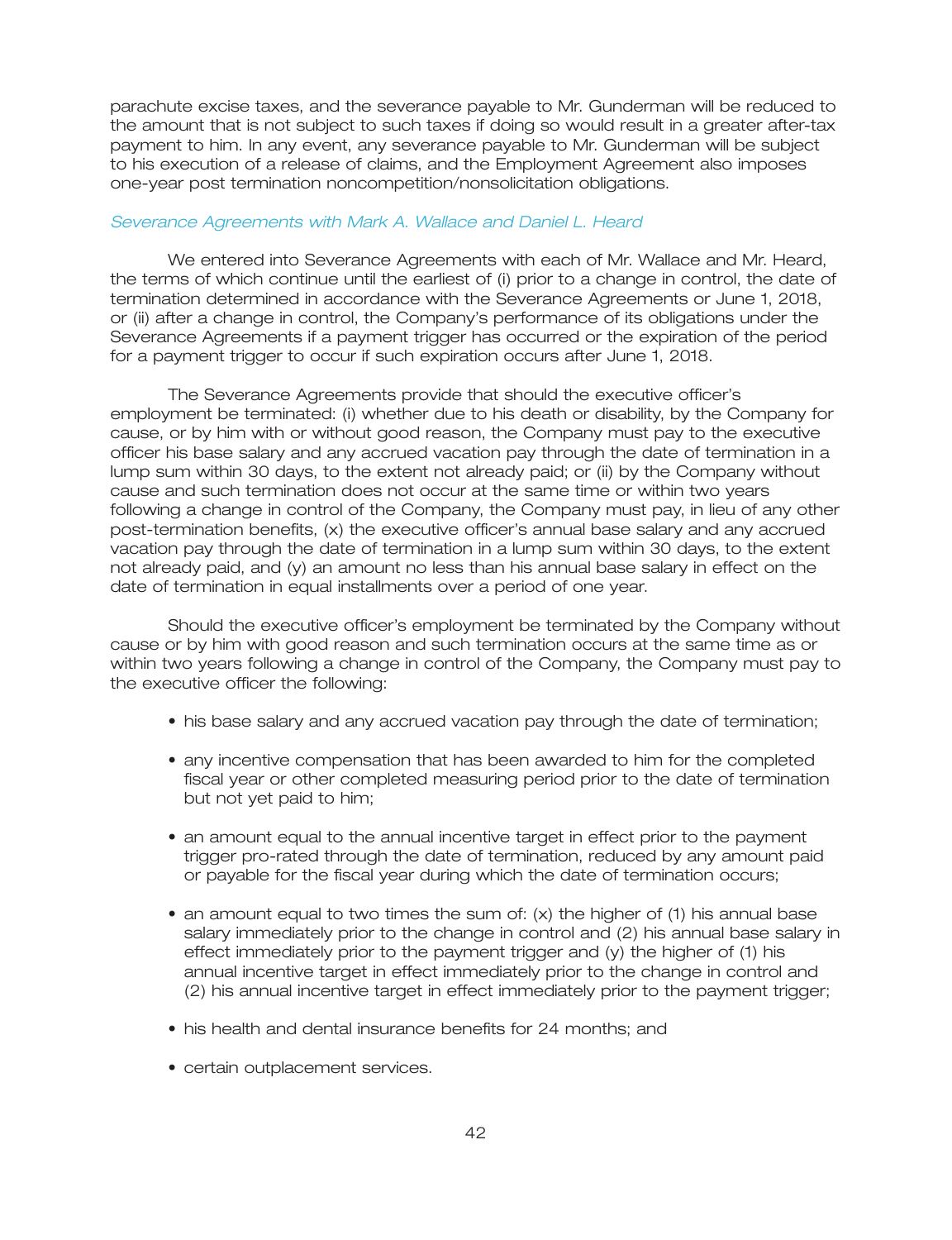The Company will pay or provide the foregoing in the manner set forth in the Severance Agreements. In the event that certain payments or benefits under the Severance Agreements would be subject to an excise tax under Section 4999 of the Internal Revenue Code, as amended, then such payments or benefits may be reduced in the manner set forth in the Severance Agreements.

The Company is only obligated to pay or provide, or continue to pay and provide, benefits in the event of a payment trigger to the extent that the executive officer executes a waiver and release in the form set forth in the respective Severance Agreement and otherwise remains in compliance with certain covenants set forth therein. The Severance Agreements include one-year post-termination non-disclosure, non-compete and non-interference covenants.

#### *Severance arrangement with Ronald J. Mudry*

The Company and Mr. Mudry entered into a severance arrangement in connection with his employment. Under the arrangement, if Mr. Mudry's employment is terminated by the Company without Cause (as defined in the Long-Term Incentive Plan) or by Mr. Mudry for Good Reason (as defined the Long-Term Incentive Plan), the Company must pay Mr. Mudry an amount no less than his annual base salary in effect on the date of termination in equal installments over a period of one year.

As a condition to his employment, Mr. Mudry entered into a restrictive covenants agreement, which contains one-year post-termination non-disclosure, non-compete and non-interference covenants. The Company is only obligated to pay or provide, or continue to pay and provide, benefits in the event of such a termination to the extent that Mr. Mudry (i) executes a waiver and release in a form acceptable to the Company and otherwise remains in compliance with certain covenants set forth therein and (ii) remains in compliance with his restrictive covenants agreement.

#### **Potential Payments upon Termination or Change in Control**

As discussed in the section above titled ''Agreements with Our Named Executive Officers,'' the Company is required to pay or provide certain compensation and benefits to each of its NEOs in the event of certain terminations of employment or a change in control of the Company. In addition to such compensation and benefits, each NEO's outstanding equity awards are subject to accelerated vesting in the event the NEO is terminated. In the event that an NEO is terminated without Cause (as defined in the Long-Term Incentive Plan), terminates his employment for Good Reason (as defined in the Long-Term Incentive Plan) or experiences a Company-approved retirement (as determined in the sole discretion of the Compensation Committee), a pro-rated portion of unvested restricted stock held by the NEO would vest based on the date of termination. In addition, unvested PSUs held by the NEO would remain eligible to vest subject to achievement of the relevant performance criteria, subject to the Compensation Committee's ability to determine, in its sole discretion, whether the NEO would be entitled to the full number of shares to which the NEO would have been entitled had such termination not occurred or a pro-rated portion of such shares based on the NEO's date of termination. In the event that an NEO dies or becomes permanently disabled (as determined by the Compensation Committee) or is terminated without Cause or terminates his employment for Good Reason within two years of a Change in Control of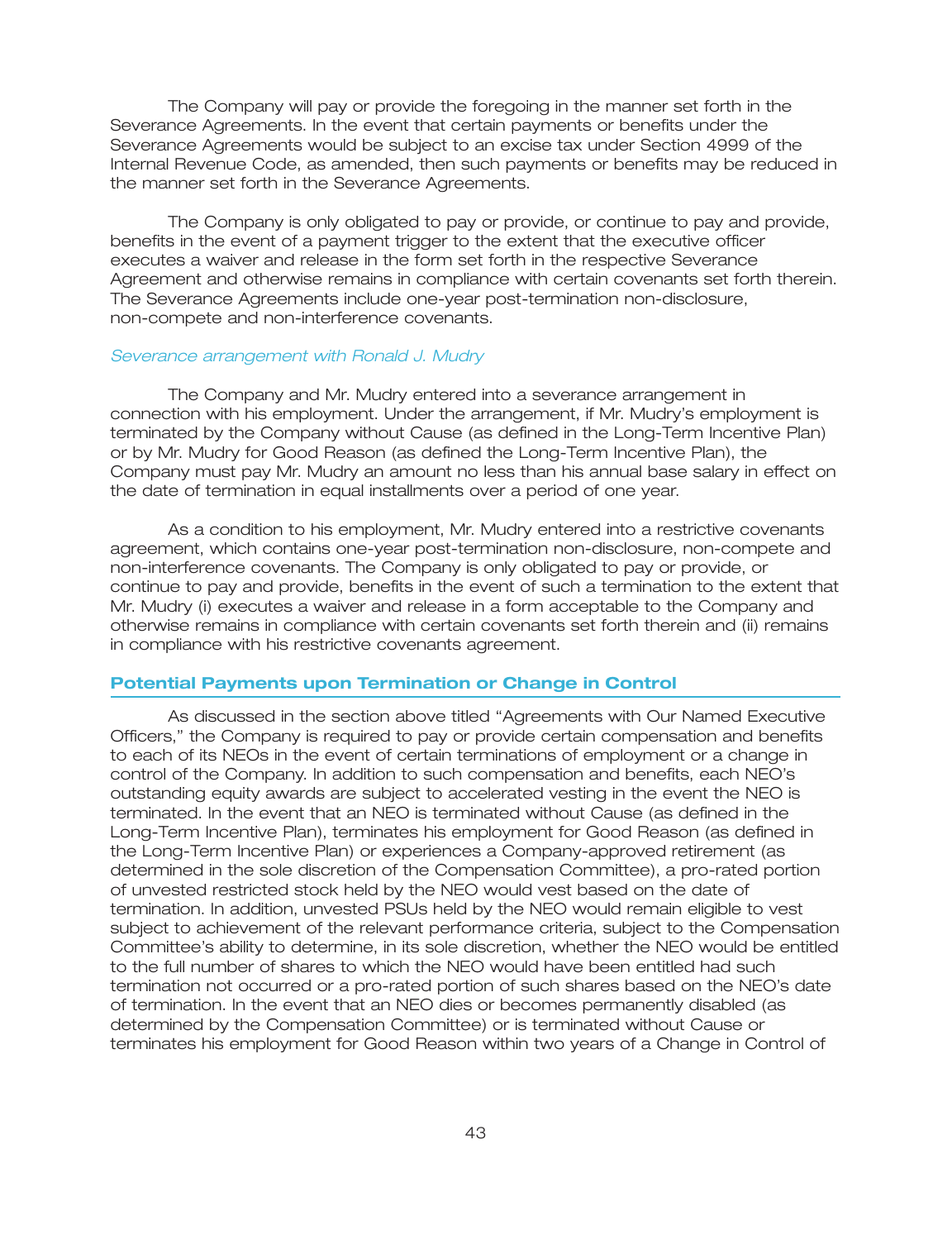Uniti (as defined in the Long-Term Incentive Plan), all unvested restricted stock and PSUs will vest in full.

The following tables describe estimated amounts of compensation and benefits that could be payable to each NEO upon certain terminations or a change in control. All amounts assume the NEOs terminated employment as of December 31, 2017. The actual amounts that would be paid to each NEO upon termination of employment or a change in control can only be determined at the time the actual triggering event occurs. The estimated amounts of compensation and benefits described below are in addition to the benefits the NEOs would be entitled to receive upon termination of employment generally under the retirement plan described in the section above titled ''Other Benefit Plans.'' This section identifies and quantifies the extent to which those retirement benefits are enhanced or accelerated upon the triggering events described below.

### *Kenneth A. Gunderman*

The following table shows the potential payments upon a hypothetical termination or change in control of the Company effective as of December 31, 2017 for Kenneth A. Gunderman, our President and Chief Executive Officer.

| <b>Type of</b><br><b>Payment</b>                                | Company-<br><b>Approved</b><br><b>Retirement</b> | Termination<br>without<br><b>Cause or</b><br>Resignation<br>for Good<br>Reason<br>other than<br>a Change in<br>Control | Voluntary<br><b>Termination</b><br>without<br>Good<br>Reason or<br>Termination<br>for Cause | Change in<br>Control<br>with no<br>Termination | <b>Termination</b><br>without<br><b>Cause or</b><br><b>Resignation</b><br>for Good<br>Reason<br>following a<br>Change in<br>Control | Death or<br><b>Disability</b> |
|-----------------------------------------------------------------|--------------------------------------------------|------------------------------------------------------------------------------------------------------------------------|---------------------------------------------------------------------------------------------|------------------------------------------------|-------------------------------------------------------------------------------------------------------------------------------------|-------------------------------|
| Severance                                                       | \$0                                              | \$1,450,000                                                                                                            | \$0                                                                                         | \$0                                            | \$4,712,500                                                                                                                         | \$0                           |
| Accelerated<br>Vesting of<br>Restricted<br>Stock <sup>(1)</sup> | \$2,360,429                                      | \$2,360,429                                                                                                            | \$0                                                                                         | \$0                                            | \$3,788,487                                                                                                                         | \$3,788,487                   |
| Accelerated<br>Vesting of<br>PSUS <sup>(1)</sup>                | $$2.387.114^{(2)}$                               | $$2,387,114^{(2)}$                                                                                                     | \$0                                                                                         | \$0                                            | \$3,917,000                                                                                                                         | \$3,917,000                   |
| Healthcare<br>continuation                                      | \$0                                              | \$0                                                                                                                    | \$0                                                                                         | \$0                                            | \$23,867                                                                                                                            | \$0                           |
| Total                                                           | \$4,747,543                                      | \$6,197,543                                                                                                            | \$0                                                                                         | \$0                                            | \$12,441,855                                                                                                                        | \$7,705,487                   |

(1) The value of the accelerated vesting of restricted stock and PSUs is based on the closing price of our common stock as reported on NASDAQ on December 29, 2017 (the last trading day of 2017), which was \$17.79.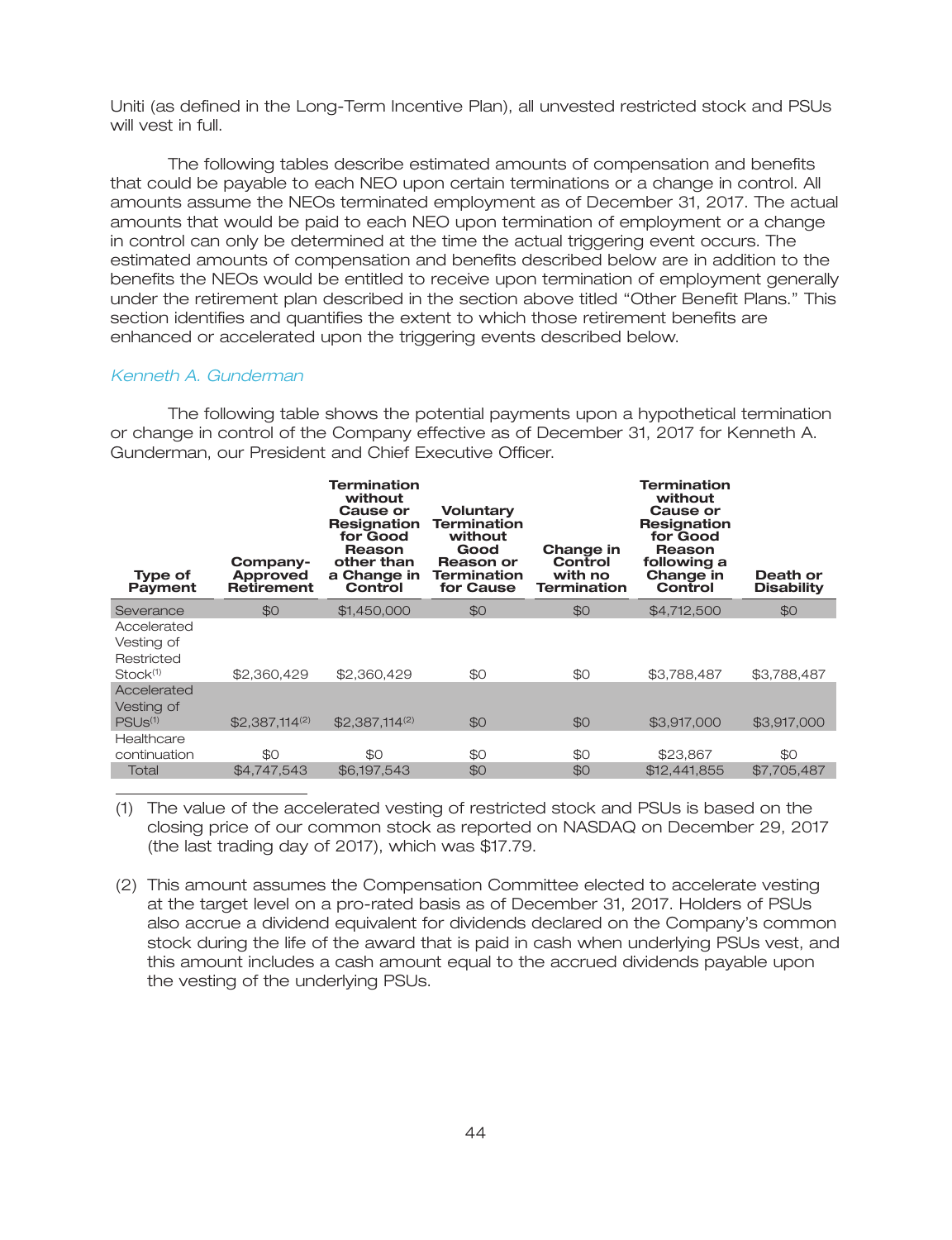### *Mark A. Wallace*

The following table shows the potential payments upon a hypothetical termination or change in control of the Company effective as of December 31, 2017 for Mark A. Wallace, our Executive Vice President—Chief Financial Officer and Treasurer.

**Termination**

| <b>Type of</b><br><b>Payment</b>                                | Voluntary<br><b>Termination</b><br>with Good<br>Reason or<br>Company-<br>Approved<br><b>Retirement</b> | Termination<br>without<br>Cause<br>other than<br>following a<br>Change in<br>Control | Voluntary<br><b>Termination</b><br>without<br>Good<br>Reason or<br>Termination<br>for Cause | Change in<br>Control<br>with no<br><b>Termination</b> | 151 1111 1810 1<br>without<br>Cause or<br><b>Resignation</b><br>for Good<br>Reason<br>following a<br>Change in<br>Control | Death or<br><b>Disability</b> |
|-----------------------------------------------------------------|--------------------------------------------------------------------------------------------------------|--------------------------------------------------------------------------------------|---------------------------------------------------------------------------------------------|-------------------------------------------------------|---------------------------------------------------------------------------------------------------------------------------|-------------------------------|
| Severance                                                       | \$0                                                                                                    | \$450,000                                                                            | \$0                                                                                         | \$0                                                   | \$2,250,000                                                                                                               | \$0                           |
| Accelerated<br>Vesting of<br>Restricted<br>Stock <sup>(1)</sup> | \$479,469                                                                                              | \$479,469                                                                            | \$0                                                                                         | \$0                                                   | \$812,576                                                                                                                 | \$812,576                     |
| Accelerated<br>Vesting of<br>PSUs <sup>(1)</sup>                | $$457.224^{(2)}$$                                                                                      | $$457.224^{(2)}$                                                                     | \$0                                                                                         | \$0                                                   | \$824,540                                                                                                                 | \$824,540                     |
| Outplacement<br>Services                                        | \$0                                                                                                    | \$0                                                                                  | \$0                                                                                         | \$0                                                   | \$25,000                                                                                                                  | \$0                           |
| Healthcare<br>continuation                                      | \$0                                                                                                    | \$0                                                                                  | \$0                                                                                         | \$0                                                   | \$23,867                                                                                                                  | \$0                           |
| Total                                                           | \$936,692                                                                                              | \$1,386,692                                                                          | \$0                                                                                         | \$0                                                   | \$3,935,984                                                                                                               | \$1,637,116                   |

(1) The value of the accelerated vesting of restricted stock and PSUs is based on the closing price of our common stock as reported on NASDAQ on December 29, 2017 (the last trading day of 2017), which was \$17.79.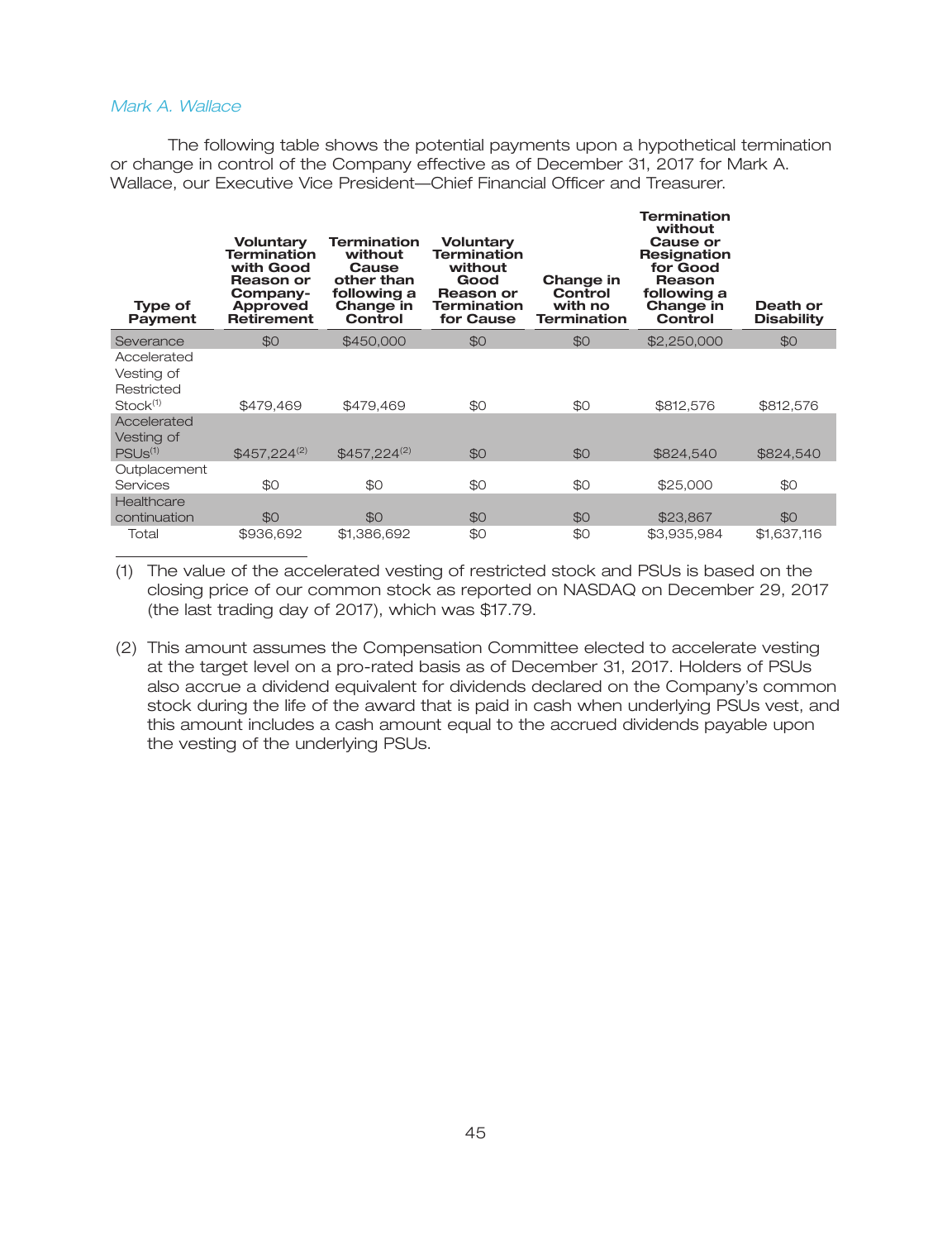### *Daniel L. Heard*

The following table shows the potential payments upon a hypothetical termination or change in control of the Company effective as of December 31, 2017 for Daniel L. Heard, our Executive Vice President—General Counsel and Secretary.

| <b>Type of</b><br><b>Payment</b>                                | <b>Voluntary</b><br><b>Termination</b><br>with Good<br><b>Reason or</b><br>Company-<br><b>Approved</b><br><b>Retirement</b> | <b>Termination</b><br>without<br>Cause<br>other than<br>following a<br>Change in<br>Control | Voluntary<br><b>Termination</b><br>without<br>Good<br>Reason or<br><b>Termination</b><br>for Cause | Change in<br>Control<br>with no<br><b>Termination</b> | <b>Termination</b><br>without<br>Cause or<br><b>Resignation</b><br>for Good<br>Reason<br>following a<br>Change in<br>Control | Death or<br><b>Disability</b> |
|-----------------------------------------------------------------|-----------------------------------------------------------------------------------------------------------------------------|---------------------------------------------------------------------------------------------|----------------------------------------------------------------------------------------------------|-------------------------------------------------------|------------------------------------------------------------------------------------------------------------------------------|-------------------------------|
| Severance                                                       | \$0                                                                                                                         | \$375,000                                                                                   | \$0                                                                                                | \$0                                                   | \$1,875,000                                                                                                                  | \$0                           |
| Accelerated<br>Vesting of<br>Restricted<br>Stock <sup>(1)</sup> | \$329,866                                                                                                                   | \$329,866                                                                                   | \$0                                                                                                | \$0                                                   | \$540,941                                                                                                                    | \$540,941                     |
| Accelerated<br>Vesting of<br>PSUS <sup>(1)</sup>                | $$329,322^{(2)}$                                                                                                            | $$329,322^{(2)}$$                                                                           | \$0                                                                                                | \$0                                                   | \$561,927                                                                                                                    | \$561,927                     |
| Outplacement<br>Services                                        | \$0                                                                                                                         | \$0                                                                                         | \$0                                                                                                | \$0                                                   | \$25,000                                                                                                                     | \$0                           |
| Healthcare<br>continuation                                      | \$0                                                                                                                         | \$0                                                                                         | \$0                                                                                                | \$0                                                   | \$24,607                                                                                                                     | \$0                           |
| Total                                                           | \$659,188                                                                                                                   | \$1,034,188                                                                                 | \$0                                                                                                | \$0                                                   | \$3,027,474                                                                                                                  | \$1,102,867                   |

(1) The value of the accelerated vesting of restricted stock and PSUs is based on the closing price of our common stock as reported on NASDAQ on December 29, 2017 (the last trading day of 2017), which was \$17.79.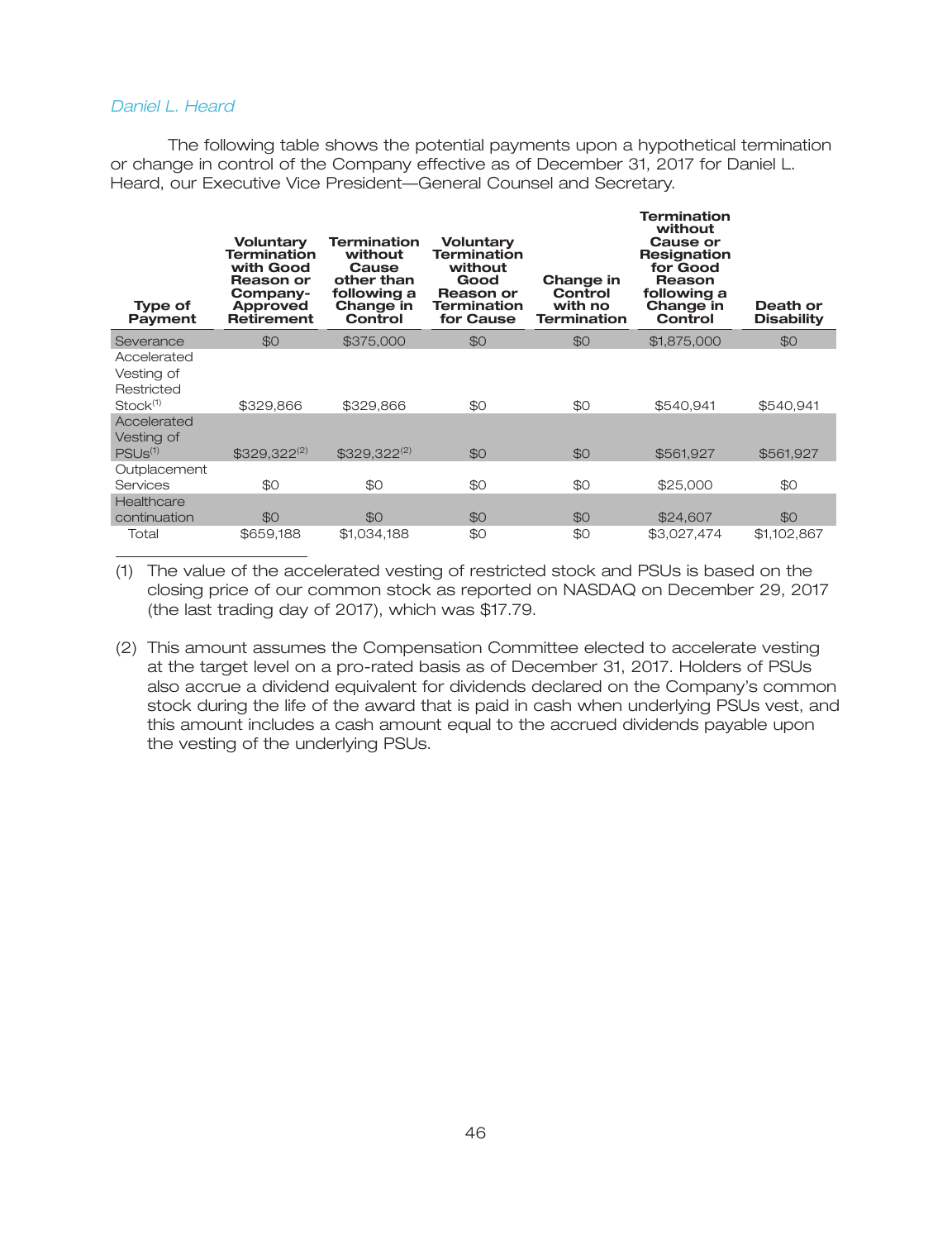#### *Ronald J. Mudry*

The following table shows the potential payments upon a hypothetical termination or change in control of the Company effective as of December 31, 2017 for Ronald J. Mudry, President of Sales and Business Development of Uniti Fiber.

| <b>Type of</b><br>Payment                                       | Company-<br>Approved<br><b>Retirement</b> | <b>Voluntary</b><br>Termination<br>with Good<br>Reason or<br><b>Termination</b><br>without<br>Cause<br>other than<br>following a<br>Change in<br>Control | <b>Voluntary</b><br>Termination<br>without<br>Good<br>Reason or<br>Termination<br>for Cause | Change in<br>Control<br>with no<br><b>Termination</b> | Termination<br>without<br><b>Cause or</b><br>Resignation<br>for Good<br>Reason<br>following a<br>Change in<br>Control | Death or<br><b>Disability</b> |
|-----------------------------------------------------------------|-------------------------------------------|----------------------------------------------------------------------------------------------------------------------------------------------------------|---------------------------------------------------------------------------------------------|-------------------------------------------------------|-----------------------------------------------------------------------------------------------------------------------|-------------------------------|
| Severance                                                       | \$0                                       | \$350,000                                                                                                                                                | \$0                                                                                         | \$0                                                   | \$350,000                                                                                                             | \$0                           |
| Accelerated<br>Vesting of<br>Restricted<br>Stock <sup>(1)</sup> | \$166,011                                 | \$166.011                                                                                                                                                | \$0                                                                                         | \$0                                                   | \$295.421                                                                                                             | \$295,421                     |
| Accelerated<br>Vesting of<br>PSU <sub>s(1)</sub>                | $$39.294^{(2)}$                           | $$39,294^{(2)}$                                                                                                                                          | \$0                                                                                         | \$0                                                   | \$134,041                                                                                                             | \$134,041                     |
| Total                                                           | \$205,306                                 | \$555,306                                                                                                                                                | \$0                                                                                         | \$0                                                   | \$779,462                                                                                                             | \$429,462                     |

(1) The value of the accelerated vesting of restricted stock and PSUs is based on the closing price of our common stock as reported on NASDAQ on December 29, 2017 (the last trading day of 2017), which was \$17.79.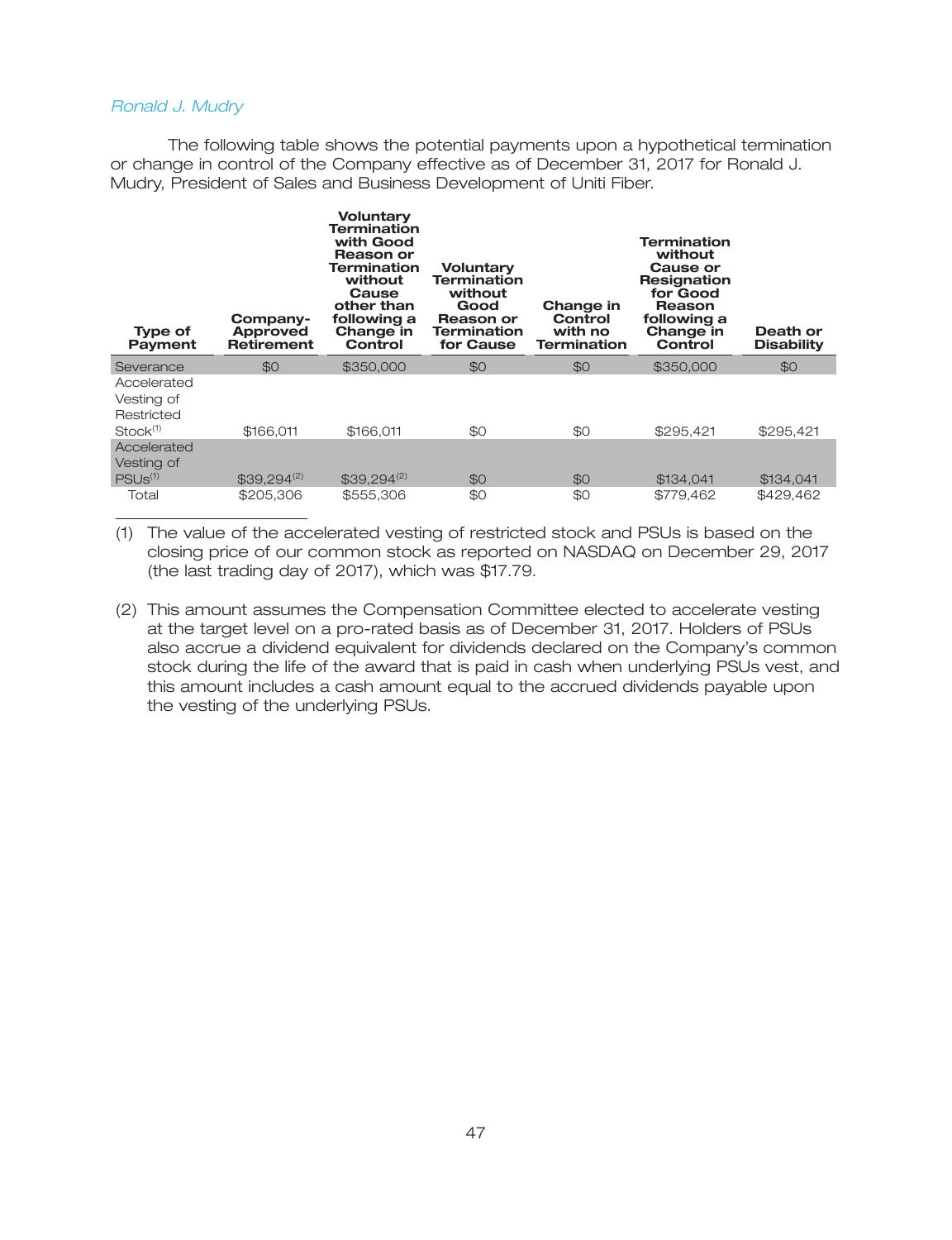## **PROPOSAL NO. 2**

## **Advisory Vote to Approve Compensation of the Company's Named Executive Officers**

In accordance with Section 14A of the Securities Exchange Act of 1934 (the ''Exchange Act''), the Company requests that our stockholders cast a non-binding, advisory vote to approve the compensation of the Company's NEOs identified in the section titled "Executive Compensation" set forth above in this Proxy Statement. This proposal, commonly known as a ''say-on-pay'' proposal, gives our stockholders the opportunity to express their views on our NEOs' compensation. This vote is not intended to address any specific item of compensation, but rather the overall compensation of our NEOs and the philosophy, policies and practices described in this Proxy Statement. Accordingly, we ask our stockholders to vote ''**FOR**'' the following resolution at the Annual Meeting:

''**RESOLVED**, that the Company's stockholders hereby approve the compensation of the Company's NEOs, as disclosed in this Proxy Statement pursuant to the compensation disclosure rules of the SEC, including the Compensation Discussion & Analysis, the Summary Compensation Table and the other related tables and disclosures.''

Details concerning how we implement our compensation philosophy and structure our compensation programs to meet the objectives of our compensation program are provided in the section titled ''Compensation Discussion & Analysis'' set forth above in this Proxy Statement. In particular, we discuss how we design performance-based compensation programs and set compensation targets and other objectives to maintain a close correlation between executive pay and Company performance.

This vote is merely advisory and will not be binding upon the Company, the Board or the Compensation Committee, nor will it create or imply any change in the fiduciary duties of the Board or the Compensation Committee. The Compensation Committee will, however, take into account the outcome of the vote when considering future executive compensation decisions. The Board values constructive dialogue on executive compensation and other significant governance topics with the Company's stockholders and encourages all stockholders to vote their shares on this important matter.

The Company's current policy is to provide stockholders with an opportunity to approve the compensation of the Company's NEOs each year at the annual meeting of stockholders. Accordingly, the next such vote is expected to occur at the 2019 Annual Meeting of Stockholders.

## **BOARD RECOMMENDATION**

THE BOARD OF DIRECTORS UNANIMOUSLY RECOMMENDS THAT STOCKHOLDERS VOTE "**FOR**" PROPOSAL NO. 2.

PROXIES SOLICITED BY THE BOARD OF DIRECTORS WILL BE VOTED "**FOR**" PROPOSAL NO. 2 UNLESS STOCKHOLDERS SPECIFY A CONTRARY VOTE.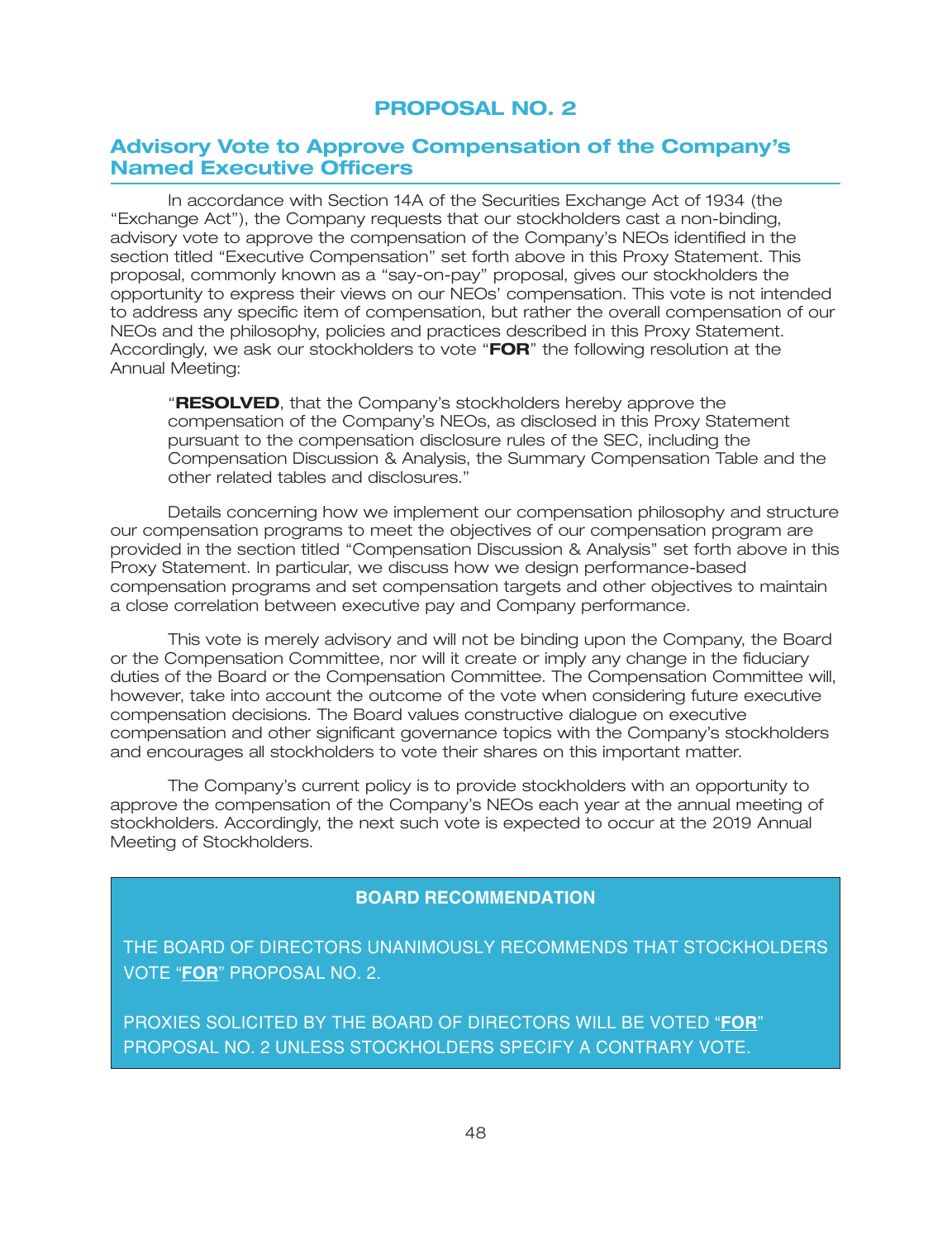## **PROPOSAL NO. 3**

## **Approval of the Uniti Group Inc. Employee Stock Purchase Plan**

On February 7, 2018, the Board of Directors adopted, subject to the approval of our stockholders, the Uniti Group Inc. Employee Stock Purchase Plan (the "ESPP"). Stockholder approval is being sought in order for the ESPP to meet the requirements of Section 423 of the Internal Revenue Code of 1986, as amended (the "Code").

Our Board believes that the approval of the ESPP by our stockholders will benefit us by providing employees with an opportunity to acquire shares of our common stock and enabling us to attract, retain and motivate employees.

If approved by our stockholders, the ESPP will become effective on July 1, 2018. If the stockholders do not approve the ESPP, the ESPP will not become effective and no employee will be eligible to participate in the ESPP.

Based solely on the closing price of our common stock reported on the NASDAQ Global Select Market on March 29, 2018, the maximum aggregate market value of the 2,000,000 shares of common stock that could potentially be issued under the ESPP is \$32,500,000.

### **Summary of the Material Provisions of the ESPP**

The following description of certain provisions of the ESPP is qualified in its entirety by reference to the text of the ESPP, which is attached as Appendix B to this Proxy Statement and is incorporated by reference herein. It is our intention that the ESPP qualify as an ''employee stock purchase plan'' under Section 423 of the Code.

*Shares Subject to the Plan.* An aggregate of 2,000,000 shares will be reserved and available for issuance under the ESPP. If our capital structure changes because of a stock dividend, stock split or similar event, the number of shares that can be issued under the ESPP will be appropriately adjusted.

*Plan Administration.* The ESPP will be administered by the Compensation Committee, which will have full authority to make, administer and interpret such rules and regulations regarding the ESPP as it deems advisable.

*Eligibility.* Any employee of the Company or its U.S. subsidiaries is eligible to participate in the ESPP so long as the employee is employed on the first day of the applicable offering period. No person who owns or holds, or as a result of participation in the ESPP would own or hold, common stock or options to purchase common stock, that together equal to 5% or more of total outstanding common stock is entitled to participate in the ESPP. No employee may exercise an option granted under the ESPP that permits the employee to purchase common stock of the Company having a value of more than \$25,000 (determined using the fair market value of the stock at the time such option is granted) in any calendar year.

*Participation; Payroll Deductions.* Participation in the ESPP is limited to eligible employees who complete and file with the Company an enrollment form. At the time an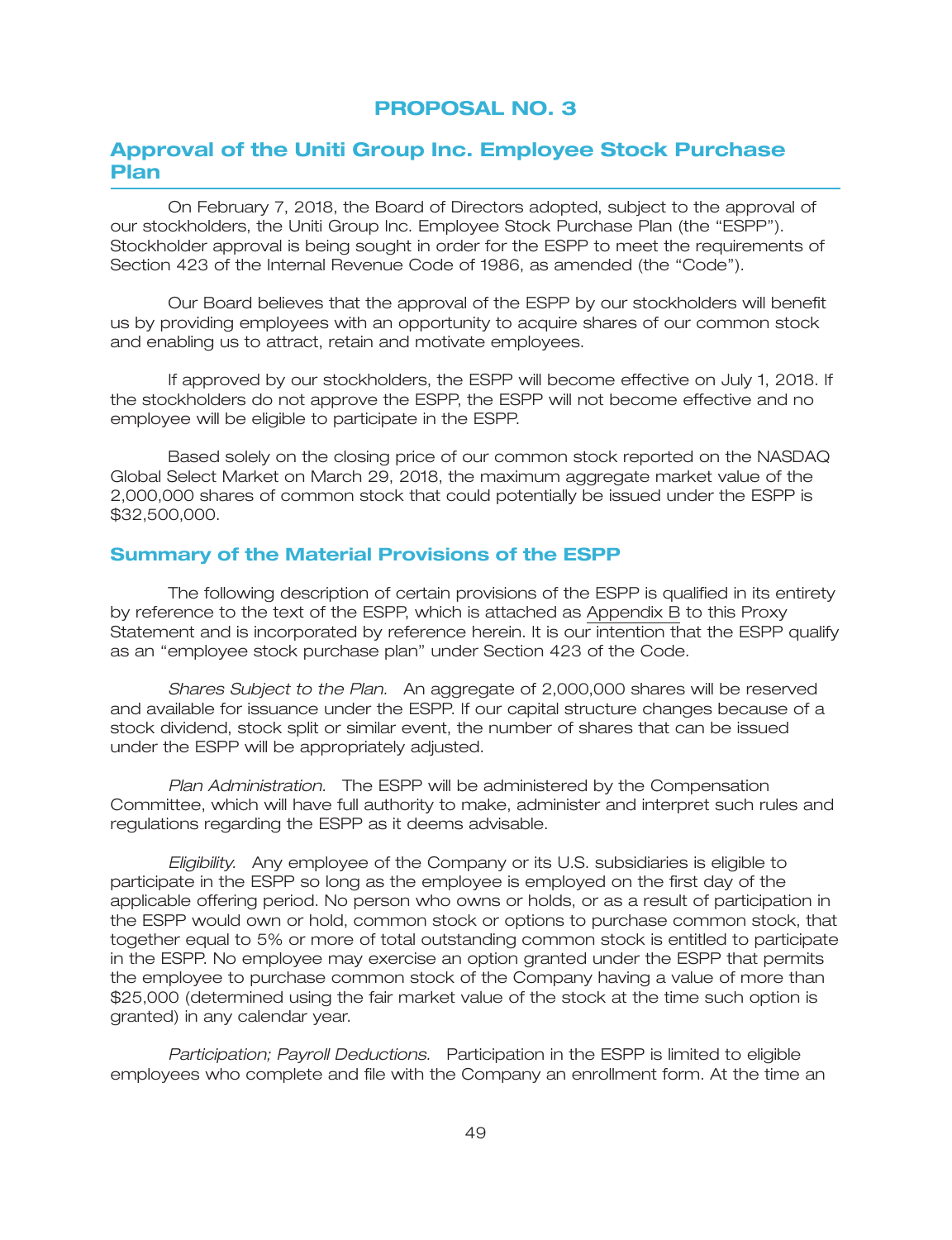employee files his or her enrollment form, he or she shall elect to have payroll deductions made on each payday during an offering period in an amount not less than 1% and not more than 15% of such participant's gross compensation on each payday during the offering period. There are currently approximately 631 employees who will be eligible to participate in the ESPP. Once an employee becomes a participant in the ESPP, that employee will automatically participate in successive offering periods, as described below, until such time as that employee submits a new enrollment form, withdraws from the ESPP, becomes ineligible to participate in the ESPP, or his or her employment ceases.

*Offering Periods.* Unless otherwise determined by the Compensation Committee, each offering of common stock under the ESPP will be for a period of six months, which we refer to as an ''offering period.'' The first offering period under the ESPP will begin on July 1, 2018 and end on December 31, 2018. Subsequent offerings under the ESPP will generally begin on the first business day occurring on or after each January 1 and July 1 and will end on the last business day occurring on or before the following June 30 and December 31, respectively. Shares are purchased on the last day of each offering period, with that day being referred to as a "purchase date." If the last day of the offering period falls on a day on which NASDAQ or the national stock exchanges are not open for trading, the purchase date will be the first trading day following the last day of the offering period. The Compensation Committee may establish different offering periods or purchase dates under the ESPP.

*Purchase Price.* On the first day of an offering period, employees participating in that offering period shall be granted an option to purchase shares of our common stock. On the purchase date of each offering period, the employee is deemed to have exercised the option, at the purchase price, to the extent of accumulated payroll deductions. The option purchase price is equal to the lesser of (i) not less than 85% or greater than 100% of the fair market value per share of our common stock on the first day of the offering period or (ii) not less than 85% or greater than 100% of the fair market value per share of our common stock on the purchase date.

Subject to certain limitations, the number of shares of our common stock a participant purchases in each offering period is determined by dividing such participant's payroll deductions accumulated on such purchase date and retained in the participant's payroll deduction account as of the purchase date by the applicable purchase price. In general, if an employee is no longer a participant on a purchase date, the employee's option will be automatically terminated, and the amount of the employee's accumulated payroll deductions will be refunded.

*Terms of Participation.* Except as may be permitted by the Compensation Committee in advance of an offering, a participant may increase or decrease the amount of his or her payroll deductions or contributions during any offering period by completing a revised enrollment form authorizing a change in payroll deduction or contribution and filing it with the Company. An election to increase or decrease a participant's payroll deductions or contributions shall be permitted no more than once every 30 days. A participant may withdraw from an offering period at any time without affecting his or her eligibility to participate in future offering periods by giving written notice to the Company. All of the participant's payroll deductions or contributions credited to his or her account during the offering period will be paid to such participant as soon as practicable after receipt of notice of withdrawal. If a participant withdraws from an offering period, that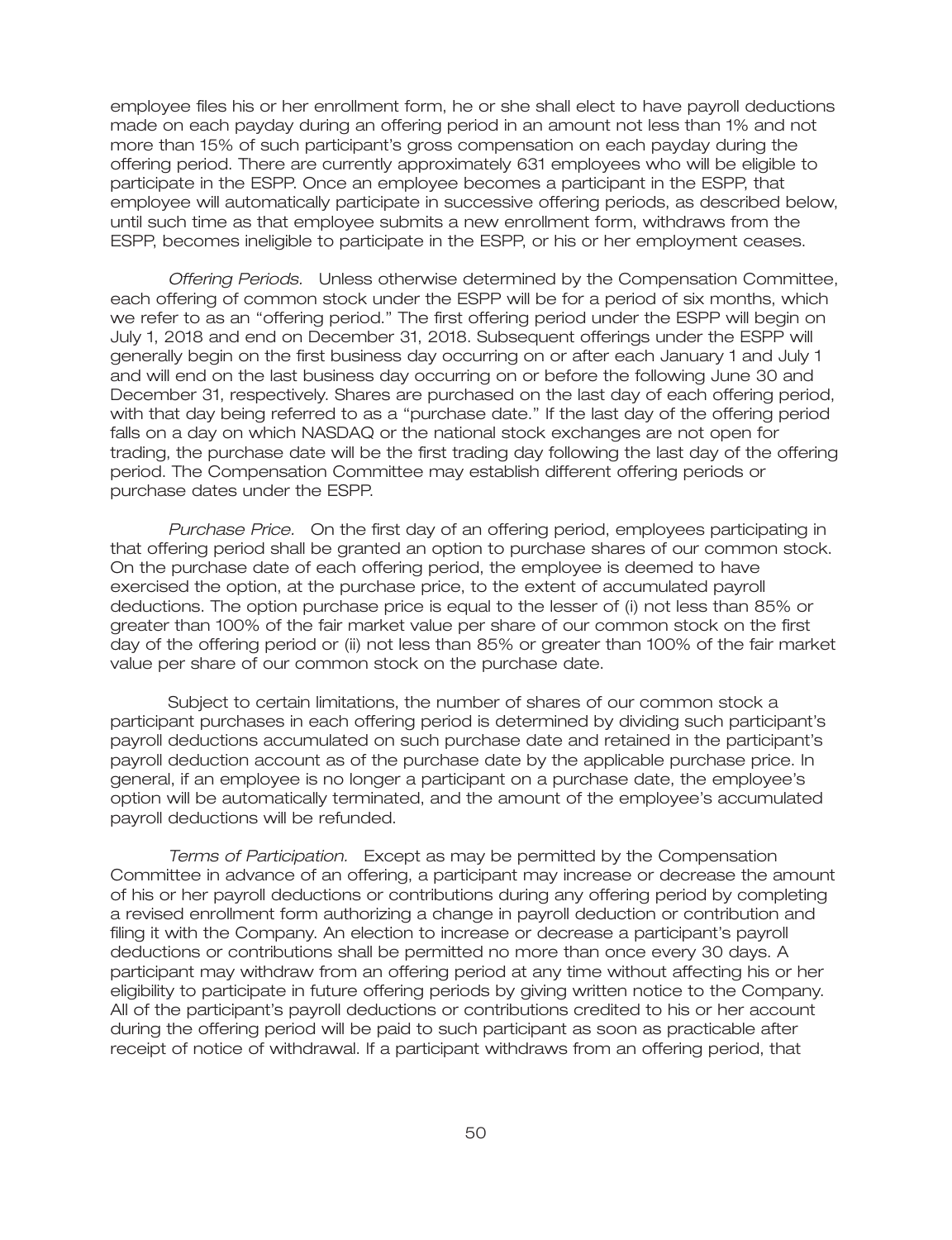participant may not again participate in the same offering period, but may enroll in subsequent offering periods by delivering to the Company a new enrollment form.

*Term; Amendments and Termination.* The ESPP will continue until terminated by the Board, Compensation Committee or an authorized subcommittee. The Board, Compensation Committee or an authorized subcommittee may, in its discretion, at any time, terminate or amend the ESPP. Upon termination of the ESPP, all amounts in the accounts of participating employees will be refunded.

### **New Plan Benefits**

Since participation in the ESPP is voluntary, the benefits or amounts that will be received by or allocated to any individual or group of individuals under the ESPP in the future are not determinable.

### **Equity Compensation Plans Information**

The following table contains information about our equity compensation plan as of December 31, 2017:

**Number of securities**

| <b>Plan category</b>                                             | <b>Number of securities</b><br>to be issued upon<br>exercise of<br>outstanding options,<br>warrants and rights | Weighted-average<br>exercise price of<br>outstanding options,<br>warrants and rights | available for future<br>issuance under equity<br>compensation plans<br>(excluding securities<br>reflected in<br>column (a)) |
|------------------------------------------------------------------|----------------------------------------------------------------------------------------------------------------|--------------------------------------------------------------------------------------|-----------------------------------------------------------------------------------------------------------------------------|
|                                                                  | (a)                                                                                                            | (b)                                                                                  | (c)                                                                                                                         |
| Equity compensation<br>plans approved by<br>security holders     |                                                                                                                |                                                                                      | 4,992,583(1)                                                                                                                |
| Equity compensation<br>plans not approved<br>by security holders |                                                                                                                |                                                                                      |                                                                                                                             |
| Total                                                            |                                                                                                                |                                                                                      | 4,992,583                                                                                                                   |
|                                                                  |                                                                                                                |                                                                                      |                                                                                                                             |

(1) Shares available for issuance under the 2015 Equity Incentive Plan.

### **Summary of Federal Income Tax Consequences**

The following is only a summary of the effect of the United States income tax laws and regulations upon an employee and us with respect to an employee's participation in the ESPP. This summary does not purport to be a complete description of all federal tax implications of participation in the ESPP, nor does it discuss the income tax laws of any municipality, state or foreign country in which a participant may reside or otherwise be subject to tax.

A participant in the ESPP recognizes no taxable income either as a result of participation in the ESPP or upon exercise of an option to purchase shares of our common stock under the terms of the ESPP.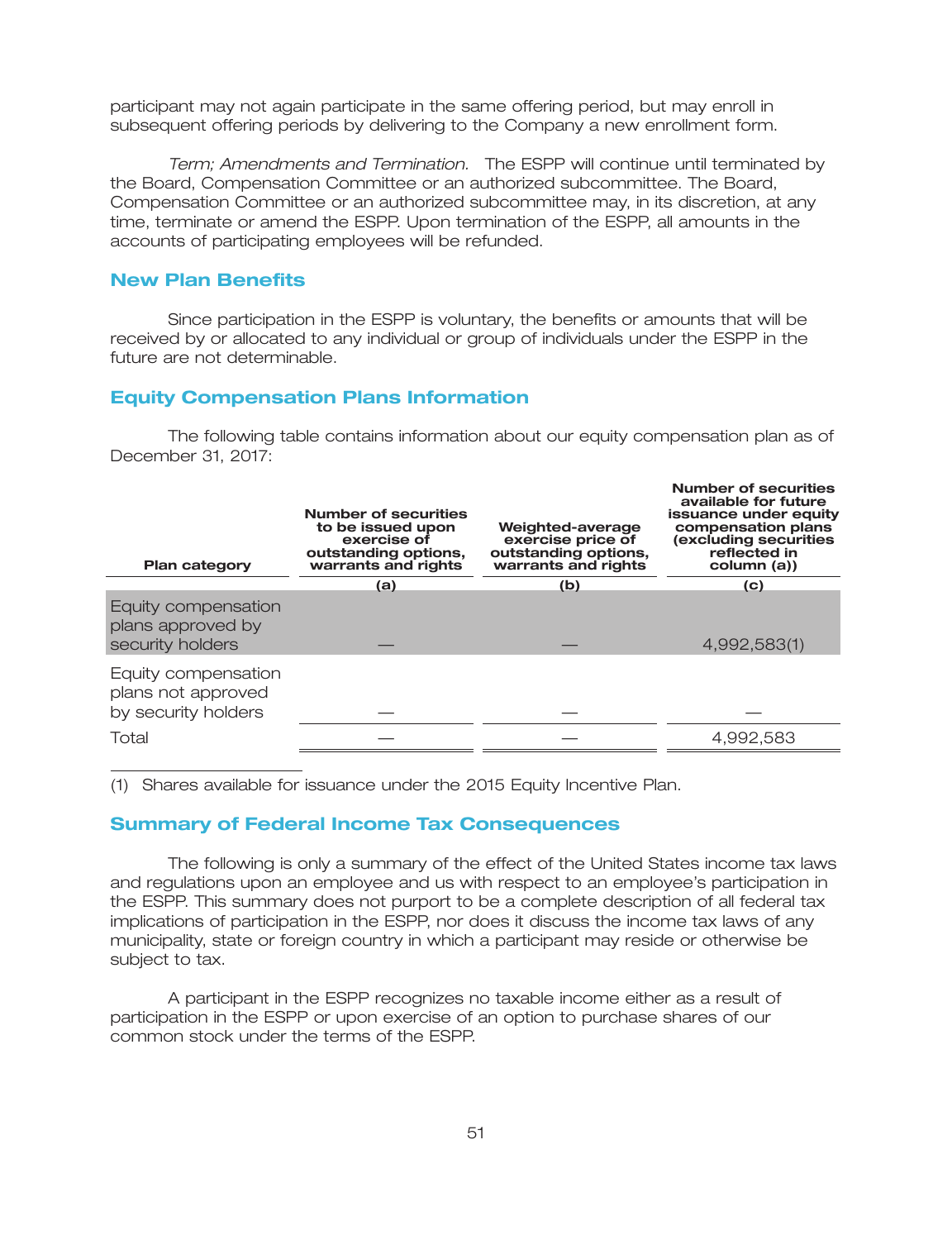If a participant disposes of shares purchased upon exercise of an option granted under the ESPP within two years from the first day of the applicable offering period or within one year from the purchase date, which we refer to as a ''disqualifying disposition,'' the participant will realize ordinary income in the year of that disposition equal to the amount by which the fair market value of the shares on the date the shares were purchased exceeds the purchase price. The amount of ordinary income will be added to the participant's basis in the shares, and any additional gain or resulting loss recognized on the disposition of the shares will be a capital gain or loss. A capital gain or loss will be long-term if the participant's holding period is more than 12 months, or short-term if the participant's holding period is 12 months or less.

If the participant disposes of shares purchased upon exercise of an option granted under the ESPP at least two years after the first day of the applicable offering period and at least one year after the purchase date, the participant will realize ordinary income in the year of disposition equal to the lesser of (1) 15% of the fair market value of the common stock on the first day of the offering period in which the shares were purchased and (2) the excess of the amount actually received for the common stock over the amount paid. The amount of any ordinary income will be added to the participant's basis in the shares, and any additional gain recognized upon the disposition after that basis adjustment will be a long-term capital gain. If the fair market value of the shares on the date of disposition is less than the purchase price, there will be no ordinary income and any loss recognized will be a long-term capital loss.

The Company is generally entitled to a tax deduction in the year of a disqualifying disposition equal to the amount of ordinary income recognized by the participant as a result of that disposition. In all other cases, the Company is not allowed a deduction.

### **BOARD RECOMMENDATION**

THE BOARD OF DIRECTORS UNANIMOUSLY RECOMMENDS THAT STOCKHOLDERS VOTE "**FOR**" PROPOSAL NO. 3.

PROXIES SOLICITED BY THE BOARD OF DIRECTORS WILL BE VOTED "**FOR**" PROPOSAL NO. 3 UNLESS STOCKHOLDERS SPECIFY A CONTRARY VOTE.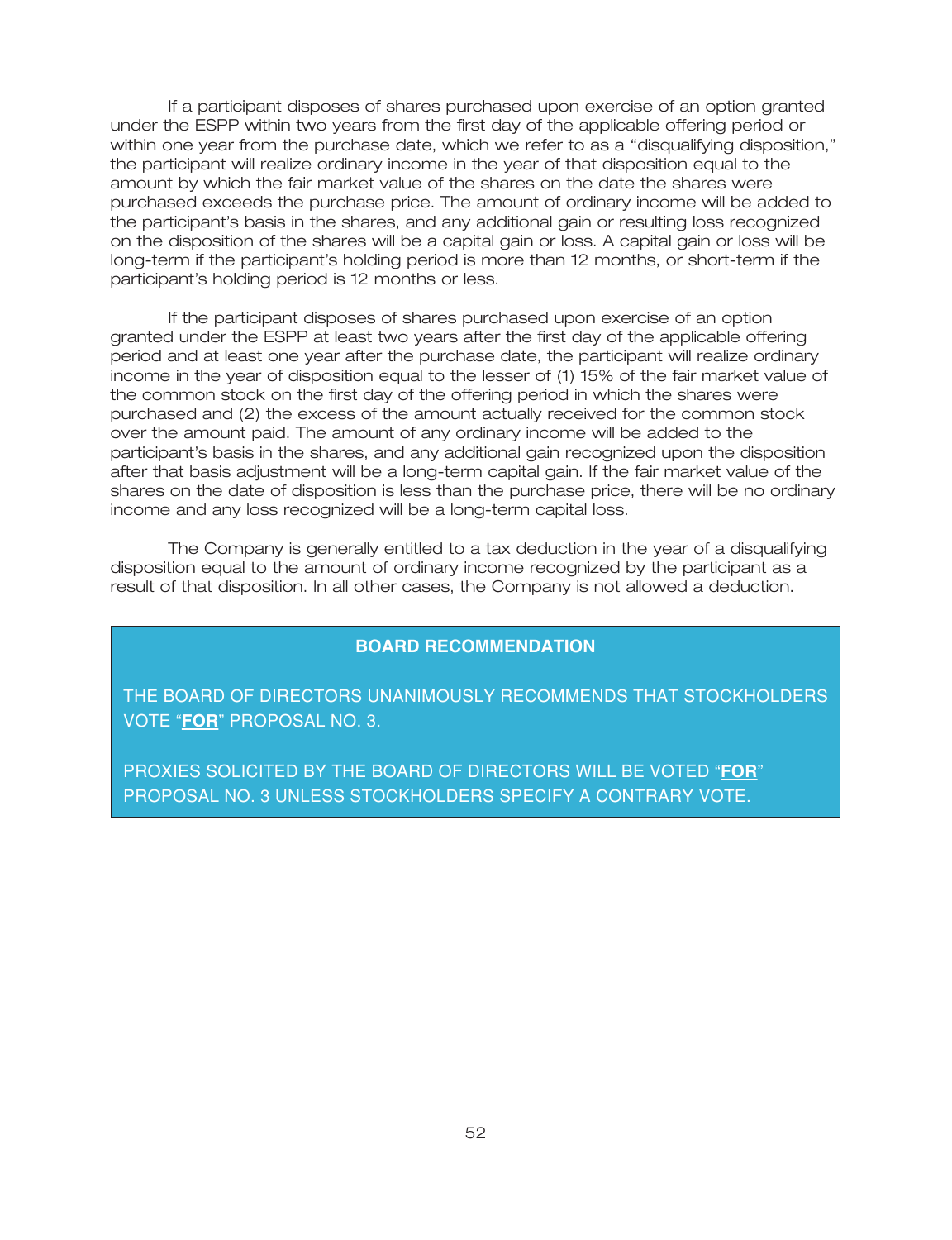## **PROPOSAL NO. 4**

## **Amendment to Provide Stockholders With the Power to Amend the Bylaws**

On May 1, 2017, the Board of Directors adopted an amendment to the Company's bylaws permitting stockholders of the Company to amend the Company's bylaws and resolved to submit an amendment to the Company's charter at the Annual Meeting that would conform the charter to the bylaws by providing stockholders of the Company with the power to amend the Company's bylaws (the ''Proposed Charter Amendment''). The Board of Directors has declared advisable and recommends that stockholders approve the Proposed Charter Amendment.

Currently, the Company's charter provides the Board with the exclusive power to amend the bylaws. The Board is committed to good corporate governance and monitors regularly our corporate governance policies and practices. The Board carefully considered the advantages and disadvantages of adopting a change to the Company's charter to allow for stockholders to amend the bylaws. The bylaws establish a number of fundamental corporate governance operating principles, including rules for meetings of directors and stockholders and the election and duties of directors and officers, among other provisions. In the past, the Board believed that the default position under Maryland General Corporation Law provided an effective means for the Board to ensure that any amendments to the bylaws were prudent and designed to protect and maximize long-term value for all stockholders. More recently, the Board considered the various positions for and against allowing stockholders to amend the bylaws. After weighing these considerations, the Board has determined to amend the charter to allow stockholders to amend the bylaws.

The general description of the Proposed Charter Amendment set forth above is qualified in its entirety by reference to the text of the Proposed Charter Amendment, which is contained in the proposed Articles of Amendment attached as Appendix C to this Proxy Statement and is incorporated by reference herein.

If this proposal is approved by stockholders, we intend to promptly file the Proposed Charter Amendment with the State Department of Assessments and Taxation in Maryland (the ''SDAT''). The Proposed Charter Amendment will become effective upon its filing with the SDAT, after which stockholders will be permitted to amend the bylaws by a majority of the votes cast at any duly called meeting of stockholders at which a quorum is present. If the Proposed Charter Amendment is not approved by the requisite vote, then the Proposed Charter Amendment will not be filed with the SDAT and the Board shall continue to have the exclusive power to adopt, alter or repeal any provision of the bylaws pursuant to the Company's charter.

**YOUR VOTE IS IMPORTANT.** Approval of the Proposed Charter Amendment requires the affirmative vote of a majority of the shares of common stock outstanding.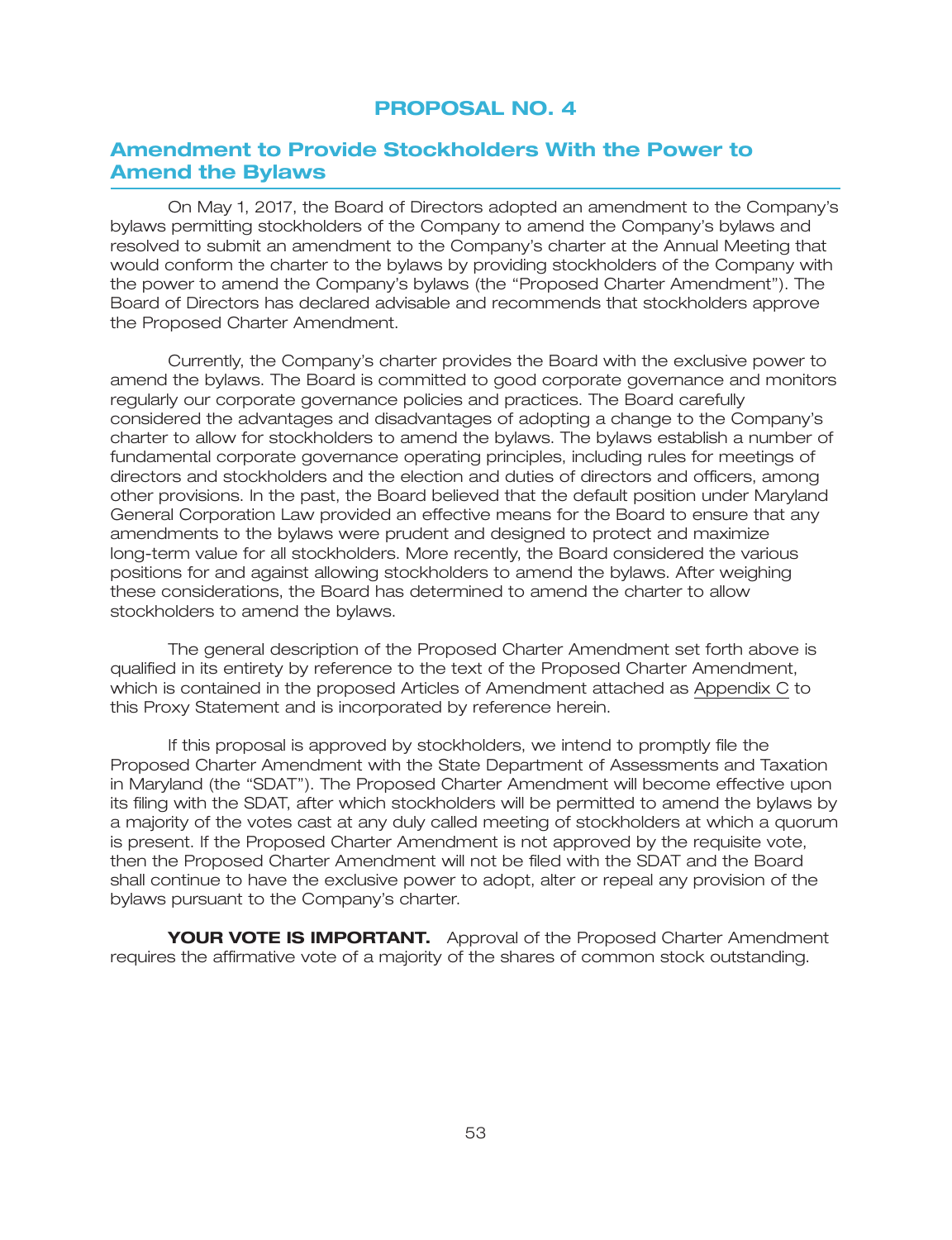Your failure to vote on this matter will constitute a vote AGAINST this very important corporate governance proposal.

## **BOARD RECOMMENDATION**

THE BOARD OF DIRECTORS UNANIMOUSLY RECOMMENDS THAT STOCKHOLDERS VOTE "**FOR**" PROPOSAL NO. 4.

PROXIES SOLICITED BY THE BOARD OF DIRECTORS WILL BE VOTED "**FOR**" PROPOSAL NO. 4 UNLESS STOCKHOLDERS SPECIFY A CONTRARY VOTE.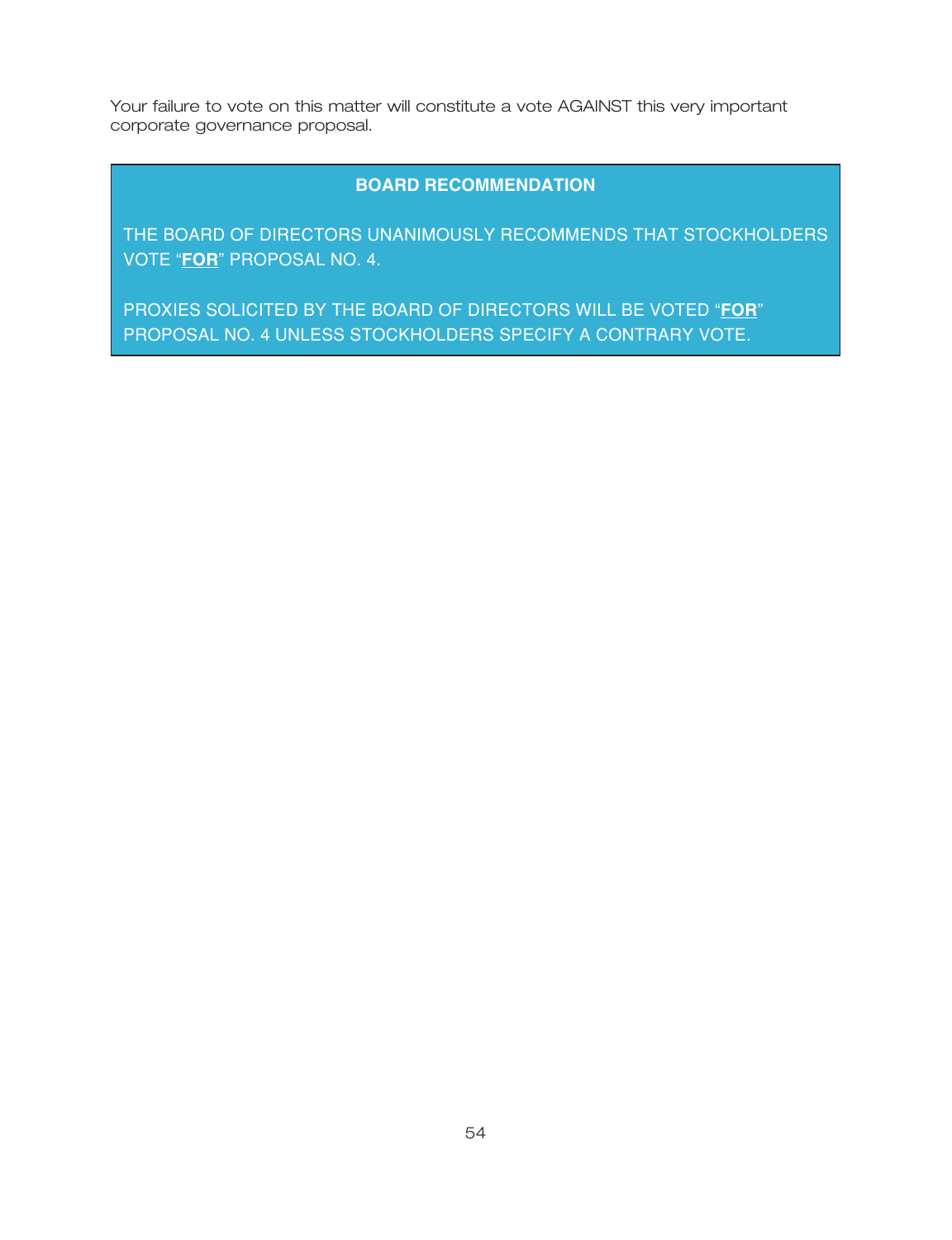## **PROPOSAL NO. 5**

## **Ratification of Selection of Independent Registered Public Accounting Firm**

The Audit Committee is directly responsible for the appointment, compensation, retention, oversight and replacement of Uniti's independent registered public accountant. The Audit Committee has selected PricewaterhouseCoopers LLP (''PwC'') to serve as Uniti's independent registered public accounting firm for the fiscal year ending December 31, 2018. Stockholders are being asked to ratify the selection of PwC at the Annual Meeting. Representatives of PwC are expected to attend the Annual Meeting and will have an opportunity to make a statement, if they desire to do so, and are expected to be available to respond to appropriate questions.

PwC has served as Uniti's independent registered public accountant in connection with the audit of the Company's financial statements since its inception as a public company. In connection with its responsibility for the appointment and oversight of Uniti's independent registered public accountant, the Audit Committee annually reviews the qualifications, performance and independence of PwC and determines whether to re-engage PwC or consider other audit firms. The Audit Committee also reviews the performance of PwC's lead engagement partner and engagement team and confirms PwC's compliance with all applicable lead engagement partner rotation requirements. The Audit Committee intends to be involved in the selection process of each new lead engagement partner.

In performing its annual review of PwC, the Audit Committee considers, among other things, the quality and efficiency of PwC's performance on Uniti's audit, PwC's familiarity with our operations, businesses, accounting policies and practices, and internal control over financial reporting, PwC's capability and expertise, the quality and candor of communications and discussions with PwC, the ability of PwC to remain independent (including engaging in dialogue with the auditor with respect to any disclosed relationships or services that may impact the objectivity and independence of the auditor), external data relating to audit quality and performance (including its most recent PCAOB Inspection Report and its internal and peer review reports of its adherence to quality practices and procedures), and the appropriateness of fees charged.

Based on the reviews and considerations referred to above, the Board of Directors and the Audit Committee believe that the retention of PwC to serve as Uniti's independent registered public accountant for 2018 is in the best interests of Uniti and its stockholders.

If the stockholders fail to ratify the appointment of PwC as Uniti's independent registered public accountant, the Board of Directors will reconsider the appointment. However, even if the selection is ratified, the Audit Committee, in its sole discretion, may change the appointment at any time during the year if it determines that such a change would be in the best interests of Uniti and its stockholders.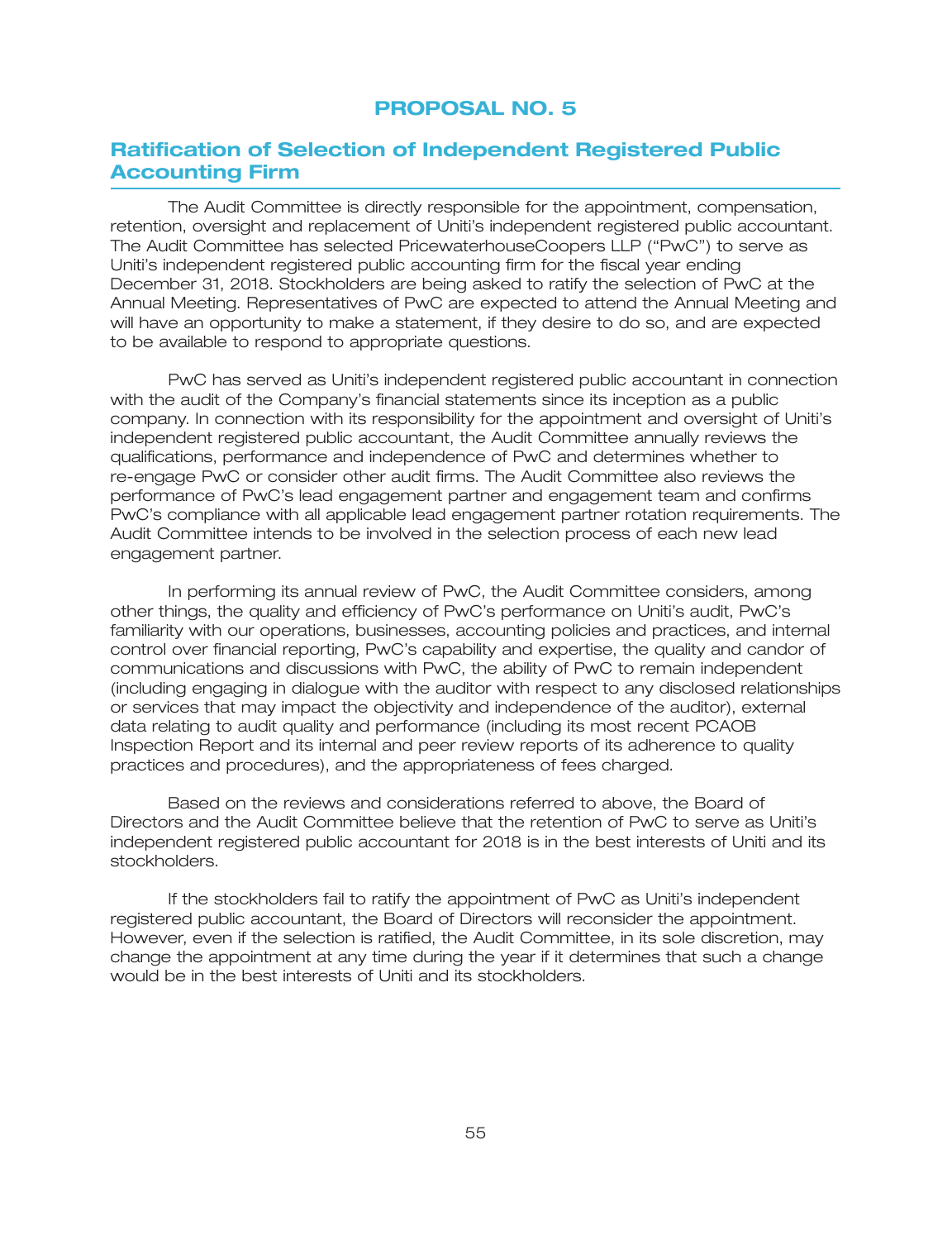**Accounting Fees and Services.** Aggregate fees paid to PwC for professional services rendered during the years ended December 31, 2017 and December 31, 2016 were:

|                        | 2017   | 2016                    |
|------------------------|--------|-------------------------|
| Audit Fees (a)         |        | \$1,918,984 \$1,163,000 |
| Audit-Related Fees (b) | 88,324 | 837,970                 |
| Tax Fees               |        |                         |
| All Other Fees (c)     | 3,600  | 3,600                   |
| Total                  |        | \$2,010,908 \$2,004,570 |

(a) Audit fees include fees for the annual audit and quarterly reviews of the consolidated financial statements as well as consents in respect to SEC filings.

- (b) Audited-related fees include fees for assurance and related services that are reasonably related to the performance of the audit or review of the registrant's financial statements, and accounting and financial reporting consultations.
- (c) All other fees are comprised of fees for licensing PwC's web-based accounting research software program.

The Audit Committee has the sole authority to pre-approve all audit engagement fees and terms as well as all non-audit engagements with PwC. In 2016 and 2017, all of the above services were pre-approved by the Audit Committee in accordance with this pre-approval policy and none were approved pursuant to the *de minimis* exception provided in Rule 2-01(c)(7)(i)(C) of Regulation S-X promulgated by the SEC.

## **BOARD RECOMMENDATION**

THE BOARD OF DIRECTORS UNANIMOUSLY RECOMMENDS THAT STOCKHOLDERS VOTE "**FOR**" PROPOSAL NO. 5.

PROXIES SOLICITED BY THE BOARD OF DIRECTORS WILL BE VOTED "**FOR**" PROPOSAL NO. 5 UNLESS STOCKHOLDERS SPECIFY A CONTRARY VOTE.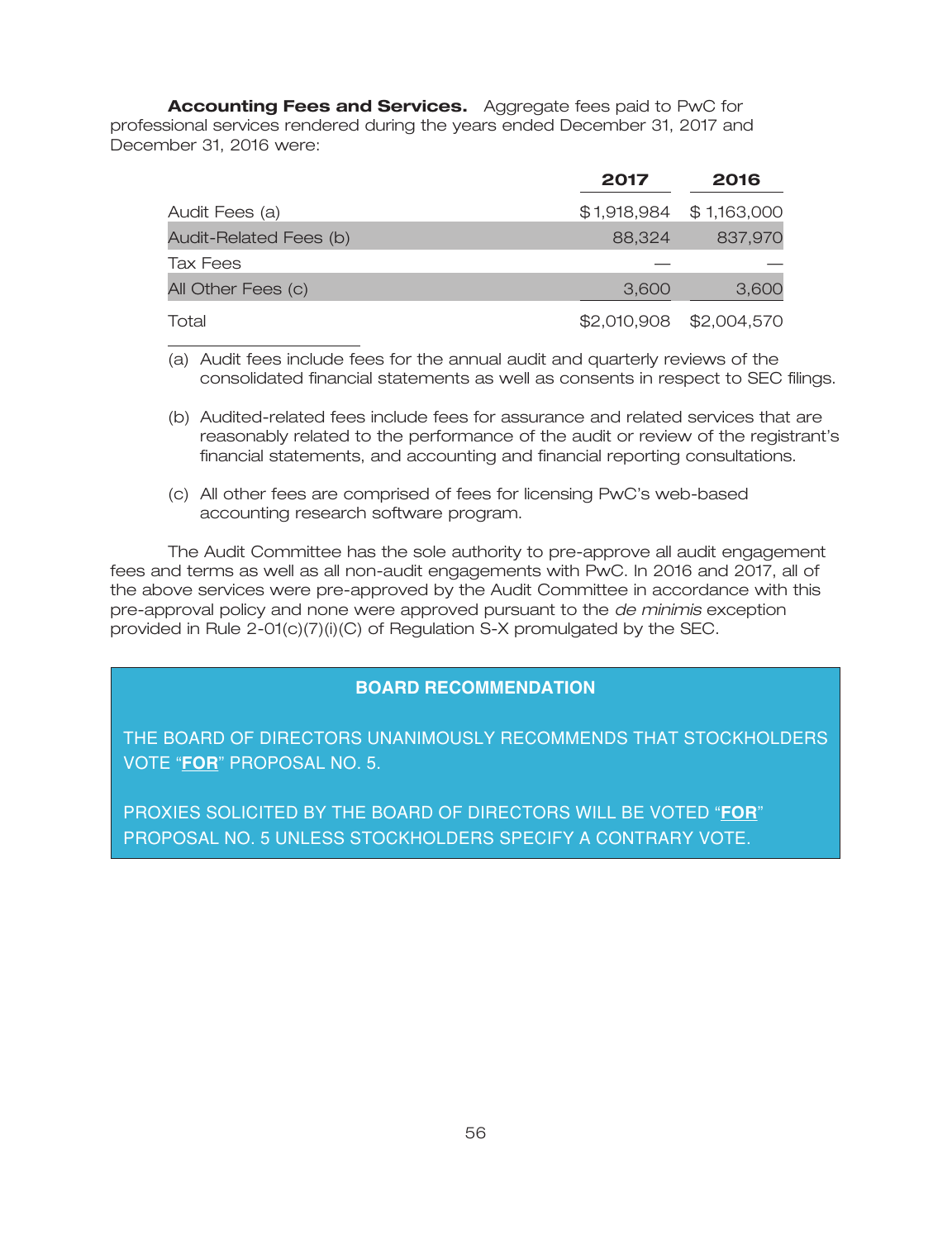## **ADDITIONAL INFORMATION**

#### **Stockholder Proposals for the 2019 Annual Meeting**

Stockholders who intend to present proposals at the 2019 annual meeting of stockholders (the "2019 Annual Meeting"), and who wish to have those proposals included in Uniti's proxy statement for the 2019 Annual Meeting, must ensure that those proposals are received at Uniti's principal executive offices located at 10802 Executive Center Drive, Benton Building, Suite 300, Little Rock, Arkansas 72211, Attention: Daniel L. Heard, Executive Vice President – General Counsel and Secretary, no later than December 6, 2018. Such proposals must meet the requirements set forth in the rules and regulations of the SEC in order to be eligible for inclusion in the proxy statement for the 2019 Annual Meeting.

In addition, under Uniti's bylaws, stockholders who intend to submit a proposal regarding a director nomination or other matter of business at the 2019 Annual Meeting, and who do not intend to have such proposal included in Uniti's proxy statement for the 2019 Annual Meeting, must ensure that notice of any such proposal is received by Uniti's Secretary, Daniel L. Heard, at the address set forth above no earlier than November 6, 2018 and not later than 5:00 p.m., Central time, on December 6, 2018. The stockholder notice must comply with the information requirements set forth in Uniti's bylaws.

#### **Stockholder Communications with the Board of Directors**

Stockholders and other interested parties may contact the Board of Directors, a Board Committee, a particular group of directors (e.g., our independent directors), or individual members of the board, including our Chairman, by mail addressed to the named individual, the committee, the group or the Board as a whole c/o Daniel L. Heard, Executive Vice President – General Counsel and Secretary, at 10802 Executive Center Drive, Benton Building, Suite 300, Little Rock, Arkansas 72211. In general, any communication delivered to the Company for forwarding to the Board, a Board committee, a particular group of directors or specified Board members will be forwarded in accordance with the stockholder's instruction, except that we reserve the right not to forward any abusive, threatening or otherwise inappropriate materials.

#### **Relationships and Certain Related Transactions**

#### Our Relationship with Windstream

On April 24, 2015, Uniti was separated and spun-off from Windstream and, in connection therewith, Windstream contributed certain telecommunications network assets, including certain of its fiber and copper networks, to Uniti. The current Chief Financial Officer of Windstream (Bob Gunderman) is the brother of our President and Chief Executive Officer (Kenneth Gunderman).

In connection with the spin-off and while we were still controlled by Windstream, Uniti entered into a long-term triple-net master lease with Windstream to lease back the telecommunications network assets now owned by Uniti. Under the terms of the master lease, Windstream has the exclusive right to use the telecommunications network assets for an initial term of 15 years with up to four, five-year renewal options. During 2017, Uniti collected approximately \$653.5 million in rent under the lease. The annual rent to be paid by Windstream during 2018 will be approximately \$655.7 million.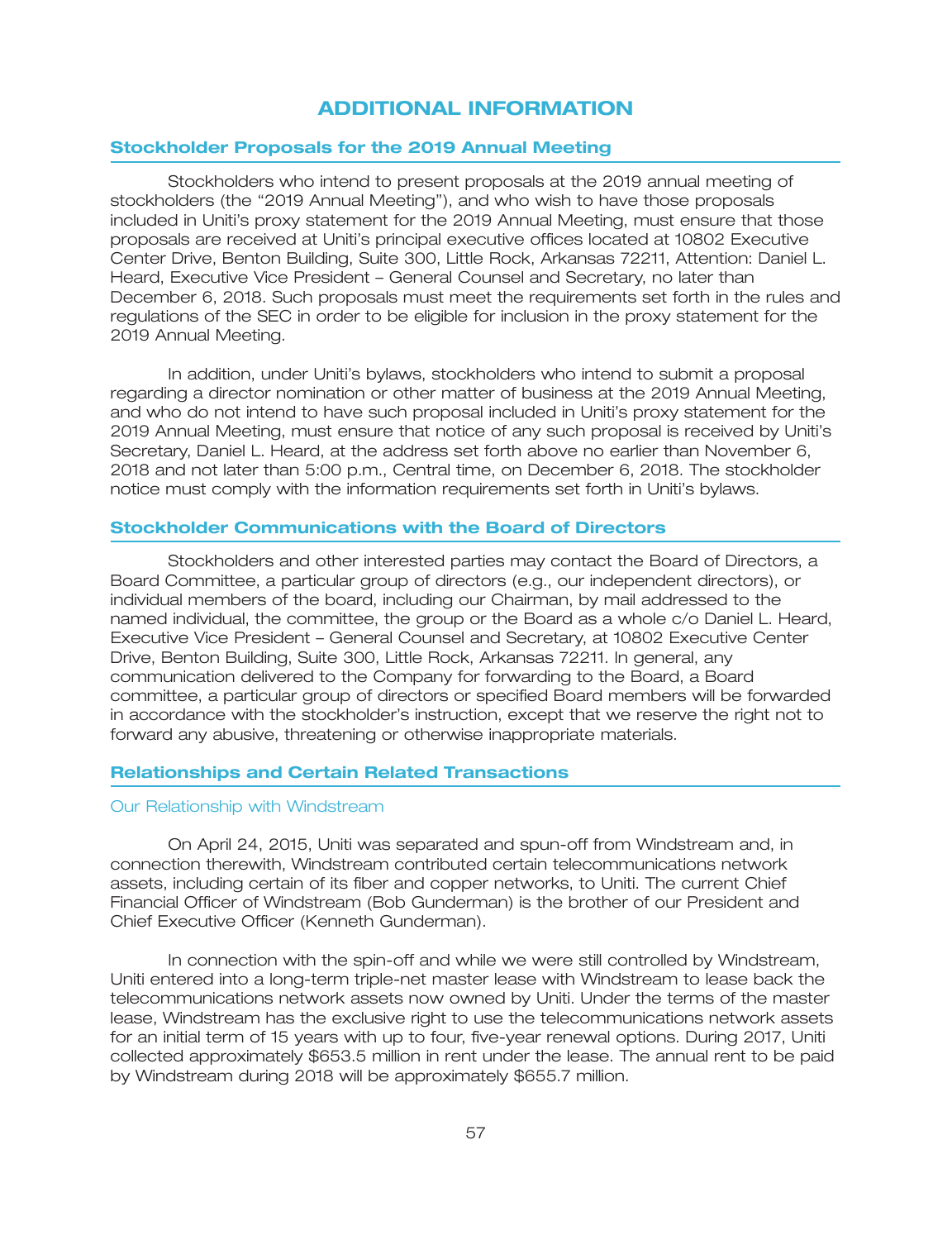#### Procedures for Approval of Related Party Transactions

Our Board of Directors adopted a written policy regarding the review and approval of any related party transaction required to be disclosed under SEC rules. The Audit Committee of the Board of Directors is responsible for the review and approval of transactions covered by the policy. As provided in the policy and the Audit Committee's charter, no related party transaction will be approved unless it is (a) deemed commercially reasonable, fair and in, or not inconsistent with, the best interest of Uniti; and (b) determined to have terms comparable to those that could be obtained in an arm'slength transaction with an unrelated third party.

Except as noted above, there were no commercial transactions between related parties and Uniti that required disclosure in this Proxy Statement.

#### **Section 16(a) Beneficial Ownership Reporting Compliance**

Section 16(a) of the Exchange Act requires Uniti's directors and executive officers, and persons who own more than 10% of Uniti's common stock, to file reports of ownership and changes in ownership with the SEC. The Company currently knows of no person who owns 10% or more of our common stock.

Based solely upon a review of copies of reports furnished to us and written representations from our directors and executive officers that no other reports were required with respect to the year ended December 31, 2017, we believe that all Section 16(a) filing requirements applicable to our directors and executive officers were met during the last fiscal year, except that a Form 4 for Mr. Gunderman to report an open market purchase was filed late.

#### **Annual Report/Householding**

Some banks, brokers and other nominee record stockholders may be participating in the practice of ''householding'' proxy statements and annual reports. This means that only one set of these documents may have been sent to multiple stockholders at a shared address. Additional copies of this Proxy Statement and our Annual Report on Form 10-K are available upon request by contacting Broadridge Householding Department by mail at 51 Mercedes Way, Edgewood, NY 11717, or by calling 1-800-542-1061, and providing your name, the name of each of your brokerage firms or banks where your shares are held, and your account numbers. If this option is not available to you, please contact your custodian bank or broker directly. Any stockholder who wants to receive separate copies of our proxy statement and annual report in the future, or any stockholder who is receiving multiple copies and would like to receive only one copy per household, should contact his, her or its bank, broker or other nominee record stockholder.

If you would like to receive an extra copy of the Annual Report or this Proxy Statement, we will send a copy to you by mail upon request to Uniti Investor Relations, 10802 Executive Center Drive, Benton Building, Suite 300, Little Rock, Arkansas 72211 or by calling (501) 850-0820. Each document is also available in digital form for download or review in the ''Investors—SEC Filings—Annual Reports'' section of our website at . **www.uniti.com**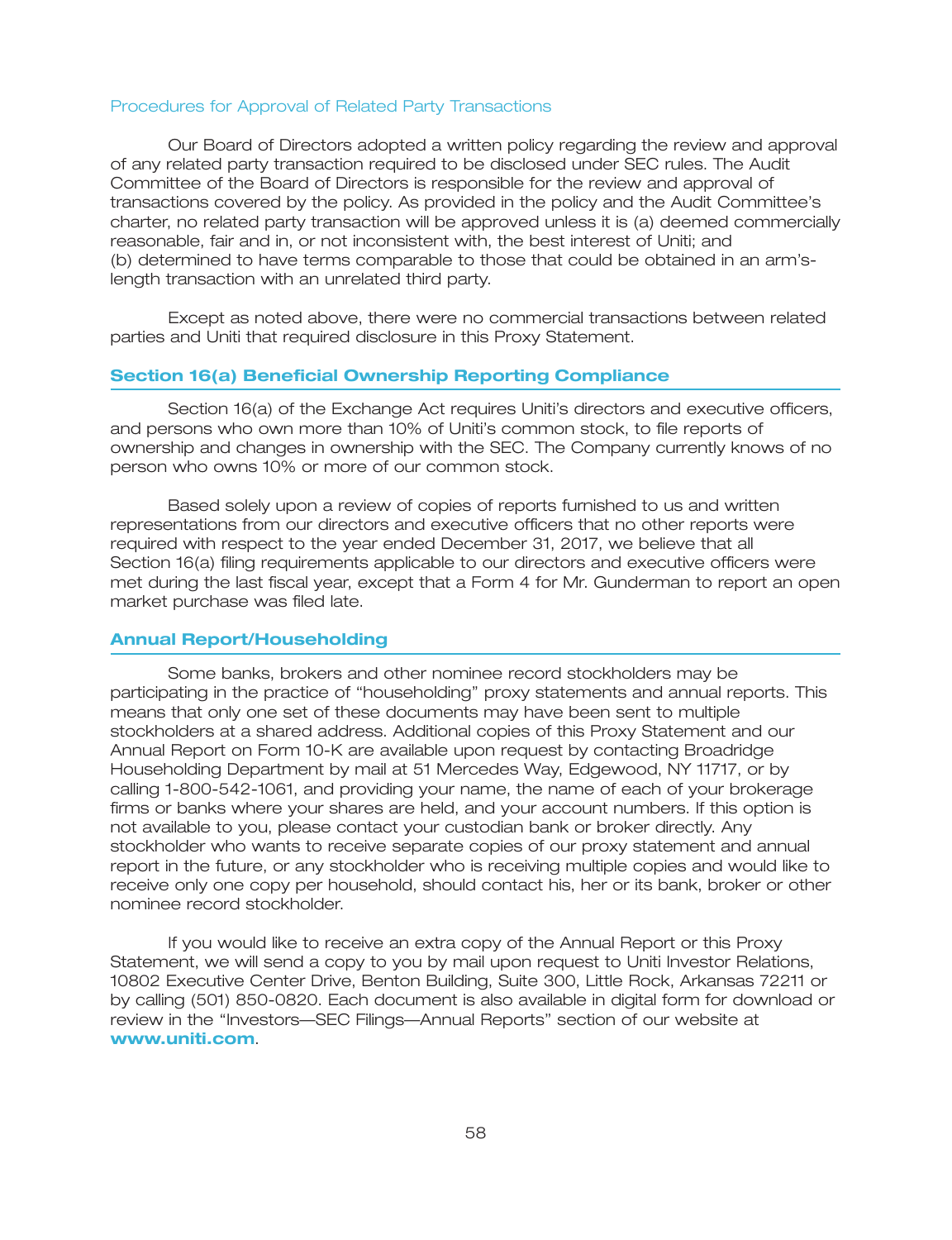### **Other Matters**

The management and the Board of Directors of Uniti do not know of any other matters that may come before the meeting. If any other matters properly come before the meeting, however, it is the intention of the persons named in the accompanying form of proxy to vote the proxy in accordance with their judgment on those matters. Discretionary authority to vote on other matters is included in the proxy.

Uniti will bear the cost of solicitation of proxies. In addition to the use of the mail, proxies may be solicited by officers, directors and employees of Uniti, personally or by telephone or electronic means. In the event the management of Uniti deems it advisable, Uniti may engage the services of an independent proxy solicitation firm to aid in the solicitation of proxies.

The material referred to in this Proxy Statement under the caption '' **Audit Committee Report"** and the "**Compensation Committee Report on Executive Compensation**" shall not be deemed soliciting material or otherwise deemed filed and shall not be deemed to be incorporated by any general statement of incorporation by reference in any filings made under the Securities Act of 1933 or the Exchange Act.

By Order of the Board of Directors,

rilll

Executive Vice President – General Counsel and Secretary Daniel L. Heard

Little Rock, Arkansas April 5, 2018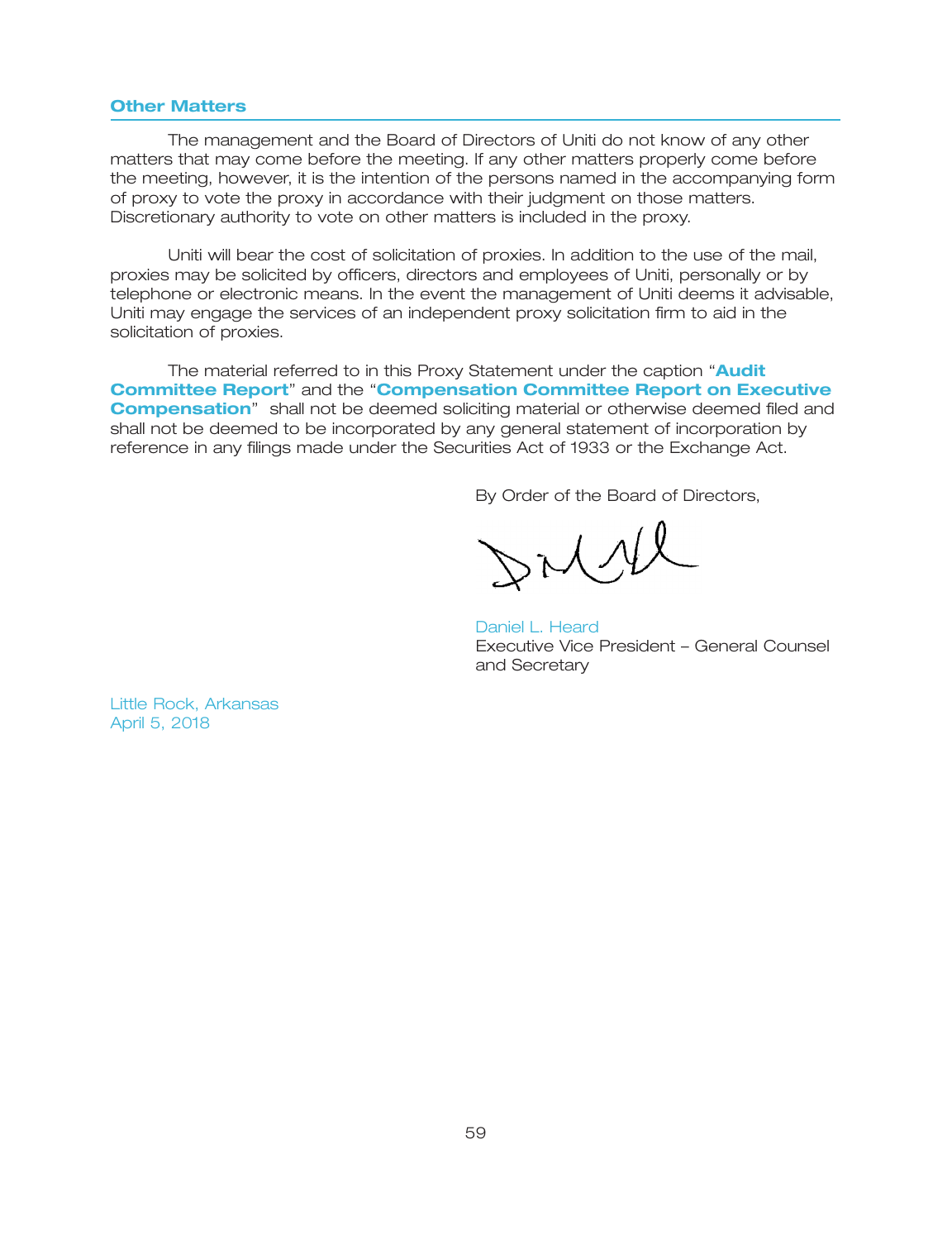# **RECONCILIATION OF CONSOLIDATED NORMALIZED AFFO**

| (Thousands)                                                                                  | <b>Year Ended</b><br>December 31,<br>2017 | <b>Per Diluted</b><br><b>Shares</b> |
|----------------------------------------------------------------------------------------------|-------------------------------------------|-------------------------------------|
| Net (loss) income attributable to common                                                     |                                           |                                     |
| shareholders                                                                                 | $$$ (16,552)                              |                                     |
| Real estate depreciation and amortization                                                    | 373,449                                   |                                     |
| Participating securities share in earnings                                                   | 1,509                                     |                                     |
| Participating securities share in FFO                                                        | (1,509)                                   |                                     |
| Adjustments for noncontrolling interests                                                     | (4,420)                                   |                                     |
| FFO applicable to common shareholders                                                        | \$352,477                                 | \$2.09                              |
| <b>Transaction related costs</b>                                                             | 38,005                                    |                                     |
| Changes in fair value of contingent consideration                                            | 10,736                                    |                                     |
| Amortization of deferred financing costs and debt                                            |                                           |                                     |
| discount                                                                                     | 23,102                                    |                                     |
| Stock based compensation                                                                     | 7,713                                     |                                     |
| Non-real estate depreciation and amortization                                                | 60,756                                    |                                     |
| Straight-line revenue                                                                        | (15, 136)                                 |                                     |
| Maintenance capital expenditures                                                             | (4, 434)                                  |                                     |
| Amortization of discount on convertible preferred                                            |                                           |                                     |
| stock                                                                                        | 2,980                                     |                                     |
| Adjustment to valuation allowance                                                            | (36, 240)                                 |                                     |
| Other non-cash revenue, net                                                                  | (14, 871)                                 |                                     |
| Adjustments for noncontrolling interests                                                     | (264)                                     |                                     |
| AFFO applicable to common shareholders                                                       | \$424,824                                 | \$2.51                              |
| Hunt and Southern Light acquisition impact                                                   | (25, 427)                                 | (0.15)                              |
| Debt issuance impact                                                                         | 5,067                                     | 0.03                                |
| Equity issuance impact                                                                       |                                           | 0.22                                |
| <b>Consolidated Normalized AFFO</b>                                                          | \$404,464                                 | \$2.61                              |
| Weighted average common shares used to calculate<br>diluted AFFO per common share            | 168,989                                   |                                     |
| Weighted average common shares used to calculate<br>diluted Normalized AFFO per common share | 155,264                                   |                                     |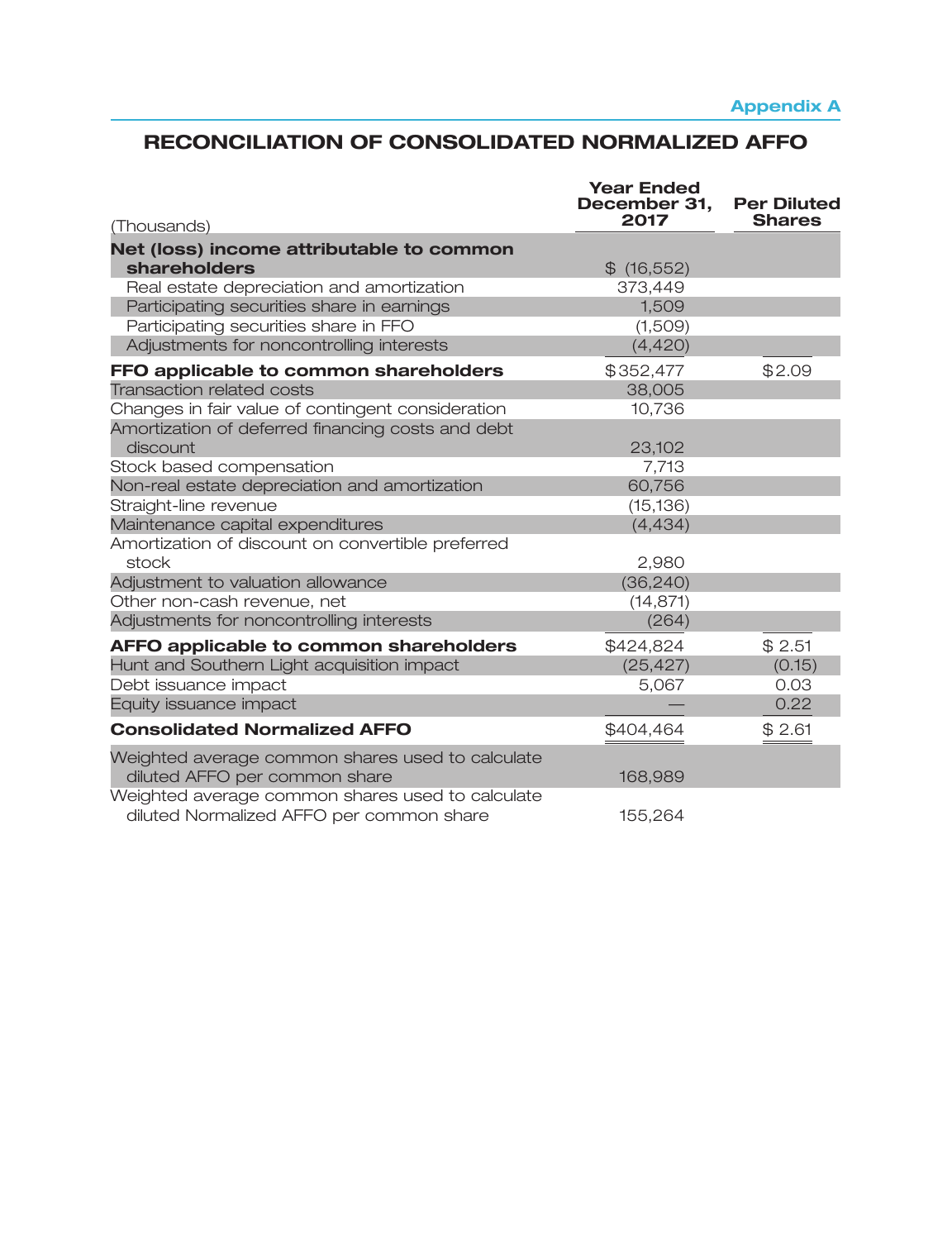# **RECONCILIATION OF CONSOLIDATED 4Q17 ADJUSTED EBITDA**

|                                      | <b>Three Months Ended</b><br><b>December 31, 2018</b> |
|--------------------------------------|-------------------------------------------------------|
| <b>Net income</b>                    | \$22,797                                              |
| Depreciation and amortization        | 116,801                                               |
| Interest expense                     | 78,759                                                |
| Income tax benefit                   | (29, 873)                                             |
| <b>EBITDA</b>                        | 188,484                                               |
| Stock based compensation             | 2,092                                                 |
| Other expense                        | 1,646                                                 |
| Transaction related costs            | 5,792                                                 |
| <b>Adjusted EBITDA</b>               | \$198,014                                             |
| <b>Annualized Adjusted EBITDA(1)</b> | \$792,056                                             |

(1) Calculated as Adjusted EBITDA for the most recently reported three-month period, multiplied by four. Annualized Adjusted EBITDA has not been prepared on a pro forma basis in accordance with Article 11 of Regulation S-X.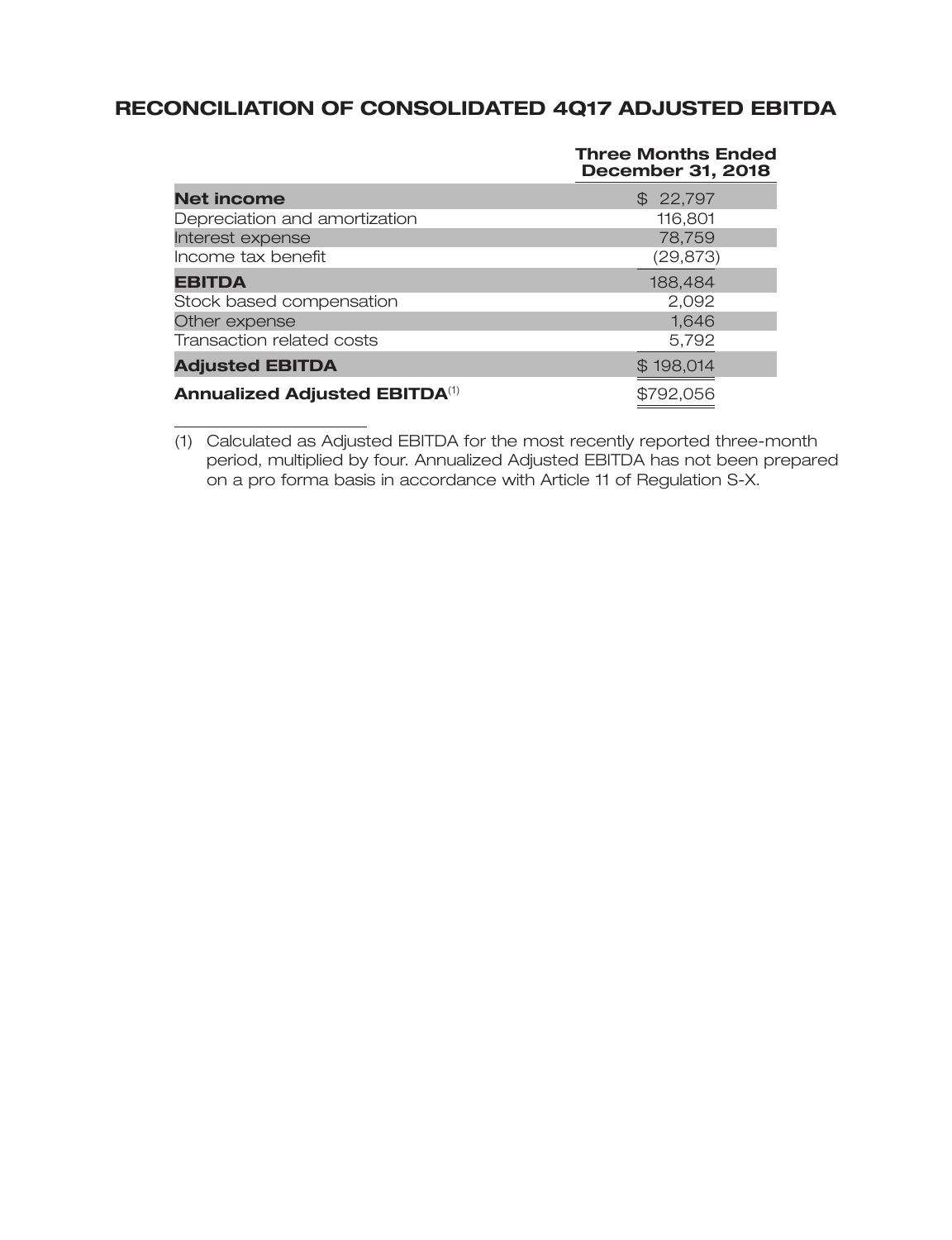## **UNITI GROUP INC. EMPLOYEE STOCK PURCHASE PLAN**

**Section 1. Purpose of the Plan.** The purpose of the Plan is to provide a method whereby employees of the Company or of any Qualified Subsidiary (as defined below) will have an opportunity to acquire a proprietary interest in the Company through the purchase of Shares (as defined below) pursuant to a plan which is intended to qualify as an ''employee stock purchase plan'' within the meaning of Section 423(b) of the Internal Revenue Code of 1986, as amended. The provisions of the Plan shall be construed so as to extend and limit participation in a manner consistent with the requirements of Section 423 of the Code.

### **Section 2**. **Definitions**.

''*Administrator*'' shall mean the Compensation Committee of the Board which has been appointed to administer this Plan pursuant to Section 15 hereof.

''*Board*'' shall mean the Board of Directors of the Company.

''*Code*'' shall mean the Internal Revenue Code of 1986, as amended, as currently in effect or as may be amended in the future.

''*Company*'' shall mean Uniti Group Inc., and any successor by merger, consolidation or otherwise.

''*Compensation*'' shall mean all gross compensation paid by the Company or a Qualified Subsidiary to a Participating Employee.

''*Effective Date*'' shall mean July 1, 2018, or such later date as the Plan may be approved by the stockholders of the Company.

''*Eligible Employee*'' means any person who is employed as a common law employee and classified as working in the regular service of the Company or a Qualified Subsidiary; provided, however, such term shall not include any person who is a member of a collective bargaining unit and who is covered by a collective bargaining agreement which does not provide for coverage of such person under this Plan. For purposes of this definition, the existence of the employment relationship between and individual and the Company or Participating Affiliate will be determined under Treasury Regulation Section 1.421-1(h).

''*Enrollment Date*'' shall mean the first day of each Offering Period.

''*Fair Market Value*'' shall mean, as of any date, the value of the Shares determined as follows:

(a) Where the Shares are not purchased in the open market, the closing sales price per share of the Shares (or the closing bid price, if no such sales were reported) on the Nasdaq's National Market System (''NMS''), or such stock exchange or other national market system on which the Shares are listed or traded, on the Purchase Date.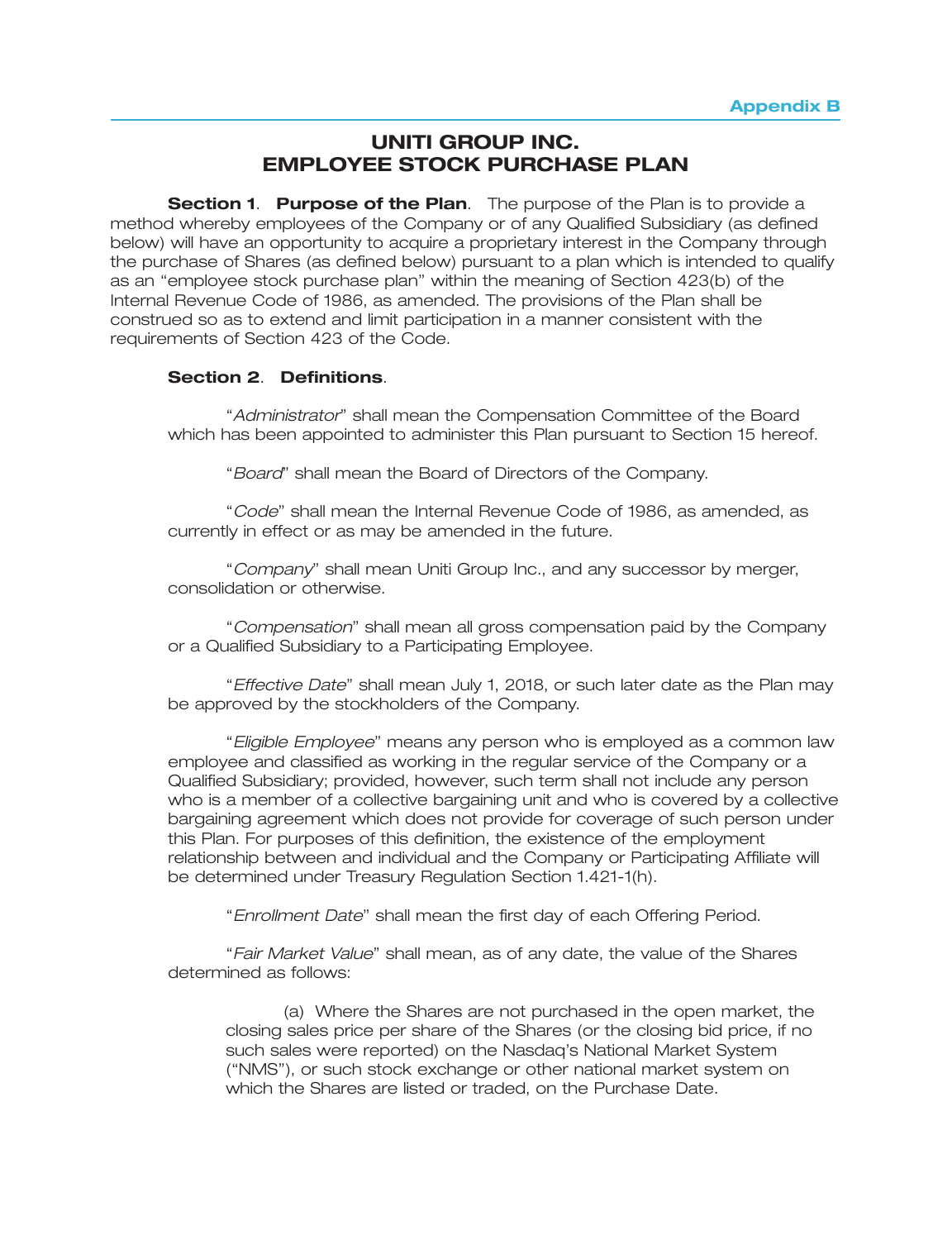(b) Where the Shares are purchased in the open market, the average of the actual prices, if such actual prices vary, at which the Shares were purchased on the Purchase Date.

(c) In the event that the foregoing valuation methods are not practicable, such other reasonable valuation method as the Administrator shall, in its discretion, select and apply in good faith as of such date.

''*Offering Period*'' shall mean, subject to Section 4, the period commencing on each first day of January (the first Offering Period) year and each first day of July (the second Offering Period) and terminating on the Purchase Date. The duration and timing of Offering Periods may be changed pursuant to Section 4 of the Plan.

''*Participating Employee*'' shall mean an Eligible Employee who participates in the Plan.

''*Plan*'' shall mean this Uniti Group, Inc. Employee Stock Purchase Plan.

''*Purchase Date*'' shall mean, with respect to the first Offering Period, the last day of June, and with respect to the second Offering Period, the last day of December. If the last day of any Offering Period falls on a day on which Nasdaq or the national stock exchanges are not open for trading, the Purchase Date shall be the trading day next following the last day. The timing of the Purchase Date may be changed pursuant to Section 4 of the Plan.

''*Purchase Price*'' shall mean an amount not less than 85% or greater than 100% of the Fair Market Value of a Share on the Enrollment Date or the Purchase Date, whichever is less, as determined from time to time by the Board or by the Administrator pursuant to Section 15 hereof. In the absence of such a determination by the Board or Administrator, the Purchase Price shall be 85% of the Fair Market Value of a Share on the Enrollment Date or the Purchase Date, whichever is less.

''*Qualified Subsidiary*'' shall mean all Subsidiaries of the Company in existence as of the Effective Date or which may exist in the future. The Board or the Administrator may initiate or terminate the designation of a Subsidiary as a Qualified Subsidiary without the approval of the stockholders of the Company.

''*Shares*'' shall mean the common stock of the Company, \$0.0001 par value.

''*Subsidiary*'' shall mean any domestic entity of which not less than 50% of the voting rights are held by the Company or a Subsidiary, whether or not such entity now exists or is hereafter organized or acquired by the Company or a Subsidiary.

### **Section 3**. **Eligibility**.

(a) Any Eligible Employee who is employed by the Company or a Qualified Subsidiary on the first day of any Offering Period shall be eligible to participate in the Plan during such Offering Period, subject to the requirements of Section 5 and the limitations imposed by Section 423(b) of the Code.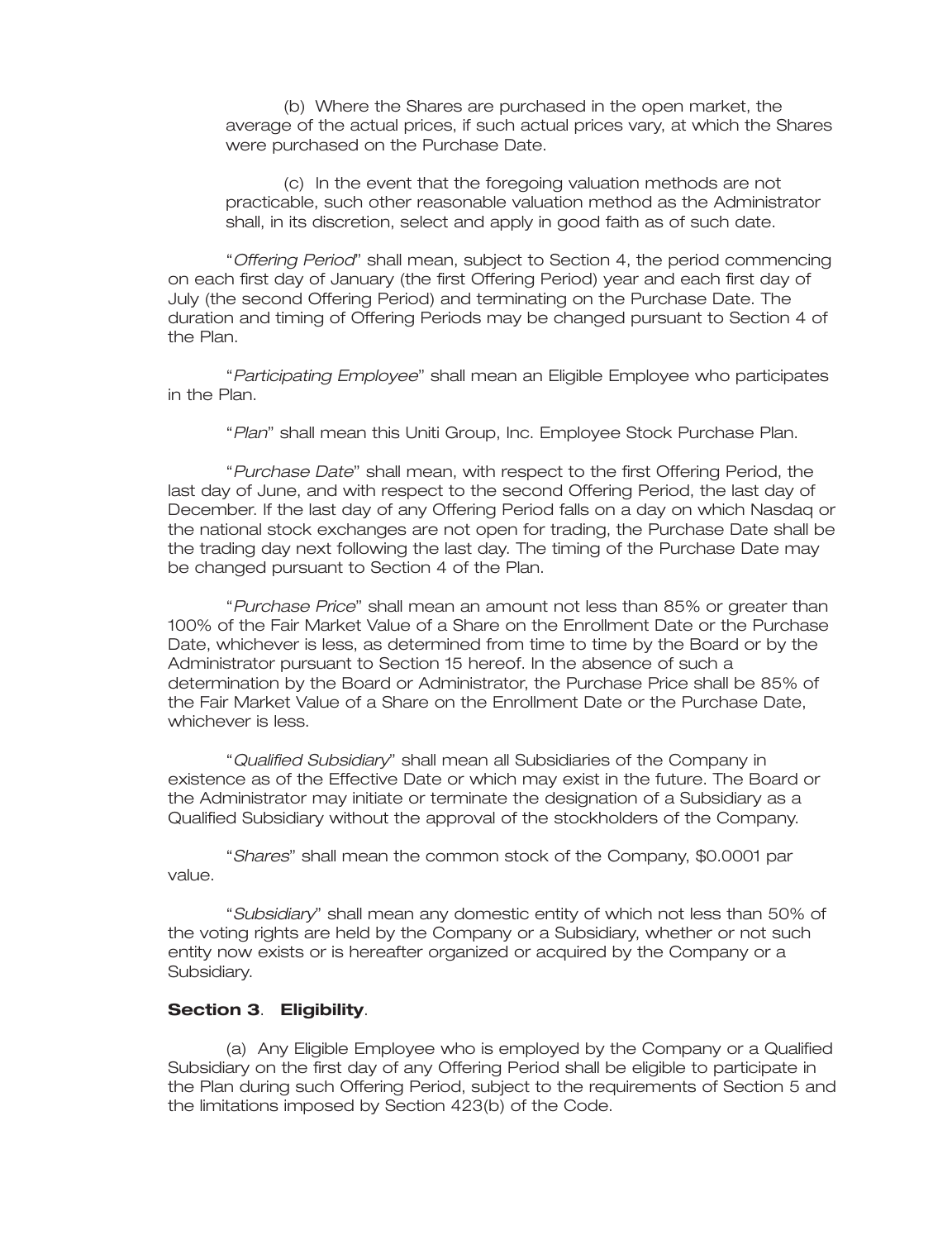(b) Each employee who first becomes an Eligible Employee subsequent to the first day of a given Offering Period will be eligible to become a Participating Employee in the Plan on the first day of the first Offering Period following the day on which such person becomes an Eligible Employee, subject to the requirements of Section 5 and the limitations imposed by Section 423(b) of the Code.

(c) No Eligible Employee shall be granted an option under the Plan to the extent that his or her right to purchase Shares under all Section 423 employee stock purchase plans of the Company and its Subsidiaries accrues at a rate which exceeds \$25,000 worth of stock (determined at the fair market value of the shares at the time such option is granted) for each calendar year in which such option is outstanding at any time. This limitation shall be applied in accordance with Section 423(b)(8) of the Code and the Treasury Regulations thereunder.

**Section 4**. **Offering Periods**. The Plan shall be implemented by consecutive Offering Periods which shall continue until the Plan expires or is terminated in accordance with Section 20 hereof. Subject to Section 20, Offering Periods shall be six month in duration, unless a longer period (not to exceed 27 months) is otherwise specified by the Administrator. The Administrator shall have the power to change the duration of Offering Periods (including the commencement dates thereof) and Purchase Dates with respect to future offerings without stockholder approval.

### **Section 5**. **Participation**.

(a) An Eligible Employee may become a Participating Employee in the Plan as soon as administratively practicable following the completion of an enrollment form and the filing of such form with the Company.

(b) Payroll deductions or contributions for a Participating Employee shall commence on the first payroll following the first day of the Offering Period and shall end on the last payroll in the Offering Period to which such authorization is applicable, unless terminated sooner by the Participating Employee as provided in Section 11 hereof

(c) During a leave of absence approved by the Company or a Subsidiary and as long as the requirements of Treasury Regulations Section 1.421-1(h)(2) are met, a Participating Employee may continue to participate in the Plan by making cash payments to the Company on each payday equal to the amount of the Participating Employee's payroll deductions or contributions under the Plan for the payday immediately preceding the first day of such Participating Employee's leave of absence. If a leave of absence is unapproved or fails to meet the requirements of Treasury Regulations Section 1.421-1(h)(2), the Participating Employee will automatically cease to participate in the Plan. In such event, the Company will automatically cease to deduct the Participating Employee's payroll under the Plan. The Company will pay to the Participating Employee his or her total payroll deductions for the Offering Period, in cash and in one lump sum, without interest, as soon as practicable after the Participating Employee ceases to participate in the Plan.

(d) A Participating Employee's completion of an enrollment form will enroll such Participating Employee in the Plan for each successive and subsequent Offering Period on the terms contained therein until the Participating Employee either submits a new enrollment form, Withdraws from participation under the Plan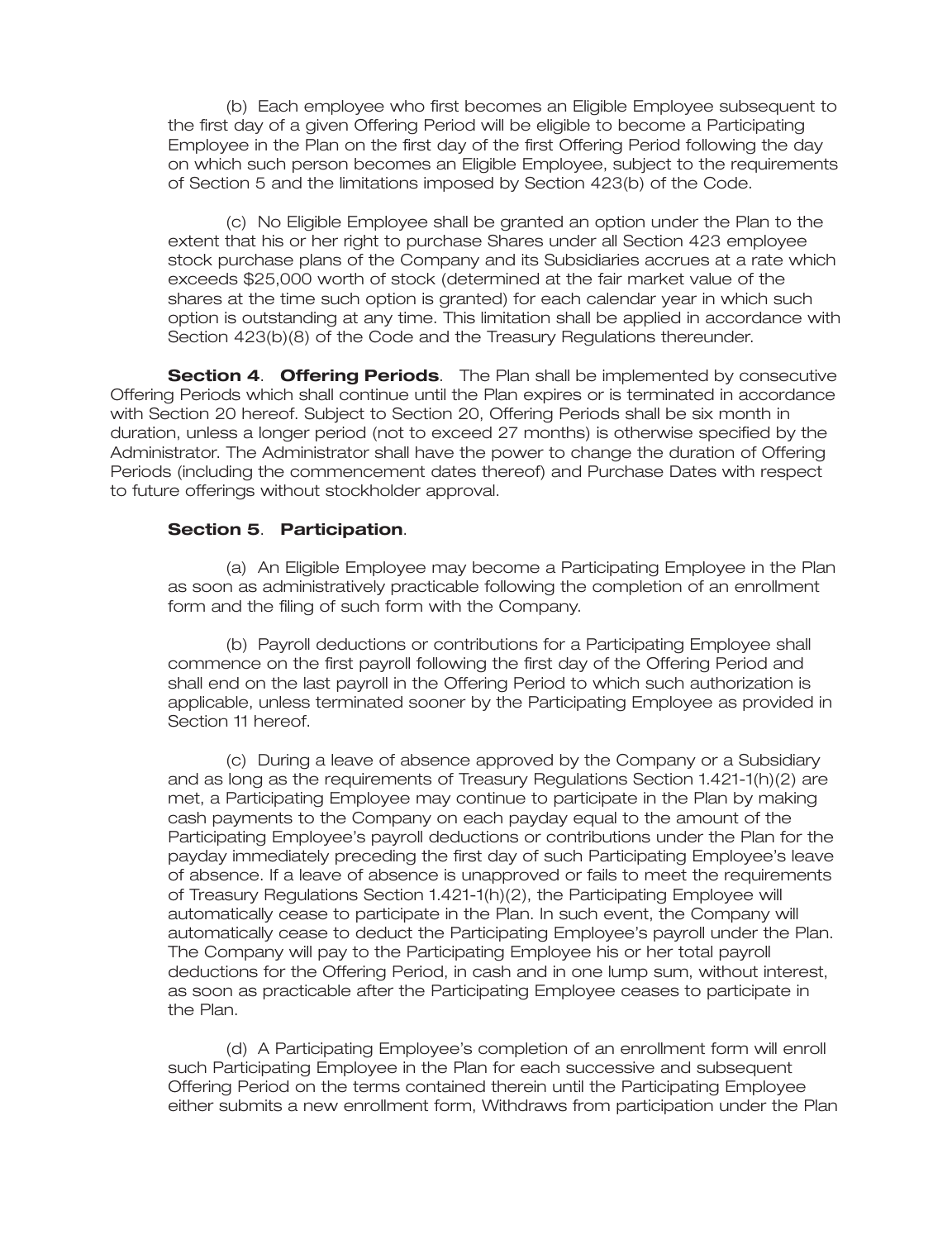as provided in Section 11 hereof, or otherwise becomes ineligible to participate in the Plan.

## **Section 6**. **Payroll Deductions and Contributions**.

(a) At the time a Participating Employee files his or her enrollment form, he or she shall elect to have payroll deductions made on each payday during an Offering Period in an amount not less than 1% and not more than 15% (or such other maximum percentage as the Board may establish from time to time before an Enrollment Date) of such participant's Compensation on each payday during the Offering Period.

(b) All payroll deductions and contributions made for a Participating Employee shall be credited to his or her Payroll Deduction Account (as defined in Section 7) under the Plan. A Participating Employee may not make any additional payments into such account.

(c) A Participating Employee may discontinue his or her participation in the Plan as provided in Section 11 hereof or may increase or decrease the rate of his or her payroll deductions or contributions during the Offering Period by completing a revised enrollment form authorizing a change in payroll deduction or contribution and filing it with the Company. An election to increase or decrease a Participating Employee's payroll deductions or contributions shall be permitted no more than once every 30 days.

(d) Notwithstanding the foregoing, to the extent necessary to comply with Section 423(b)(8) of the Code and Section 3(c) hereof, a Participating Employee's payroll deductions may be decreased to 0% at any time during an Offering Period.

(e) At the time the option is exercised, in whole or in part, or at the time some or all of the Shares issued under the Plan are disposed of, the Participating Employee must make adequate provision for the Company's or Subsidiary's federal, national, state, local municipal, or other tax or Social Security withholding obligations, if any, which arise upon the exercise of the option or the disposition of the Shares. At any time, the Company or any Subsidiary may, but shall not be obligated to, withhold from the Participating Employee's Compensation the amount necessary for the Company or the Subsidiary to meet applicable withholding obligations, including any withholding required to make available to the Company any tax deductions or benefits attributable to sale or early disposition of the Shares by a Participating Employee.

**Section 7**. **Payroll Deduction Account**. The Company shall establish a payroll deduction account (''Payroll Deduction Account'') for each Participating Employee and shall credit all payroll deductions and contributions made on behalf of each Participating Employee pursuant to Section 6 to his or her Payroll Deduction Account.

**Section 8**. **Grant of Option**. On the Enrollment Date of each Offering Period, each Eligible Employee participating in such Offering Period shall be granted an option to purchase on each Purchase Date during such Offering Period (at the applicable Purchase Price) up to a number of Shares determined by dividing such Participating Employee's payroll deductions accumulated on such Purchase Date and retained in the Participating Employee's Payroll Deduction Account as of the Purchase Date by the applicable Purchase Price. Exercise of the option shall occur as provided in Section 9 hereof, unless the Participating Employee has Withdrawn pursuant to Section 11 hereof or otherwise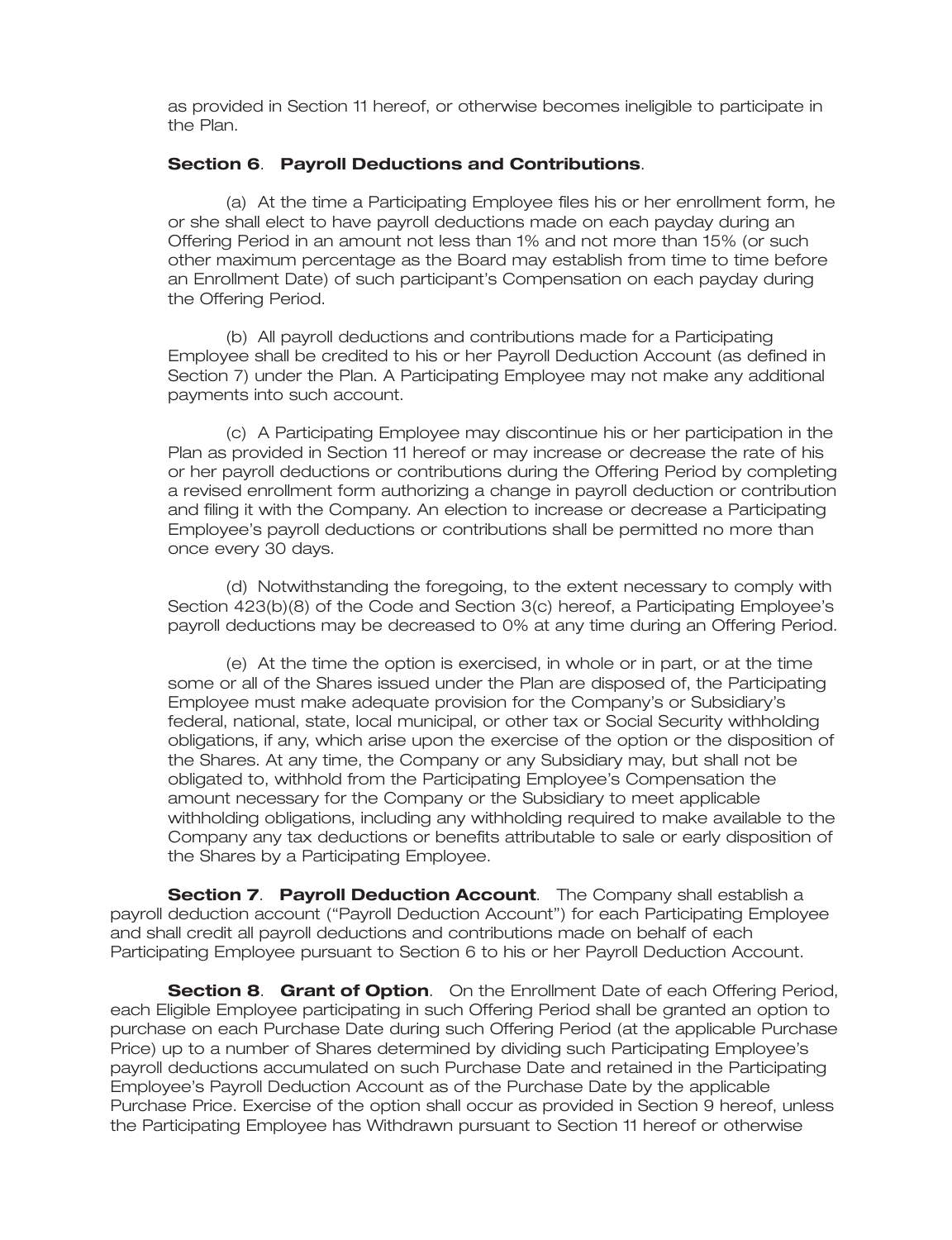becomes ineligible to participate in the Plan. The option shall expire on the last day of the Offering Period.

## **Section 9**. **Exercise of Option**.

(a) By the Purchase Date, the Company shall cause a statement of the balance in each Participating Employee's Payroll Deduction Account to be forwarded to the securities brokerage firm as set forth in Section 10 for purchase on his or her account of the number of Shares determined under subparagraphs (b) and (c) of this Section.

(b) Unless a Participating Employee Withdraws from the Plan as provided in Section 11 hereof or otherwise becomes ineligible to participate in the Plan, his or her option for the purchase of Shares shall be exercised automatically on the Purchase Date, and the maximum number of full Shares and fractional Shares subject to the option shall be purchased for such Participating Employee at the applicable Purchase Price with the accumulated payroll deductions in his or her account. During a Participating Employee's lifetime, a Participating Employee's option to purchase Shares hereunder is exercisable only by him or her.

(c) If the Administrator determines that, on a given Purchase Date, the number of Shares with respect to which options are to be exercised may exceed (i) the number of Shares that were available for sale under the Plan on the first day of the applicable Offering Period, or (ii) the number of shares available for sale under the Plan on such Purchase Date, the Administrator shall allocate the available Shares among such Participating Employees in as uniform a manner as shall be practicable. The balance of the amount credited to the account of each Participating Employee which has not been applied to the purchase of Shares shall be paid to such Participating Employee in one lump sum in cash as soon as reasonably practicable after the Exercise Date, without any interest thereon.

(d) Unless otherwise determined by the Administrator, Participating Employees are required to hold Shares acquired under the Plan for a holding period that ends on the second anniversary of the Enrollment Date for the Offering Period under which the Shares were purchased.

**Section 10**. **Brokerage Accounts**. By enrolling in the Plan, each Eligible Employee shall be deemed to have authorized the establishment of a brokerage account (''Brokerage Account'') on his or her behalf at a securities brokerage firm to be selected from time to time by the Administrator. The Brokerage Account shall be governed by, and shall be subject to, the terms and conditions of the Plan and of a written agreement between the Company and the securities brokerage firm and, if applicable, the Participating Employee and the securities brokerage firm. As promptly as practicable after each Purchase Date on which a purchase of Shares occurs, the Company may arrange for the deposit into each Participating Employee's Brokerage Account of the number of Shares purchased upon exercise of his or her option. Shares purchased on behalf of any Participating Employee pursuant to the Plan shall be held in the Participating Employee's Brokerage Account in his or her name.

## **Section 11**. **Withdrawal**.

(a) A Participating Employee may Withdraw all but not less than all of the payroll deductions or contributions credited to his or her Payroll Deduction Account and not yet used to exercise his or her option under the Plan at any time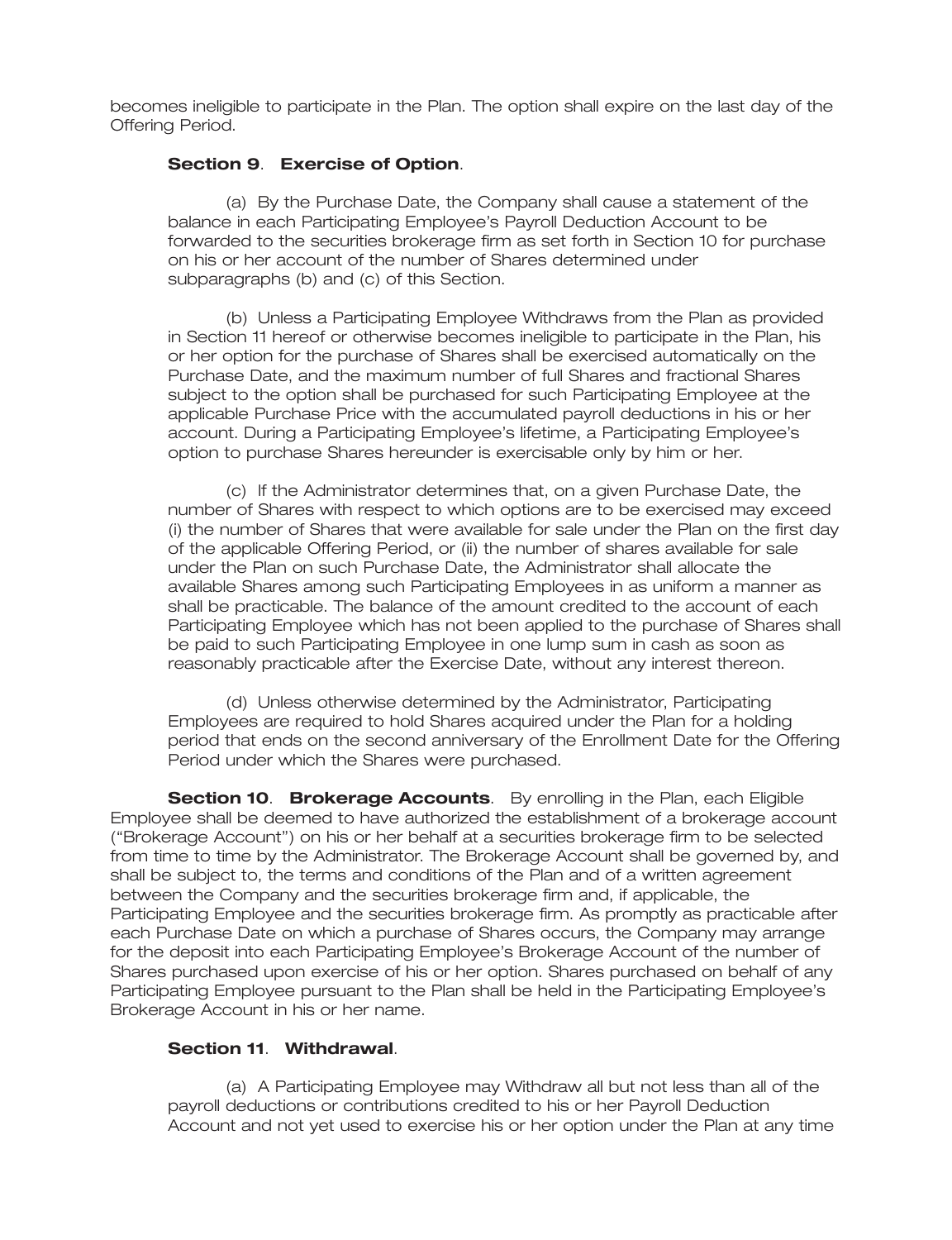prior to a Purchase Date by giving written notice to the Company authorizing payroll deductions (''Withdraw'' or ''Withdrawal''). All of the Participating Employee's payroll deductions or contributions credited to his or her account during the Offering Period shall be paid to such Participating Employee as soon as practicable after receipt of the notice of Withdrawal. Thereafter, such Participating Employee's option for the Offering Period shall be automatically terminated, and no further payroll deductions for the purchase of Shares shall be made for such Offering Period. If a Participating Employee Withdraws from an Offering Period, payroll deductions or contributions shall not resume at the beginning of any succeeding Offering Periods unless the Participating Employee delivers to the Company a new enrollment form; provided, however, that any Eligible Employee who is deemed to be an ''executive officer'' of the Company as defined by Section 16b-3 of the Securities Exchange Act of 1934 shall not renew his or her participation in the Plan until at least six months have elapsed since the date of Withdrawal.

(b) A Participating Employee's Withdrawal from an Offering Period shall not have any effect upon his or her eligibility to participate in any similar plan which may hereafter be adopted by the Company or in succeeding Offering Periods.

**Section 12**. **Termination of Employment**. Upon (a) a Participating Employee's ceasing to be an Eligible Employee for any reason, including termination of employment, disability or death or (b) a Participating Employee's being granted a leave of absence and failing to return to active employment upon the expiration of his or her leave in accordance with the Company's policy with respect to permitted absences, he or she shall be deemed to have elected to Withdraw from the Plan, the payroll deductions on behalf of the Participating Employee shall be discontinued, and any amounts credited to such Participating Employee's Payroll Deduction Account during the Offering Period shall be paid to such Participating Employee or, in the case of his or her death, to the person or persons entitled thereto under Section 16 hereof, as soon as reasonably practicable, and such Participating Employee's option for the Offering Period shall be automatically terminated. A transfer of a Participating Employee's employment between or among the Company and any Qualified Subsidiary shall not be treated as a termination of employment for purposes of the Plan.

**Section 13**. **Interest**. No interest shall accrue on the payroll deductions or contributions of a Participating Employee in the Plan.

### **Section 14**. **Shares Subject to Plan**.

(a) Subject to adjustment upon changes in capitalization of the Company as provided in Section 19 hereof, the maximum number of Shares which shall initially be made available for sale under the Plan shall be 2,000,000. If any right granted under the Plan shall for any reason terminate without having been exercised, the Shares not purchased under such right may, in the sole discretion of the Administrator, become available for issuance under the Plan. The Shares subject to the Plan may be authorized but unissued Shares or reacquired Shares, bought on the market or otherwise.

(b) With respect to Shares subject to an option granted under the Plan, a Participating Employee shall not be deemed to be a stockholder of the Company, and the Participating Employee shall not have any of the rights or privileges of a stockholder, until such Shares have been issued to the Participating Employee or his or her nominee following exercise of the Participating Employee's option. A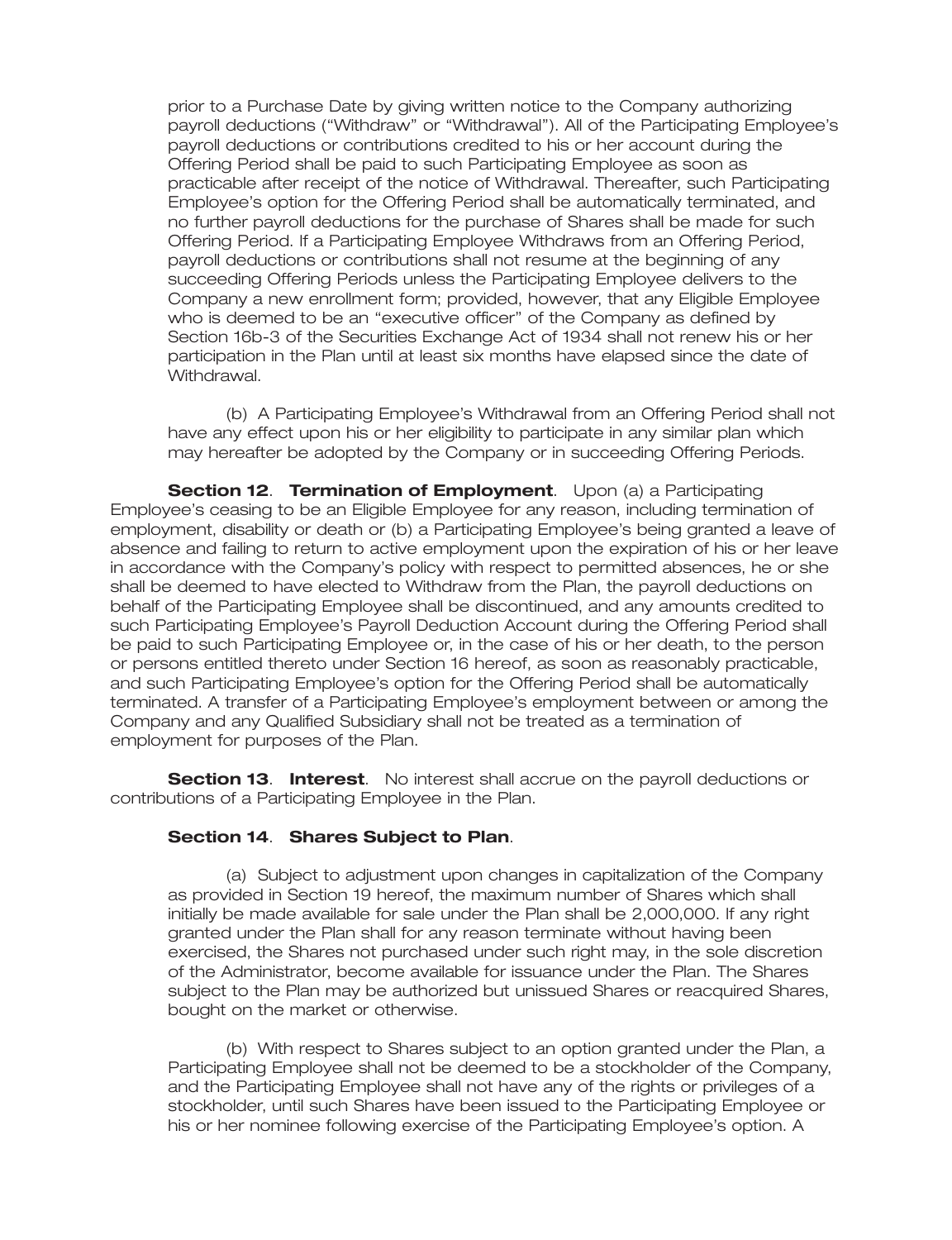Participating Employee shall have rights as a stockholder with respect to all Shares which are purchased under the Plan for such Participating Employee's account; provided, however, that a Participating Employee shall have no right to vote any fractional interest in a Share credited to his or her account.

## **Section 15**. **Administration**.

(a) The Administrator shall have, in connection with the administration of the Plan, the powers theretofore possessed by the Board, including the power to delegate to a subcommittee any of the administrative powers the Administrator is authorized to exercise, subject, however, to such resolutions, not inconsistent with the provisions of the Plan, as may be adopted from time to time by the Board.

(b) It shall be the duty of the Administrator to conduct the general administration of the Plan in accordance with the provisions of the Plan. The Administrator shall have the power to interpret the Plan and the terms of the options and to adopt such rules for the administration, interpretation and application of the Plan as are consistent therewith and to interpret, amend or revoke any such rules. All determinations by the Administrator in carrying out and administering the Plan and in construing and interpreting the Plan shall be final, binding and conclusive for all purposes and upon all persons interested. The Administrator at its option may utilize the services of such other persons as are necessary to assist in the proper administration of the Plan. The Administrator may select a securities brokerage firm to assist with the purchase of the Shares and the maintenance of Brokerage Accounts for Participating Employees in the Plan. In its absolute discretion, the Board may at any time and from time to time exercise any and all rights and duties of the Administrator under the Plan.

(c) All expenses and liabilities incurred by the Administrator in connection with the administration of the Plan shall be borne by the Company and its Qualified Subsidiaries; provided, however, that all sales commissions incurred upon sale by a Participating Employee of Shares out of his or her Brokerage Account shall be borne by the Participating Employee. The Administrator may, with the approval of the Board, employ attorneys, consultants, accountants, appraisers, or such other persons as the Administrator deems necessary or appropriate to carry out its duties under the Plan. The Administrator, the Company and its officers and directors shall be entitled to rely upon the advice, opinions or valuations of any such persons so employed by the Administrator.

# **Section 16**. **Designation of Beneficiaries/Transferability**.

(a) A Participating Employee may file a written beneficiary designation naming those persons who are to receive any cash from the Participating Employee's Payroll Deduction Account, together with any Shares and/or cash from the Participating Employee's Brokerage Account, in the event of the Participating Employee's death. If a Participating Employee is married and the designated beneficiary is not the Participating Employee's spouse, spousal consent may be required for such designation to be effective.

(b) Neither payroll deductions credited to a Participating Employee's Payroll Deduction Account nor any rights with regard to the exercise of an option or rights to receive Shares under the Plan may be assigned, transferred, pledged or otherwise disposed of in any way (other than by will, through the laws of descent and distribution, or as provided in by the Plan) by a Participating Employee. Shares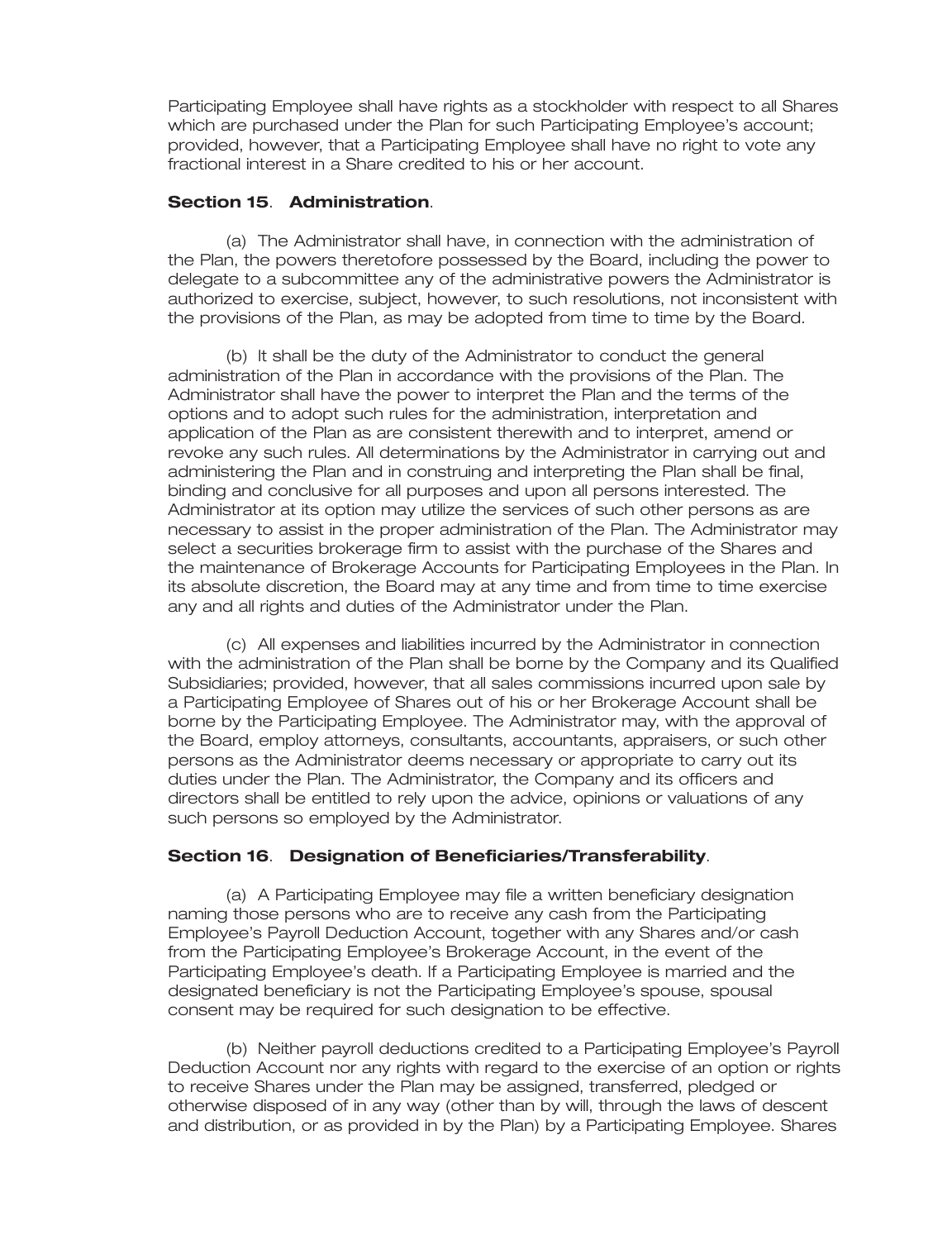acquired by a Participating Employee pursuant to the exercise of an option hereunder, however, are freely transferable.

**Section 17**. **Use of Funds**. All funds received or held by the Company under the Plan may be used by the Company for any corporate purpose. The Company shall not be obligated to segregate such funds unless required to in a country outside of the United States.

**Section 18**. **Reports**. Statements of account shall be provided to Participating Employees at least annually, which statements shall set forth the amounts of payroll deductions, the Purchase Price(s), and the number of Shares purchased.

**Section 19**. **Adjustments Upon Changes in Outstanding Shares on Capitalization, Merger, Consolidation or Corporate Reorganization**. Subject to any required action by the stockholders of the Company, the number of Shares which have been authorized for issuance under the Plan but not yet placed under option, the maximum number of Shares each Participating Employee may purchase each Offering Period (pursuant to Section 9), as well as the price per Share and the number of Shares covered by each option under the Plan which has not yet been exercised shall be automatically adjusted to give proper effect to any increase or decrease in the number of issued Shares resulting from a stock split, reverse stock split, stock dividend, combination or reclassification of the Shares, or any other increase or decrease in the number of Shares effected without receipt of consideration by the Company, or by reason of any merger, consolidation or other corporate reorganization in which the Company is the surviving corporation. Such adjustment shall be made by the Administrator, whose determination in that respect shall be final, binding and conclusive.

### **Section 20**. **Amendment or Termination**.

(a) The Board, the Administrator or an authorized subcommittee may, in its discretion and, to the extent necessary or desirable, at any time, and from time to time, modify or amend the Plan in any respect, including, but not limited to, (i) altering the Purchase Price for any Offering Period, including an Offering Period underway at the time of the change in Purchase Price, by setting the Purchase Price as an amount that is within the range of either 85% - 100% of the Fair Market Value of a Share on the Purchase Date, or 85% - 100% of the Fair Market Value of a Share on the Enrollment Date, whichever is less; (ii) shortening or lengthening any Offering Period so that the Offering Period ends on a new Purchase Date, including an Offering Period underway at the time of the Board action; provided, however, that no Offering Period shall be shorter than one month or longer than 27 months; and allocating Shares as provided in Section 9(c). Such modifications or amendments shall not require stockholder approval or the consent of any Participating Employees, except that no amendment shall be made without the affirmative vote of stockholders holding at least a majority of the voting stock of the Company represented in person or by proxy at a duly held stockholders' meeting, if such amendment would:

(A) materially increase the benefits accruing to Participating Employees under the Plan;

(B) increase the number of Shares which may be issued under the Plan (other than as permitted under Section 19 hereof); or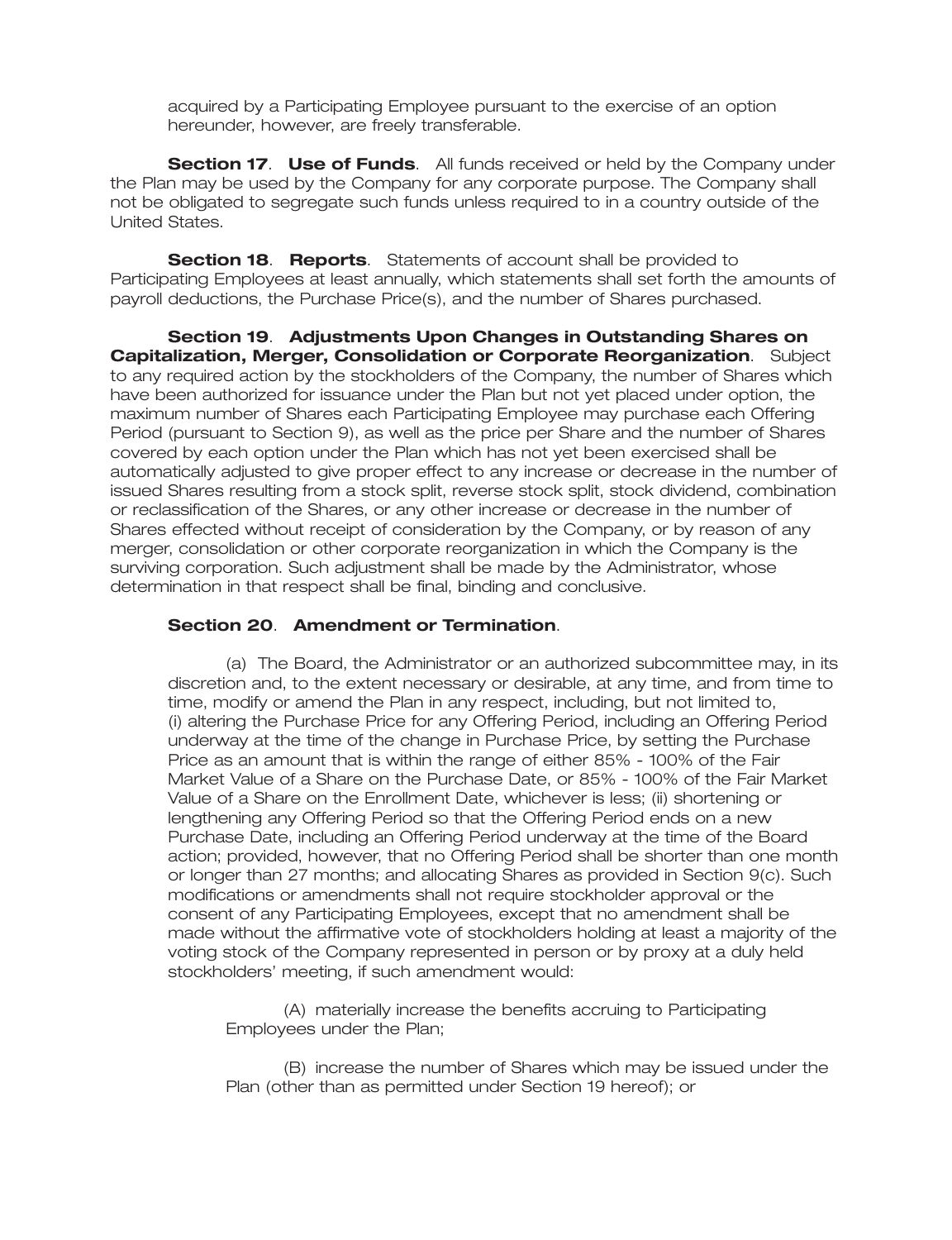(C) materially modify the requirements as to eligibility for participation under the Plan, except as allowed under Section 423(b)(4) of the Code.

(b) The Plan and all rights of Participating Employees hereunder may be terminated at any time by the Administrator or by the Board or an authorized subcommittee. Upon termination of the Plan, all payroll deductions and contributions shall cease and all amounts then credited to the Participating Employees' Payroll Deduction Accounts shall be equitably applied to the purchase of whole Shares then available for sale, and any remaining amounts shall be promptly refunded to the Participating Employees.

**Section 21**. **Notices**. All notices or other communications by a Participating Employee to the Company under or in connection with the Plan shall be deemed to have been duly given when received in the form specified by the Company at the location, or by the person, designated by the Company for the receipt thereof.

**Section 22**. **Conditions to Issuance of Shares/Dividends**. Whole Shares purchased hereunder shall be issued as soon as practicable following a Participating Employee's written request, for which a reasonable charge may be made. Fractional interests in Shares shall be carried forward in a Participating Employee's Brokerage Account until they equal one whole Share or until termination of the Participating Employee's Brokerage Account, in which event an amount in cash equal to the value of such fractional interest shall be paid to him or her in cash. Any cash dividends payable on Shares held in a Participating Employee's Brokerage Account will be used to purchase additional Shares unless otherwise directed by the Participant.

**Section 23**. **Term of Plan**. The Plan shall become effective on the Effective Date and shall remain in effect for a term of 10 years, unless sooner terminated under Section 20 hereof.

**Section 24**. **Equal Rights and Privileges**. All Eligible Employees of the Company (or of any Qualified Subsidiary) will have equal rights and privileges under the Plan so that the Plan qualifies as an ''employee stock purchase plan'' within the meaning of Section 423 of the Code or applicable Treasury Regulations thereunder. Any provision of the Plan that is inconsistent with Section 423 or applicable Treasury Regulations will, without further act or amendment by the Company, the Board or the Administrator, be reformed to comply with the equal rights and privileges requirement of Section 423 or applicable Treasury Regulations.

**Section 25**. **No Employment Rights**. Nothing in the Plan shall be construed to give any person (including any Eligible Employee or Participating Employee) the right to remain in the employ of the Company or a Subsidiary or to affect the right of the Company or any Subsidiary to terminate the employment of any person (including any Eligible Employee or Participating Employee) at any time, with or without cause.

**Section 26. Governing Law.** The internal laws of the State of Maryland shall govern all matters relating to the Plan except to the extent superseded by the laws of the United States.